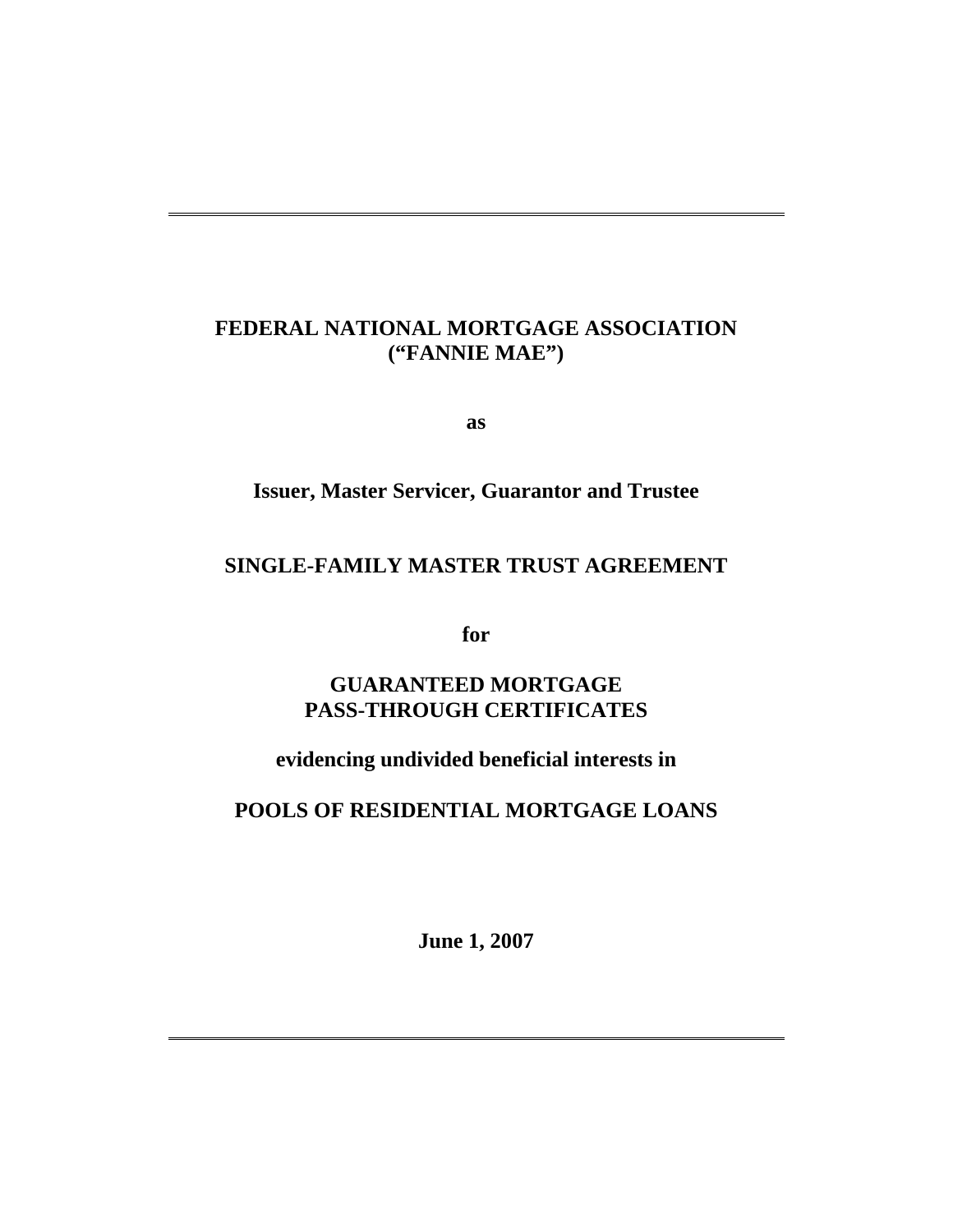## **Page**

| <b>ARTICLE I</b>  |                                                                                                                                                          | <b>DEFINED TERMS AND RULES OF</b>                                                                    |  |
|-------------------|----------------------------------------------------------------------------------------------------------------------------------------------------------|------------------------------------------------------------------------------------------------------|--|
| Section 1.1       |                                                                                                                                                          |                                                                                                      |  |
| Section 1.2       |                                                                                                                                                          |                                                                                                      |  |
|                   | 1.2(1)<br>1.2(2)<br>1.2(3)<br>1.2(4)<br>1.2(5)<br>1.2(6)<br>1.2(7)<br>1.2(8)<br>1.2(9)<br>1.2(10)<br>1.2(11)<br>1.2(12)<br>1.2(13)<br>1.2(14)<br>1.2(15) | Changes to Servicing Contracts and the Guide20<br>Delegates, Agents, Successors and Assigns 20       |  |
| <b>ARTICLE II</b> |                                                                                                                                                          | <b>CREATION OF TRUST; CONVEYANCE OF</b>                                                              |  |
| Section 2.1       |                                                                                                                                                          | Declaration of Trust, Transfer and Conveyance of<br>Mortgage Loans; Acceptance of Responsibilities21 |  |
|                   | 2.1(1)<br>2.1(2)<br>2.1(3)<br>2.1(4)<br>2.1(5)<br>2.1(6)<br>2.1(7)<br>2.1(8)<br>2.1(9)                                                                   | Declaration of Trust, Transfer and Conveyance                                                        |  |
| Section 2.2       |                                                                                                                                                          |                                                                                                      |  |
| Section 2.3       |                                                                                                                                                          |                                                                                                      |  |
| Section 2.4       |                                                                                                                                                          |                                                                                                      |  |
| Section 2.5       |                                                                                                                                                          | Limited Purchase of Mortgage Loans or REO Property24                                                 |  |
|                   | 2.5(1)                                                                                                                                                   |                                                                                                      |  |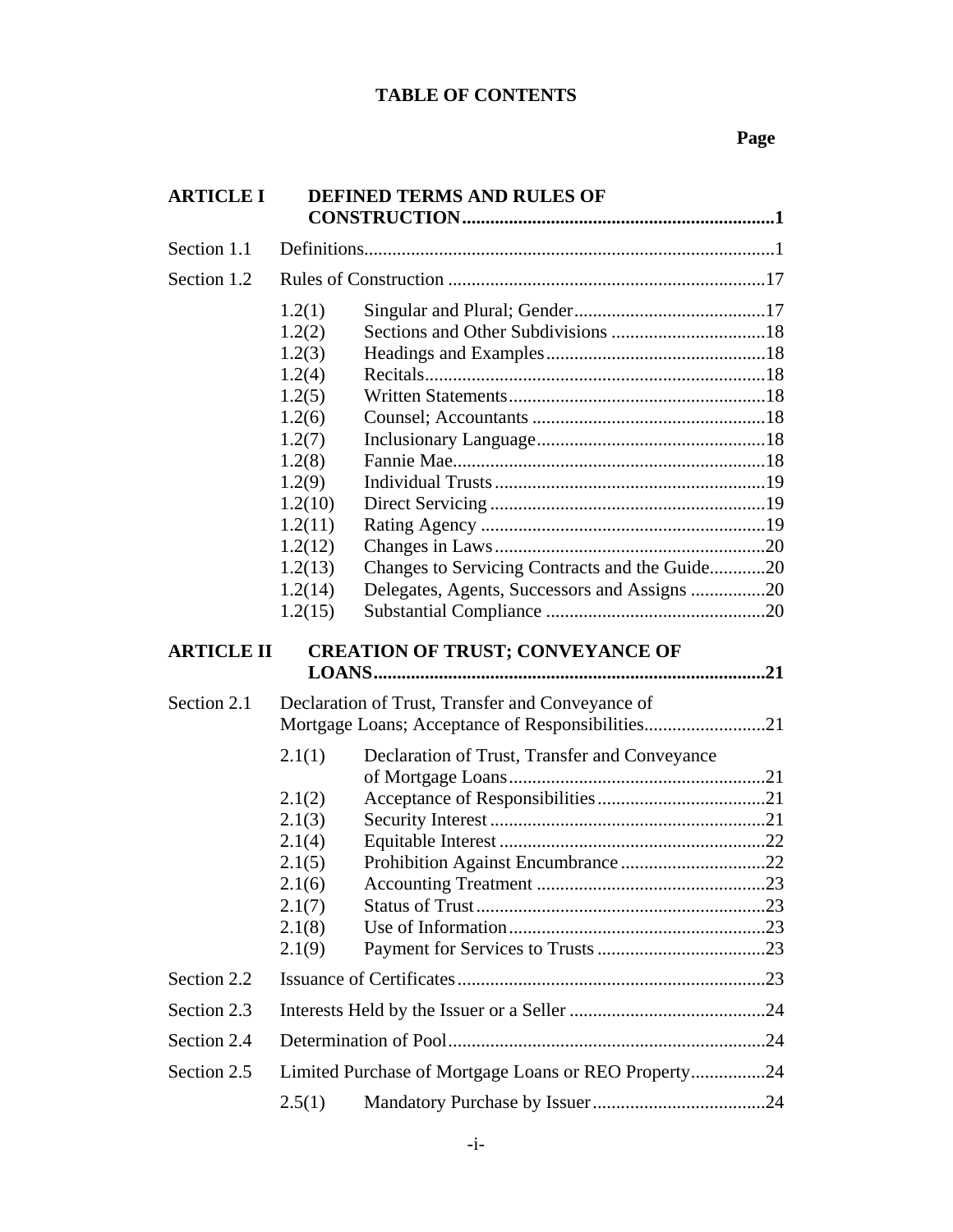## **Page**

|                    | 2.5(2)<br>2.5(3)                                                   |                                                   |  |
|--------------------|--------------------------------------------------------------------|---------------------------------------------------|--|
| Section 2.6        |                                                                    |                                                   |  |
| Section 2.7        |                                                                    |                                                   |  |
| Section 2.8        |                                                                    |                                                   |  |
| <b>ARTICLE III</b> |                                                                    |                                                   |  |
| Section 3.1        |                                                                    |                                                   |  |
| Section 3.2        |                                                                    |                                                   |  |
| Section 3.3        |                                                                    |                                                   |  |
| Section 3.4        |                                                                    |                                                   |  |
|                    | 3.4(1)<br>3.4(2)                                                   |                                                   |  |
| Section 3.5        |                                                                    | Review, Certification and Safekeeping of Mortgage |  |
| <b>ARTICLE IV</b>  |                                                                    |                                                   |  |
|                    |                                                                    |                                                   |  |
| Section 4.1        |                                                                    |                                                   |  |
| Section 4.2        |                                                                    |                                                   |  |
|                    | 4.2(1)<br>4.2(2)<br>4.2(3)<br>4.2(4)                               |                                                   |  |
| <b>ARTICLE V</b>   |                                                                    | <b>ADMINISTRATION AND SERVICING OF THE</b>        |  |
| Section 5.1        |                                                                    |                                                   |  |
| Section 5.2        | 5.1(1)<br>5.1(2)<br>5.1(3)<br>5.1(4)<br>5.1(5)<br>5.1(6)<br>5.1(7) | Servicing Terminations and Transfers39            |  |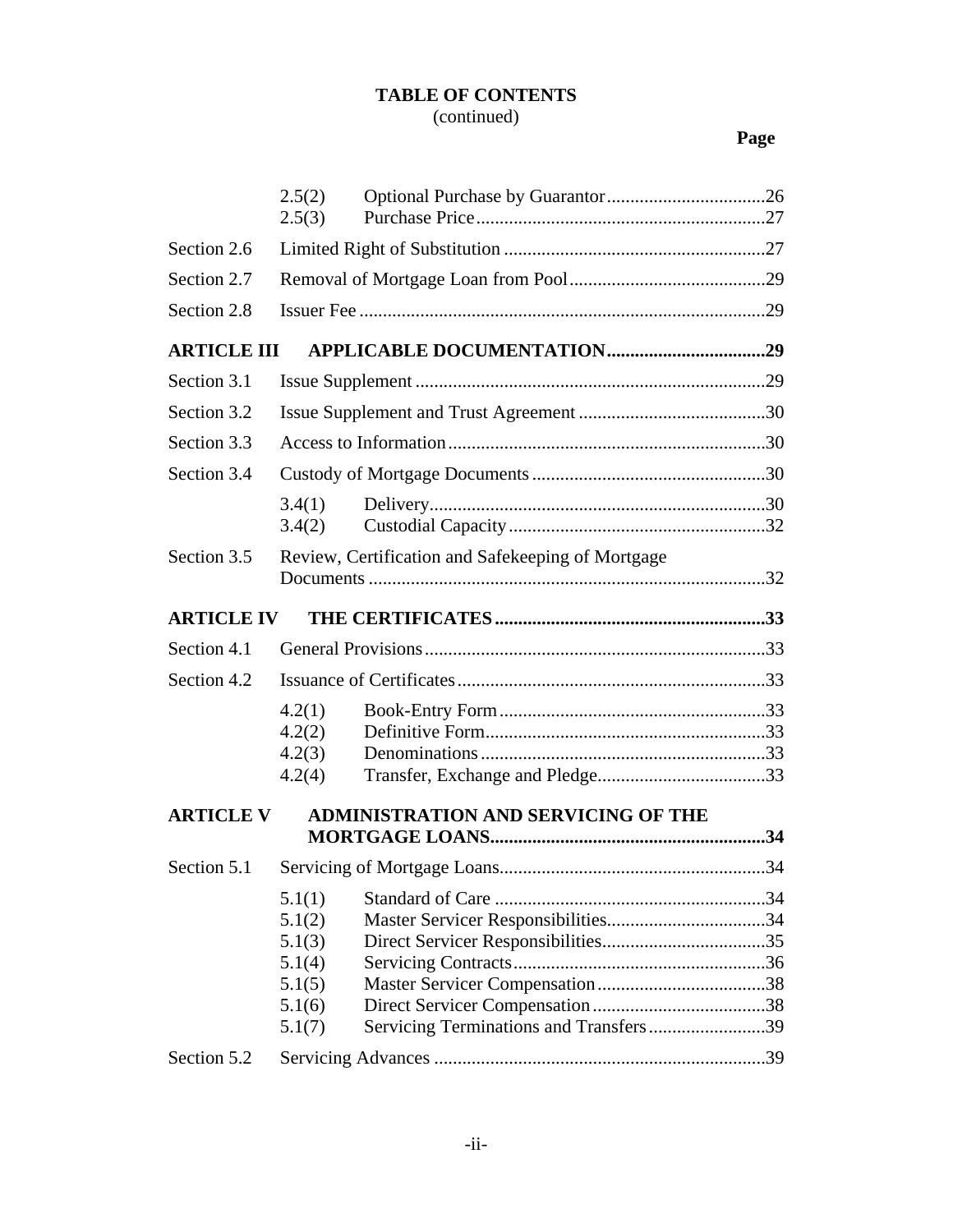# (continued)

|             | 5.2(1)                                                   | Making and Reimbursement of Servicing                                                                                                         |
|-------------|----------------------------------------------------------|-----------------------------------------------------------------------------------------------------------------------------------------------|
|             | 5.2(2)                                                   | <b>Effect of Servicing Advances on Stated</b>                                                                                                 |
|             |                                                          |                                                                                                                                               |
| Section 5.3 |                                                          | Collection of Mortgage Loan Payments; Limitations on                                                                                          |
|             | 5.3(1)<br>5.3(2)<br>5.3(3)<br>5.3(4)<br>5.3(5)<br>5.3(6) | Limitation on Waiver of Prepayment Charges                                                                                                    |
| Section 5.4 |                                                          |                                                                                                                                               |
|             | 5.4(1)<br>5.4(2)<br>5.4(3)                               | Release, Satisfaction and Reconveyance 43<br>Documents, Records and Funds in Possession of<br>the Direct Servicer or Custodian to Be Held for |
| Section 5.5 |                                                          |                                                                                                                                               |
|             | 5.5(1)<br>5.5(2)                                         | Access to Certain Documentation and<br>Information Regarding the Mortgage Loans44                                                             |
|             | 5.5(3)                                                   |                                                                                                                                               |
| Section 5.6 |                                                          |                                                                                                                                               |
|             | 5.6(1)<br>5.6(2)                                         | Receipt of Mortgage Loan Payments44                                                                                                           |
| Section 5.7 |                                                          |                                                                                                                                               |
|             | 5.7(1)<br>5.7(2)<br>5.7(3)                               | Application of Insurance Proceeds and                                                                                                         |
|             | 5.7(4)                                                   |                                                                                                                                               |
| Section 5.8 |                                                          |                                                                                                                                               |
|             | 5.8(1)<br>5.8(2)<br>5.8(3)                               | Maintenance of Mortgage Insurance and                                                                                                         |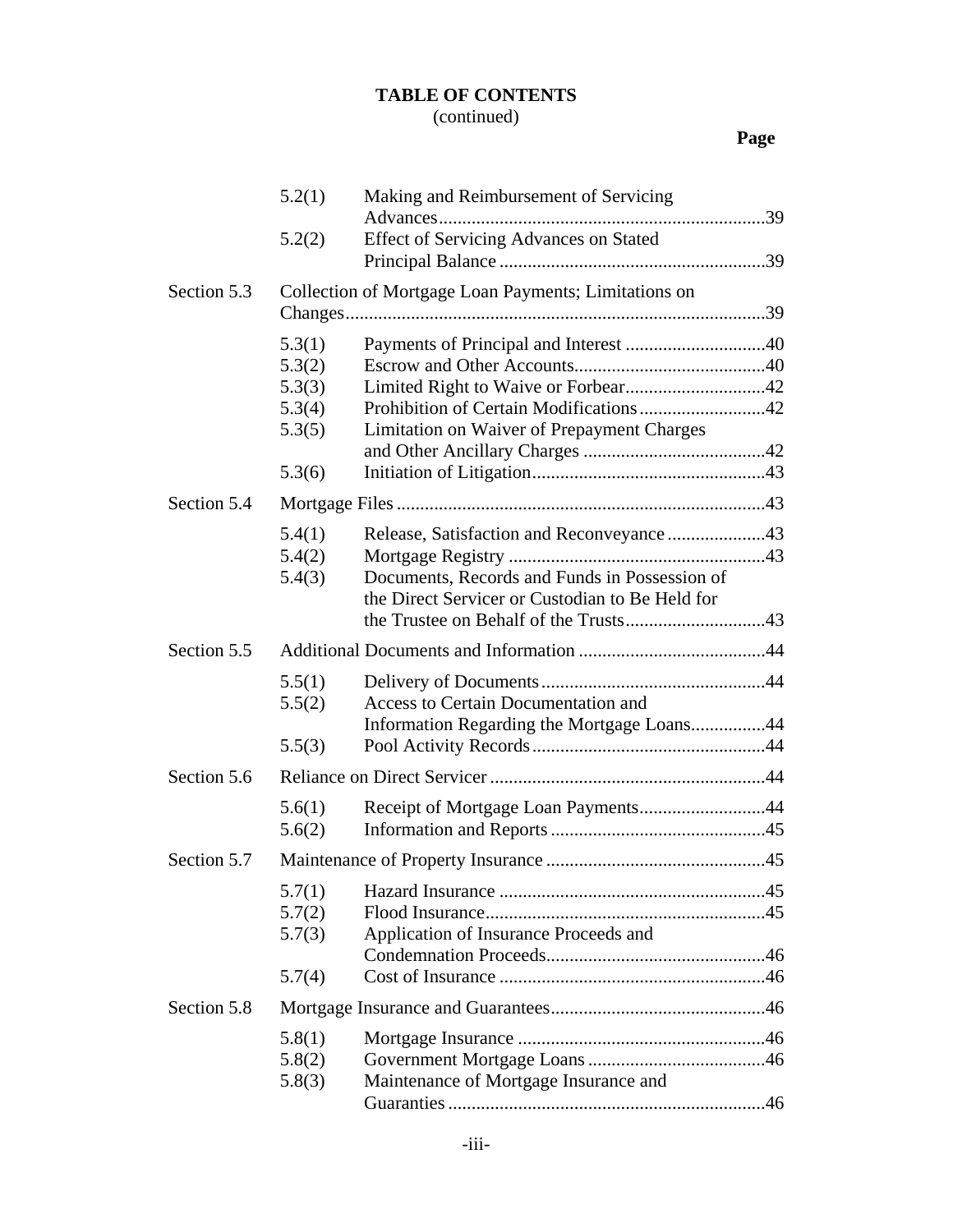# (continued)

|                    | 5.8(4)                                                                                               |                                                         |
|--------------------|------------------------------------------------------------------------------------------------------|---------------------------------------------------------|
| Section 5.9        | Transfers of Ownership; Enforcement of Due-on-Transfer                                               |                                                         |
|                    | 5.9(1)<br>5.9(2)                                                                                     |                                                         |
| Section 5.10       |                                                                                                      |                                                         |
| Section 5.11       | Realization upon Defaulted Mortgage Loans;<br>Determination of Excess Proceeds and Realized Losses49 |                                                         |
|                    | 5.11(1)<br>5.11(2)<br>5.11(3)                                                                        | Dispositions of and Limitations on Acts                 |
|                    | 5.11(4)                                                                                              |                                                         |
| <b>ARTICLE VI</b>  |                                                                                                      |                                                         |
| Section 6.1        |                                                                                                      |                                                         |
|                    | 6.1(1)                                                                                               | Establishment and Maintenance of Custodial              |
|                    | 6.1(2)<br>6.1(3)                                                                                     |                                                         |
|                    | 6.1(4)<br>6.1(5)                                                                                     |                                                         |
| Section 6.2        |                                                                                                      |                                                         |
| Section 6.3        |                                                                                                      |                                                         |
| <b>ARTICLE VII</b> |                                                                                                      | CERTIFICATE ACCOUNT; DISTRIBUTION;                      |
| Section 7.1        |                                                                                                      |                                                         |
| Section 7.2        |                                                                                                      |                                                         |
|                    | 7.2(1)                                                                                               | Establishment and Maintenance of Certificate            |
|                    | 7.2(2)<br>7.2(3)<br>7.2(4)<br>7.2(5)                                                                 |                                                         |
| Section 7.3        |                                                                                                      | Calculation of Certificate Distribution Amount or Other |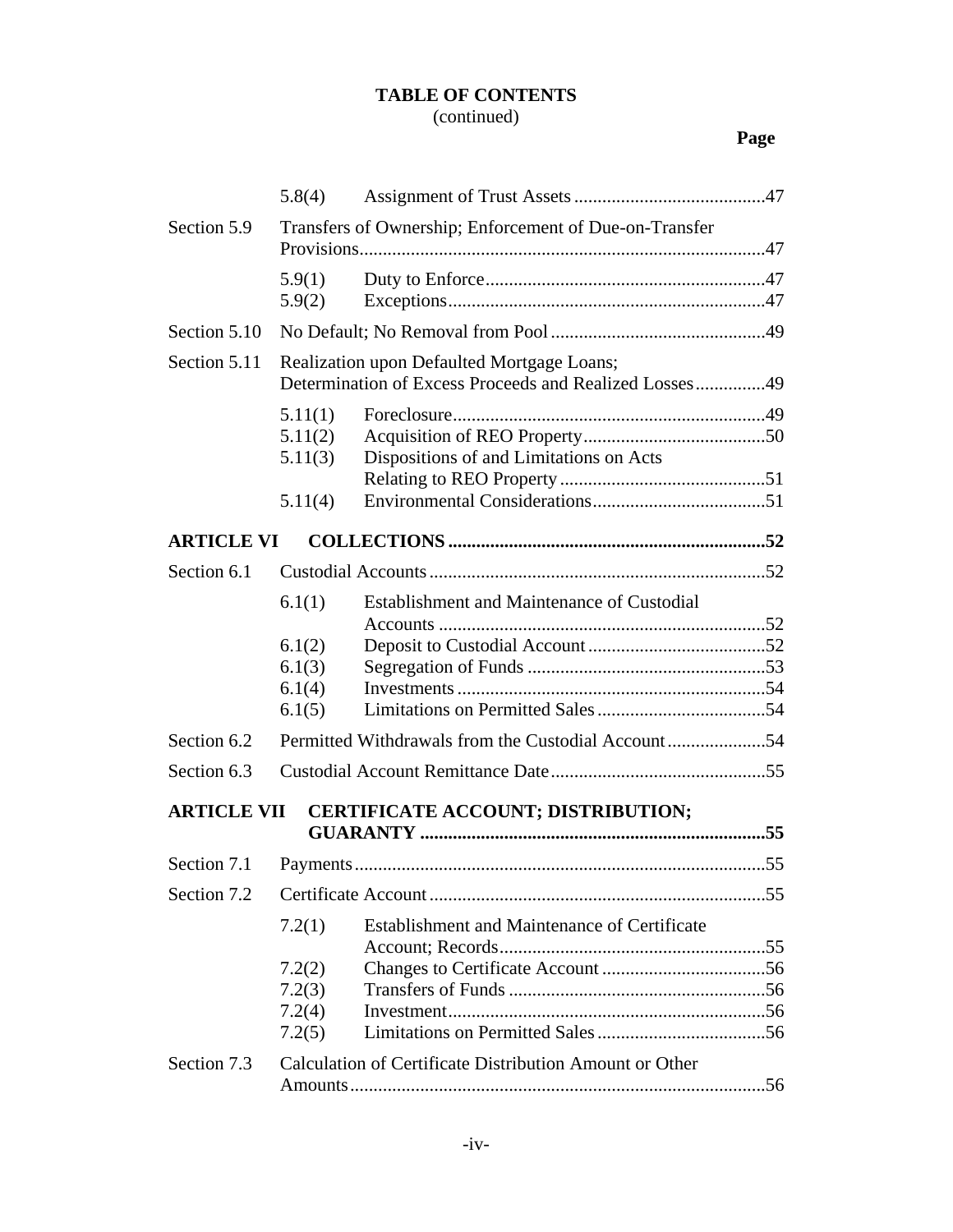# (continued)

| Section 7.4       |                                                |                                         |
|-------------------|------------------------------------------------|-----------------------------------------|
|                   | 7.4(1)<br>7.4(2)<br>7.4(3)<br>7.4(4)<br>7.4(5) |                                         |
| Section 7.5       |                                                |                                         |
|                   | 7.5(1)<br>7.5(2)<br>7.5(3)<br>7.5(4)<br>7.5(5) | Enforcement; Unconditional Obligation59 |
| Section 7.6       |                                                |                                         |
|                   | 7.6(1)<br>7.6(2)                               |                                         |
| Section 7.7       |                                                |                                         |
|                   |                                                |                                         |
| Section 8.1       |                                                |                                         |
| Section 8.2       |                                                |                                         |
|                   | 8.2(1)<br>8.2(2)<br>8.2(3)                     |                                         |
| <b>ARTICLE IX</b> |                                                |                                         |
| Section 9.1       |                                                |                                         |
| Section 9.2       |                                                |                                         |
| <b>ARTICLE X</b>  |                                                |                                         |
| Section 10.1      |                                                |                                         |
|                   | 10.1(1)<br>10.1(2)<br>10.1(3)                  |                                         |
| Section 10.2      |                                                |                                         |
|                   | 10.2(1)<br>10.2(2)                             | No Obligation to Incur Liability;       |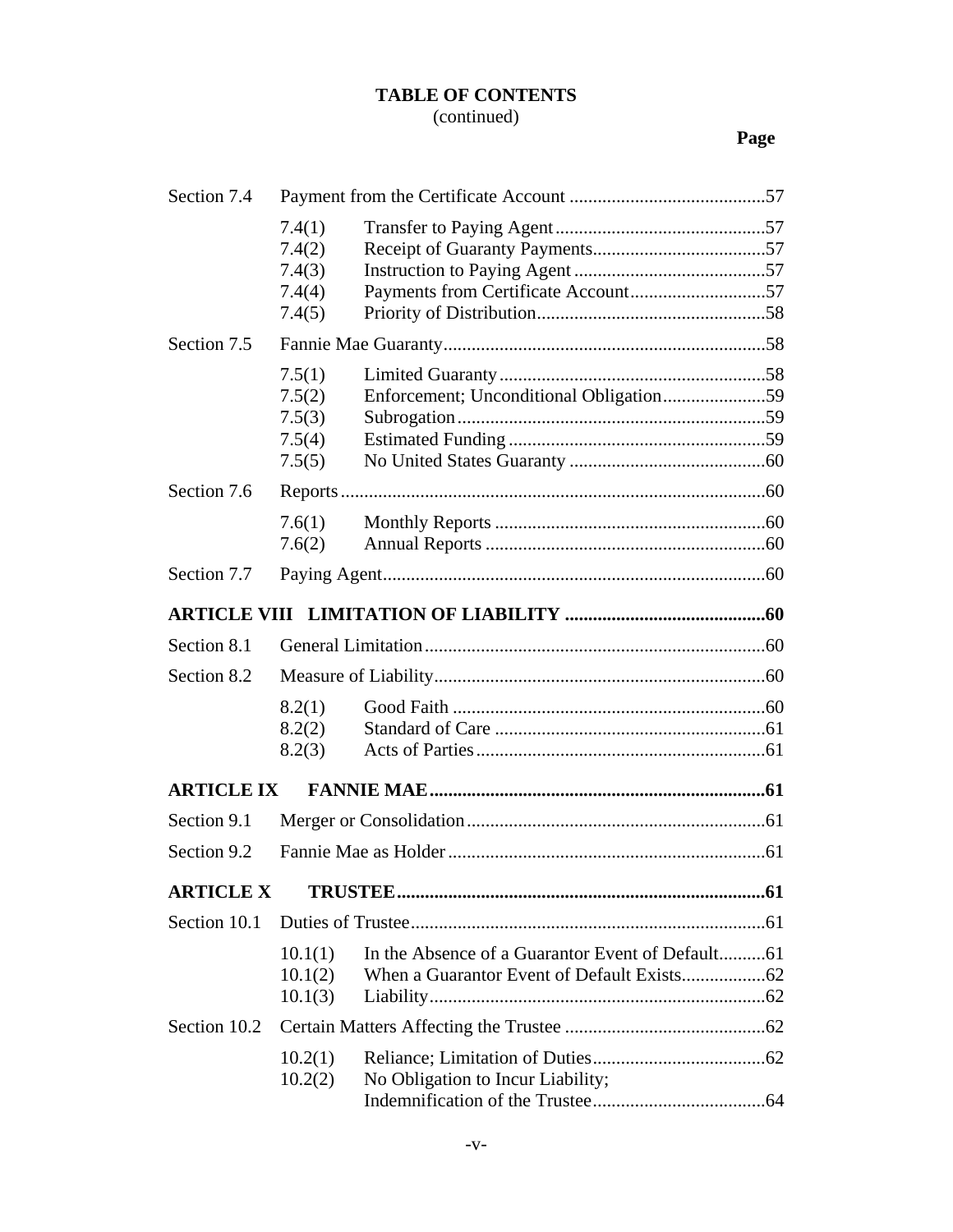|                   | 10.2(3) |                                                |  |
|-------------------|---------|------------------------------------------------|--|
|                   | 10.2(4) |                                                |  |
|                   | 10.2(5) |                                                |  |
|                   | 10.2(6) |                                                |  |
| Section 10.3      |         |                                                |  |
| Section 10.4      |         |                                                |  |
| Section 10.5      |         |                                                |  |
| Section 10.6      |         |                                                |  |
|                   | 10.6(1) |                                                |  |
|                   | 10.6(2) |                                                |  |
|                   | 10.6(3) |                                                |  |
|                   | 10.6(4) |                                                |  |
| Section 10.7      |         |                                                |  |
| Section 10.8      |         |                                                |  |
| Section 10.9      |         |                                                |  |
|                   | 10.9(1) |                                                |  |
|                   | 10.9(2) |                                                |  |
|                   | 10.9(3) |                                                |  |
|                   | 10.9(4) |                                                |  |
|                   |         |                                                |  |
| <b>ARTICLE XI</b> |         |                                                |  |
| Section 11.1      |         |                                                |  |
|                   | 11.1(1) |                                                |  |
|                   | 11.1(2) |                                                |  |
|                   | 11.1(3) |                                                |  |
|                   | 11.1(4) |                                                |  |
|                   | 11.1(5) |                                                |  |
|                   | 11.1(6) | Cooperation; Transfer of Documents and         |  |
|                   |         |                                                |  |
|                   | 11.1(7) |                                                |  |
|                   | 11.1(8) |                                                |  |
| Section 11.2      |         |                                                |  |
|                   | 11.2(1) |                                                |  |
|                   | 11.2(2) |                                                |  |
|                   | 11.2(3) | Eligibility Requirements for Master Servicer74 |  |
|                   | 11.2(4) |                                                |  |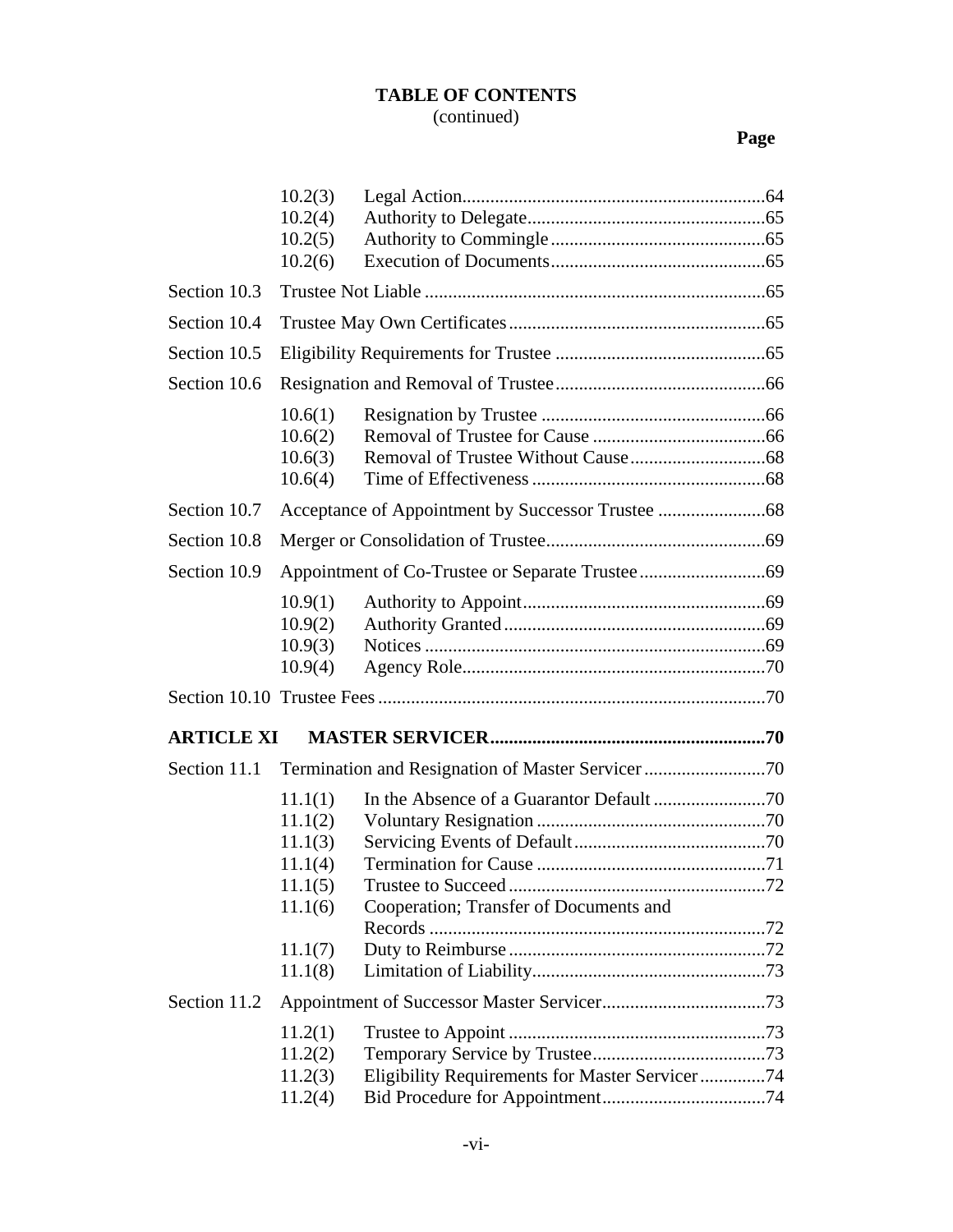|                    | 11.2(5)<br>11.2(6)<br>11.2(7) | Concerning Reimbursement for Delinquency<br>Advances, Servicing Advances and Guaranty |  |
|--------------------|-------------------------------|---------------------------------------------------------------------------------------|--|
|                    |                               |                                                                                       |  |
| Section 11.3       |                               |                                                                                       |  |
| <b>ARTICLE XII</b> |                               |                                                                                       |  |
| Section 12.1       |                               |                                                                                       |  |
|                    |                               |                                                                                       |  |
| Section 13.1       |                               |                                                                                       |  |
| Section 13.2       |                               |                                                                                       |  |
|                    |                               |                                                                                       |  |
| Section 14.1       |                               |                                                                                       |  |
|                    | 14.1(1)<br>14.1(2)<br>14.1(3) |                                                                                       |  |
| Section 14.2       |                               |                                                                                       |  |
| Section 14.3       |                               |                                                                                       |  |
| Section 14.4       |                               |                                                                                       |  |
|                    | 14.4(1)<br>14.4(2)            |                                                                                       |  |
| Section 14.5       |                               |                                                                                       |  |
|                    | 14.5(1)<br>14.5(2)            |                                                                                       |  |
| <b>ARTICLE XV</b>  |                               |                                                                                       |  |
| Section 15.1       |                               |                                                                                       |  |
|                    | 15.1(1)<br>15.1(2)<br>15.1(3) |                                                                                       |  |
| Section 15.2       |                               |                                                                                       |  |
| Section 15.3       |                               |                                                                                       |  |
| Section 15.4       |                               |                                                                                       |  |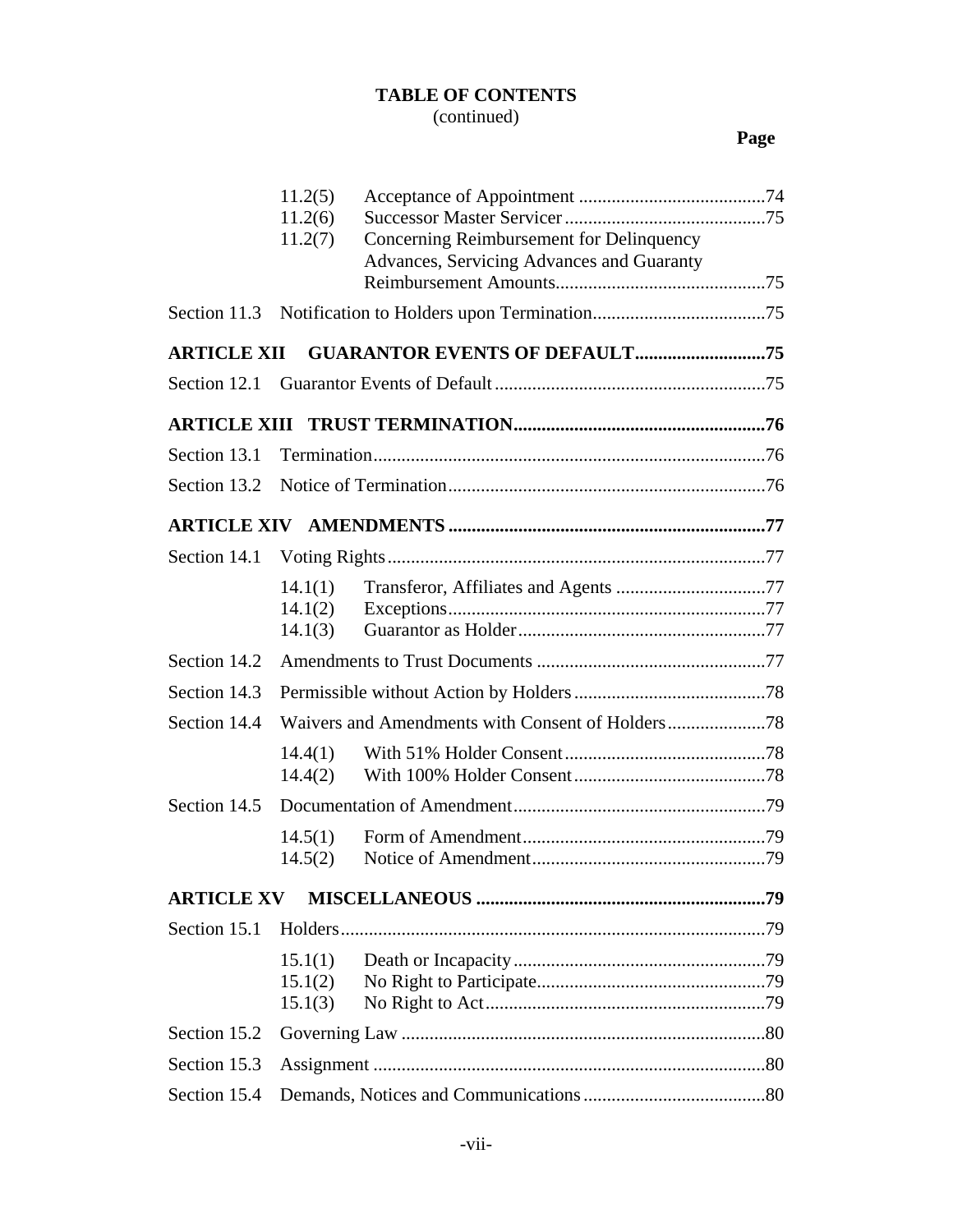## **Page**

## **FORMS FOR ISSUE SUPPLEMENTS:**

| <b>Exhibit A</b> – Fixed-Rate Single-Family Mortgage Loans                    |
|-------------------------------------------------------------------------------|
|                                                                               |
| <b>Exhibit B - FANNIE MAJORS® Fixed-Rate Single-Family Mortgage Loans</b>     |
| <b>Exhibit C - FANNIE MAJORS® Fixed-Rate Single-Family Mortgage Loans</b>     |
| (Interim Form)                                                                |
| <b>Exhibit D</b> – Adjustable-Rate Single-Family Mortgage Loans               |
| Exhibit E - FANNIE MAJORS® Adjustable-Rate Single-Family Mortgage             |
| Loans                                                                         |
| Exhibit F – FANNIE MAJORS <sup>®</sup> Adjustable-Rate Single-Family Mortgage |
| <b>Loans (Interim Form)</b>                                                   |
|                                                                               |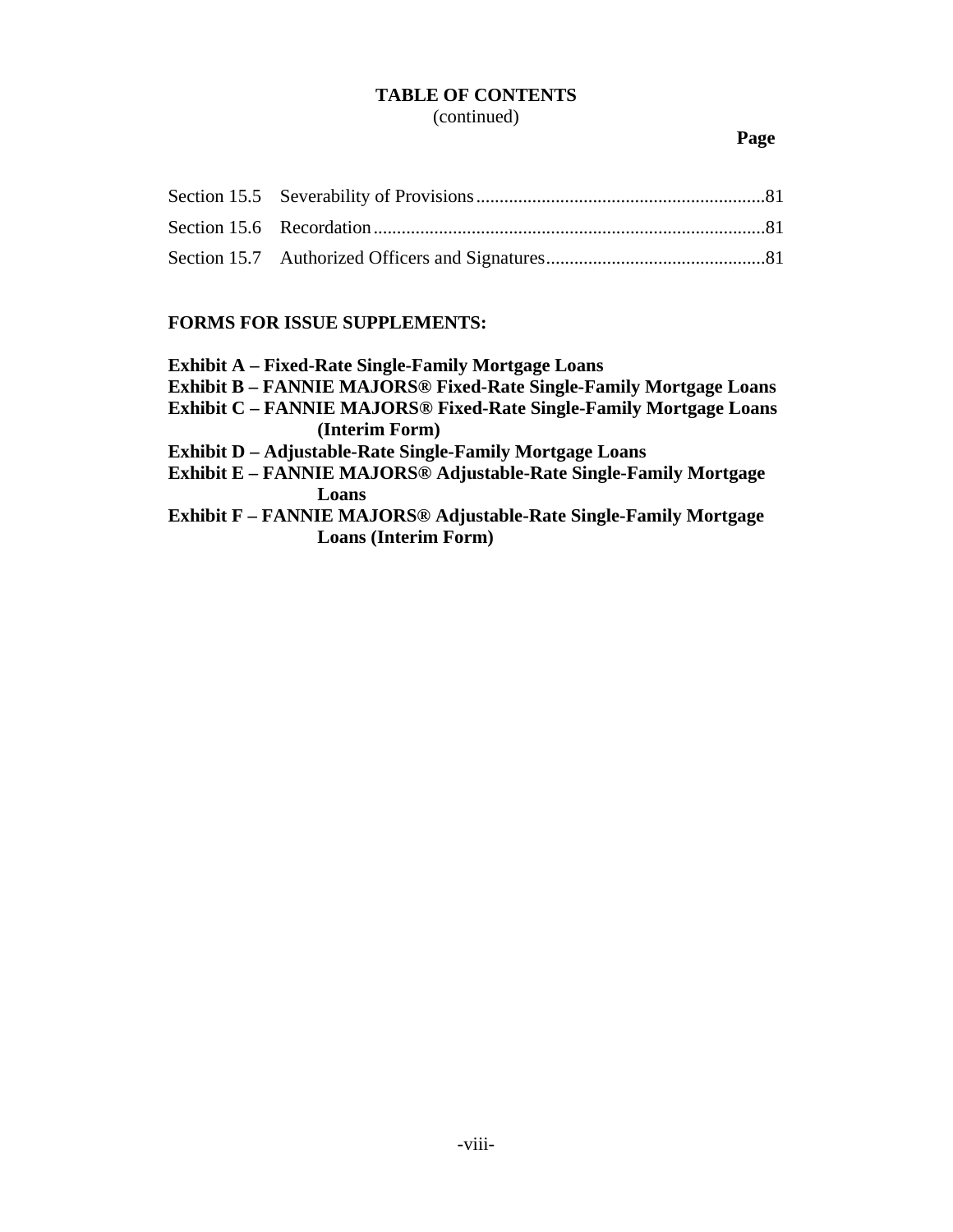### **SINGLE-FAMILY MASTER TRUST AGREEMENT**

THIS SINGLE-FAMILY MASTER TRUST AGREEMENT is executed by Federal National Mortgage Association ("Fannie Mae"), in its corporate capacities as Issuer, Master Servicer and Guarantor, and in its capacity as Trustee.

### **RECITALS:**

A. Fannie Mae is a corporation organized and existing pursuant to the Charter Act, and has full corporate authority and power to enter into, and to undertake the obligations set forth in, this Trust Agreement.

B. Fannie Mae has purchased and intends to purchase residential mortgage loans.

C. Fannie Mae intends to set aside and transfer residential mortgage loans acquired and held by it to various Trusts established pursuant to this Trust Agreement and the applicable Issue Supplements and to issue guaranteed mortgage pass-through certificates representing undivided beneficial ownership interests in the assets of the related Trusts.

D. Fannie Mae intends to guarantee to each Trust sufficient funds to permit timely distributions to Holders of principal and interest on Certificates, as required by this Trust Agreement.

E. Fannie Mae intends to be the Master Servicer of the Mortgage Loans held in each Trust and to arrange for and supervise the contractual servicing of the Mortgage Loans by Direct Servicers.

F. Fannie Mae intends to be the Trustee for each Trust.

NOW, THEREFORE, the signatories to this Trust Agreement, in the capacities and with the responsibilities described above, irrevocably declare and establish this Trust Agreement and undertake the following:

### **ARTICLE I**

#### **DEFINED TERMS AND RULES OF CONSTRUCTION**

Section 1.1 *Definitions*. Capitalized terms in this Trust Agreement will have the meanings given to them in this Section 1.1 or elsewhere in this Trust Agreement, unless the context clearly indicates a different meaning.

*Accepted Servicing Practices:* To the extent not otherwise specified (i) in the Trust Documents or (ii) if not specified in the Trust Documents, in the applicable Servicing Contract and the Guide, the customary servicing practices of prudent servicers in servicing and administering similar mortgage loans for their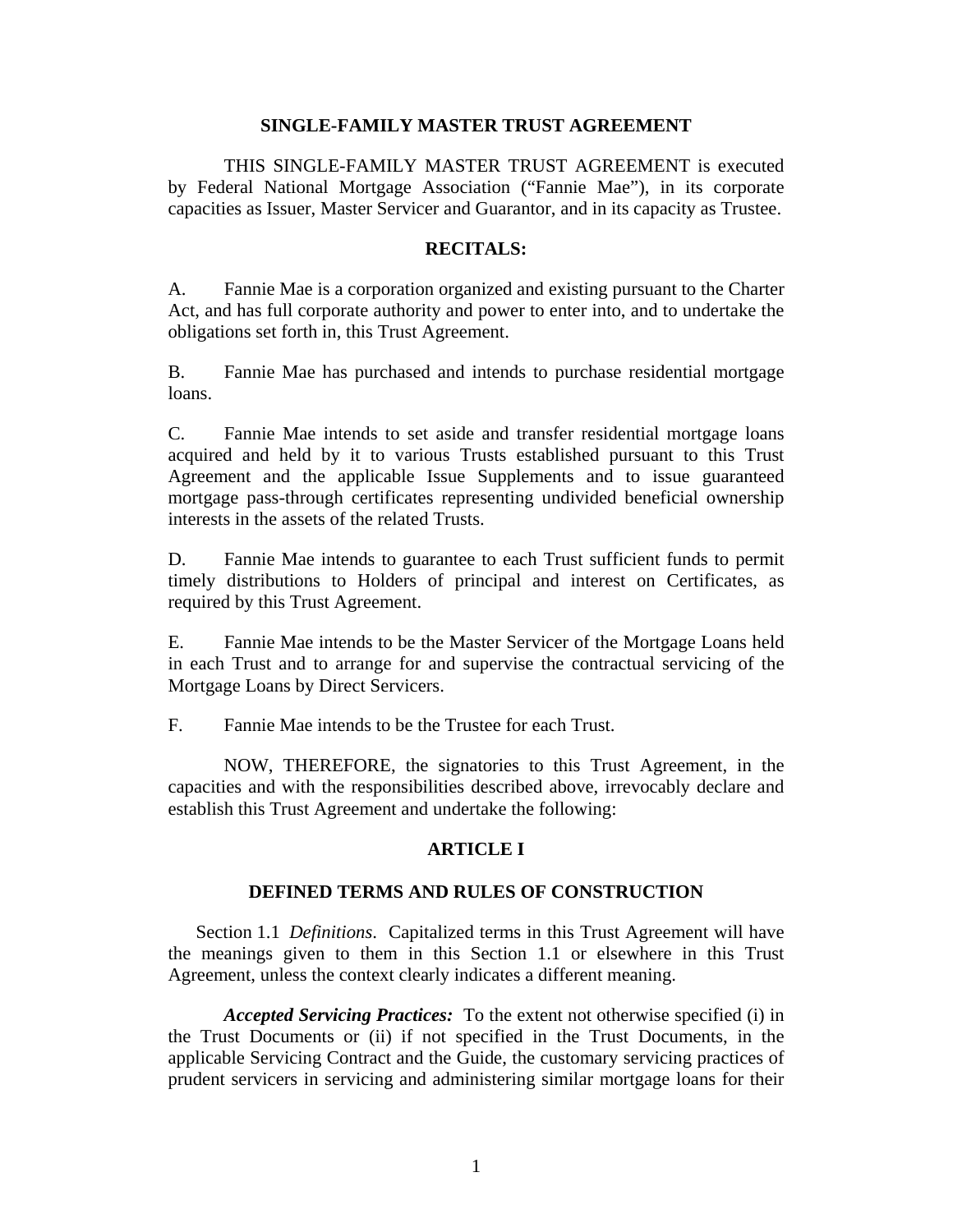own account, so long as those practices are consistent with applicable laws and regulations.

*Adjustable-Rate Mortgage Loan:* A Mortgage Loan on which the Mortgage Interest Rate is adjusted by reference to an Adjustment Reference, with both the Adjustment Reference and the manner of adjustment being described in the related Mortgage Documents.

*Adjustment Reference:* An index, formula or other specific and definite basis for the determination of the Mortgage Interest Rate of an Adjustable-Rate Mortgage Loan.

*Amendment:* A document that amends or supplements this Trust Agreement or an Issue Supplement.

*Book-Entry Rules:* The provisions in effect from time to time, currently contained in Title 24, Part 81, Subpart H of the Code of Federal Regulations, which govern the terms and conditions under which the Issuer may issue securities on the book-entry system of the Federal Reserve Banks and authorize a Federal Reserve Bank to act as the Issuer's agent in connection with such securities.

*Books and Records:* As to any Trust, the records, as determined by the Trustee, used to account for the activity of the Mortgage Loans in the related Pool and other assets of the related Trust Fund, including electronic records as well as physical documents, which may include but are not limited to accounting records.

*Borrower:* The primary obligor or obligors under a Mortgage Loan, including any co-borrower.

*Business Day***:** Any day other than (i) a Saturday, (ii) a Sunday, (iii) a day on which the Fiscal Agent or Paying Agent is closed, (iv) a day on which the Federal Reserve Bank of New York is closed or (v) with respect to any required payment, a day on which the U.S. Federal Reserve Bank in the district where any Certificate Account is maintained is closed.

*Buydown or Abatement Funds:* With respect to any Mortgage Loan, funds, if any, held by a Direct Servicer or Subservicer for the purpose of covering all or a portion of the interest, principal or other payment obligation of the Borrower under the related Mortgage Note until such funds are applied to the payment of the Borrower's obligation or otherwise released.

*Certificate***:** A guaranteed mortgage pass-through certificate issued pursuant to this Trust Agreement and the applicable Issue Supplement, representing an undivided beneficial interest in the related Trust Fund.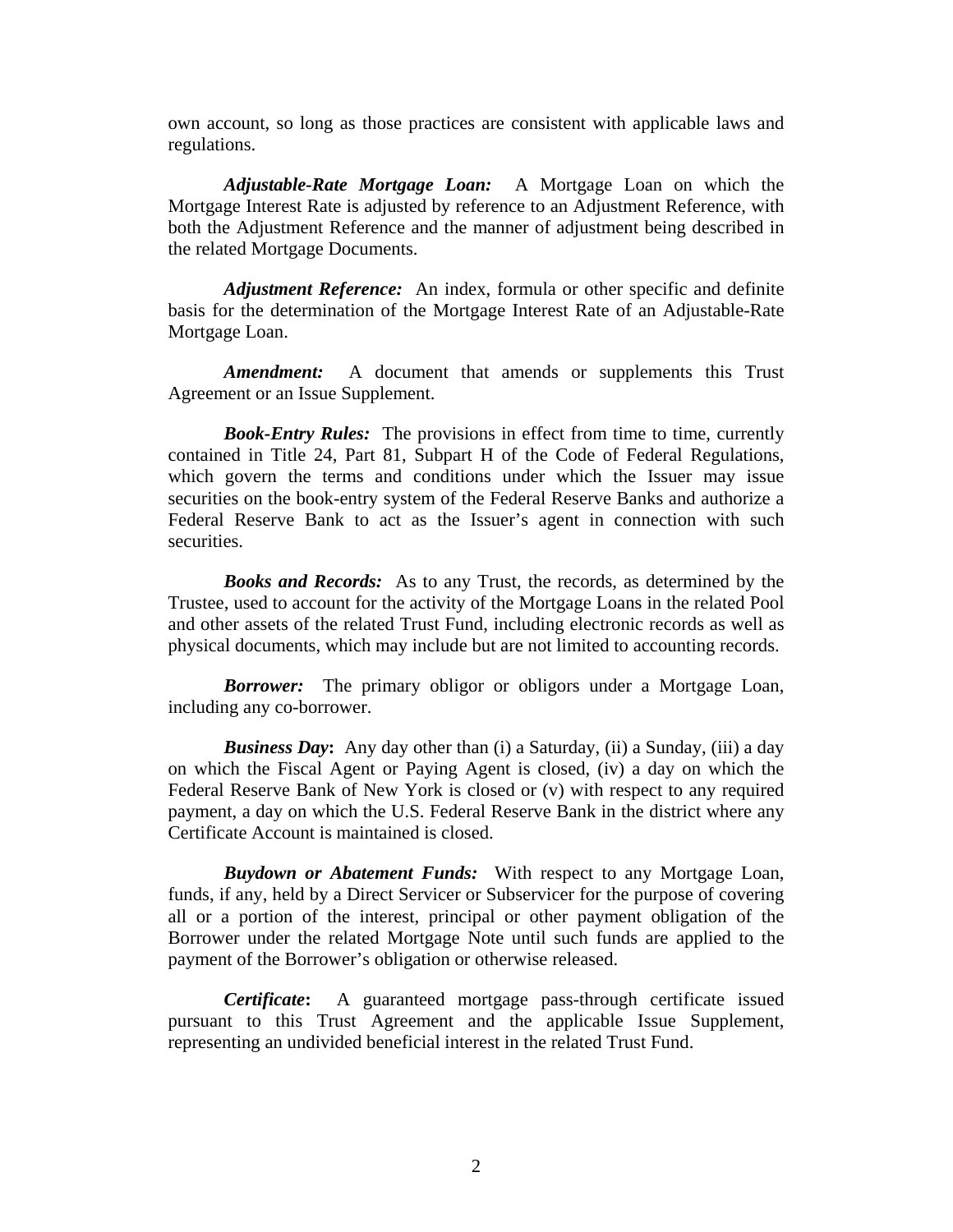*Certificate Account***:** An account or accounts created and maintained pursuant to Subsection 7.2(1), which may hold funds of multiple Trusts and Other Fannie Mae Trusts.

*Certificate Distribution Amount***:** For each Distribution Date with respect to a Trust, the sum of the Certificate Interest Distribution Amount and the Certificate Principal Distribution Amount for that Trust.

*Certificate Interest Distribution Amount:* For each Distribution Date with respect to a Trust, one month's interest calculated as (a) the product of (i) the Pass-Through Rate and (ii) the aggregate Certificate Principal Balance for all outstanding Certificates of that Trust before giving effect to the distribution of principal that occurs on such Distribution Date minus (b) in the case of a Trust that holds a Pool of Negative Amortization Mortgage Loans, the aggregate amount of Deferred Interest for all Negative Amortization Mortgage Loans in that Pool that was added to the outstanding principal balances of such Mortgage Loans during the related Due Period; provided, however, that the Master Servicer in calculating or causing to be calculated the amount to be distributed on any Distribution Date will make any adjustments as are necessary to reconcile prior payments made in error.

*Certificate Principal Balance***:** As to any Certificate on any date of determination, the product of (a) the aggregate of the Stated Principal Balances of the Mortgage Loans in the related Pool (i) in the case of a date of determination other than a Distribution Date, on the immediately preceding Distribution Date and (ii) in the case of a date of determination that is a Distribution Date, on such Distribution Date (in either case, after giving effect to any principal distribution on the relevant Distribution Date) and (b) the Undivided Beneficial Interest represented by that Certificate.

*Certificate Principal Distribution Amount:* For each Distribution Date with respect to a Trust, the aggregate of the principal payments for all Mortgage Loans included in the related Pool (or for which payment has been received as provided in Section 2.7) for which the Stated Principal Balance has not been reduced to zero, consisting, without duplication, of:

- (i) scheduled principal due on those Mortgage Loans during the related Due Period (as adjusted for any change in the amortization schedule resulting from a Prepayment but without giving effect to any Forbearance or Repayment Plan);
- (ii) the Stated Principal Balance of each of those Mortgage Loans as to which a Prepayment in full (whether by or on behalf of the Borrower or through a purchase from the related Trust) was received during the calendar month immediately preceding the month in which such Distribution Date occurs; and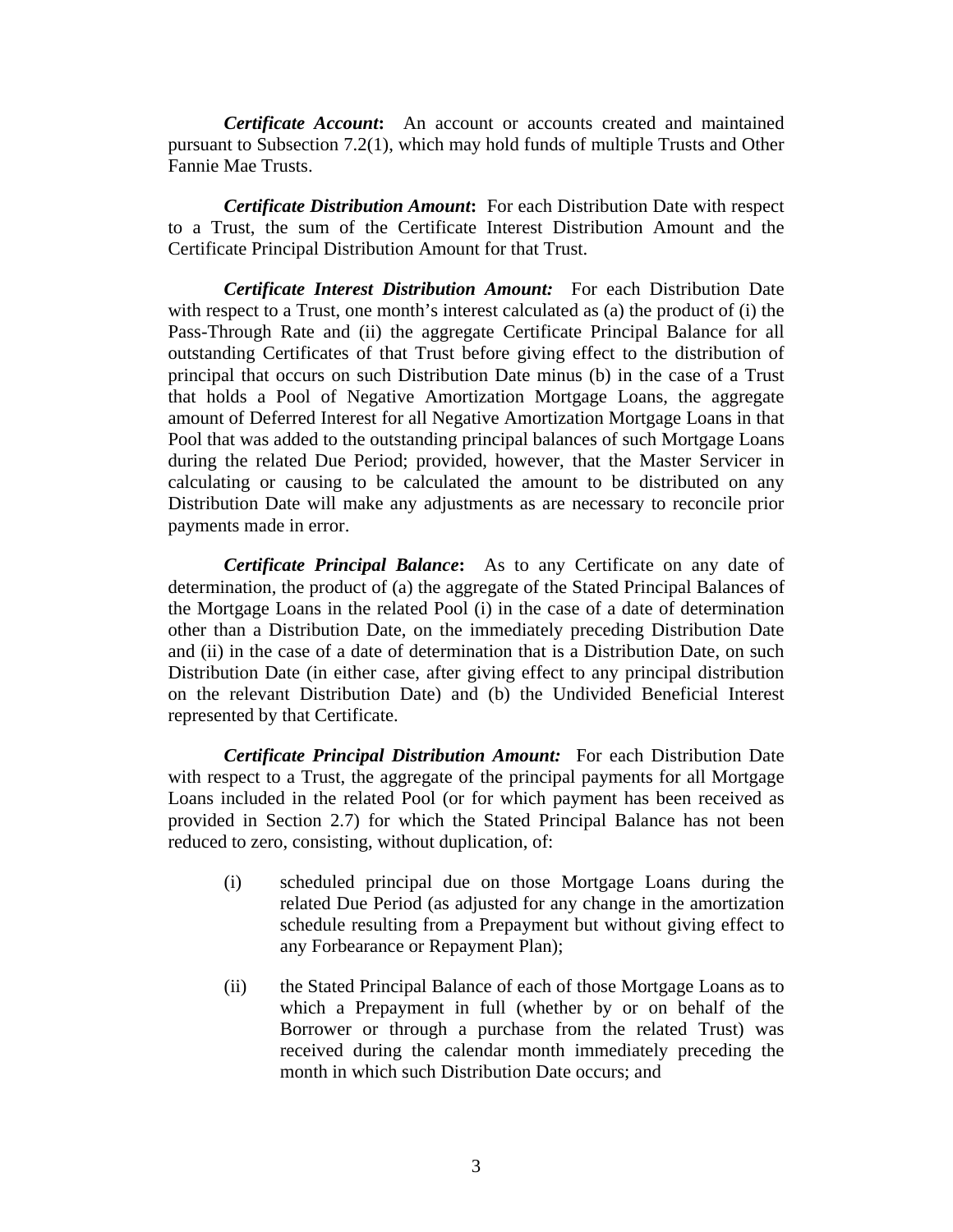(iii) any partial Prepayment received in respect of any of those Mortgage Loans during the calendar month preceding the month in which that Distribution Date occurs;

provided, however, that the Master Servicer in calculating or causing to be calculated the amount to be distributed on any Distribution Date will make any adjustments as are necessary to reconcile prior payments made in error.

Notwithstanding the provision in clause (ii) above, any full Prepayment of a Mortgage Loan from or on behalf of a Borrower that is received by the first Business Day of a month will be deemed received in the prior calendar month for purposes of distribution, rather than on the date of receipt, if the applicable Servicing Contract with the Direct Servicer (or, if applicable, the Subservicer) in effect on the Issue Date of the applicable Trust provides that, in the ordinary course of servicing Mortgage Loans of the same remittance type as that Mortgage Loan, the Direct Servicer will pass through those full Prepayments as though received in the prior calendar month ("alternate timing clause"). Full Prepayments on any Mortgage Loans from or on behalf of a Borrower that are subject to a servicing transfer will be serviced in accordance with the Servicing Contract applicable to Mortgage Loans of the same remittance type of the applicable transferee Direct Servicer (or, if applicable, transferee Subservicer) at the time of the servicing transfer. A Servicing Contract may be amended after the Issue Date of the applicable Trust or date of servicing transfer to add an alternate timing clause for a remittance type, but only if the amendment applies to all Mortgage Loans of that remittance type serviced by that Direct Servicer (or, if applicable, that Subservicer) for the Master Servicer or the Trustee. Once a Servicing Contract includes an alternate timing clause for a particular remittance type, it may not be amended to delete that clause for that remittance type. For purposes of this definition a "remittance type" means, as provided in the Servicing Contract, the requirements for the timing and method by which a Direct Servicer transfers principal and interest payments on Mortgage Loans and, if applicable, Delinquency Advances to the Master Servicer. PFP Loans may be categorized as one or more separate remittance types even if the terms of remittance are otherwise the same as those for other Mortgage Loans.

Further, until such time as the applicable Servicing Contract requires a partial Prepayment of a PFP Loan of a particular remittance type specified by the Issuer to be passed through in accordance with clause (iii) above, then any partial Prepayment on a PFP Loan of that particular remittance type will be passed through in the second calendar month following the month of receipt. As a result, the Certificate Principal Distribution Amount for Pools including such PFP Loans will include partial Prepayments of such PFP Loans of such remittance type received in respect of any Mortgage Loan during the second calendar month preceding the month in which that Distribution Date occurs.

*Charter Act:* The Federal National Mortgage Association Charter Act (12) U.S.C. §§1716 *et seq*.), as in effect from time to time.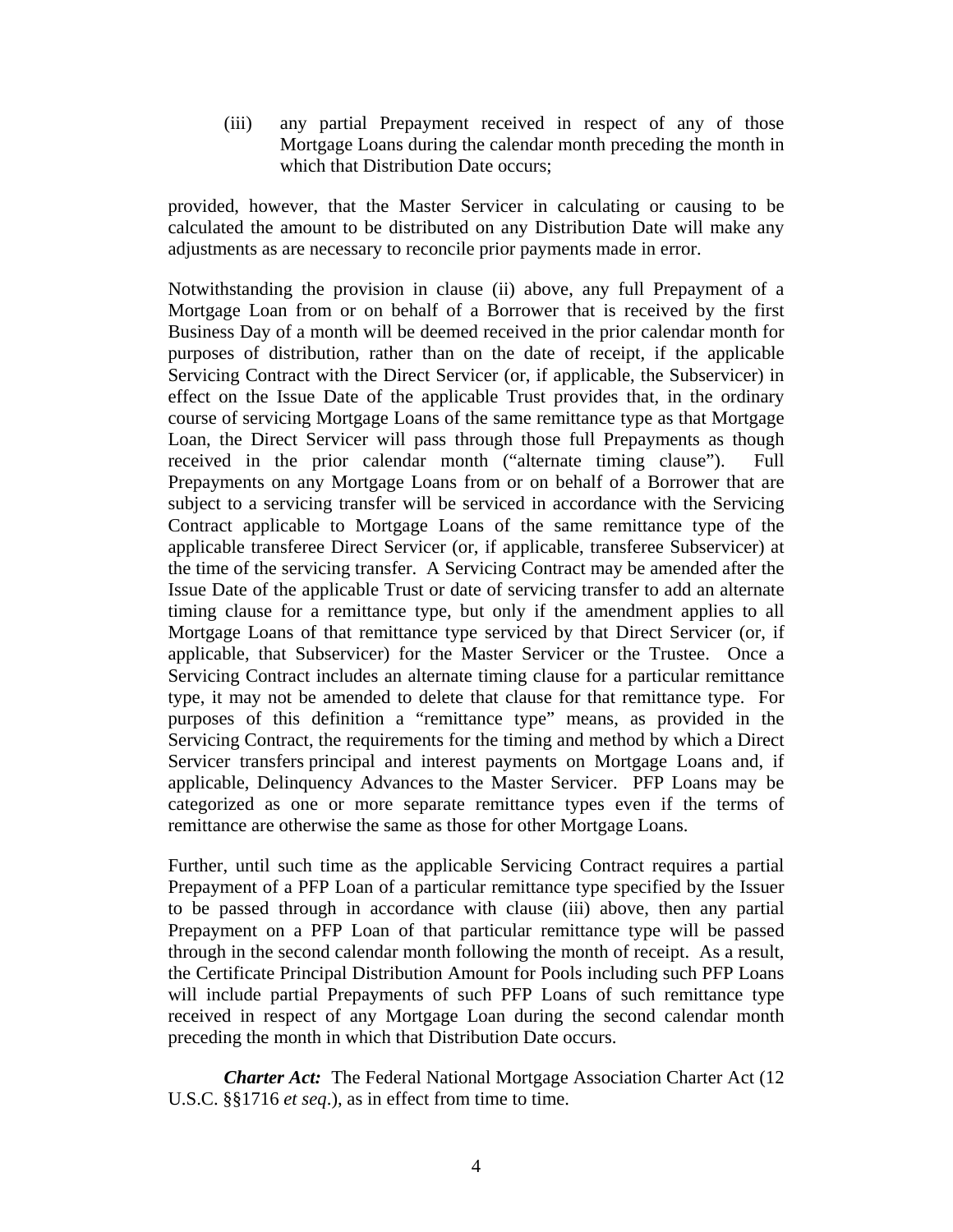*Custodial Account***:** An account created and maintained in accordance with Subsection 6.1(1).

*Custodial Account Remittance Date***:** With respect to each Distribution Date, the date established in the applicable Servicing Contract on which amounts held in a Custodial Account that are required to be transferred to the Certificate Account will be transferred, which date will not be later than the Business Day immediately preceding that Distribution Date.

*Custodian:* A Person that maintains custody of the Mortgage Notes (and may have custody of other Mortgage Documents) relating to one or more Mortgage Loans for and on behalf of the Trustee. Either an unaffiliated third party or any of the following Persons, or an affiliate of any of the following, may serve as a Custodian: the Issuer, the related Seller, the Master Servicer, the Trustee or a Direct Servicer; provided that any Custodian will be required to hold documents in accordance with Fannie Mae's applicable custodial requirements.

*Deferred Interest***:** For a Negative Amortization Mortgage Loan, the amount, if any, by which the monthly interest accrued on such Mortgage Loan exceeds the Borrower's required monthly interest payment then due under the related Mortgage Note, which excess interest amount is not paid by the Borrower at that time, but rather is deferred and added to the unpaid principal balance of the Mortgage Loan.

*Delinquency Advance*: An amount advanced by a Direct Servicer in respect of interest or principal on one or more Mortgage Loans, to the extent required under its Servicing Contract.

*Direct Servicer***:** A Person (who may be an independent contractor of the Master Servicer) obligated to service any Mortgage Loan or Pool pursuant to a Servicing Contract.

*Distribution Date***:** The 25th day of any month, or if that day is not a Business Day, the next Business Day. The first Distribution Date with respect to a Trust will occur in the first month after the month in which the Issue Date occurs.

*Due-on-Transfer Provision:* A provision in the Mortgage Documents that permits the owner of that Mortgage Loan to accelerate the maturity of that Mortgage Loan upon certain transfers or changes in ownership of the Mortgaged Property, whether voluntary or involuntary (which may include a sale, transfer by operation of law, or other transfer), or upon a change in ownership of the Person that owns the Mortgaged Property, if other than a natural Person.

*Due Period***:** As to any Distribution Date, the period beginning on the second calendar day of the month immediately preceding the month in which such Distribution Date occurs and ending on the first calendar day of the month of such Distribution Date.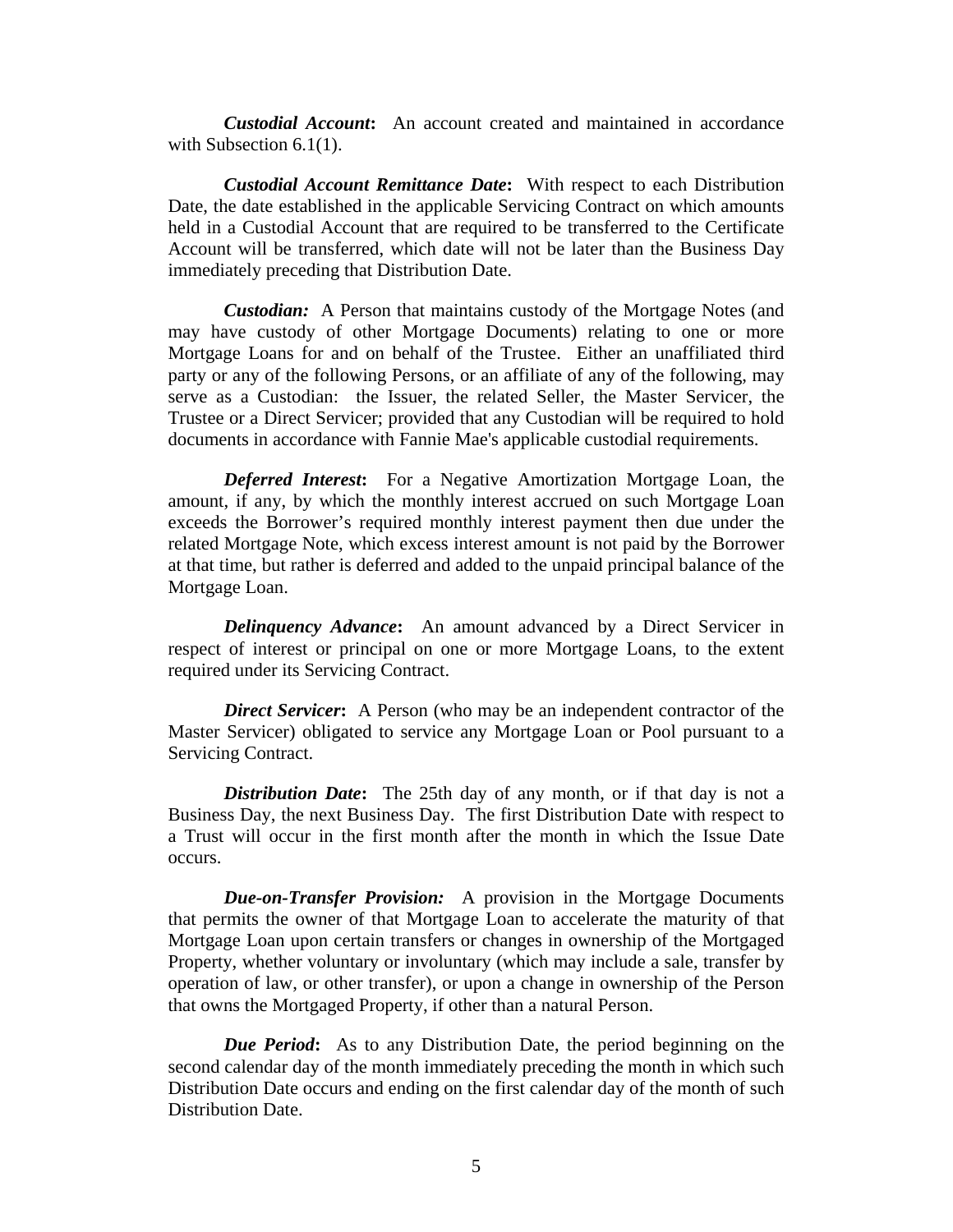*Effective Date***:** June 1, 2007.

*Electronic Note Registry System:* A system of recording the existence and ownership of a Mortgage Note that is signed electronically.

*Eligible Depository***:** (a) Any Federal Reserve Bank, (b) any Federal Home Loan Bank, or (c) any other depository institution that:

- (i) has its accounts insured by the Federal Deposit Insurance Corporation or the National Credit Union Share Insurance Fund or another governmental insurer or guarantor that is acceptable to the Guarantor;
- (ii) is rated as "well capitalized" by its applicable federal or state regulator or, if not rated by a federal or state regulator, satisfies the capital requirements that would apply for categorization as "well capitalized" under federal or state regulations; and
- (iii) has a financial rating that meets or exceeds at least one of the following criteria:

 (a) a short-term issuer rating by S&P of "A-3," or if no short-term issuer rating by S&P is available, a long-term issuer rating of "BBB-" by S&P;

 (b) a short-term bank deposit rating by Moody's of "P-3," or if no short-term bank deposit rating by Moody's is available, a longterm bank deposit rating of "Baa3" by Moody's;

- (c) a financial rating of 125 by IDC;
- (d) a financial rating of C+ by LACE; or
- (e) satisfies any other standard determined by the Guarantor, provided that such other standard is comparable to the rating requirements set forth above.

If a depository institution satisfies the standards in clauses (i) and (ii) and has a rating that meets or exceeds at least one of the ratings specified in clause (iii), that depository institution will be considered an "Eligible Depository" even if another organization rates such depository institution below the minimum level specified.

*Eligible Investment***:** Any one or more of the following obligations, securities or holdings, provided that its term satisfies the applicable maturity requirement in this Trust Agreement:

(i) obligations of, or obligations guaranteed as to the full and timely payment of principal and interest by, the United States;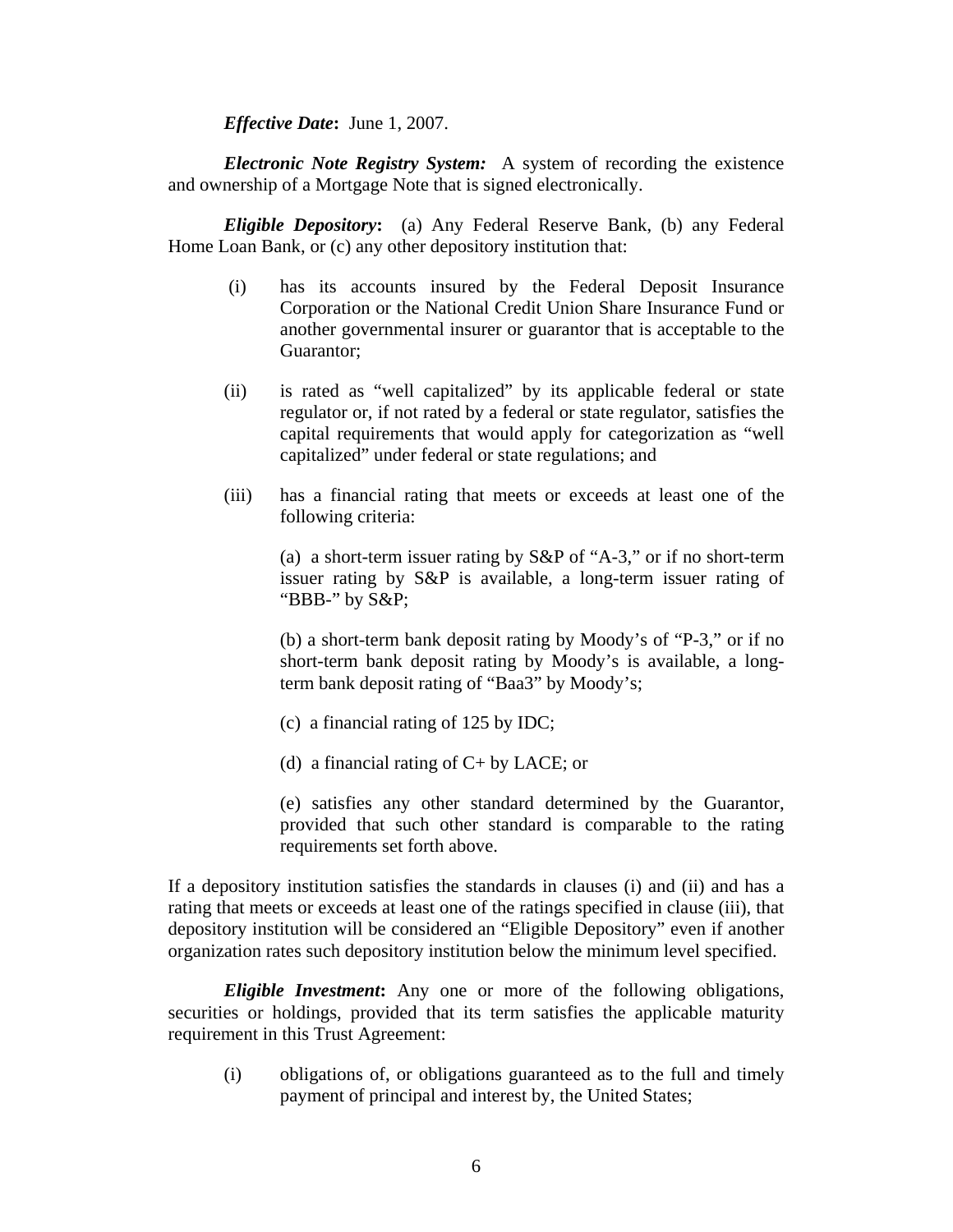- (ii) obligations of any agency or instrumentality of the United States that have a long-term rating or a short-term rating, as applicable, from S&P or from Moody's, in either case in one of its two highest ratings categories for long-term securities or in its highest ratings category for short-term securities;
- (iii) federal funds, certificates of deposit, time deposits and bankers' acceptances of any depository institution or trust company, provided that the short-term securities of the depository institution or trust company are rated by S&P or Moody's in the highest applicable ratings category for short-term securities;
- (iv) commercial paper of any corporation that is rated by S&P or Moody's in its highest short-term ratings category;
- (v) asset-backed commercial paper that is rated by S&P or Moody's in its highest short-term ratings category;
- (vi) debt securities that have a long-term rating or a short-term rating, as applicable, from S&P or from Moody's, in either case in one of its two highest ratings categories for long-term securities or in its highest ratings category for short-term securities;
- (vii) money market funds that are registered under the Investment Company Act, are entitled, pursuant to Rule 2a-7 of the Securities and Exchange Commission, or any successor to that rule, to hold themselves out to investors as money market funds, and are rated by S&P or Moody's in one of its two highest ratings categories for money market funds;
- (viii) discount notes and other short-term debt obligations issued by Fannie Mae, a Federal Home Loan Bank, the Federal Home Loan Bank System, the Federal Farm Credit Bank or another entity that is an agency or instrumentality of the United States, provided that the issuer then has a long-term rating or short-term rating, as applicable, from S&P or Moody's, in either case in one of its two highest ratings categories for long-term securities or in its highest ratings category for short-term securities;
- (ix) repurchase agreements on obligations that are either specified in any of clauses (i), (ii) or (vi) above or are mortgage-backed securities insured or guaranteed by Fannie Mae or another entity that is an agency or instrumentality of the United States; provided that the counterparty to the repurchase agreement is an entity whose short-term debt securities are rated by S&P or Moody's in its highest ratings category for short-term securities; and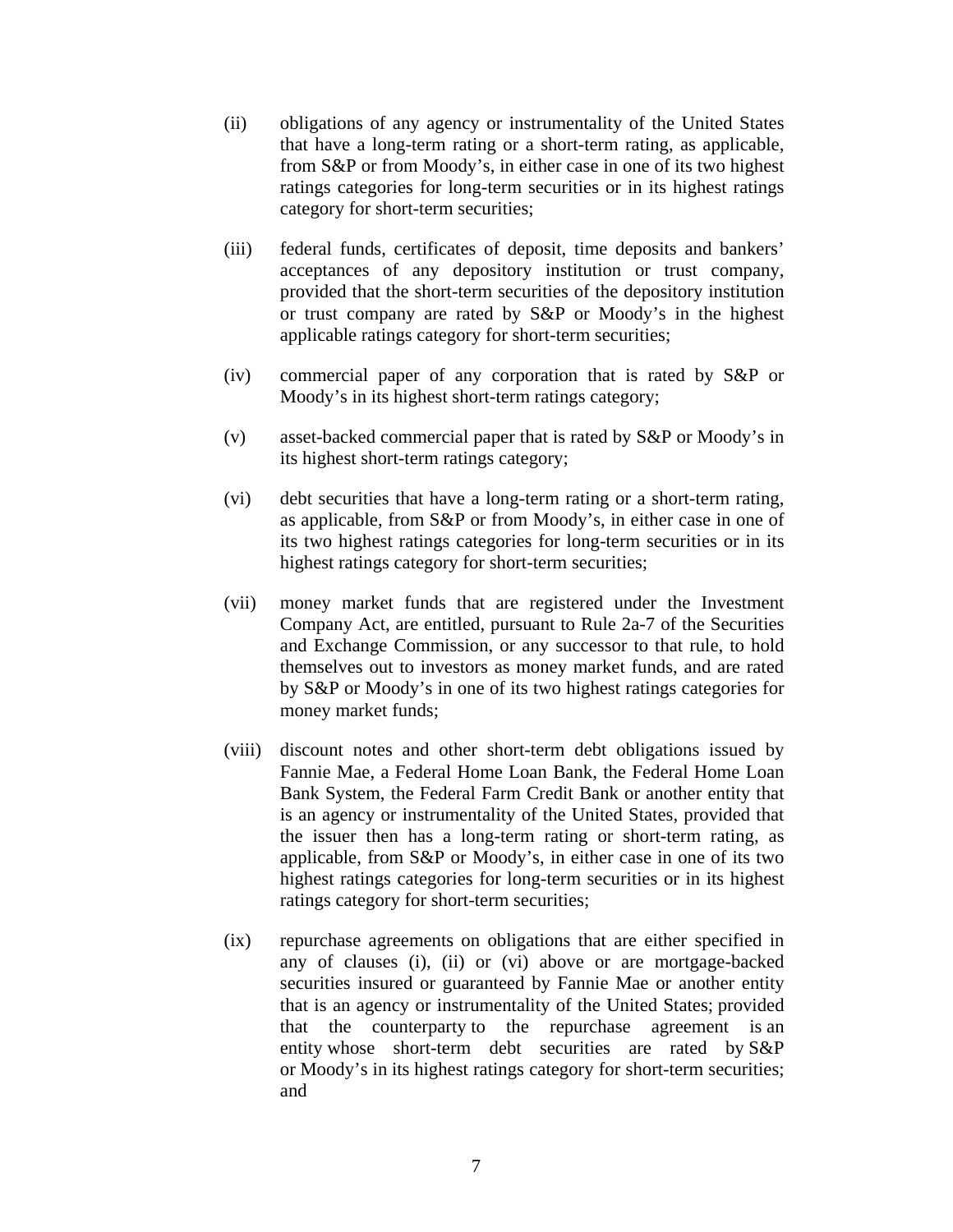(x) any other investment that is approved by the Guarantor and is within the two highest ratings categories of the applicable rating agency for long-term securities or the highest ratings category of the applicable rating agency for short-term securities.

In each case in which a rating level is required, if the relevant securities, issuer or fund is rated by both S&P and Moody's, both such ratings must meet the stated rating level in order for the requirement to be satisfied. The rating level will be construed as provided in Subsection 1.2(11) and, accordingly, will not be satisfied by a rating that is the minimum rating followed by a minus sign.

*Escrow Account***:** An account created and maintained pursuant to paragraph (a) of Subsection 5.3(2).

*Estimated Funding:* Amounts transferred to the Certificate Account by the Master Servicer or Guarantor pursuant to Subsection 7.5(4).

*Excess Spread:* With respect to a Mortgage Loan, that portion of the Spread that exceeds the sum of (i) the applicable Servicing Fee, (ii) any applicable LPMI Charge, (iii) the applicable Guaranty Fee, and (iv) any other fee or expense authorized by the Servicing Contract to be paid out of the Spread as provided pursuant to clause (c) of Subsection 5.1(6).

*Fannie Mae***:** Federal National Mortgage Association, a body corporate organized and existing under the laws of the United States, or any successor.

*Fannie Mae Web site:* The site maintained by Fannie Mae on the World Wide Web, which is currently www.fanniemae.com, or any successor medium of communication, electronic or otherwise, that is available for access by the Person who is the intended recipient of the relevant notification or information.

*Federal Home Loan Bank:* A Federal Home Loan Bank (as that term is used in Section 2 of the Federal Home Loan Bank Act, 12 U.S.C. §1422, as in effect from time to time).

*Federal Reserve Bank:* A Federal Reserve Bank (as that term is used in Section 2 of the Federal Reserve Act, 12 U.S.C. §225, as in effect from time to time).

*Final Distribution Date:* With respect to a Trust, the first Distribution Date after the Due Period or calendar month, as applicable, in which the final payment is made or would be considered made for purposes of determining the Certificate Principal Distribution Amount (whether by a Borrower, through a Delinquency Advance or Guaranty payment, as a result of a purchase pursuant to Section 2.5, any other full Prepayment or otherwise) with respect to the last Mortgage Loan then remaining in that Trust, but in no event later than the first Distribution Date after the Final Maturity Date.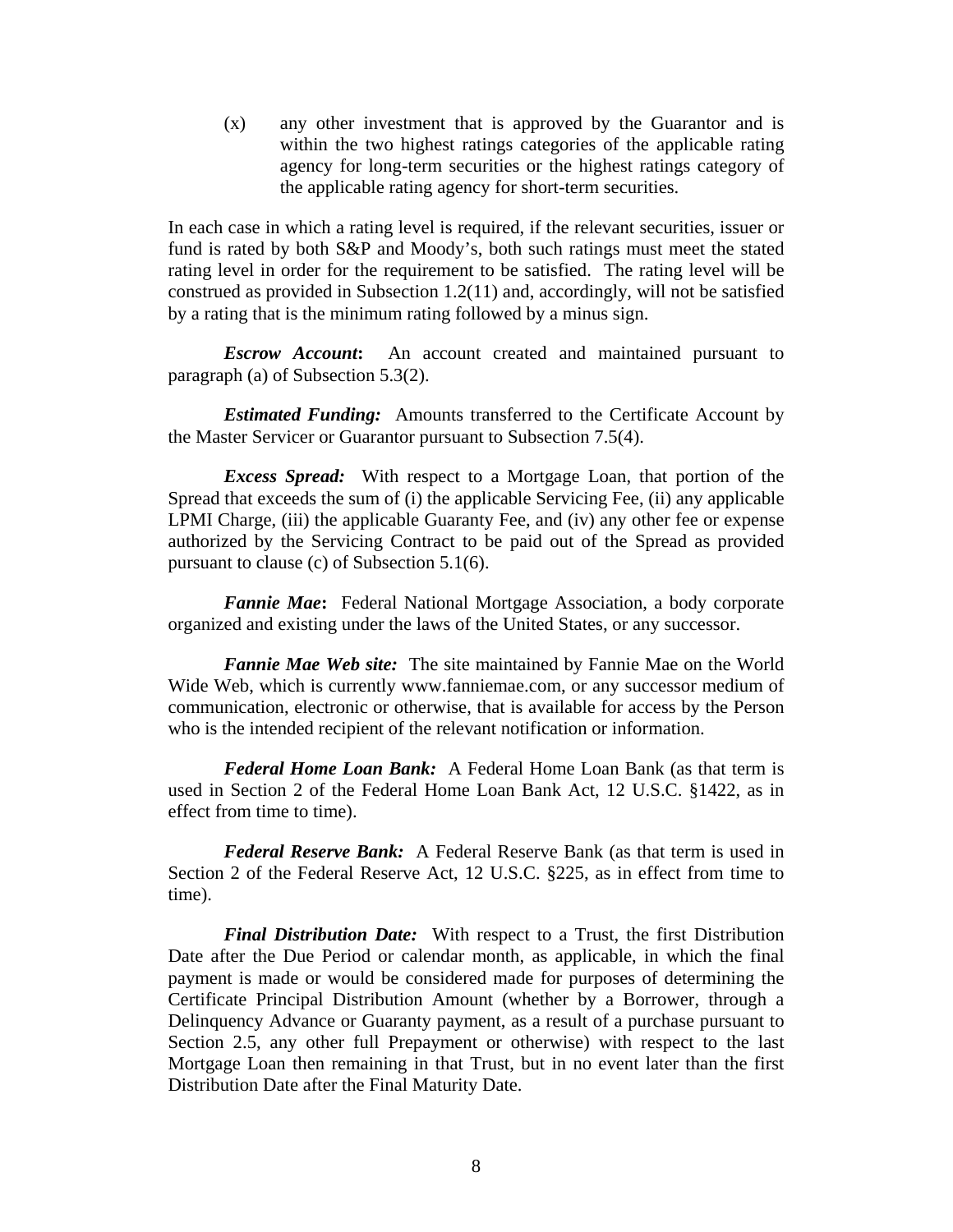*Final Maturity Date:* With respect to a Trust, the date, calculated as of the Issue Date, that is the first day of the month coinciding with the last scheduled payment date of the Mortgage Loan in that Trust that has the latest final scheduled payment date, as shown in the related Issue Supplement (or, if the Mortgage Loan's payment dates do not fall on the first day of the month, then the first day of the month next following the last scheduled payment date of the Mortgage Loan in that Trust that has the latest final scheduled payment date).

*Fiscal Agent:* A Person designated by the Issuer to perform the functions of a fiscal agent under the Trust Documents, currently the Federal Reserve Bank of New York.

*Fiscal Quarter:* January 1 through March 31, April 1 through June 30, July 1 through September 30, or October 1 through December 31, as applicable.

*Fixed-Rate Mortgage Loan:* A Mortgage Loan that, as of the related Issue Date (or, in the case of a substitute Mortgage Loan, as of the date the Mortgage Loan is transferred to the Trust), provides for an interest rate that is a fixed rate of interest and by its terms remains unchanged (other than after a default) until the last scheduled payment date of that Mortgage Loan.

**Forbearance:** An agreement with the Borrower not to pursue remedies for default under a Mortgage Loan for a period of up to six consecutive months (or such longer period as is required by applicable law) that does not extend, in whole or in part, beyond the last scheduled payment date of that Mortgage Loan and provides, as to a delinquency, for a temporary suspension or reduction in the Borrower's payments. A period of Forbearance begins on the date the Forbearance is entered in the Books and Records.

*Government Mortgage Loan***:** A Mortgage Loan that is insured or guaranteed in whole or in part by an agency or department of the government of the United States (including the Federal Housing Administration, the Veterans Administration, the Rural Housing Service, the Department of Housing and Urban Development or any successor agency to any of them), any state or territory of the United States or the District of Columbia.

*Guarantor:* Fannie Mae, in its corporate capacity as guarantor under this Trust Agreement, or any successor.

*Guarantor Event of Default***:** An event of default described in Section 12.1 that has not been cured or waived.

*Guaranty***:** The Guarantor's guaranty obligations to a Trust, as described in Section 7.5.

*Guaranty Fee***:** With respect to each Mortgage Loan in a Pool, a fee payable to the Guarantor for providing the Guaranty.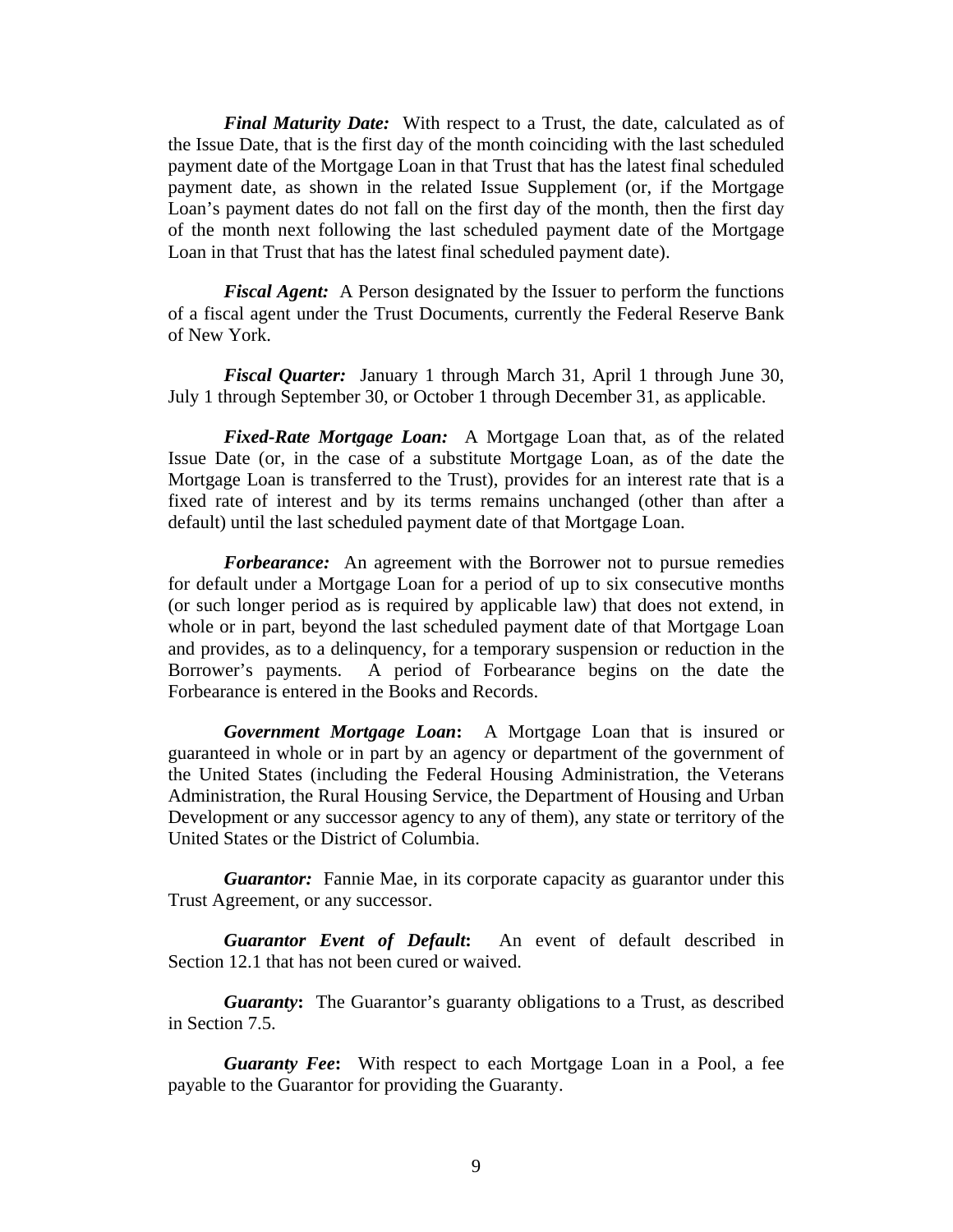*Guaranty Reimbursement Amount:* The amount, if any, recovered with respect to a Mortgage Loan as to which the Guarantor has made payment pursuant to its Guaranty (including any Estimated Funding paid by the Guarantor) and has not been previously reimbursed.

*Guide:* The Issuer's Servicing Guide, as it is amended, supplemented, restated or succeeded from time to time, as applicable to loans of the type included in the Pool with respect to any Trust.

*Holder:* With respect to any Certificate, the Person in whose name that Certificate is registered in the records of the Fiscal Agent.

*IDC:* IDC Financial Publishing or its successor.

*Interest-Only Mortgage Loan:* A Mortgage Loan, which may be a Fixed-Rate Mortgage Loan or an Adjustable-Rate Mortgage Loan, that provides for scheduled payments solely of interest on one or more payment dates, and not of any principal on such dates.

*Internal Revenue Code:* The United States Internal Revenue Code, as in effect from time to time.

*Investment Company Act:* The Investment Company Act of 1940 (15 U.S.C. §80a *et seq.*), as in effect from time to time.

*Issue Date***:** As to any Trust, the first day of the month in which at least one Certificate evidencing undivided beneficial interests in the related Trust Fund is issued.

*Issue Date Loan Balance***:** As to any Mortgage Loan, the principal balance of that Mortgage Loan as of the related Issue Date (after giving effect to all scheduled payments of principal due on or before such Issue Date), as that principal balance is stated in the Mortgage Loan Schedule; provided, however, that in the case of any substitute Mortgage Loan, the Issue Date Loan Balance is the principal balance on the first day of the month of substitution, after giving effect to all scheduled payments of principal due on or before such day and any unscheduled payments of principal received and applied on or before such day.

*Issue Date Pool Balance***:** As to any Trust, the sum of the Issue Date Loan Balances of all Mortgage Loans included in that Trust, without regard to any substitute Mortgage Loans.

*Issue Supplement***:** Any one or more physical or electronic documents or records (signed or unsigned) prepared by the Issuer as provided in Section 3.1, that, together with this Trust Agreement, documents the establishment of a Trust. An Issue Supplement may, but need not, be comprised of a document or record in one of the forms appended to this Trust Agreement as Exhibits A through F, or such other form as the Issuer may designate from time to time.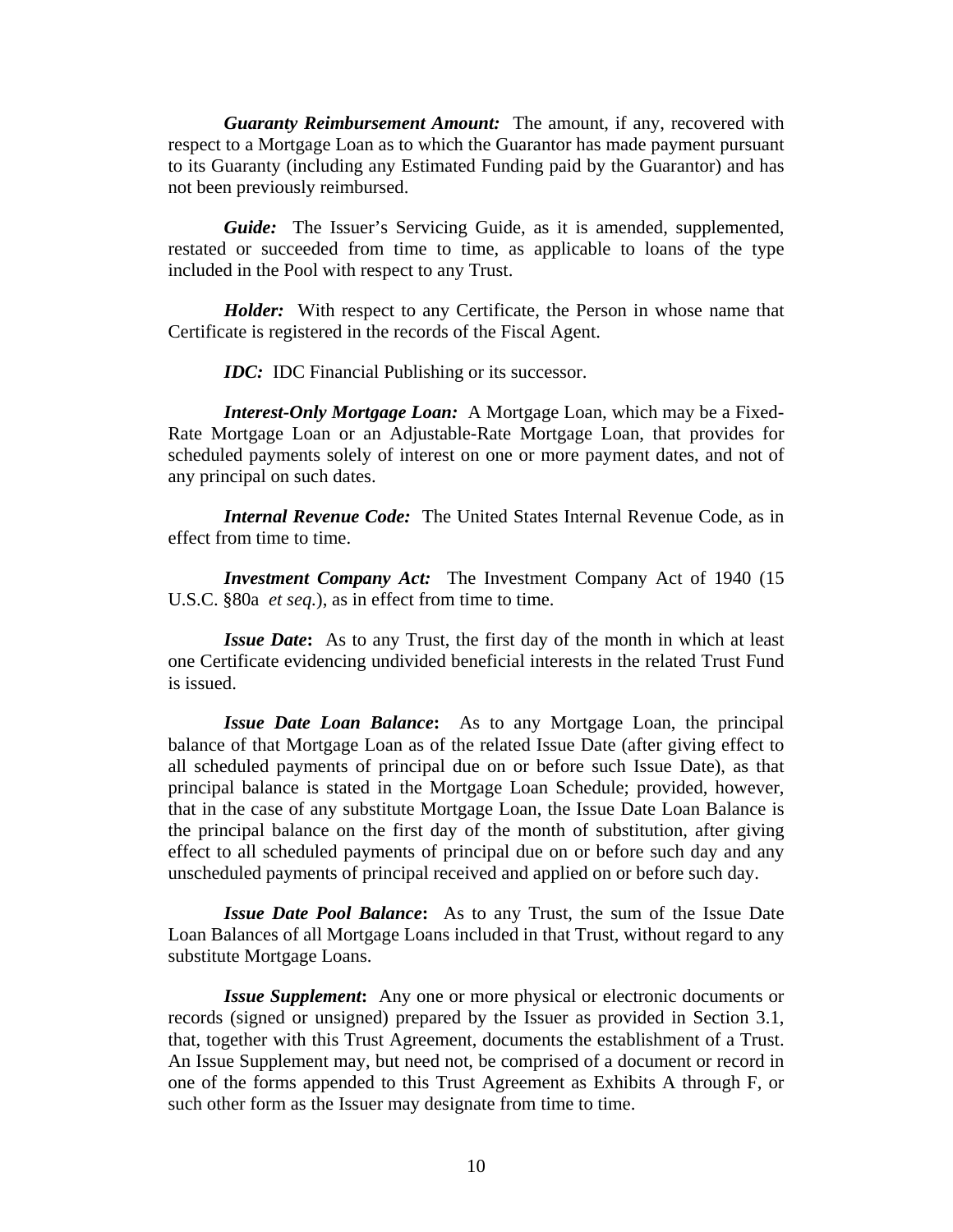*Issuer:* Fannie Mae, in its capacity as sponsor of each issuance of Certificates and settlor of each of the Trusts.

*Issuer Fee:* With respect to each Trust, a fee payable to the Issuer pursuant to Section 2.8.

*LACE:* LACE Financial Corporation or its successor.

*LPMI Charge:* The premium required to be paid by a Direct Servicer for insurance to protect the owner of the Mortgage Loan against Borrower default on a Mortgage Loan if the Borrower is not required under the terms of the Mortgage Documents to pay such charges and the Direct Servicer is required under its Servicing Contract to pay such charges (sometimes called "lender paid mortgage insurance").

*Master Servicer:* Fannie Mae, in its capacity as master servicer under this Trust Agreement, or any successor or assign that will have the responsibilities specified for this capacity in the Trust Documents.

*Master Servicer Fee:* With respect to each Trust, a fee payable to the Master Servicer for its services as such in accordance with Subsection 5.1(5).

*Moody's:* Moody's Investors Service, Inc. or its successor.

*Mortgage***:** The mortgage, deed of trust, deed to secure debt, security agreement, security instrument and any other instrument creating a lien or encumbrance on the Mortgaged Property securing a Mortgage Note, including, in the case of a cooperative share loan, the loan security agreement or other security instrument creating a lien or encumbrance on the Mortgaged Property securing a Mortgage Note.

*Mortgage Documents:* With respect to each Mortgage Loan, the applicable documents identified in Subsection 3.4(1).

*Mortgage Interest Rate***:** With respect to a Mortgage Loan on any date, the annualized rate at which interest accrues on such Mortgage Loan in accordance with the provisions of the related Mortgage Note.

*Mortgage Loan***:** (i) A loan secured by a Mortgage on a one- to four-unit residential dwelling, (ii) a residential cooperative share loan, (iii) a Participation Interest, or (iv) a loan secured by a lien on a manufactured housing unit, any of which has been identified in the Mortgage Loan Schedule for the related Trust. Any reference to "Mortgage Loans" or "residential mortgage loans" will be deemed to include any loan or interest described in (i) through (iv) above as the context requires in order to effectuate the purposes of the Trust Documents.

*Mortgage Loan Schedule***:** The list of Mortgage Loans that is included or deemed to be included as part of each Issue Supplement pursuant to Section 3.1.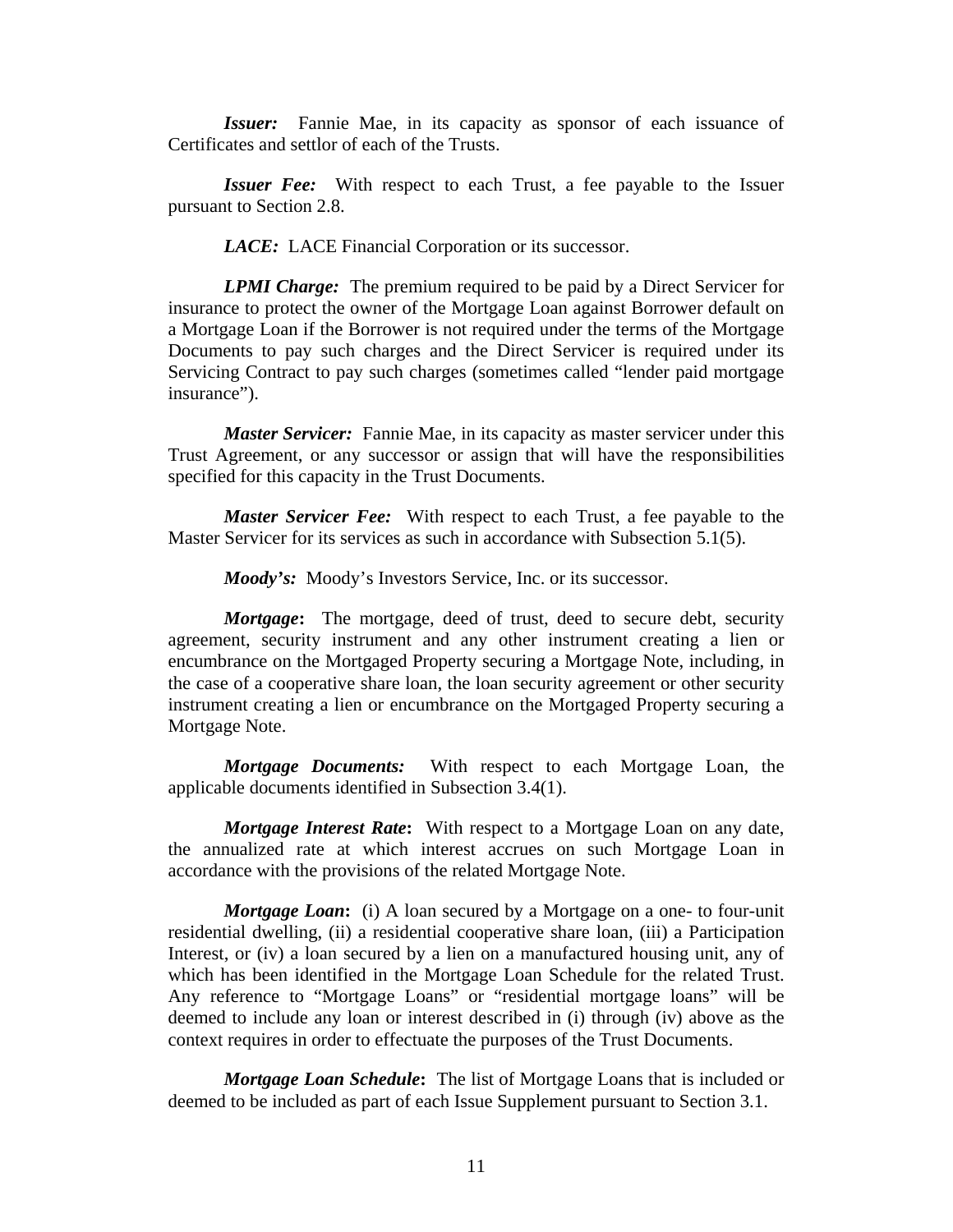*Mortgage Note***:** The promissory note or other instrument evidencing the indebtedness of a Borrower under a Mortgage Loan.

*Mortgage Registry System:* A system of recording beneficial ownership, identity of servicer, and transfers of mortgages electronically that is acceptable to the Master Servicer, which may include the system operated by Mortgage Electronic Registration Systems, Inc., a corporation organized and existing under the laws of the State of Delaware, or any successor.

*Mortgaged Property***:** The real property, all improvements (without regard to when erected) on and appurtenant to any such real property, and any personal property that secures a Mortgage Loan through the lien or encumbrance of a Mortgage, whether the property is real or personal property under applicable law, including manufactured housing that is not considered real property under applicable law and, in the case of a Mortgage Loan that is a cooperative share loan, the cooperative housing corporation stock, shares, membership certificate or other contractual agreement evidencing ownership, and the appurtenant proprietary lease or occupancy agreement, or other security interest that secures a Mortgage Loan.

*Negative Amortization:* Any increase in the unpaid principal balance of a Mortgage Loan resulting from the addition of Deferred Interest to that principal balance.

*Negative Amortization Mortgage Loan:* A Mortgage Loan under the terms of which the required periodic payment, at one or more times during the life of the Mortgage Loan, may be less than the interest accrued for the period to which that payment relates.

*Net Rate:* With respect to a Mortgage Loan on any date, (a) for a Fixed Rate Mortgage Loan, the Pass-Through Rate of the related Trust, and (b) for an Adjustable Rate Mortgage Loan (i) the related Mortgage Interest Rate minus (ii) the Spread Rate for that Mortgage Loan.

*Opinion of Counsel*: An opinion from legal counsel, which, except as otherwise expressly provided in this Trust Agreement, may be given by counsel employed or retained by the Issuer.

*Other Fannie Mae Trust:* Any trust established pursuant to an instrument other than this Trust Agreement pursuant to which mortgage-backed securities are issued by Fannie Mae.

*Other Trust Expenses:* As to any Trust, the fees and expenses allocable to that Trust (including indemnification under Subsection 10.2(2) and legal expense reimbursements under Subsection 10.2(3), but excluding any fees and expenses paid out of the Spread) that are properly incurred by the Trustee pursuant to the Trust Documents.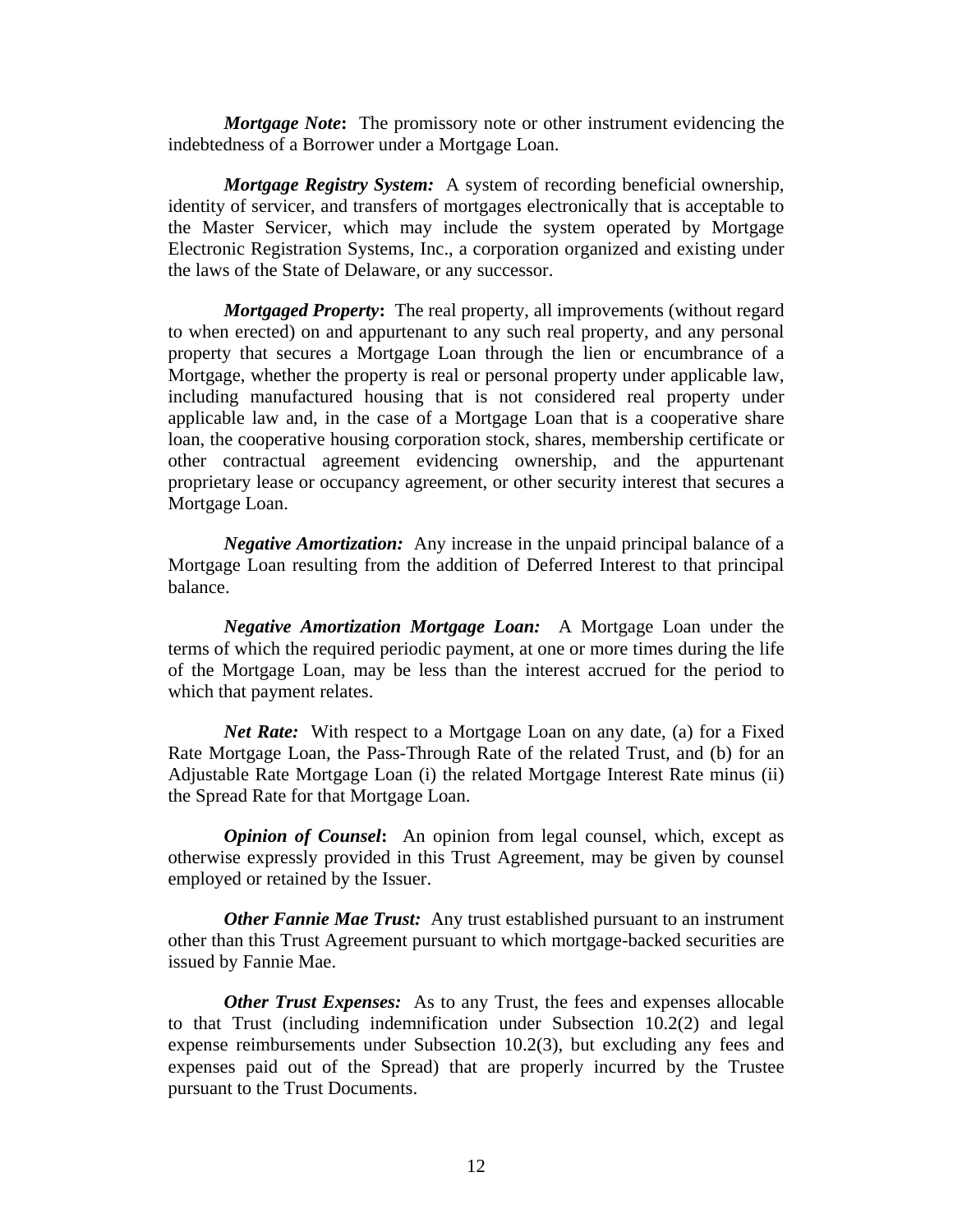*Participation Interest:* An undivided beneficial interest represented by a certificate or other written document or book entry, in one or more mortgage loans, each secured by a lien on one or more one- to four-unit residential dwellings, cooperative shares in a residential dwelling or one or more units of manufactured housing.

*Pass-Through Rate***:** As to any Pool of Mortgage Loans and a Distribution Date, the rate of interest that is used to calculate the Certificate Interest Distribution Amount, which is either (a) as to a Pool of Fixed-Rate Mortgage Loans, the rate specified as such in the Issue Supplement, or (b) as to a Pool of Adjustable-Rate Mortgage Loans, the rate equal to the weighted average of the Net Rates applicable for payments due during the Due Period related to that Distribution Date for all of the Mortgage Loans in the Pool, weighted on the basis of their respective Stated Principal Balances as of such Distribution Date before giving effect to any principal distribution made on that Distribution Date. Unless otherwise provided in the applicable Issue Supplement, the Pass-Through Rate will be calculated on the basis of a 360-day year consisting of twelve 30-day months.

*Paying Agent***:** Any paying agent designated by the Trustee to serve in that capacity with respect to the Certificates of one or more Trusts.

**Person:** Any legal person, including any individual, corporation, partnership, limited liability company, financial institution, joint venture, association, joint stock company, trust, unincorporated organization or governmental unit or political subdivision of any governmental unit.

*PFP Loan:* A Mortgage Loan that is transferred to a Trust from Fannie Mae's investment portfolio (sometimes called a "pooled from portfolio" loan).

*Pool:* All of the Mortgage Loans held in a particular Trust.

*Pool Proceeds*: As to any Pool, all payments and recoveries received by the Direct Servicer, Master Servicer or Trustee with respect to any of the Mortgage Loans in such Pool, regardless of their source, including any scheduled payment received from the related Borrower, any Prepayment, any contractual right to receive the purchase price of any Mortgage Loan or REO Property purchased out of the Pool, any Delinquency Advance, Estimated Funding and Guaranty payment, in each case, received after the Issue Date or, in the case of a substitute Mortgage Loan, its date of substitution, **excluding**:

- (i) any Borrower principal or interest payment that was due on or before the Issue Date;
- (ii) any Prepayment received after the Issue Date and applied prior to the establishment of the Issue Date Loan Balance as shown on the Mortgage Loan Schedule; and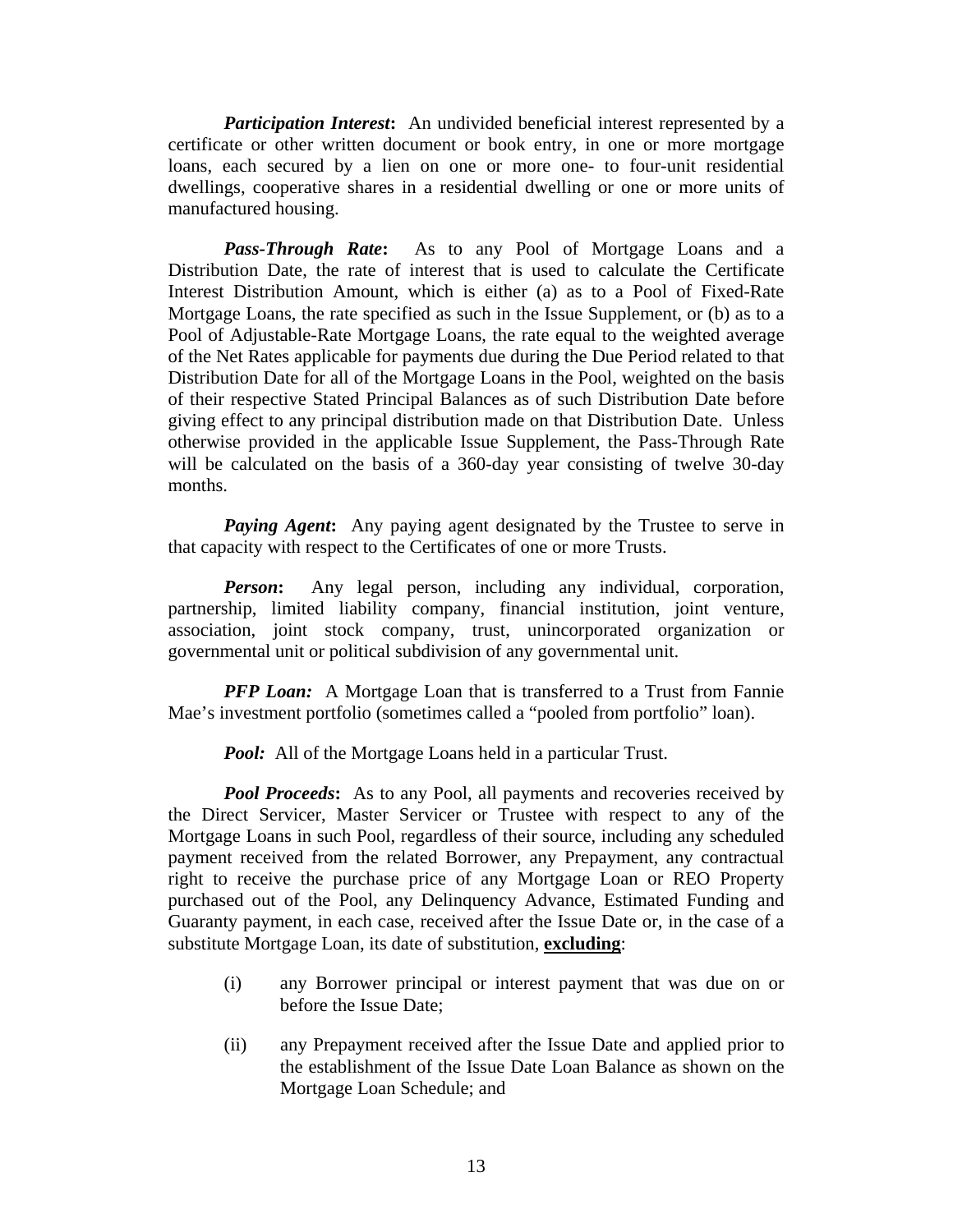(iii) any interest or other earnings on funds on deposit in any Custodial Account or any Certificate Account.

*Prepayment***:** Any unscheduled payment of principal on a Mortgage Loan, whether made voluntarily by the Borrower or otherwise, including payments received from foreclosure, liquidation, condemnation or insurance proceeds (other than condemnation or insurance proceeds used for repair and renovation in accordance with the Mortgage Documents), other similar proceeds (including environmental recoveries and governmental payments), proceeds of purchases or other removal of a Mortgage Loan from a Pool or any other unscheduled payment. A Prepayment may represent a partial prepayment or full prepayment of principal on a Mortgage Loan, and, to the extent the payment affects the Borrower's obligations, is subject to allocation of funds received as provided in the Mortgage Documents.

*Prospectus*: As to any issue of Certificates, either (i) the form of prospectus or other offering document generally in use by the Issuer at the time for the offering of guaranteed mortgage pass-through certificates of the type issued pursuant to the Trust Documents, together with any supplement to that prospectus, or (ii) any other separate offering prospectus for an applicable Trust, including in each case documents or other information incorporated by reference.

*Record Date***:** As to any Distribution Date, the close of business on the last day of the calendar month immediately preceding the calendar month in which that Distribution Date occurs.

*Relief Act:* Any federal, state or local law that, from time to time, requires mortgagees generally to adjust loan terms, including the Servicemembers Civil Relief Act of 2004, as in effect from time to time.

*REO Property***:** A Mortgaged Property or, with respect to a Participation Interest, an interest in a Mortgaged Property as evidenced by the related participation certificate, acquired on behalf of the Trust through foreclosure or deed in lieu of foreclosure or other means of conversion by which title to a Mortgaged Property or interests in that Mortgaged Property may be transferred to or for the benefit of the Trust.

*Repayment Plan:* Following a delinquency on a Mortgage Loan (including during a period of Forbearance) or the Direct Servicer's receipt of information indicating that the Borrower will be unable to make scheduled payments in a timely manner, an agreement with the Borrower that provides for payments by the Borrower in accordance with an adjusted schedule pursuant to which all delinquent or past due payments of principal and interest will be paid within a period of not more than 18 months from the first day of the month in which the adjusted payment schedule commences (including any month in which no payment is required to be made), provided the Repayment Plan does not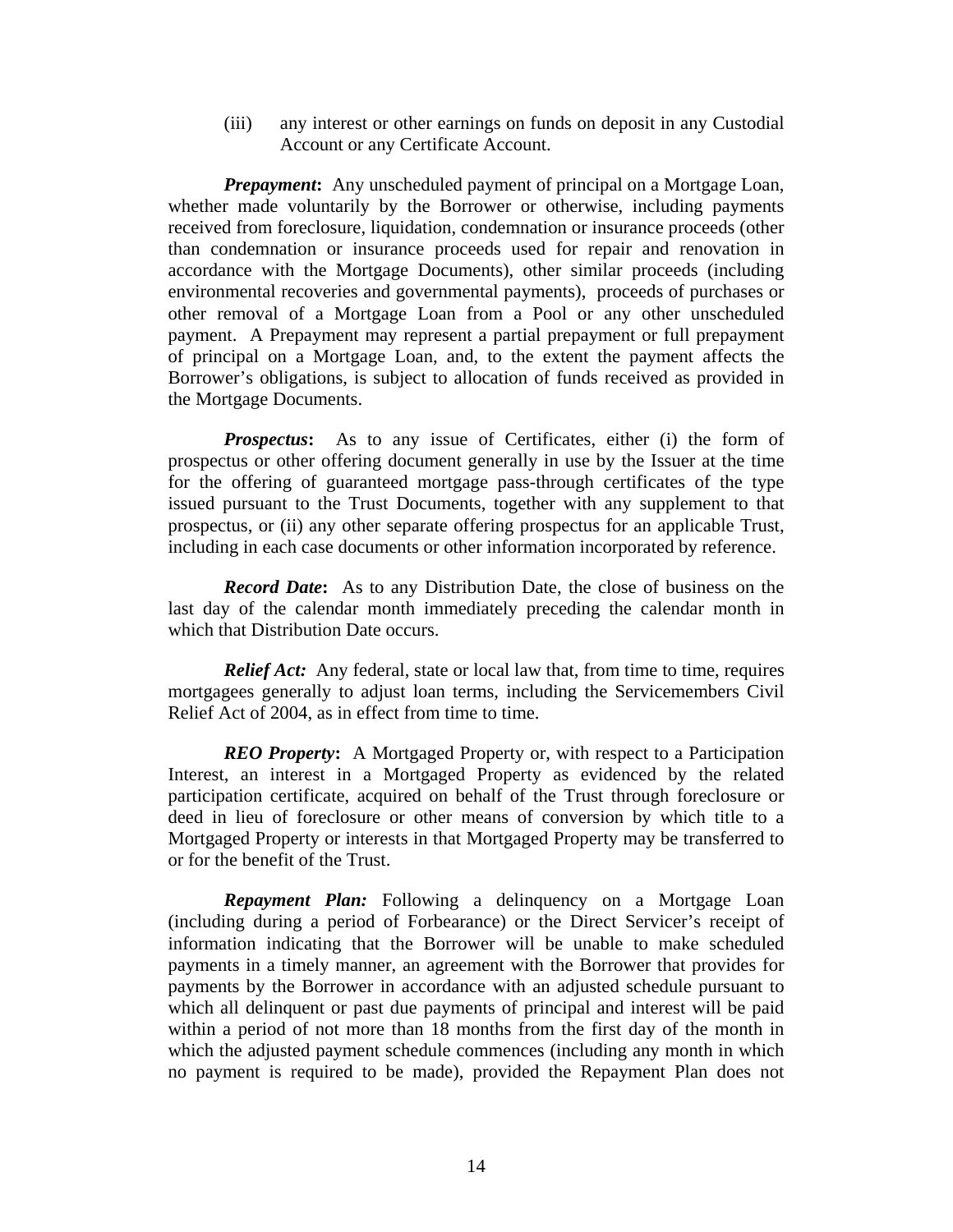include any Mortgage Loan modification of the types prohibited by Subsection 5.3(4). A Repayment Plan may begin during or after a period of Forbearance.

**S&P:** Standard & Poor's Ratings Services, a division of The McGraw-Hill Companies, Inc., or its successor.

*Securitized Excess Spread:* Any portion of the Excess Spread that has been transferred in the manner contemplated by paragraph (b) of Subsection 5.1(6).

*Seller:* With respect to any Pool, the Person that, for legal purposes, sells or assigns the Mortgage Loans in that Pool to the Issuer for cash or in exchange for Certificates, or for a combination of cash and Certificates.

*Servicing Advance***:** As to any Trust, an amount advanced by a Direct Servicer under an applicable Servicing Contract or by the Master Servicer (i) to maintain the Mortgaged Property or the lien on the Mortgaged Property, including payments of taxes, assessments by special assessment districts, condominium or homeowners' association assessments, hazard, flood, earthquake or other insurance premiums, mortgage insurance premiums (if the responsibility of the Borrower) and ground rents that are not paid by the Borrower when due, and other costs and expenses of or relating to the Mortgaged Property, and (ii) in the case of any REO Property, to pay for taxes, assessments by special assessment districts, insurance premiums, ground rents, repairs and maintenance, and other costs and expenses of or relating to the REO Property.

*Servicing Contract***:** An agreement between the Master Servicer and a Direct Servicer relating to the servicing of Mortgage Loans. The Servicing Contract may be a general agreement that is entered into before or after the formation of any particular Trust, may include more than one written document (including a mortgage selling and servicing contract, a master agreement and any applicable pool purchase contract), and may apply to Mortgage Loans in one or more Pools and loans in Other Fannie Mae Trusts or owned by other Persons.

*Servicing Event of Default:* Any of the events described in Subsection 11.1(3) that has not been cured or waived.

*Servicing Fee***:** The minimum fee determined in accordance with the applicable Servicing Contract that is payable from time to time to a Direct Servicer for the collection of payments, loan administration and management of operational procedures and other services related to servicing one or more Mortgage Loans, as provided pursuant to clause (a) of Subsection 5.1(6).

*Significant Change to a Permitted Activity:* With respect to any Amendment or other instrument entered into pursuant to Article XIV, a change to the activities of a Trust that would (a) allow the Transferor to regain control over the assets transferred to the Trust, (b) cause the Trust to cease to be a "qualifying special purpose entity" under accounting principles generally accepted in the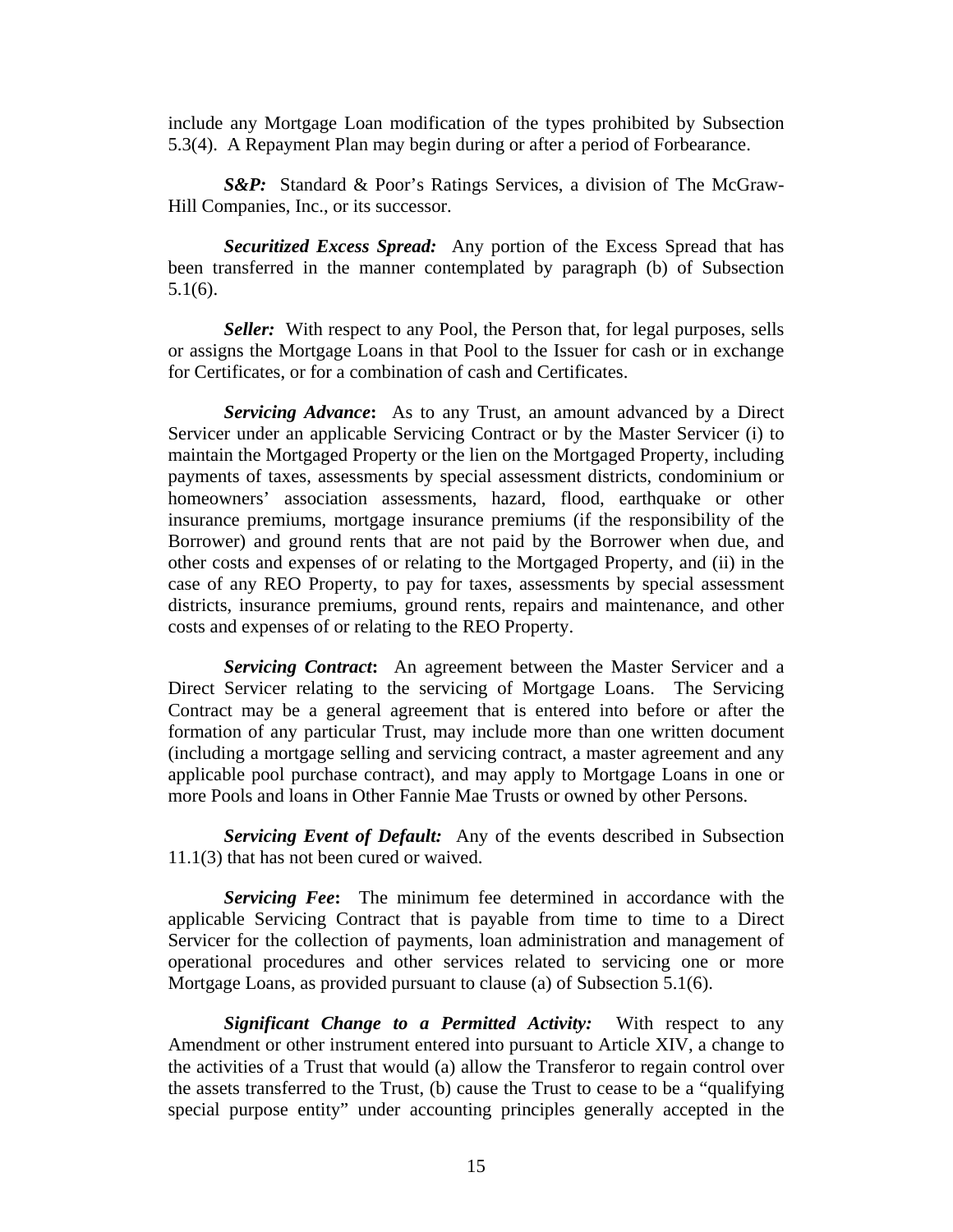United States or (c) either adversely or positively affect the interests of any Holder in a manner that would be viewed as significant by a reasonable person (determined in the sole judgment of the Issuer). This definition will be interpreted in a manner consistent with the requirements of Statement of Financial Accounting Standards No. 140, *Accounting for Transfers and Servicing of Financial Assets and Extinguishments of Liabilities*, or any successor to that accounting standard, and any other relevant authoritative accounting literature, as such requirements are applicable from time to time.

*Spread:* With respect to a Mortgage Loan, an amount calculated as the product of the Spread Rate and the Stated Principal Balance of such Mortgage Loan.

*Spread Rate:* The annualized rate equal to either (a) as to any Fixed-Rate Mortgage Loan, the Mortgage Interest Rate minus the Net Rate, or (b) as to any Adjustable-Rate Mortgage Loan, the rate specified as such in the applicable Issue Supplement.

*Stated Principal Balance***:** With respect to a Mortgage Loan on any date of determination in any Trust, the Issue Date Loan Balance, reduced by all distributions with respect to principal on that Mortgage Loan that have been paid to Holders after the Issue Date, from whatever source, and, in the case of a Negative Amortization Mortgage Loan, increased by any Deferred Interest that has been added to the outstanding principal balance of such Mortgage Loan as a result of Negative Amortization after the Issue Date and through the last day of the immediately preceding Due Period.

*Subservicer:* A Person that is engaged, directly or indirectly, by a Direct Servicer to provide some or all of the functions that the Direct Servicer is obligated or permitted to perform under a Servicing Contract with respect to Mortgage Loans.

*Supplemental Account***:** An account created and maintained pursuant to paragraph (c) of Subsection 5.3(2).

*Transferor:* For purposes of Section 2.5 and Article XIV, (a) a Person, acting in its capacity as principal, that transfers Mortgage Loans to the Issuer for securitization in exchange for cash or Certificates, or a combination of cash and Certificates; or (b) in the case of a Pool of PFP Loans, the Issuer. This definition of Transferor will be interpreted in a manner consistent with the requirements of Statement of Financial Accounting Standards No. 140, *Accounting for Transfers and Servicing of Financial Assets and Extinguishments of Liabilities*, or any successor to that accounting standard, and any other relevant authoritative accounting literature, as such requirements are applicable from time to time.

*Trust*: A fixed investment trust created pursuant to the Trust Documents.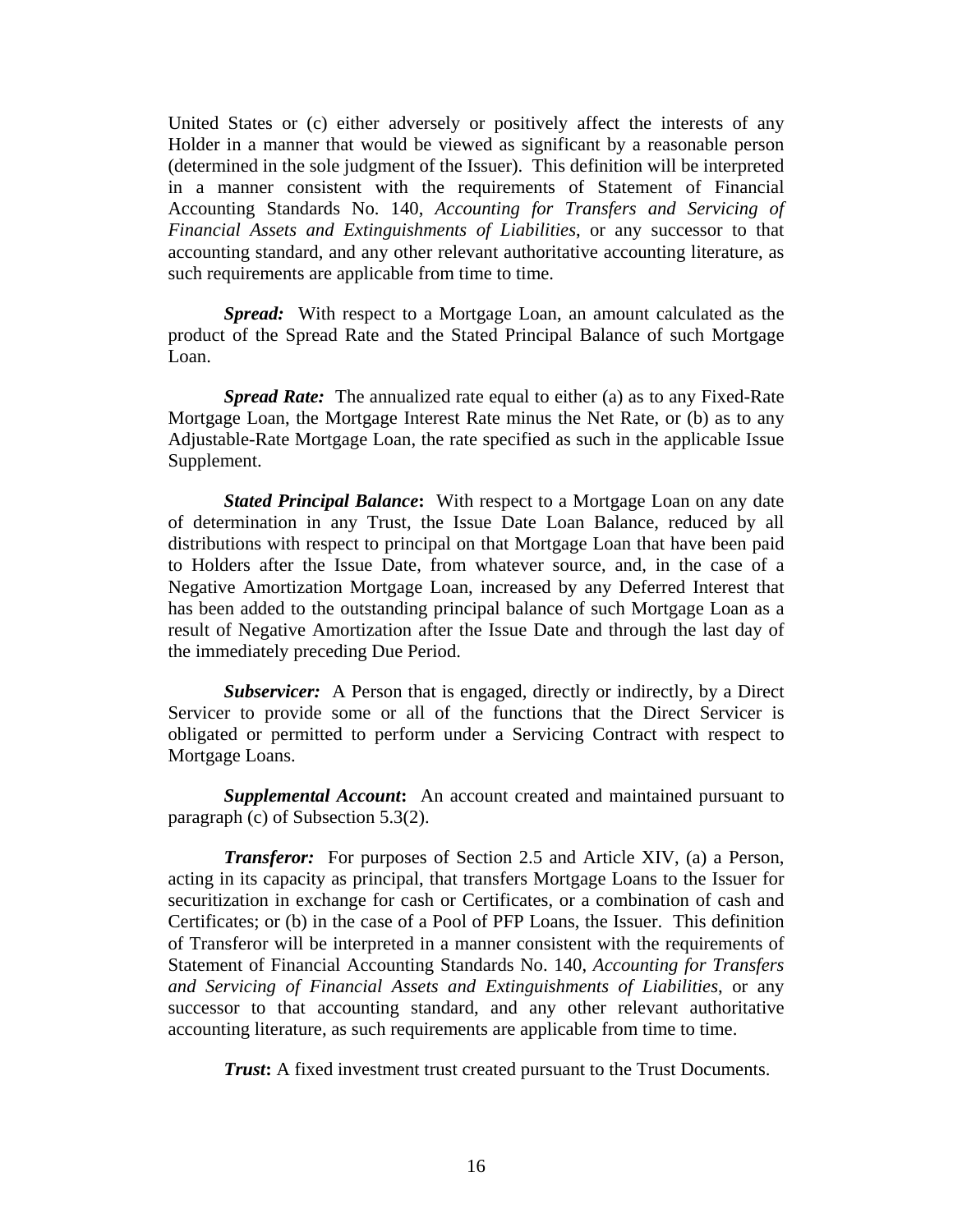*Trust Agreement***:** This Single-Family Master Trust Agreement, by and among Fannie Mae in its corporate capacities as Issuer, Master Servicer and Guarantor, and Fannie Mae in its capacity as Trustee, as the same may be amended in accordance with its terms.

*Trust Documents***:** As to any Trust, only this Trust Agreement, the related Issue Supplement and any applicable Amendment to either of them.

*Trust Fund***:** As to any particular Trust, the assets consisting of (a) the Mortgage Loans that constitute the Pool, (b) Pool Proceeds, (c) any REO Property, (d) any other assets related to or derived from such Mortgage Loans, Pool Proceeds and REO Property that may from time to time serve as collateral for a Mortgage Loan (such as insurance proceeds held pending their application to repair damage) and (e) the right to receive payments under the Guaranty, but excluding any investment earnings on any of those assets, the Spread, ancillary charges, and any amounts received upon the liquidation or other final payment of a Mortgage Loan that exceed the Stated Principal Balance of that Mortgage Loan.

*Trustee***:** Fannie Mae, in its capacity as trustee, its successors or assigns, which will have the responsibilities specified for this capacity in the Trust Documents.

*Trustee Event of Default:* Any of the events described as such in clause (b) of Subsection 10.6(2) that has not been cured or waived.

*Trustee Fee:* Any fee payable to the Trustee pursuant to Section 10.10 as compensation for its services as such.

*Undivided Beneficial Interest:* With respect to each Certificate, the fraction represented by the initial principal balance of that Certificate divided by the Issue Date Pool Balance.

*United States:* The United States of America.

*Voting Rights:* As to the Certificates of a Trust, the rights of Holders to vote, give notice or consent, or otherwise take action under this Trust Agreement, as determined on the basis of Holders' respective Certificate Principal Balances, but excluding those Certificates that are required to be excluded pursuant to Section 14.1.

Section 1.2 *Rules of Construction*.The rules of construction set forth in this Section 1.2 apply to the Trust Documents.

1.2(1) *Singular and Plural; Gender.* The singular form of any word includes the plural, and vice versa, unless the context otherwise requires. The use of a pronoun of one gender includes correlative words of the other gender and neuter words, and the use of a neuter term includes words of both genders.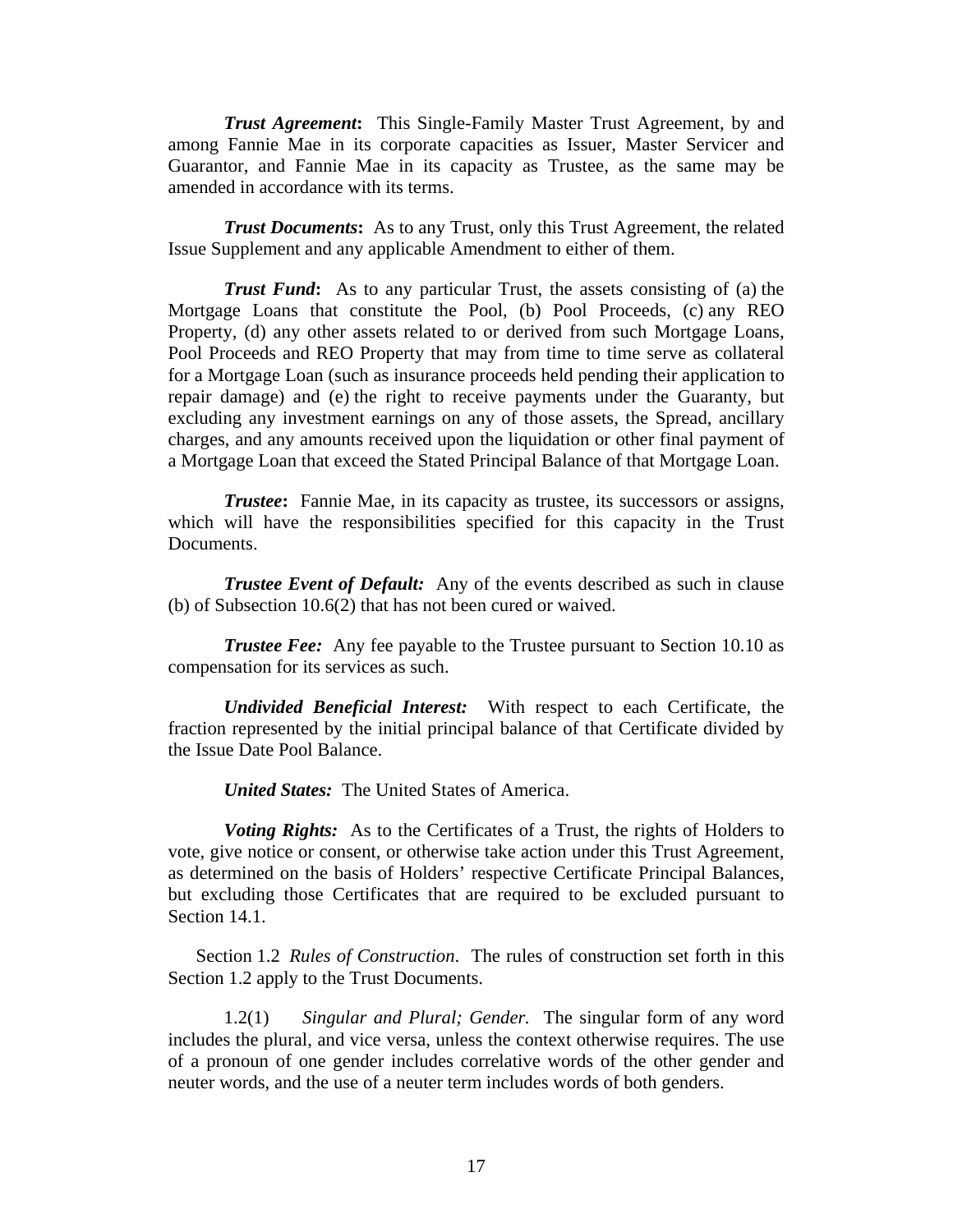1.2(2) *Sections and Other Subdivisions.* All references to "Articles," "Sections," "Subsections" and other subdivisions (unless stated to be of a document other than the Trust Agreement) are to the corresponding Articles, Sections, Subsections and other subdivisions of the Trust Agreement; and the words "in this Trust Agreement," "of this Trust Agreement," "under this Trust Agreement," "of the Trust Agreement," and other words of similar import refer to the Trust Agreement as a whole and not to any particular Article, Section, Subsection or other subdivision, unless specified.

1.2(3) *Headings and Examples.* Any captions, headings or titles of the various Articles, Sections, Subsections and other subdivisions (including the numbering of them), and the table of contents are solely for convenience of reference, and none of them limits or otherwise affects the meaning, construction or effect of the Trust Documents or describes the scope or intent of any provision. In addition, any examples are included by way of illustration and not limitation.

1.2(4) *Recitals.* Each of the recitals set forth at the outset of this Trust Agreement is deemed a statement by Fannie Mae as to the purpose and scope of the various Trusts and its roles with respect to those Trusts, as further defined and limited in the Trust Documents.

1.2(5) *Written Statements.* Every "request," "order," "demand," "appointment," "notice," "statement," "certificate," "consent," "direction" or similar action by any party must be in writing, which includes an electronic transmission of a writing or posting in an electronic medium, including the Fannie Mae Web site as provided in Section 15.4.

1.2(6) *Counsel; Accountants.* All references to "counsel," "attorneys" or the like mean and include inside or outside counsel, whether or not suit is instituted; and all references to fees of such persons include fees and disbursements preparatory to and during trial and appeal and in any bankruptcy or arbitration proceedings, as well as advice relating to the application or interpretation of the Trust Documents. All references to "accountants" or the like mean and include accountants employed or engaged by Fannie Mae. In determining compliance with accounting standards, the opinion of the accountants employed by Fannie Mae will be conclusive.

1.2(7) *Inclusionary Language.* Whenever the word "includes" or "including" is used, such word means "includes or including by way of example and not limitation."

1.2(8) *Fannie Mae.* As defined in Section 1.1, any reference to Fannie Mae means Fannie Mae in one or more of its corporate capacities, as specified or as provided in context, and not in its capacity as Trustee unless expressly provided otherwise. A successor to Fannie Mae means either a Person that succeeds to the entire business or the relevant portion of the business of Fannie Mae, by merger, reorganization or purchase of all or substantially all of the assets,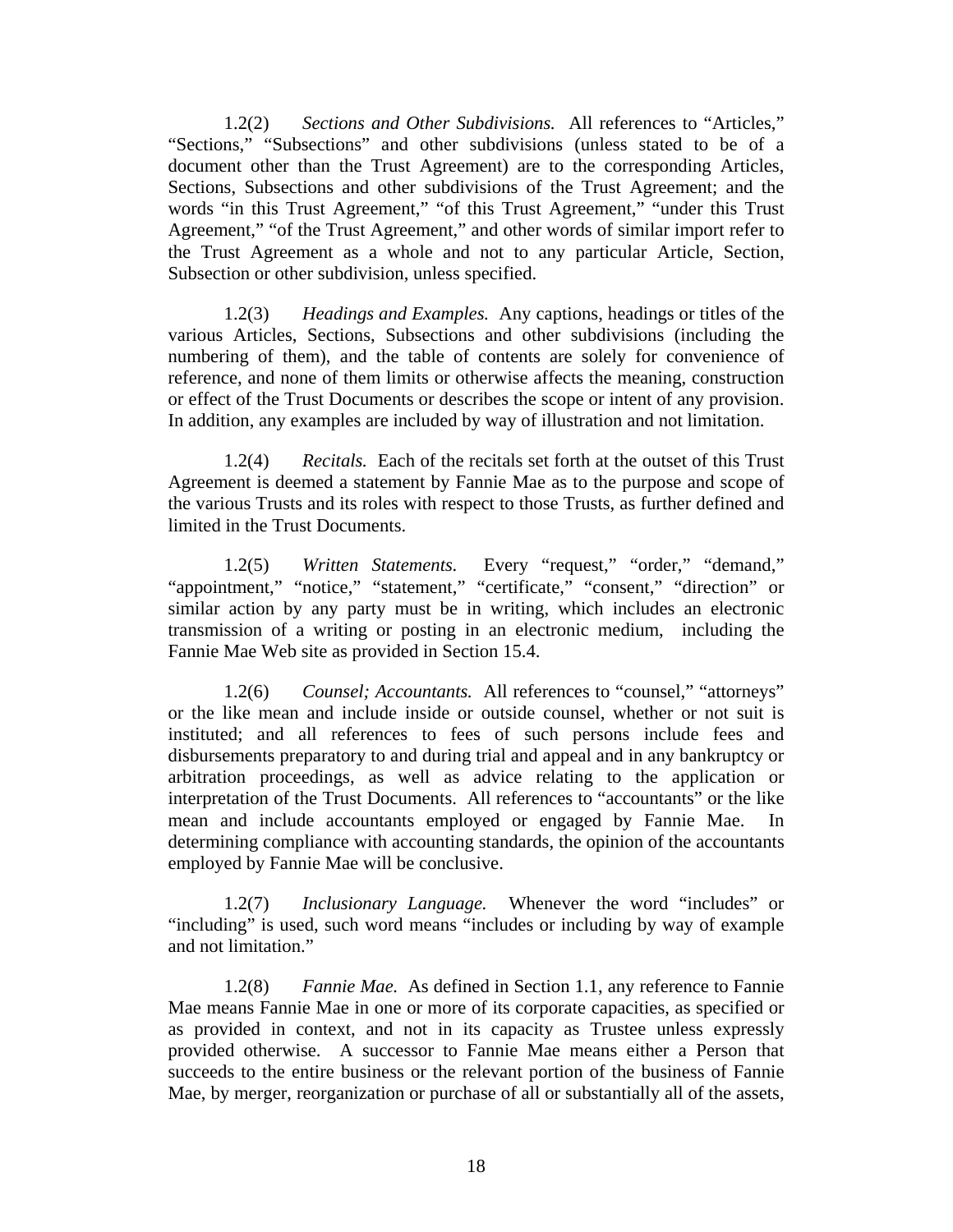or a Person that succeeds to Fannie Mae in the applicable capacity under this Trust Agreement.

1.2(9) *Individual Trusts.* With respect to each Trust, and unless expressly stated otherwise, the provisions of the Trust Documents will be interpreted as referring only to the Certificates of that Trust, the Holders of those Certificates, the Trust Fund related to that Trust, the Pool included in that particular Trust Fund, and the Mortgage Loans that constitute that particular Pool; and terms such as "Direct Servicer" and "Seller" will be construed to mean a Person acting in such capacity with regard to the related Mortgage Loans.

1.2(10) *Direct Servicing.* With respect to each Direct Servicer, and unless expressly stated otherwise, the provisions of the Trust Documents will be interpreted as referring only to the Mortgage Loans serviced by the Direct Servicer. Terms such as "Custodial Account," "Escrow Account" and "Supplemental Account" will be construed to mean accounts pertaining to only the Mortgage Loans serviced by that Direct Servicer. With respect to each Mortgage Loan, unless expressly stated otherwise, references to the "Direct Servicer" will mean the particular Direct Servicer (and any Subservicer engaged by that Direct Servicer) that is then servicing that Mortgage Loan.

1.2(11) *Rating Agency.* Whenever reference is made to any rating agency (i) if that rating agency has been merged into another entity, no longer exists, no longer rates the type of security or entity that is the subject of the reference, or no longer uses the ratings system that is included in the reference, and if there is a successor rating agency, then the reference will be deemed to mean that successor rating agency; (ii) it may include a nationally recognized statistical rating organization, other than one named in this Trust Agreement, that has been designated as such by the Securities and Exchange Commission (or successor governmental agency) and selected by the Issuer for purposes of this Trust Agreement; or (iii) for money market funds, if neither S&P nor Moody's has rated, or if each has ceased to rate, a money market fund, then the Issuer may select any other rating agency widely used by the market for rating money market funds, such as Morningstar Ratings<sup>TM</sup>, Fitch, Inc., Lipper, Inc., Duff & Phelps Credit Rating Co., Dominion Bond Rating Service or any comparable rating agency. In the case of (i), (ii) or (iii), the referenced ratings categories will be deemed to refer to the comparable ratings categories in the rating system used by the rating agency that succeeds that rating agency. In determining the number of applicable ratings categories of a particular rating agency, pluses and minuses (or numbered subcategories) will be ignored, except that a minimum alpha-numeric rating that is followed by a minus sign (or by the least desirable numeric indication) will not be considered to be in the required category. For example, as of the Effective Date, (a) the two highest ratings categories for long-term securities are AAA and AA for S&P and Aaa and Aa for Moody's; (b) the highest ratings categories for short-term securities are A-1 for S&P and P-1 for Moody's; (c) the two highest ratings categories for money market funds are AAAm and AAm for S&P and Aaam and Aam for Moody's; and (d) a long-term rating of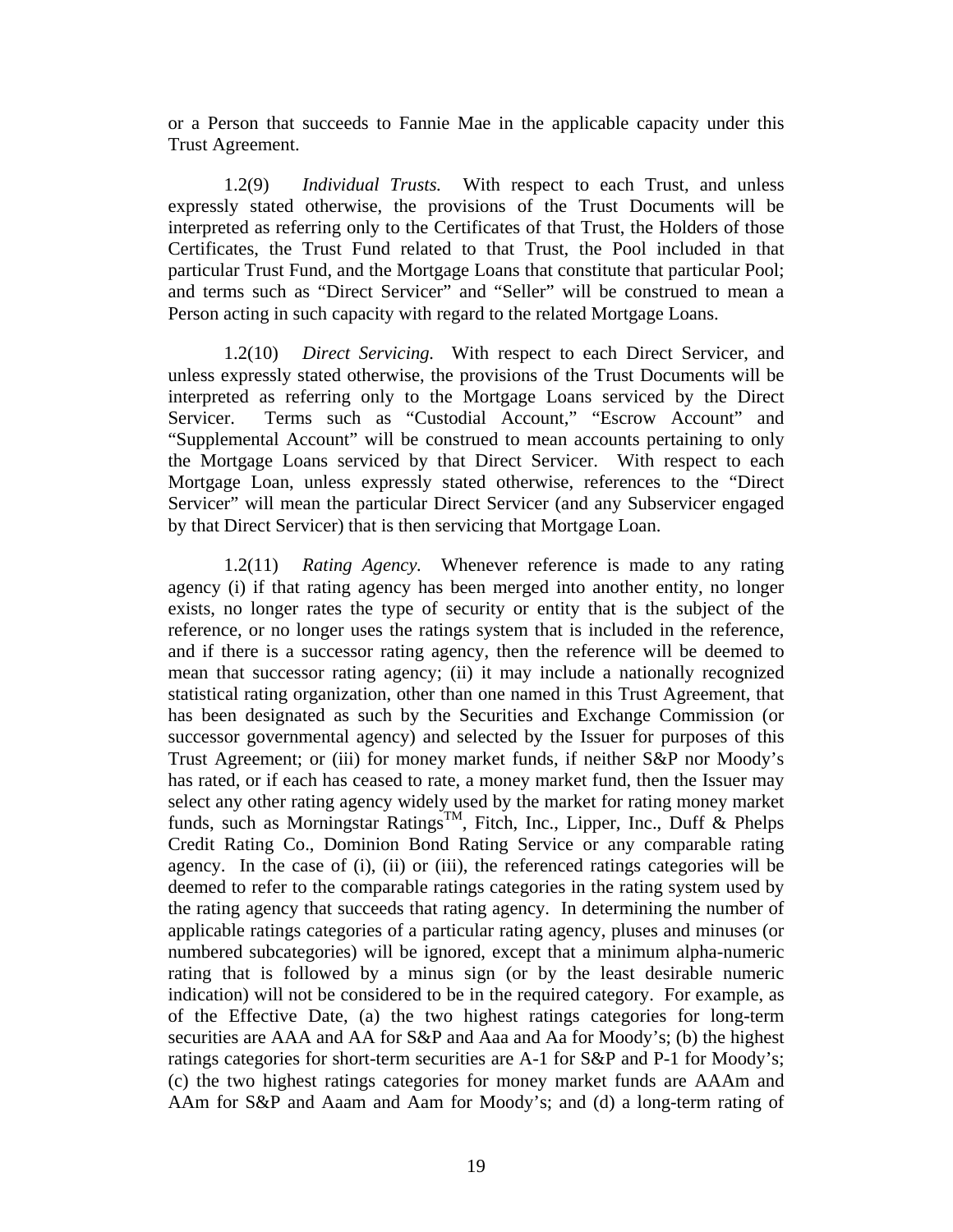AA- by S&P or Aa3 by Moody's will not be considered in the two highest ratings categories.

1.2(12) *Changes in Laws.* Whenever a statute, regulation, governmental body, accounting standard or accounting body is identified in this Trust Agreement, the reference includes any modification of, successor to or renamed statute, regulation, governmental body, accounting standard or accounting body.

1.2(13) *Changes to Servicing Contracts and the Guide.* The Guide or any Servicing Contract may be more restrictive than the Trust Documents. Changes can be made to the Guide or any Servicing Contract without the approval of any Holder, provided that such changes do not cause the Guide or a Servicing Contract to permit any activity with respect to any Mortgage Loan that conflicts with (other than being more restrictive than) a requirement of the Trust Documents. If a change in the Guide or any Servicing Contract, as applied to a Mortgage Loan, would conflict with (other than being more restrictive than) a requirement of the Trust Documents, then that change will not be effective with respect to that Mortgage Loan unless that change is approved in the manner prescribed in Article XIV as if it were an Amendment of the Trust Documents. If there is a conflict between the Trust Documents and any Servicing Contract or the Guide (other than the Servicing Contract or the Guide being more restrictive than the Trust Documents), the provisions of the Trust Documents will control.

1.2(14) *Delegates, Agents, Successors and Assigns.* Whenever a Person is referenced in this Trust Agreement, and except as provided in Subsection 1.2(8) with respect to Fannie Mae, the reference includes that Person's successors and assigns, by merger, acquisition, operation of law, reorganization, inheritance or similar occurrence, as well as any Person who succeeds in the relevant capacity pursuant to the terms of this Trust Agreement. A successor to any governmental unit referenced in this Trust Agreement includes a governmental unit that is created or charged with carrying out substantially the same functions as the referenced governmental unit. A Person may exercise any of the rights or powers granted to it or perform any duties under the Trust Documents either directly or by or through agents or attorneys.

1.2(15) *Substantial Compliance.* Any servicing or administrative practice adopted, implemented, changed or discontinued by the Direct Servicer, Master Servicer, Trustee or Paying Agent in order to accommodate servicing processes (including systems limitations) will be considered to be consistent with this Trust Agreement and expectations of a reasonable investor in mortgagebacked securities if such practice achieves substantial compliance in all material respects with this Trust Agreement.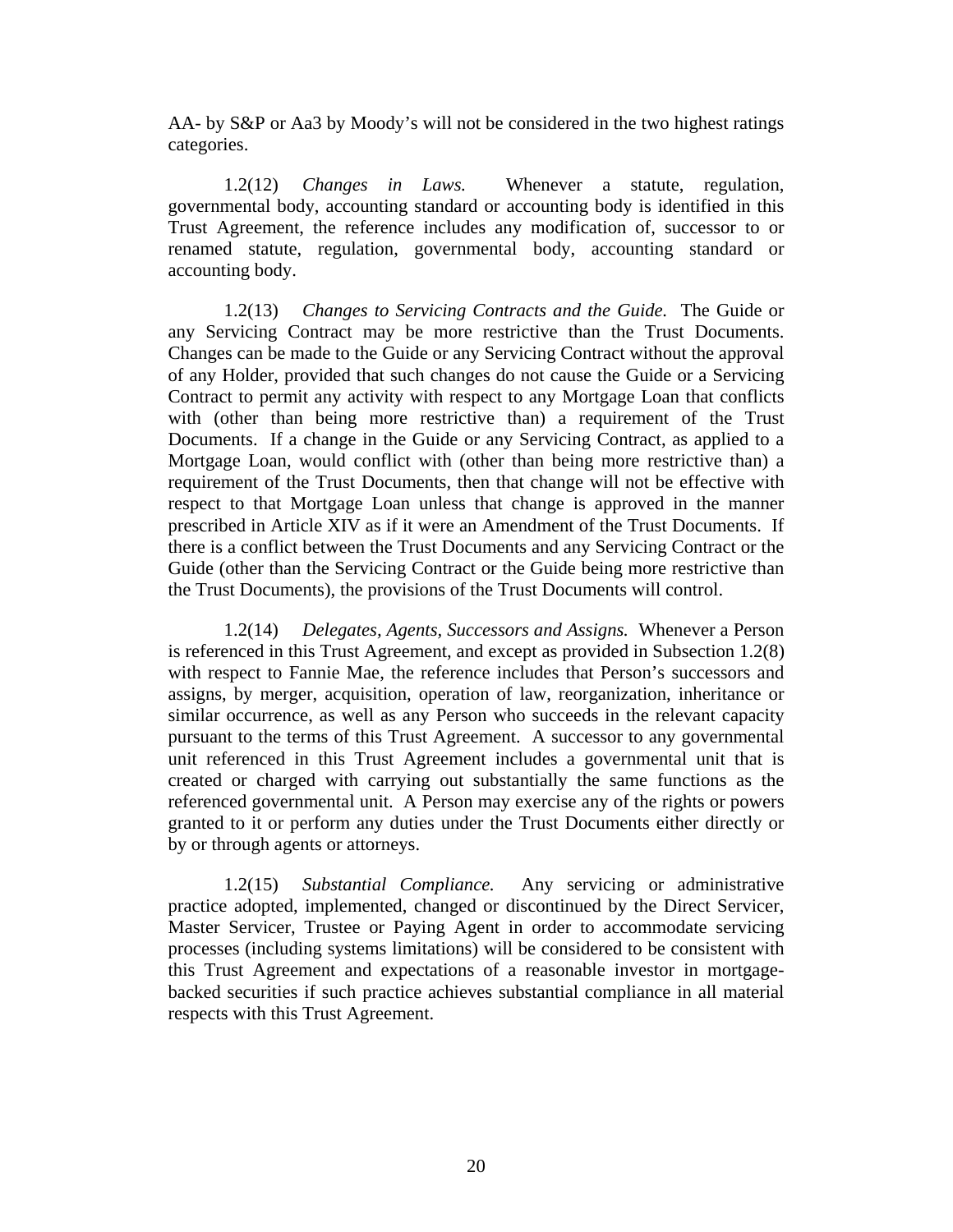### **ARTICLE II**

### **CREATION OF TRUST; CONVEYANCE OF LOANS**

Section 2.1 *Declaration of Trust, Transfer and Conveyance of Mortgage Loans; Acceptance of Responsibilities*.

2.1(1) *Declaration of Trust, Transfer and Conveyance of Mortgage Loans*. By delivering at least one Certificate of a Trust in the manner described in Section 3.1, the Issuer unconditionally, absolutely and irrevocably sets aside, transfers, assigns, sets over and otherwise conveys to the Trustee, on behalf of related Holders, all of the Issuer's right, title and interest in and to the Mortgage Loans in the related Pool, together with any Pool Proceeds. Once Mortgage Loans have been identified as being part of a particular Trust for which at least one Certificate has been issued, they will remain in that Trust unless removed in a manner consistent with the Trust Documents.

2.1(2) *Acceptance of Responsibilities*. Concurrently with the Issuer's setting aside, transferring, assigning, setting over and otherwise conveying Mortgage Loans to the Trustee for a Trust:

(a) the Trustee accepts the Mortgage Loans so conveyed and holds all of the related Trust Fund in trust for the exclusive benefit of the related Holders, subject to and in accordance with the terms of the Trust Documents;

(b) the Master Servicer accepts its responsibility to perform the functions of Master Servicer for the related Trust, in accordance with the terms of the Trust Documents; and

(c) the Guarantor agrees to make Guaranty payments as described in, and in accordance with the provisions of, the Trust Documents.

2.1(3) *Security Interest.* The Issuer intends that the conveyance, transfer and setting aside of the Mortgage Loans by the Issuer to the Trustee pursuant to the Trust Documents be a true, absolute and unconditional sale of the Mortgage Loans by the Issuer to the Trust, and not a pledge of the Mortgage Loans to secure a debt or other obligation of the Issuer. Notwithstanding this express intention, however, if the Mortgage Loans are determined by a court of competent jurisdiction to be the property of the Issuer, then the Issuer intends that:

(a) the conveyance of the Mortgage Loans be deemed a pledge of the Mortgage Loans by the Issuer to the Trustee to secure a debt or other obligation of the Issuer; and

(b) (i) the Trust Documents be deemed a security agreement within the meaning of Articles 8 and 9 of the Uniform Commercial Code as in effect from time to time in the District of Columbia;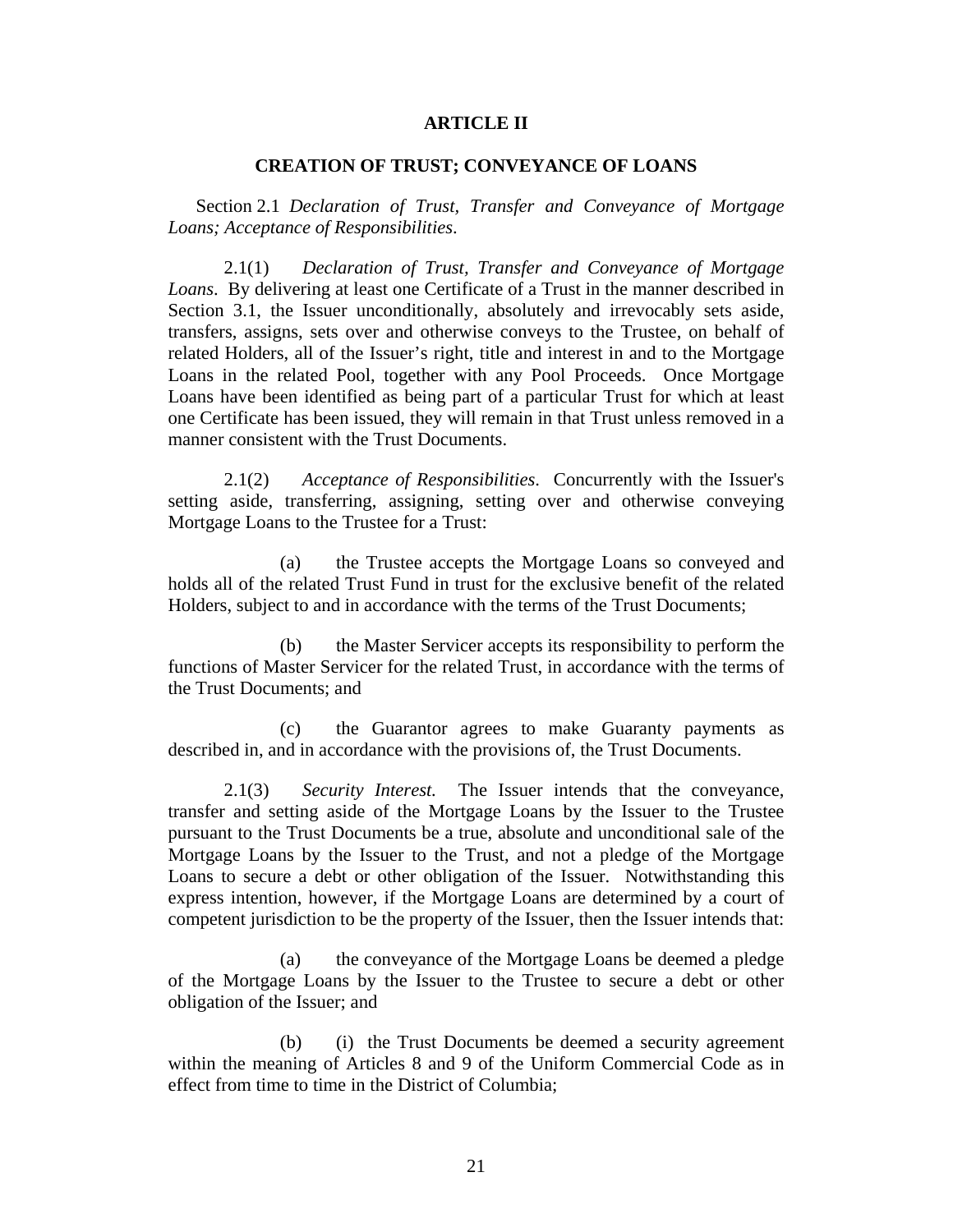(ii) the conveyance provided for in Subsection 2.1(1) be deemed a grant by the Issuer to the Trustee of a security interest in: (A) all of the Issuer's right, title and interest in and to the Mortgage Loans and all amounts payable under the Mortgage Documents in accordance with their terms; and (B) all proceeds of any conversion, voluntary or involuntary, of those Mortgage Loans and amounts into cash, instruments, securities or other property, including all amounts, other than investment earnings on any Custodial Account, Certificate Account, Escrow Account, Supplemental Account or other account established in connection with the Mortgage Loans, whether in the form of cash, instruments, securities or other property;

(iii) the obligations secured by this security agreement be deemed all of the Issuer's obligations under the Trust Documents, including the obligation to make payments to Holders;

(iv) notifications to Persons holding such property, and acknowledgments, receipts or confirmations from Persons holding such property, be deemed notifications to, or acknowledgments, receipts or confirmations from financial intermediaries, bailees or agents (as applicable) of the Trustee for the purpose of perfecting the security interest under applicable law; and

(v) immediately upon default of the deemed indebtedness of the Issuer with respect to any Trust, the Trustee, without any further action, become the absolute owner (in its capacity as Trustee of the related Trust) of the Mortgage Loans securing such deemed indebtedness, free and clear of any and all interests of the Issuer in such Mortgage Loans.

2.1(4) *Equitable Interest.* If the Issuer fails to transfer the entire legal ownership in and to each Mortgage Loan to the applicable Trust, the Issuer intends that the Trust Documents nevertheless will operate to transfer the entire equitable ownership interest in and to each Mortgage Loan to the Trustee for the applicable Trust.

2.1(5) *Prohibition Against Encumbrance.* Except as may otherwise be provided expressly in the Trust Documents, neither Fannie Mae (in any of its corporate capacities) nor the Trustee will, directly or indirectly (by causing a Direct Servicer, a Custodian or other agent or independent contractor to do so), assign, sell, dispose of or transfer all or any portion of or interest in the Trust Fund, or permit all or any portion of the Trust Fund to be subject to any lien, claim, mortgage, security interest, pledge or other encumbrance of any other Person. Nothing in this Subsection 2.1(5) prevents the Borrower from causing the Mortgaged Property that secures a Mortgage Loan included in such Trust Fund to become subject to another lien, nor a Direct Servicer from pledging or transferring its rights under and in accordance with the provisions of the Servicing Contract or from transferring a portion of the Excess Spread with respect to a Mortgage Loan for securitization as provided in paragraph (b) of Subsection 5.1(6).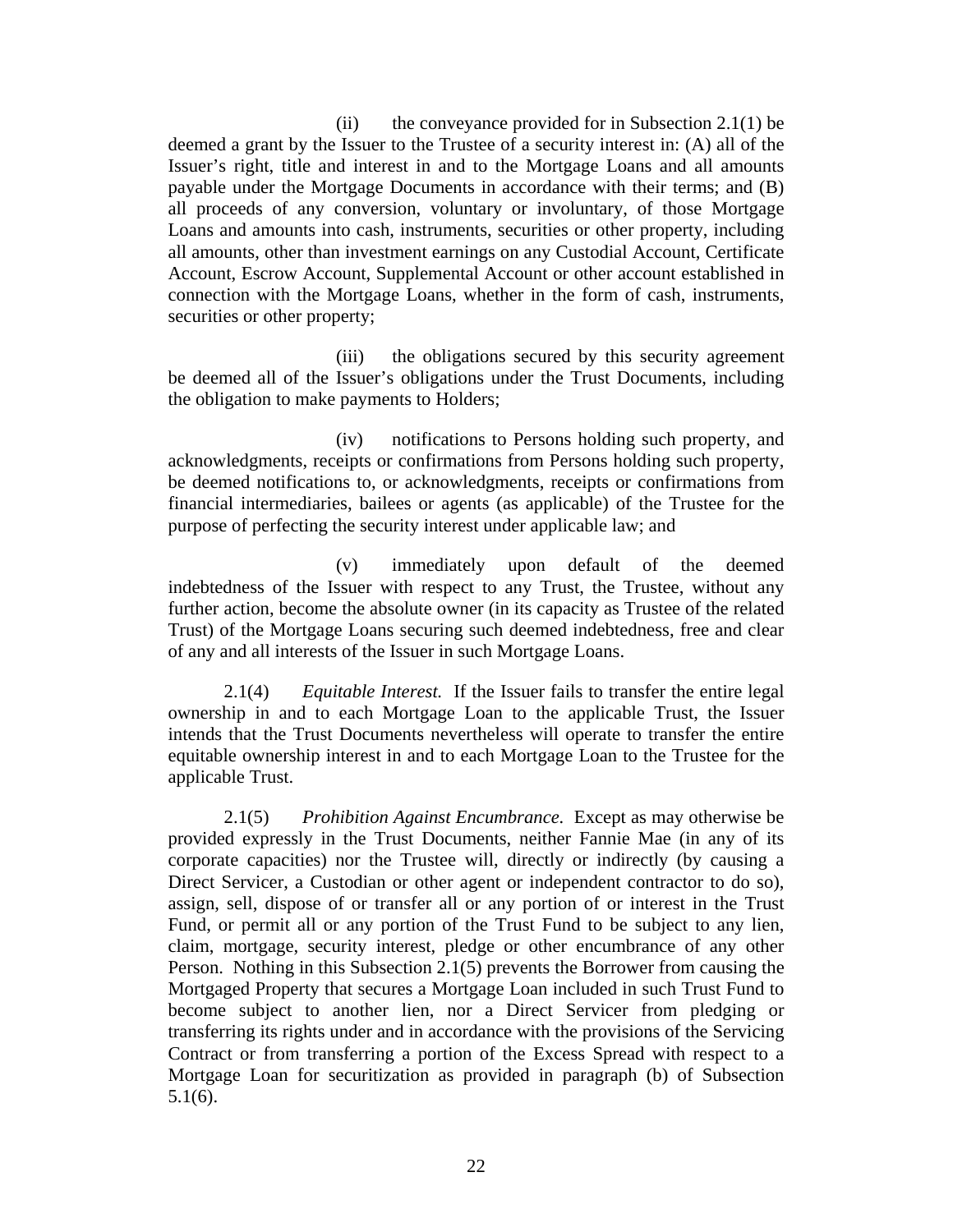2.1(6) *Accounting Treatment.* Upon the creation of each Trust, that Trust is intended to be considered a "qualifying special purpose entity" under accounting principles generally accepted in the United States. Accordingly, no Trust is intended to be required to be consolidated into the financial statements of the Issuer unless the Issuer holds 100% of the Certificates of that Trust and has the unilateral ability to cause that Trust to be liquidated or to change that Trust in such a way that the Trust no longer is a "qualifying special purpose entity." Further, it is intended that no Trust will be required to be consolidated into the financial statements of any Holder or any other Person having a beneficial interest in the Trust, other than the Issuer, because no such Holder or other Person has the unilateral ability to cause a Trust to be liquidated or to change a Trust in such a way that the Trust no longer is a "qualifying special purpose entity."

2.1(7) *Status of Trust.* For federal income tax purposes, each Trust formed under this Trust Agreement will be treated as a fixed investment trust under the Internal Revenue Code, and not as an association taxable as a corporation. The Trustee will take any action or cause the Trust to take any action necessary to create and maintain the status of each Trust as a fixed investment trust for federal income tax purposes; provided that if any such action would require the consent of Holders under Article XIV, the Trustee will not effect that action without the requisite consent of Holders.

2.1(8) *Use of Information.* Notwithstanding anything to the contrary in Subsection 2.1(1), Fannie Mae, in each of its capacities, retains or is and will be granted, as applicable, on a nonexclusive basis, any and all licenses and rights to store, reproduce, edit, analyze, distribute and use in any manner all or part of information or data contained in the Mortgage Documents and in any other records and documentation regarding the Mortgage Loans, and all accounts, insurance policies and other matters relating to any Mortgage Loan or Pool under Article V or otherwise under the Trust Documents. Assignees and successors of the Trustee and of the Master Servicer are and will be granted, on a nonexclusive basis, any and all licenses and rights to store, reproduce, edit, analyze, distribute and use all or part of such information or data for the purpose of carrying out their respective functions.

2.1(9) *Payment for Services to Trusts.* In order that services to the Trusts will be provided, fees and expenses payable under the Trust Documents for a Trust (including Servicing Fees and ancillary charges, LPMI Charges, Excess Spread other than Securitized Excess Spread, Issuer Fees, Trustee Fees, Master Servicer Fees and Guaranty Fees) are payable prior to any distribution to Holders.

Section 2.2 *Issuance of Certificates*. The issuance of a Certificate pursuant to the applicable Trust Documents will occur upon the date of initial settlement and transfer of consideration for such Certificate and will constitute a sale, assignment, transfer and conveyance to a Holder of an Undivided Beneficial Interest in the applicable Trust Fund, effective as of the related Issue Date. With regard to each Trust, all of the terms and conditions of the Trust Documents will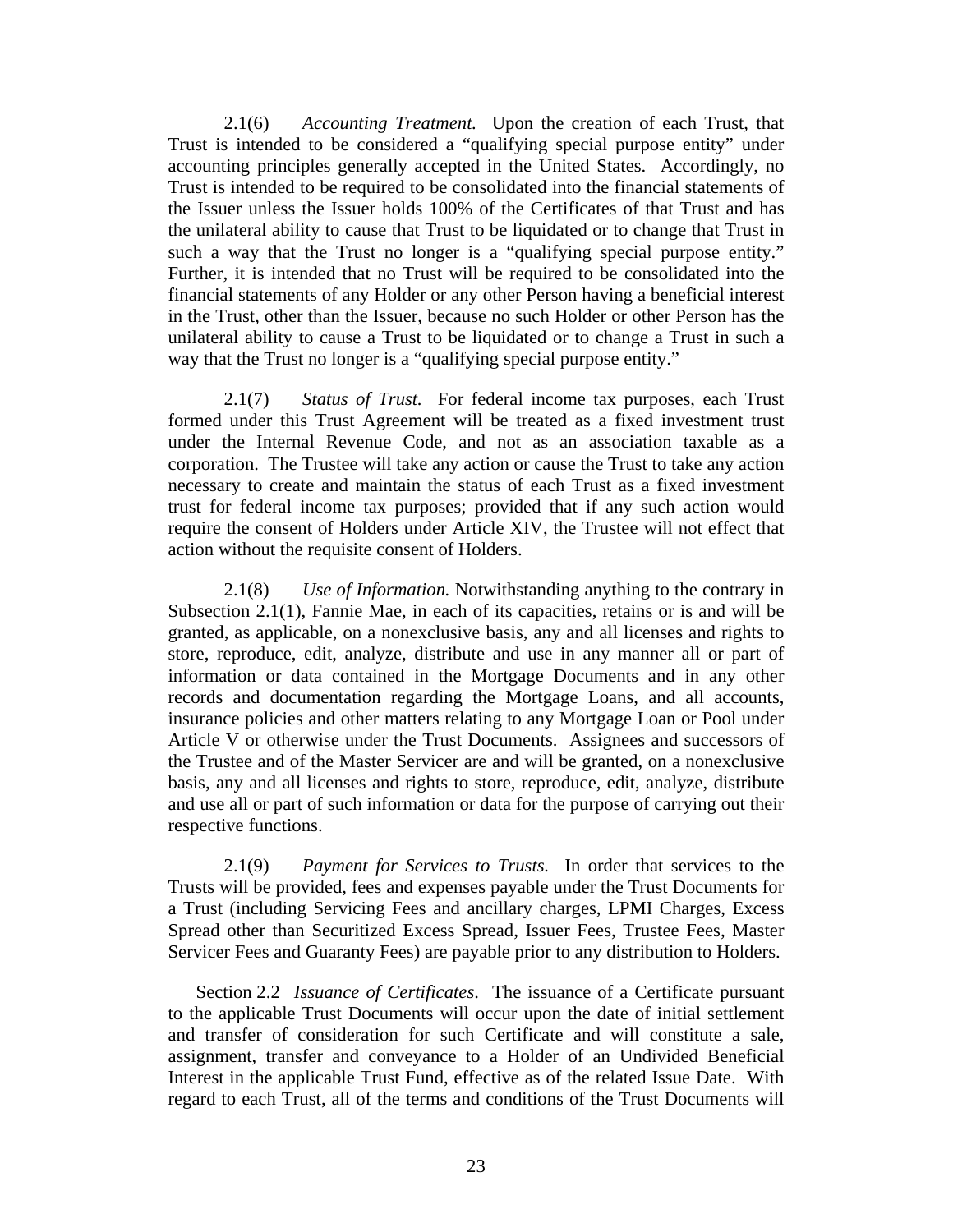become binding and irrevocable at such time as the Issuer first causes a Certificate for that Trust to be issued; provided, however, that the Issue Date Pool Balance may be increased during the same calendar month as the Issue Date if additional Certificates of a Trust are transferred when additional Mortgage Loans are added, upon settlement and transfer of consideration for those additional Certificates. By settlement of and transfer of consideration for a Certificate, a Holder acknowledges, accepts and agrees to be bound by all of the terms and conditions of the Trust Documents, and is deemed to waive any rights that are inconsistent with the Trust Documents.

Section 2.3 *Interests Held by the Issuer or a Seller*. Certificates held or acquired by the Issuer or a Seller from time to time and Certificates held by other Holders will have equal and proportionate benefits, without preference, priority or distinction, except to the extent expressly provided otherwise with respect to Voting Rights. No Holder will have any priority over any other Holder. If a Trust Fund includes a Participation Interest in a loan in which the Issuer has retained or acquired a separate interest, the priority, preference or distinction of the Issuer's interest in such loan will not be affected by the existence of the interest of the Trust.

Section 2.4 *Determination of Pool.* The Issuer will determine the Issue Date Pool Balance of, and specify the Mortgage Loans constituting, a Pool as of the Issue Date by listing the Mortgage Loans in that Pool on the Mortgage Loan Schedule. The Issuer may amend the Mortgage Loan Schedule to correct administrative errors at any time prior to the first Distribution Date. Thereafter, the identity of the Mortgage Loans included in the Pool will not change except that (a) Mortgage Loans may be paid off, purchased, liquidated, foreclosed upon, or become REO Property (as permitted and described in this Trust Agreement), and (b) Mortgage Loans may be substituted as provided in Section 2.6, but errors in data pertaining to the Mortgage Loans may be corrected at any time. Not later than the first Distribution Date, the Issuer will establish the final Issue Date Pool Balance of the Pool on the Books and Records.

### Section 2.5 *Limited Purchase of Mortgage Loans or REO Property*.

2.5(1) *Mandatory Purchase by Issuer.* The Issuer will purchase a Mortgage Loan or REO Property, or cause the Mortgage Loan or REO Property to be purchased, from a Trust at the purchase price specified in Subsection 2.5(3) under any of the following circumstances:

(a) as soon as practicable, if (i) the Issuer, a court of competent jurisdiction or a governmental agency duly authorized to oversee or regulate the Issuer's mortgage acquisition business determines that the Issuer's acquisition of that Mortgage Loan was unauthorized; or (ii) a court or governmental agency requires purchase of that Mortgage Loan out of a Pool;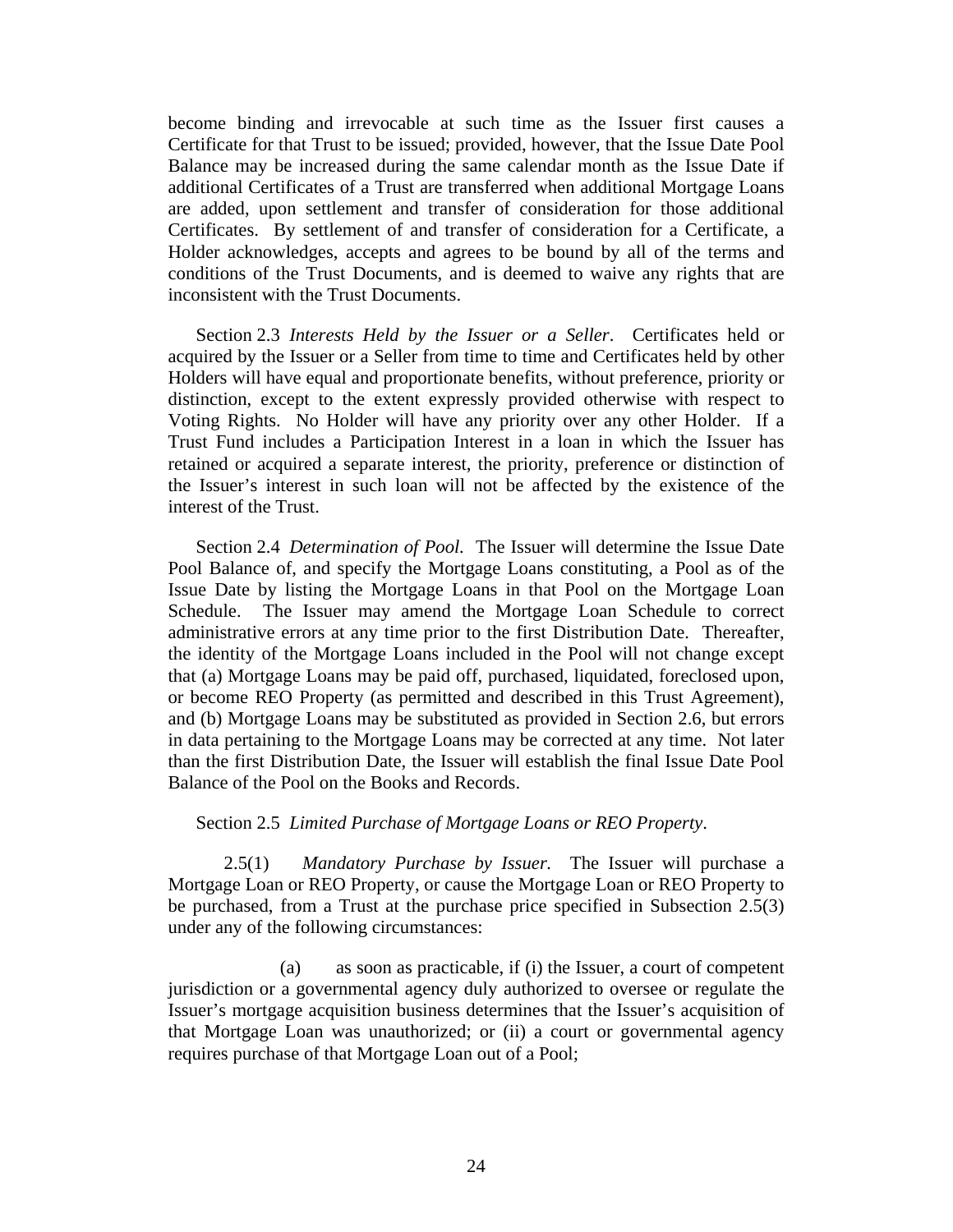(b) as soon as practicable once the Master Servicer has been notified or otherwise has been made aware that an event of any of the following types will occur, and in any case before the occurrence of such event: (i) the Mortgage Interest Rate becomes a fixed rate following the Borrower's exercise of an option in the Mortgage Documents to convert the Mortgage Interest Rate from adjustable to fixed; (ii) a different Adjustment Reference is applied to calculate the Mortgage Interest Rate, following the Borrower's exercise of an option in the Mortgage Documents to change the Adjustment Reference; (iii) a modification (other than an assumption of the Mortgage Loan by a new owner of the related Mortgaged Property) of the Mortgage Loan is effective, following the Borrower's exercise of a conditional modification option; (iv) the Direct Servicer and the Borrower enter into a commitment to modify a Mortgage Loan as an alternative to refinancing that Mortgage Loan in connection with the Direct Servicer's retention strategy; or (v) in the case of an Adjustable-Rate Mortgage Loan, the maximum or minimum Mortgage Interest Rate or the margin used in calculating the Mortgage Interest Rate changes as the result of an assumption of the Mortgage Loan;

(c) as soon as practicable, if any governmental unit, agency or court demands or requires the transfer of the Mortgage Loan or Mortgaged Property (other than to a co-Borrower or in connection with a divorce or other transfer provided in Section 5.9 or 5.10), including transfer required as a result of an environmental hazard or as part of a settlement of a legal controversy;

(d) not later than the end of the twenty-fourth consecutive month of delinquency, if the principal and interest payments required by the related Mortgage Documents have not been made in full on each payment due date during that twenty-four month period (inclusive of any time that a Forbearance or a Repayment Plan is in effect), calculated as directed by the Master Servicer; provided, however, that for this purpose such period for purchase may be extended for as long as the Borrower is in compliance with a Forbearance or Repayment Plan then in effect;

(e) as soon as practicable, if any insurer or guarantor of the Mortgage Loan or Mortgaged Property requires transfer to it of the Mortgage Loan or REO Property in order to obtain the benefits of the insurance or guaranty;

(f) not later than the time when further Forbearance is not permitted and foreclosure or other loss mitigation pursuant to Subsection 5.11(1), as applicable, must begin, in the case of any Government Mortgage Loan or Mortgage Loan that is covered by mortgage insurance, if the applicable program of mortgage insurance or guaranty requires forbearance, indulgence or other delay in or failure of enforcement of the contractual terms of the Mortgage Loan for a period of time longer than that otherwise permitted under the Trust Documents; or

(g) on the Final Distribution Date of the Trust, to the extent any Mortgage Loan in the related Pool remains outstanding or any REO Property remains in the Trust.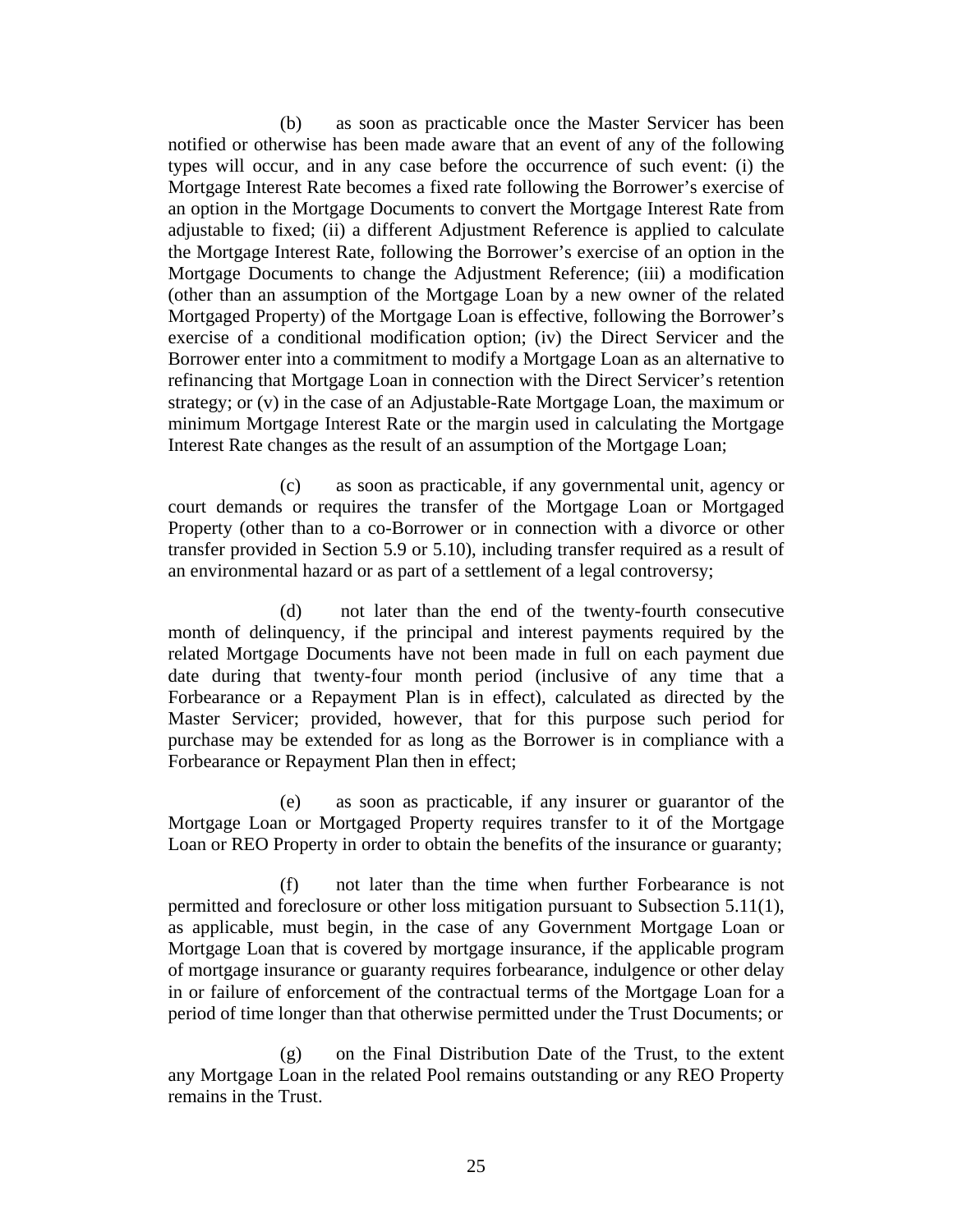2.5(2) *Optional Purchase by Guarantor.* The Guarantor may purchase a Mortgage Loan or REO Property, or cause the Mortgage Loan or REO Property to be purchased, at the purchase price specified in Subsection 2.5(3) under any of the following circumstances:

(a) if there is a material breach of a representation or warranty with respect to a Mortgage Loan made in connection with the sale of that Mortgage Loan to the Issuer, or if there is a material defect in the Mortgage Documents for a Mortgage Loan;

(b) at any time (i) after the principal and interest payments required by the related Mortgage Documents have not been made in full on each payment due date in four consecutive months (even if any payment has been partially paid and without regard to any grace or cure period under the related Mortgage Documents) or (ii) after such Mortgage Loan becomes and remains in material default (other than in respect of the payment of principal or interest) under the related Mortgage Documents, including failure to maintain insurance required under the Mortgage Documents or lack of compliance with occupancy requirements of the Mortgage Documents, in each case without regard to any grace or cure period, for 60 consecutive days (the periods for calculating delinquency or default for this purpose being inclusive of any time that a Forbearance or Repayment Plan is in effect);

(c) if a bankruptcy court approves a plan that either (i) affects the Mortgage Interest Rate, principal balance, amount or timing of principal or interest payments, term or last scheduled payment date of that Mortgage Loan or (ii) authorizes a transfer or substitution of all or part of the related Mortgaged Property;

(d) if compliance with applicable laws (including a Relief Act) would require modification of that Mortgage Loan in a way that would change that Mortgage Loan (such as a change in the Mortgage Interest Rate, principal balance, amortization schedule, timing of payments or last scheduled payment date);

(e) if that Mortgage Loan does not conform in any material respect to the description contained in the related Issue Supplement or the Prospectus pursuant to which the related Certificates were sold;

(f) if the related Mortgaged Property has suffered damage as a result of a disaster, terrorist attack or other catastrophe caused by either nature or a Person other than the Borrower, and has suffered a reduction of at least 5% in value, following that disaster, attack or catastrophe, compared to its value at the time the Mortgage Loan was originated;

(g) prior to assumption of a Mortgage Loan or before a transfer of the related Mortgaged Property, or as soon as practicable after the Direct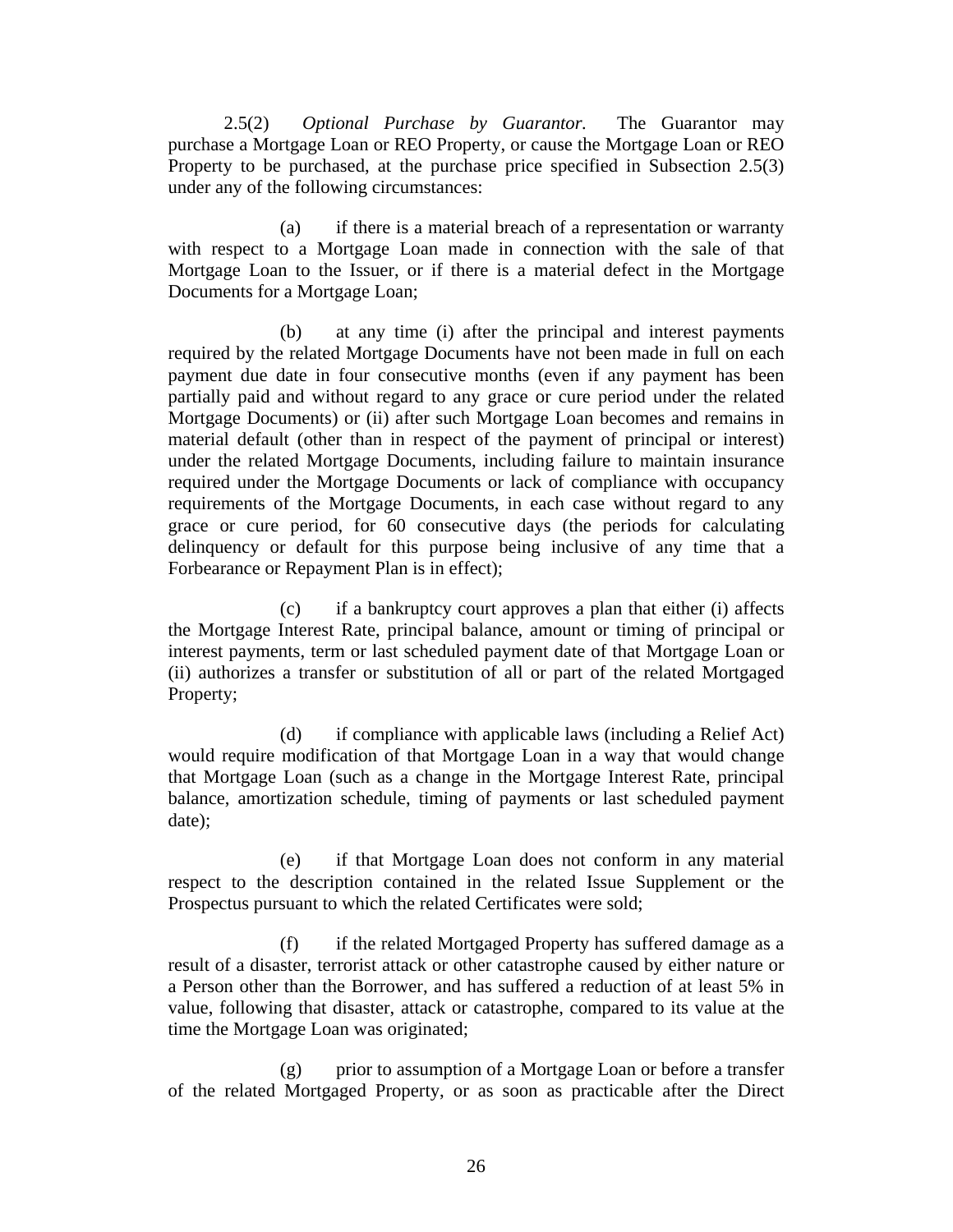Servicer becomes aware of a transfer, if the Direct Servicer has been notified or otherwise made aware that such Mortgage Loan will be or has been assumed or the Mortgaged Property transferred, under circumstances in which the Master Servicer or Direct Servicer reasonably believes that a Due-on-Transfer Provision is enforceable, unless an exception set forth in Subsection 5.9(2) otherwise applies;

(h) if the Master Servicer or the Trustee is advised by counsel (who are not inside counsel and employees of the Transferor with respect to the relevant Trust) that removal of that Mortgage Loan from the Trust is necessary or advisable in order to maintain the status of the Trust as a fixed investment trust for federal income tax purposes;

(i) if the related Mortgaged Property is acquired by the Trust as REO Property; or

(j) if the Mortgage Loan has ceased to be secured by the related Mortgaged Property;

provided that, in the case of any PFP Loan, the Guarantor's purchase right under clauses (c), (d), (f) and (j) of this Subsection 2.5(2) will begin on the first day of, and end on the last day of, the Fiscal Quarter that immediately follows the Fiscal Quarter during which the Guarantor receives notice from the Direct Servicer of the occurrence of such event.

2.5(3) *Purchase Price.* The purchase price for any Mortgage Loan or REO Property purchased from a Trust on any date in accordance with Subsection 2.5(1) or 2.5(2) will be equal to the sum of (a) equal to the sum of (a) the Stated Principal Balance of that Mortgage Loan on the Distribution Date on which the purchase price is required to be included in the Certificate Distribution Amount (before giving effect to distributions made on that Distribution Date), plus (b) one month's interest on the Stated Principal Balance in clause (a) calculated at the Net Rate applicable to payments due on the Mortgage Loan during the Due Period related to the Distribution Date on which the purchase price is required to be included in the Certificate Distribution Amount. In the case of REO Property, the Net Rate will be determined on the basis of the contractual terms of the related Mortgage Loan as if that Mortgage Loan had remained outstanding.

Section 2.6 *Limited Right of Substitution.* If a Mortgage Loan is purchased under clause (a) or (e) of Subsection 2.5(2), the Issuer may substitute another Mortgage Loan in its place within the same Due Period as the withdrawal occurs, so long as that substitution takes place within 90 days of the Issue Date of the related Certificates (or, if there is a material defect in the related Mortgage Documents or a failure of conformity to the description of the Mortgage Loans in the Issue Supplement or Prospectus, within two years of the Issue Date of the related Certificates). Any substitute Mortgage Loan will satisfy the following criteria at the time of substitution: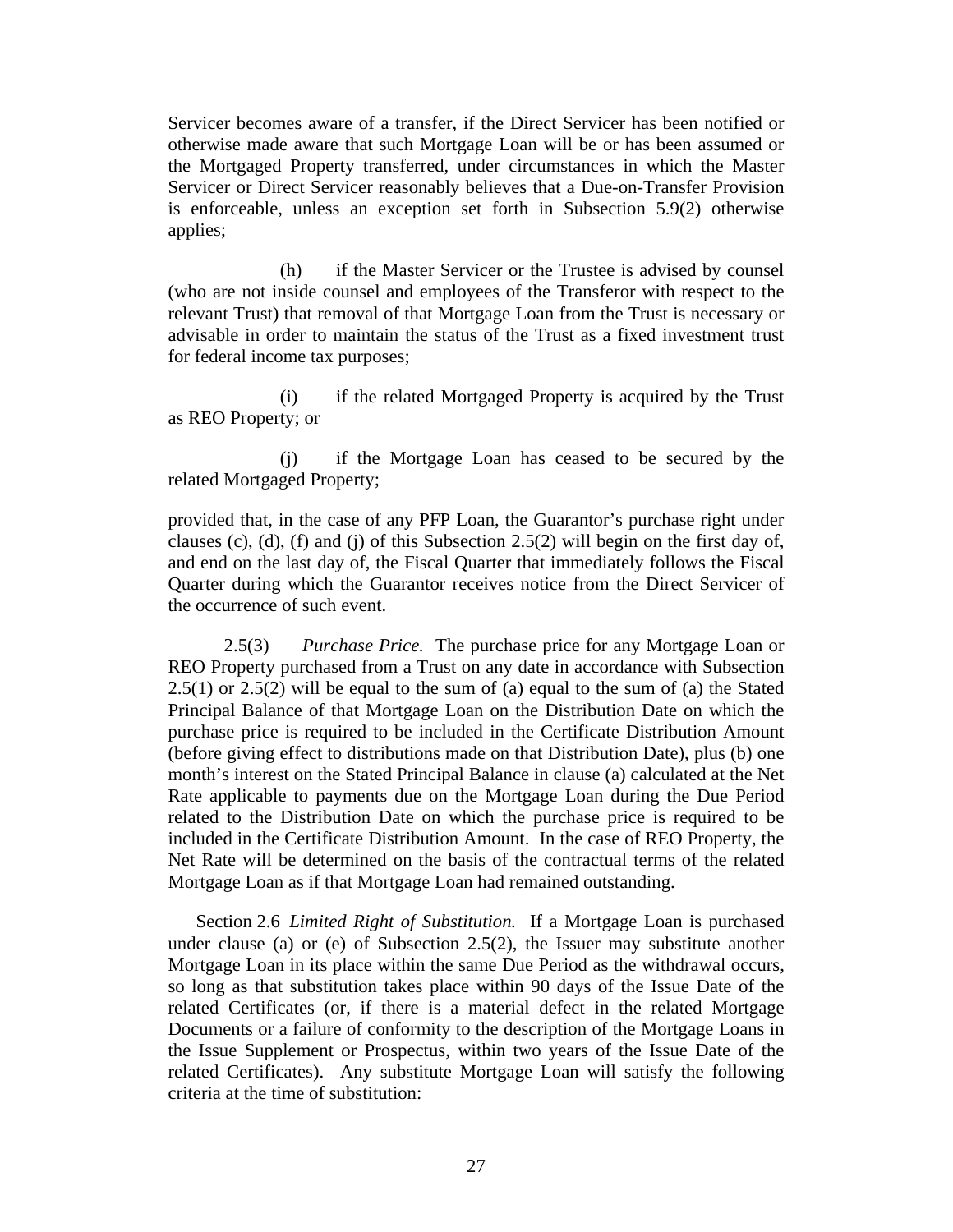(i) the substitute Mortgage Loan is not delinquent (taking into consideration any applicable grace period) as to any payment as of the date of substitution;

(ii) the outstanding principal balance of the substitute Mortgage Loan as of the date of substitution may not exceed the Stated Principal Balance of the withdrawn Mortgage Loan at the time it is removed from the Pool;

(iii) the Mortgaged Property securing the substitute Mortgage Loan is located in the same state or territory of the United States as the Mortgaged Property that secures the withdrawn Mortgage Loan;

(iv) if the withdrawn Mortgage Loan is a Fixed-Rate Mortgage Loan, the substitute Mortgage Loan will be a Fixed-Rate Mortgage Loan having the same Mortgage Interest Rate as the withdrawn Mortgage Loan;

(v) if the withdrawn Mortgage Loan is an Adjustable-Rate Mortgage Loan, the substitute Mortgage Loan will be an Adjustable-Rate Mortgage Loan having the same Adjustment Reference, frequency of adjustments, margin and payment caps as the withdrawn Mortgage Loan;

(vi) if the withdrawn Mortgage Loan is an Interest-Only Mortgage Loan, the substitute Mortgage Loan will be an Interest-Only Mortgage Loan having the same or a substantially similar interest-only period;

(vii) if the withdrawn Mortgage Loan is a Negative Amortization Mortgage Loan, the substitute Mortgage Loan will be a Negative Amortization Mortgage Loan;

(viii) the last scheduled payment date of the substitute Mortgage Loan may not be later than, or more than two years earlier than, the last scheduled payment date of the withdrawn Mortgage Loan;

(ix) if the withdrawn Mortgage Loan is a Government Mortgage Loan, the substitute Mortgage Loan will be a Government Mortgage Loan under the same governmental program with the same type of insurance or guaranty; and

(x) if the withdrawn Mortgage Loan is a Participation Interest, the substitute Mortgage Loan will be a Participation Interest.

Not later than the Distribution Date next following the date on which a Mortgage Loan is substituted, the Issuer will deposit, or cause to be deposited, into the Certificate Account the amount, if any, by which the Stated Principal Balance of the withdrawn Mortgage Loan (as of the immediately preceding Distribution Date, after giving effect to any principal payments on such date) exceeds the Issue Date Loan Balance of the substitute Mortgage Loan, together with interest on such excess amount calculated at the Net Rate on the withdrawn Mortgage Loan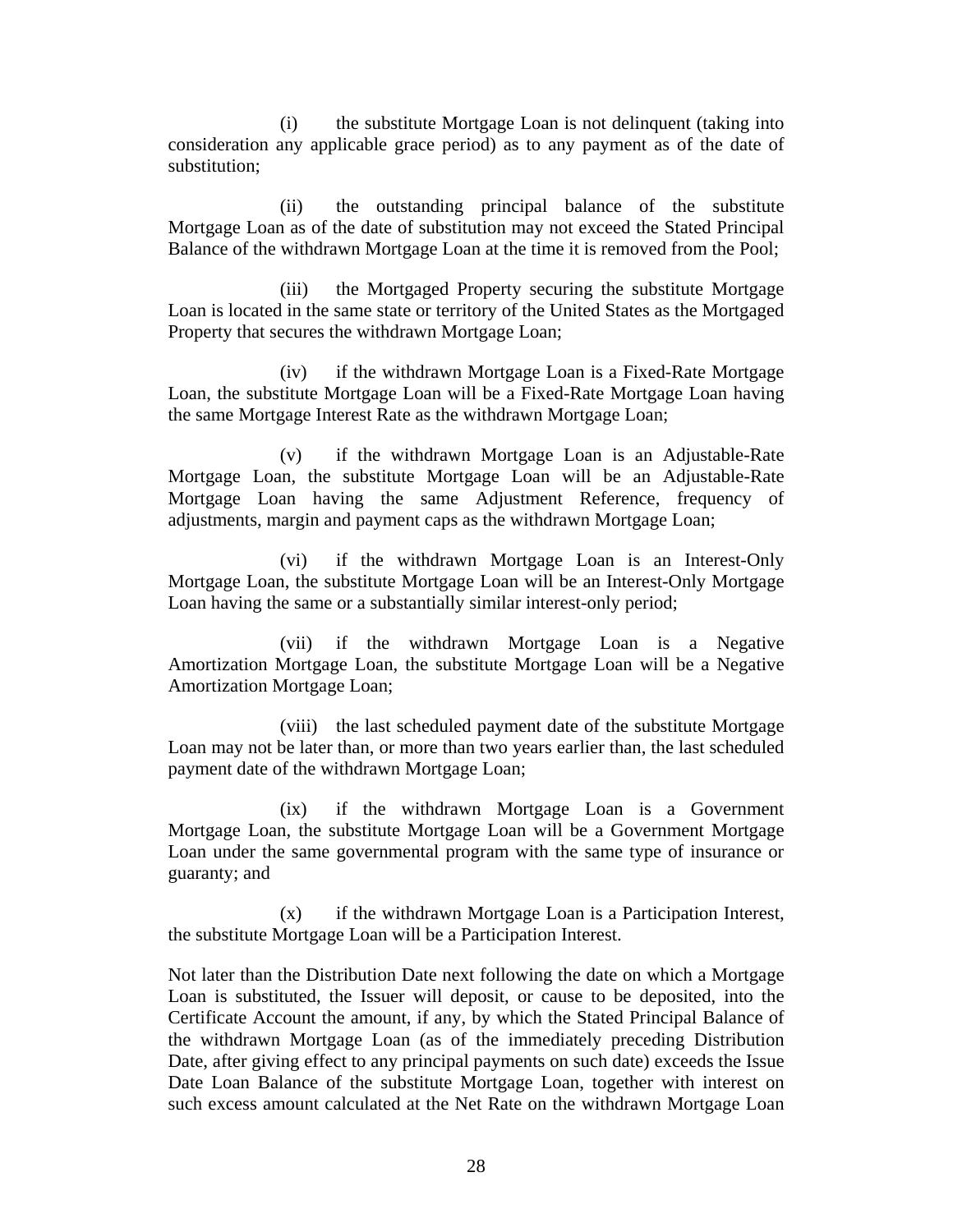required for the related Distribution Date, multiplied by that excess principal amount.

Section 2.7 *Removal of Mortgage Loan from Pool.* Any Mortgage Loan with respect to which either a Prepayment in full or a final payment of all amounts due is received from or on behalf of the Borrower will cease to be included in the Pool when the Direct Servicer, on behalf of the Trust, receives the funds for the Prepayment or final payment; provided, however, that in the case of a Prepayment that is deemed received in the month preceding that in which it is actually received, pursuant to an alternate timing clause, as provided in the definition of "Certificate Principal Distribution Amount," the Mortgage Loan will cease to be included in the Pool on the last day of such preceding month, but the funds from the Prepayment or final payment in full must be included in the Certificate Distribution Account on the applicable Distribution Date as otherwise provided in the Trust Documents. A Mortgage Loan or REO Property that is purchased from a Trust in accordance with this Trust Agreement will cease to be included in the Pool when (a) an appropriate entry is made in the Books and Records reflecting the purchase of the Mortgage Loan or REO Property from the Trust and (b) the Trust receives either funds or a contract right to receive funds in the amount of the purchase price as calculated in Subsection 2.5(3), for inclusion in the Certificate Distribution Amount on the applicable Distribution Date as otherwise provided in the Trust Documents. The funds for the purchase price, other Prepayment or final scheduled payment, as applicable, will be deposited in the Custodial Account or the Certificate Account and passed through to Holders at the time and to the extent provided in Article VII. As to any Mortgage Loan that has not been paid in full at the time the Mortgage Loan ceases to be included in the Pool, the Mortgage Loan will be assigned to, or at the direction of, the Guarantor.

Section 2.8 *Issuer Fee.* For its services in establishing each Trust, the Issuer will be entitled to a fee of \$1,000, payable, as provided in Subsection 7.2(4), from interest or other earnings on the Certificate Account.

#### **ARTICLE III**

#### **APPLICABLE DOCUMENTATION**

Section 3.1 *Issue Supplement*. An Issue Supplement documents the establishment of a particular Trust and relates to an issue of Certificates representing the beneficial ownership interests in the related Trust Fund. Each Issue Supplement will relate to a specific Pool of Mortgage Loans and the Certificates representing the beneficial ownership interests in the related Trust Fund. The Issuer will identify the related Mortgage Loans on a Mortgage Loan Schedule attached to or otherwise made part of the related Issue Supplement. If for any reason the creation of an Issue Supplement is delayed, the Issuer will create one as soon as practicable, and such delay will not affect the validity or existence of the Trust or the related Certificates. Any one or more physical or electronic documents or records (signed or unsigned) made in the ordinary course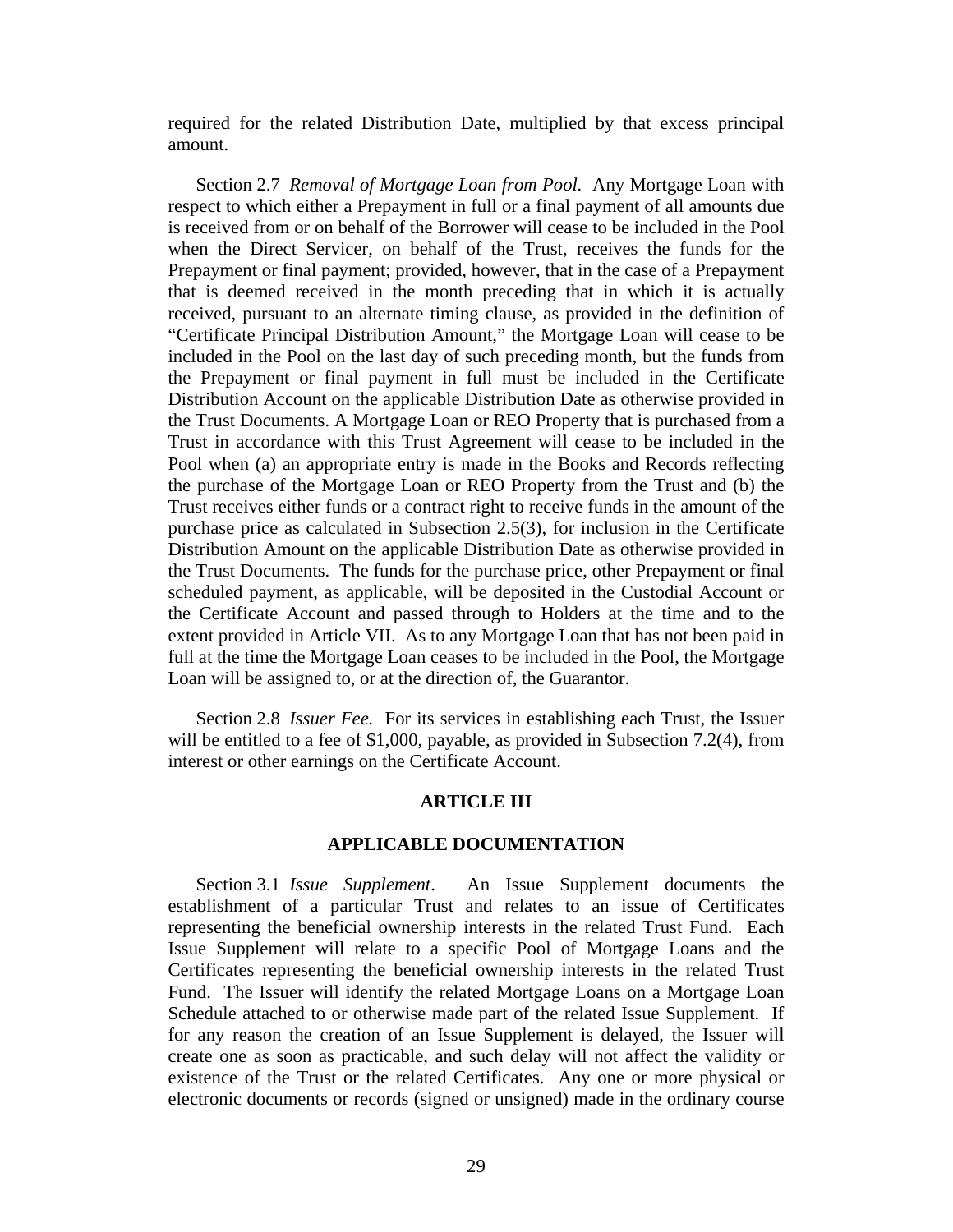of identifying Mortgage Loans as being in a Pool that conclusively identify the Mortgage Loans within a Pool and the relevant Pass-Through Rate or Spread Rate will be deemed to be an Issue Supplement for purposes of documenting the establishment of a Trust. Delivery of one or more Certificates of the related Trust together with information, physical or electronic documents or records (signed or unsigned) in the Books and Records identifying the Mortgage Loans in a Pool will constitute the issuance of Certificates, and the collective information so delivered will be deemed to be an Issue Supplement for purposes of documenting the establishment of a Trust.

Section 3.2 *Issue Supplement and Trust Agreement*. With respect to each Trust, the collective terms of the Trust Documents will govern the issuance and administration of the Certificates related to that Trust and all related matters. As applied to each Trust, the collective terms of the Trust Documents will constitute an agreement as if the collective terms of those instruments were set forth in one single and separate instrument. An Issue Supplement is not considered an Amendment requiring approval pursuant to Article XIV.

Section 3.3 *Access to Information*. The Trustee will provide access to this Trust Agreement and any relevant Issue Supplement to any Holder upon request. This obligation will be satisfied conclusively if the Issuer, the Master Servicer or a Direct Servicer provides or makes the Trust Agreement and any relevant Issue Supplement available in the same manner permitted for the giving of notices, as provided in Section 15.4. The Trustee may redact any information from the Issue Supplement, including the Mortgage Loan Schedule, prior to providing it to a Holder if such information is not a required disclosure or if providing it would violate the privacy of any Borrower or any applicable law or regulation.

Section 3.4 *Custody of Mortgage Documents.* 

3.4(1) *Delivery.* 

(a) *Documents Delivered to Trustee or Custodian.* In connection with any transfer of a Mortgage Loan into a Trust, subject to paragraph (d) of this Subsection 3.4(1), the following documents, if applicable to that Mortgage Loan, will be delivered (electronically or otherwise) to the Trustee or a Custodian:

- (i) (x) the original Mortgage Note or other instrument evidencing the Borrower's indebtedness, endorsed in blank or to the Issuer or the Trustee, and (y) if applicable, the original, or if the original is unavailable, a copy, of any documents that modify the terms and conditions of the Mortgage Note (such as a modification agreement, assumption agreement or allonge);
- (ii) for state law compliant consolidation, extension and modification agreements, either (x) the original executed amended and restated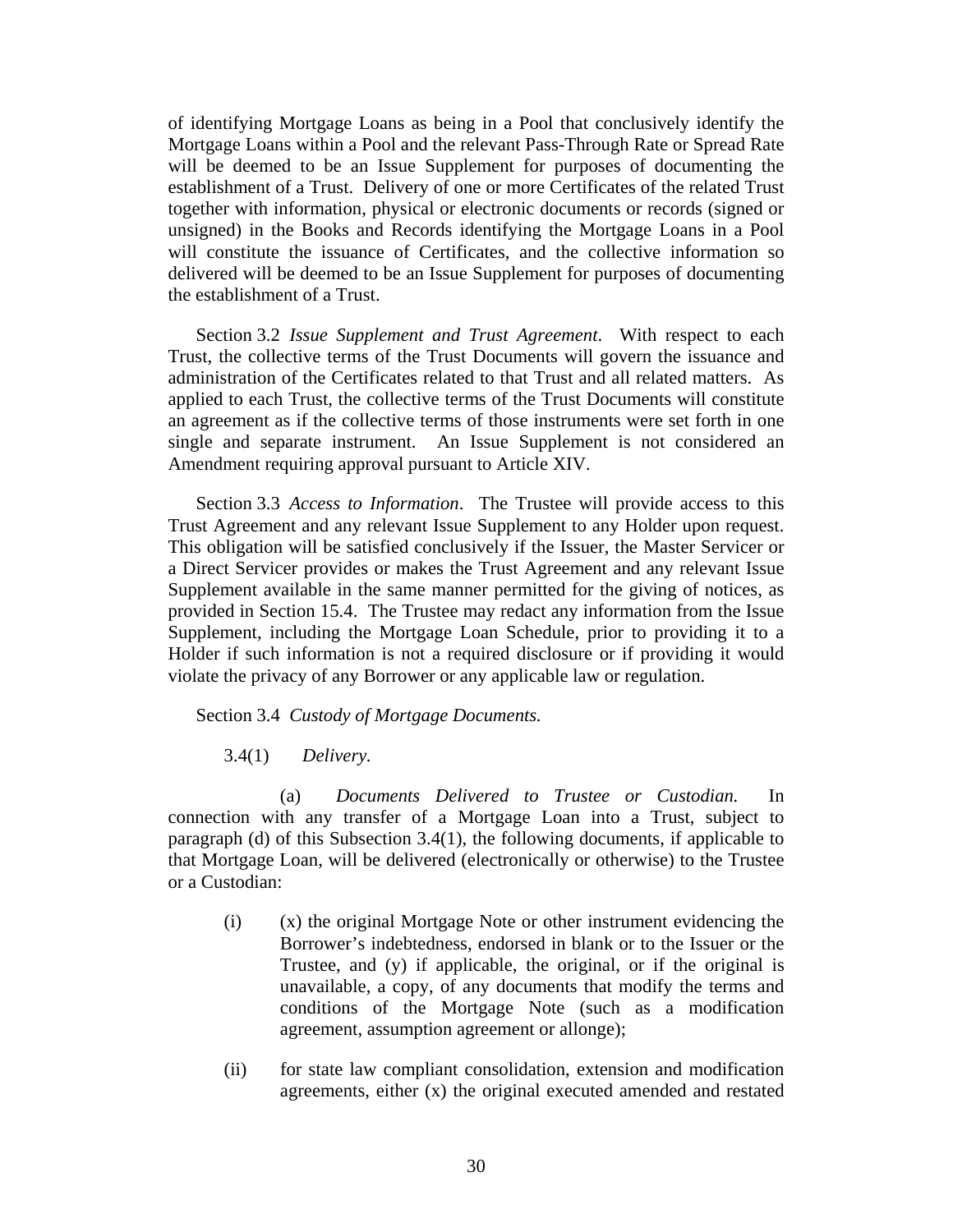or consolidated Mortgage Note endorsed in blank or to the Issuer or Trustee or (y) all originals of prior executed Mortgage Notes and a new originally executed Mortgage Note (if additional funds are advanced), each endorsed in blank or to the Issuer or Trustee, together with the consolidation, extension and modification agreement, or such other documentation as may be used in the applicable state or jurisdiction with respect to consolidation of loans and acceptable to the Issuer for the delivery of loans; or

(iii) for a Participation Interest, if the same is in certificated form, the original certificate of participation or other evidence of the Participation Interest endorsed in blank or to the Issuer or the Trustee, and if it is not in certificated form, original documentation, according to the terms of the instruments establishing the Participation Interest, that evidences the conveyance of the Participation Interest, executed in blank or to the Issuer or the Trustee, or as required by the book-entry rules applicable to that Participation Interest.

(b) *Other Mortgage Documents.* Subject to paragraph (d) of this Subsection 3.4(1), the following documents (or the documents, if any, as are then required by the Issuer for delivery of loans), if applicable for a Mortgage Loan, will be held by the Direct Servicer or, upon a request by the Master Servicer or Trustee, will be delivered to the Trustee or a Custodian, in either case in a file that is clearly identified by electronic or other means as being held for the benefit of the Trustee:

- (i) the original or a copy of the applicable power of attorney, if an attorney-in-fact signed the Mortgage Note on behalf of the Borrower;
- (ii) the original or a copy of a name affidavit;
- (iii) the original or a copy of the Mortgage;
- (iv) with respect to a cooperative share loan, in lieu of the items listed in (iii) above, the original or a copy of the cooperative housing corporation stock, shares, membership certificate or other contractual agreement evidencing ownership that secures a Mortgage Loan; and
- (vi) with respect to a loan secured by manufactured housing if under the applicable law security interests in the manufactured housing unit are subject to creation and assignment through the use of certificates of title, in lieu of the items listed in (ii) and (iii) above, a duly issued certificate of title, endorsed by the title holder in blank or to the Issuer or the Trustee, or if such security interests are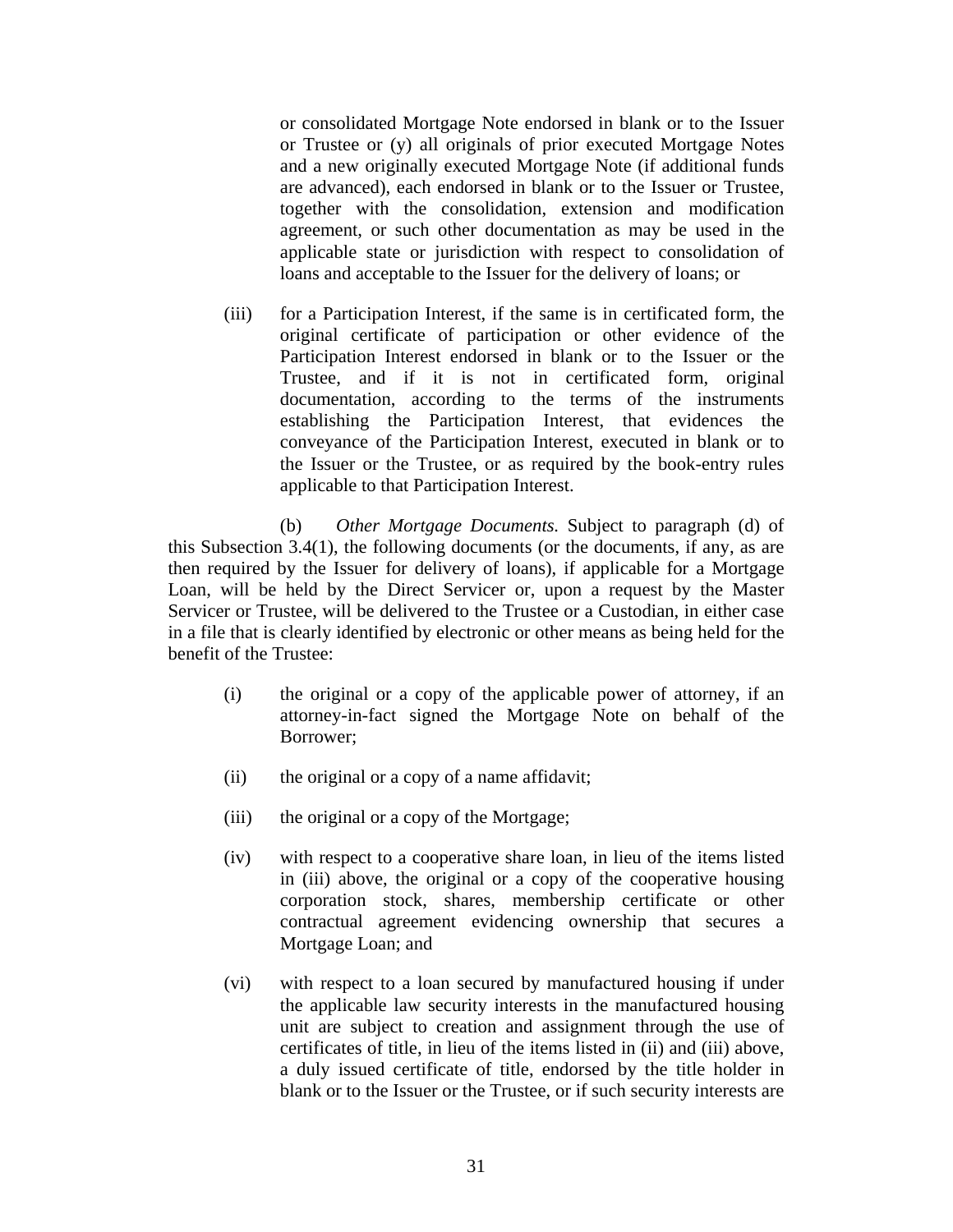subject to creation through a security agreement, a UCC1 financing statement that has been filed in the appropriate place and a UCC3 assignment in favor of the Issuer or the Trustee, in form and substance acceptable for filing.

If permitted by the Servicing Contract, documents required under this paragraph (b) may be held in electronic form.

(c) *Missing or Unavailable Documents.* In lieu of any original document required to be delivered or held under paragraph (a) or (b) of this Subsection 3.4(1), an affidavit of an authorized representative of the Issuer, the Seller, the Custodian, the Direct Servicer, or an agent of any of them will either be delivered or held, certifying (a) that the original document has been lost or destroyed and (b) either (i) that an attached copy of the document is a true and accurate copy, or (ii) except in the case of those items described in clause  $(b)(vi)$ of this Subsection 3.4(1), and if permitted in the Servicing Contract, a description of the material terms of the missing document. To the extent that any required original document is not available to be so delivered because it has been sent for recordation in the recorder's office for the appropriate jurisdiction and has not been returned as of the Issue Date, the Issuer will cause a copy of the document to be delivered to the Trustee, Custodian or Direct Servicer, as applicable, and will forward the original document to the Trustee, Custodian or Direct Servicer as soon as it becomes available. If a required or requested document is not delivered in due course, the related Mortgage Loan may be considered defective and may be purchased or substituted pursuant to Section 2.5 or 2.6.

(d) *Electronic Documents.* If and to the extent that a Mortgage Note is an electronically signed document, then in lieu of delivery or endorsement of the Mortgage Note to the Trustee or Custodian, all necessary steps will be taken on the applicable Electronic Note Registry System for the Trustee to be considered in control of that Mortgage Note.

3.4(2) *Custodial Capacity.* Subject to Subsection 5.4(3), the Master Servicer or Trustee may permit a Direct Servicer or Custodian (without regard to whether such Person is also the Seller of a Mortgage Loan or its affiliate) to hold Mortgage Documents in a custodial capacity. The Master Servicer may adopt and modify its policies and procedures regarding the custody of Mortgage Documents from time to time, subject to the general standard of care in Subsection 5.1(1). Neither the Master Servicer nor the Trustee will have liability arising from the possession of Mortgage Documents by a Seller or its affiliate in accordance with this Section 3.4(2), provided the custody of Mortgage Documents is in accordance with the policies and procedures of the Master Servicer at that time.

Section 3.5 *Review, Certification and Safekeeping of Mortgage Documents.* The Master Servicer will establish procedures for the review and maintenance of Mortgage Documents, including provisions for the release of documents by the Custodian in connection with the servicing of the Mortgage Loans. The Master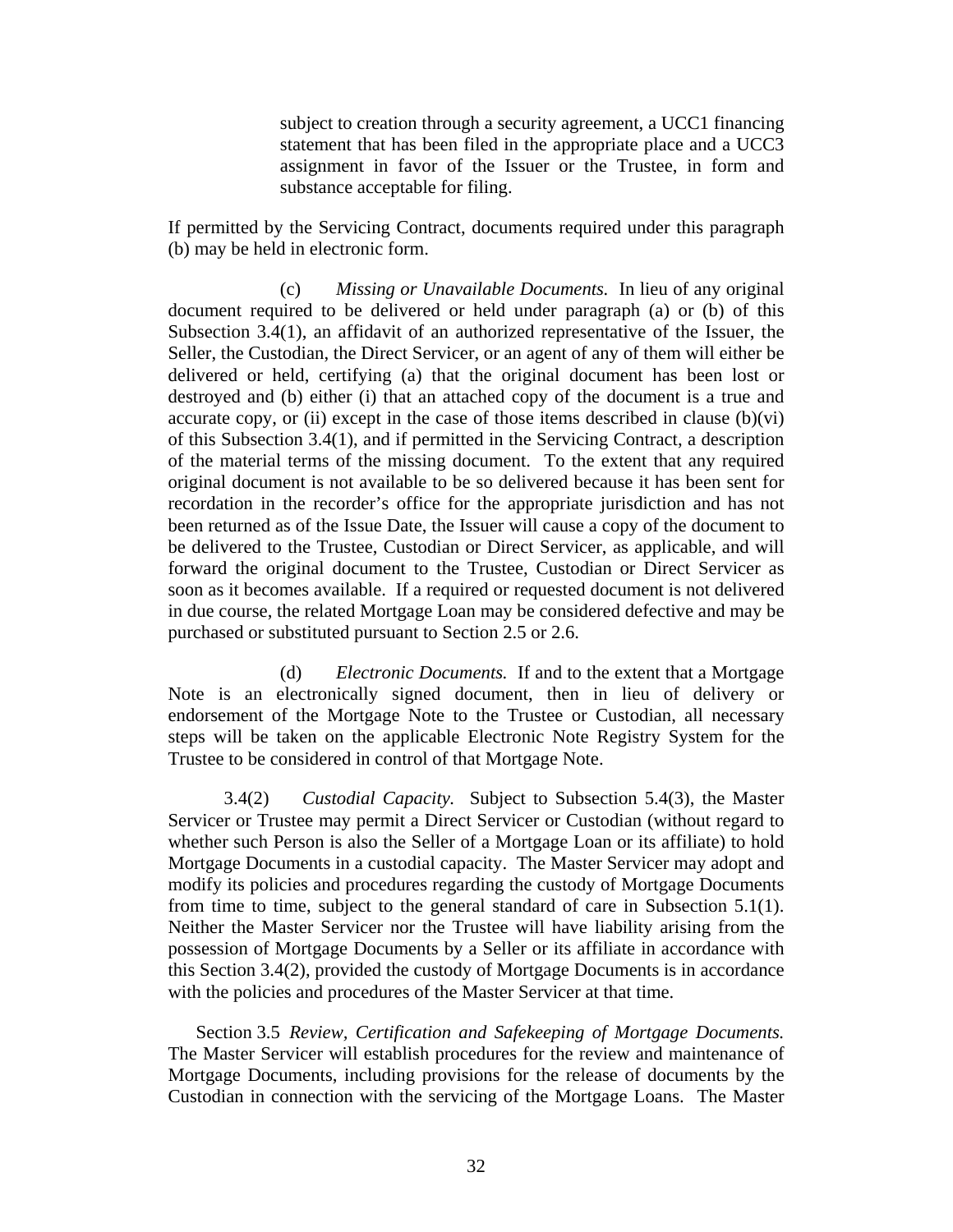Servicer may amend the procedures from time to time with respect to the administrative and ministerial aspects of the safekeeping and monitoring of the Mortgage Documents and Mortgage Loan files. The Master Servicer will obligate the Direct Servicer and Custodian to follow such procedures in servicing the Mortgage Loans.

## **ARTICLE IV**

## **THE CERTIFICATES**

Section 4.1 *General Provisions*. The Certificates issued with respect to each Trust will consist of only one class of certificates designated generally as guaranteed mortgage pass-through certificates, with any additional designations specified in the related Issue Supplement.

#### Section 4.2 *Issuance of Certificates.*

4.2(1) *Book-Entry Form.* Except as provided in Subsection 4.2(2), the Certificates will be issued in book-entry form in the names of Holders and maintained as entries on the books of the Fiscal Agent, in accordance with the Book-Entry Rules. Holders will have no right to a definitive Certificate, unless otherwise provided in the related Issue Supplement. Transfers, exchanges and redemption of Certificates will be conducted in accordance with the Book-Entry Rules.

4.2(2) *Definitive Form.* The Issuer may provide in the Issue Supplement that all or a portion of the Certificates for a Trust may be issued in definitive or temporary form, either as to individual Certificates or as to a global Certificate held by a securities registry acceptable to the Issuer (in which case individual interests in the global Certificate will be held and transferred in the manner provided in the rules of the applicable securities registry). If a definitive or temporary Certificate is used, the form of the Certificate, including denominations, as well as the necessary procedures for the registration, transfer, exchange and replacement of the Certificates, and, if applicable, conversion to book-entry form, will be provided in the Issue Supplement.

4.2(3) *Denominations.* Certificates will be issued, held and transferred in minimum original principal amounts of \$1,000.00 and additional increments of \$1.00, unless the related Issue Supplement otherwise provides. Certificates may not be transferred if, as a result of the transfer, the transferor or the new Holder would hold Certificates of the same issue having an aggregate principal amount of less than the minimum denomination.

4.2(4) *Transfer, Exchange and Pledge.* The transfer, exchange, replacement or pledge of Certificates will be governed by agreement between the Issuer and the Fiscal Agent. The Fiscal Agent may act only upon the instruction of the Holder in recording Certificate transfers, and only upon payment by the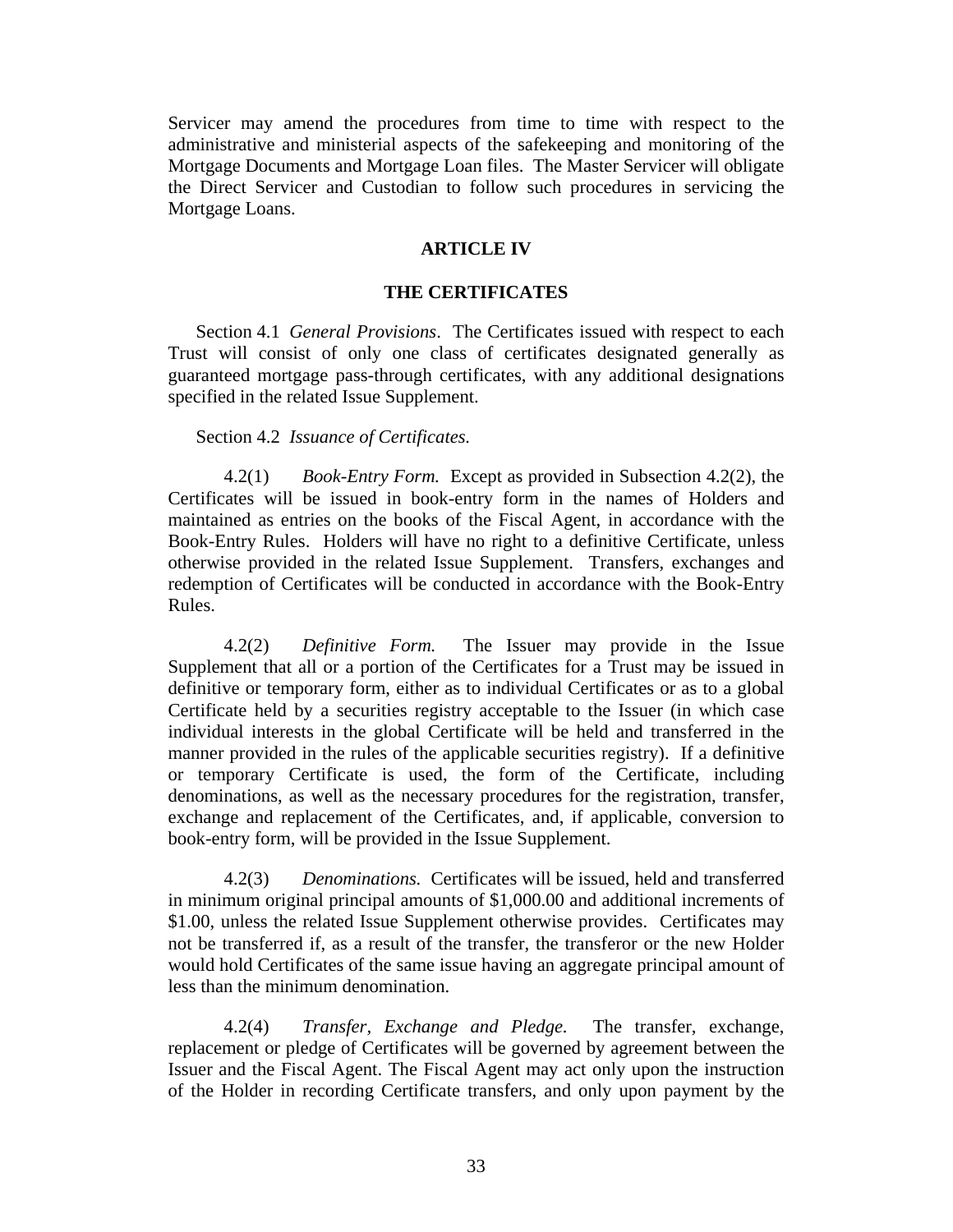Holder of amounts required to cover transfer fees, taxes and any other associated charges.

## **ARTICLE V**

#### **ADMINISTRATION AND SERVICING OF THE MORTGAGE LOANS**

Section 5.1 *Servicing of Mortgage Loans.* 

5.1(1) *Standard of Care.* The Mortgage Loans in each Pool will be serviced for and on behalf of Holders in accordance with the Trust Documents, and to the extent not inconsistent with the Trust Documents, the applicable Servicing Contract and the Guide, and to the extent not covered by the Trust Documents, the applicable Servicing Contract or the Guide, then in accordance with Accepted Servicing Practices.

5.1(2) *Master Servicer Responsibilities*. The Master Servicer will have the full power and authority on behalf of and for the benefit of, and is responsible to, each Trust, to do the following:

(a) enter into Servicing Contracts with Direct Servicers providing for the servicing and administration of the Mortgage Loans in accordance with the applicable Trust Documents (except that the Servicing Contract may be more restrictive);

(b) supervise and monitor the servicing of the Mortgage Loans by the Direct Servicers;

(c) make Servicing Advances if a Direct Servicer does not do so and the Master Servicer determines to do so pursuant to Subsection 5.2(1);

(d) establish procedures for the retention, release and return of Mortgage Documents by the related Custodian, including procedures for the release of Mortgage Documents to the Trustee, or to the Master Servicer or Direct Servicer for servicing purposes, and for the return of those Mortgage Documents to the applicable Custodian when such Person's need for them has ended, until such time as that Mortgage Loan or the related REO Property is no longer included in the related Trust Fund;

(e) maintain records regarding each Trust as provided in Subsection 5.5(3);

(f) manage and dispose of REO Property as provided in Subsections 5.11(2) and 5.11(3); and

(g) make and authorize withdrawals from the Custodial Account as provided in Sections 6.2 and 6.3.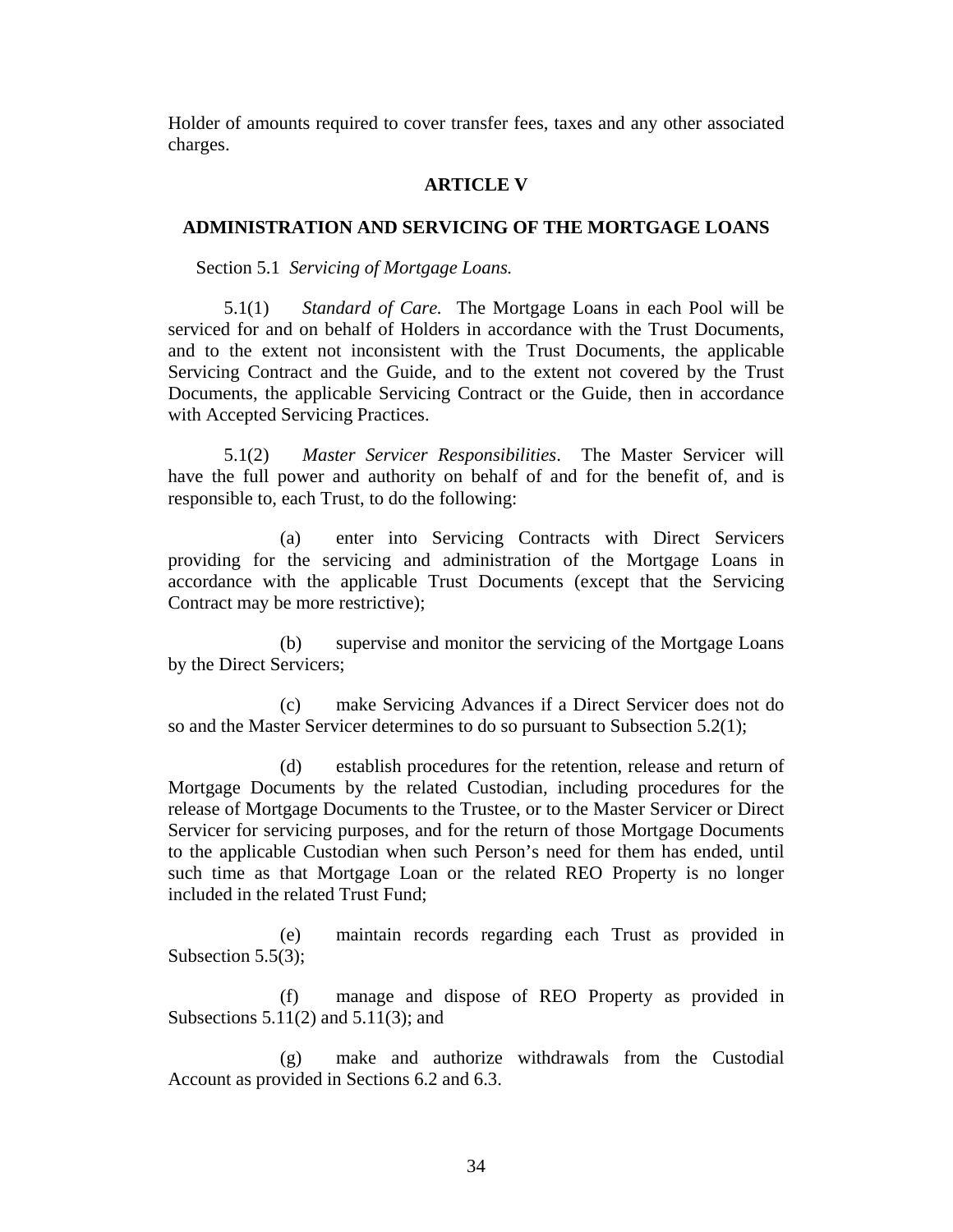If the Master Servicer is otherwise eligible to do so, it may act as an interim servicer (when replacing a Direct Servicer) or as a Direct Servicer.

5.1(3) *Direct Servicer Responsibilities.* Each Direct Servicer will be responsible, on behalf of and for the benefit of each Trust for which that Direct Servicer services Mortgage Loans, to do the following:

(a) service and administer the related Mortgage Loans in accordance with the standard of care stated in Subsection 5.1(1);

(b) without limiting the generality of clause (a), service the related Mortgage Loans in accordance with Sections 5.2 through 5.11, including without limitation:

(i) collect payments on the Mortgage Loans as provided in Section 5.3 and deposit payments of principal and interest on those Mortgage Loans as provided in Section 6.1;

(ii) maintain and utilize Escrow Accounts and Supplemental Accounts as provided in Subsection 5.3(2);

(iii) make any Servicing Advances required by its Servicing Contract:

(iv) waive, forbear and modify provisions of the Mortgage Loans to the extent provided in Subsection 5.3(3), except as limited by Subsections  $5.3(4)$  and  $5.3(5)$ ;

(v) process releases, satisfactions and reconveyances (or deactivation on the Mortgage Registry System) when Mortgage Loans are repaid in full, as provided in Subsections 5.4(1) and 5.4(2);

(vi) deliver documents to the applicable Custodian, hold documents and maintain records regarding the Mortgage Loans as provided in Subsection 5.4(3);

(vii) maintain insurance and apply any insurance proceeds and condemnation proceeds as provided in Sections 5.7 and 5.8;

(viii) enforce Due-on-Transfer Provisions as and to the extent provided in Section 5.9, subject to Subsection 5.9(2) and Section 5.10, unless the Mortgage Loan has been purchased from the Pool pursuant to paragraph (g) of Subsection 2.5(2); and

(ix) foreclose or otherwise realize upon defaulted loans as provided in Section 5.11;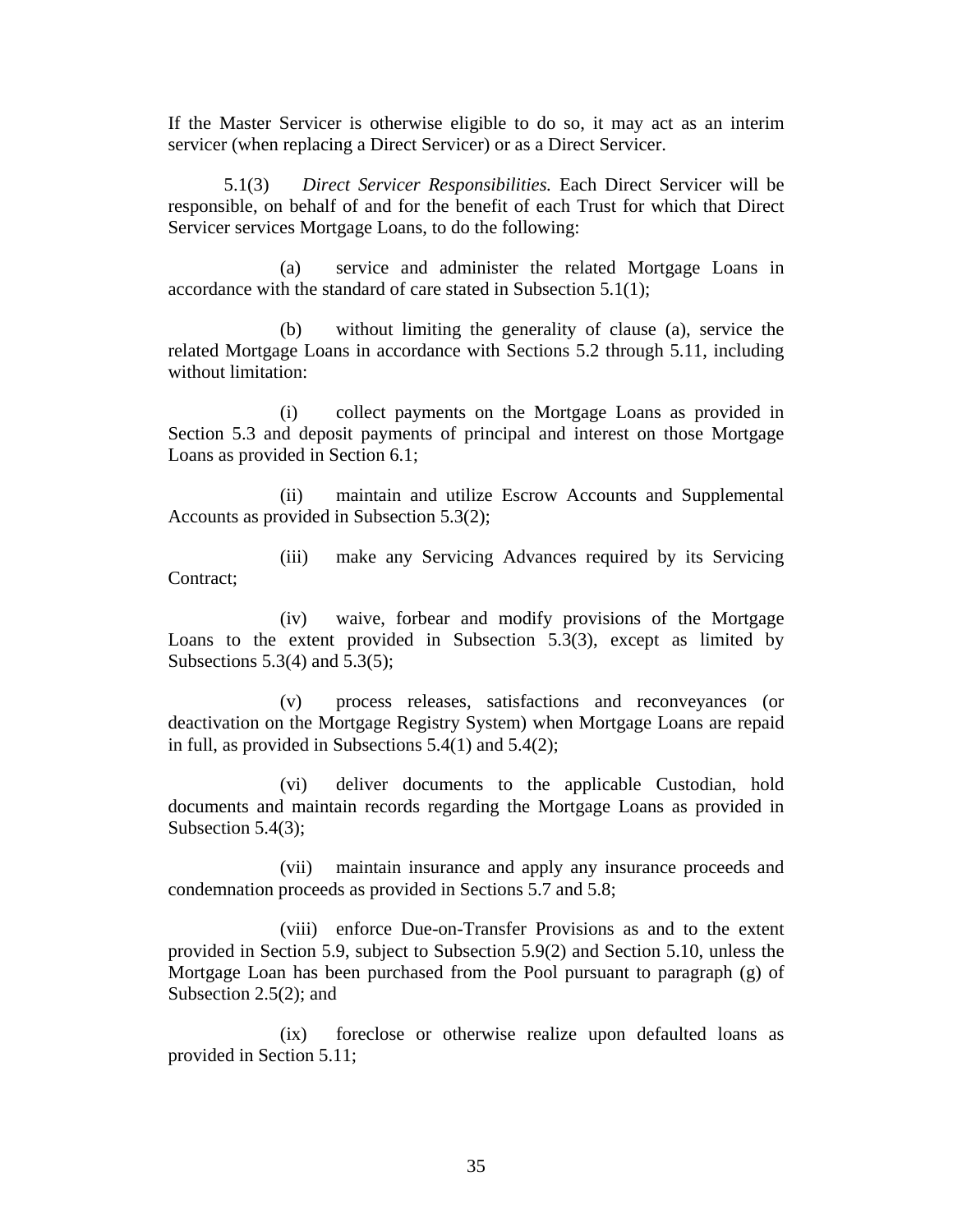(c) pay all expenses incurred by it in connection with its servicing activities;

- (d) pay the Guaranty Fee to the Guarantor; and
- (e) establish and maintain Custodial Accounts as provided in

Section 6.1.

All direct servicing will be performed by Direct Servicers engaged by contract with the Master Servicer or by contract between a Subservicer and a Direct Servicer. If a Direct Servicer is terminated or resigns before a replacement Direct Servicer can be engaged, the Master Servicer may engage (or act as) an interim servicer to perform essential services.

5.1(4) *Servicing Contracts.* 

(a) Each Servicing Contract entered into between the Master Servicer and a Direct Servicer will provide for the Direct Servicer to perform the servicing duties described in Subsection 5.1(3). Wherever this Trust Agreement states that the Direct Servicer will take an action or carry out a responsibility, that means that the Servicing Contract will require the Direct Servicer, directly or through a Subservicer, to take that action or carry out that responsibility. Wherever this Trust Agreement states that the Direct Servicer may not take a specified action, that means that the Servicing Contract will prohibit the Direct Servicer, directly or through a Subservicer, from taking that action. Each Servicing Contract will include provisions to the following effect:

(i) any successor to the Master Servicer under this Trust Agreement will automatically succeed to the rights of the Master Servicer under any Servicing Contract, with regard to the applicable Mortgage Loans;

(ii) the Master Servicer will have the right to terminate any Servicing Contract in accordance with its terms as to the Mortgage Loans being serviced under that contract;

(iii) the Trustee, on behalf of the related Trust, and the Guarantor are third-party beneficiaries of the applicable Servicing Contract as to the Mortgage Loans in that Pool, with the rights of enforcement, subject to paragraph (b) of this Subsection 5.1(4);

(iv) the Direct Servicer is prohibited from engaging in the solicitation of mortgage loan refinancing that is targeted solely at Borrowers of Mortgage Loans included in Pools or Other Fannie Mae Trusts (but this will not prohibit general solicitations directed toward the public at large or borrowers generally);

(v) the Direct Servicer and any Subservicer that it engages will comply with all other provisions required in this Article V, and will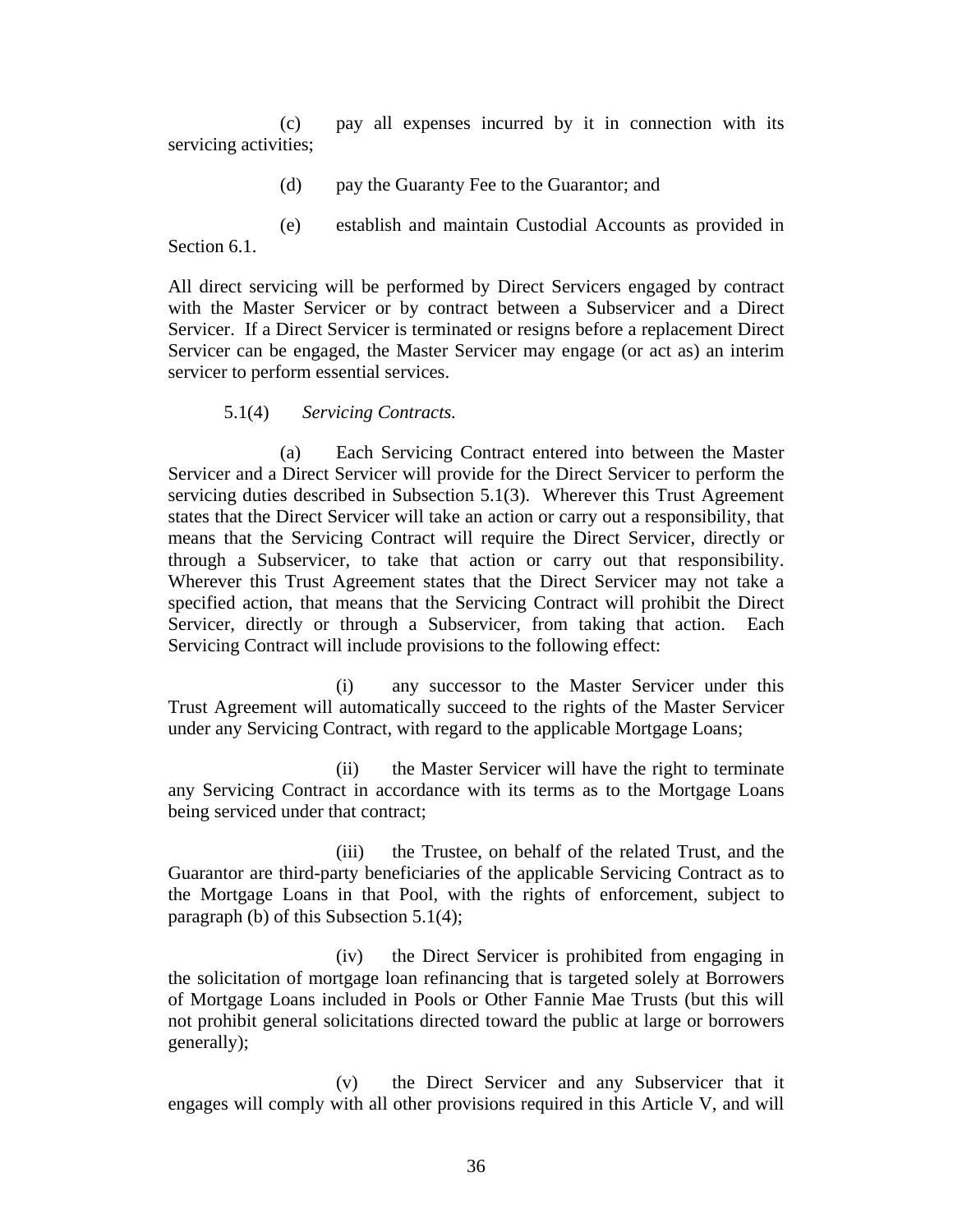not take any action that is prohibited by or inconsistent with its Servicing Contract:

(vi) if an investment of any funds on deposit in a Custodial Account is made in violation of this Trust Agreement, the Direct Servicer will pay any loss, charge or penalty as provided in Subsection 6.1(4);

(vii) as compensation for its services to each applicable Trust, the Direct Servicer will be entitled to receive the Servicing Fee and such other amounts (which may include LPMI Charges, any Excess Spread other than Securitized Excess Spread, and additional amounts contemplated by paragraph (c) of Subsection 5.1(6)), as agreed by the Master Servicer and the Direct Servicer in the applicable Servicing Contract;

(viii) the Direct Servicer may not transfer by any means any Mortgage Loan, but, to the extent provided in the Servicing Contract or in paragraph (b) of Subsection 5.1(6), a Direct Servicer may transfer its right to receive Servicing Fees, LPMI Charges, Excess Spread or other servicing compensation contemplated by paragraph (c) of Subsection 5.1(6); and

(ix) the Direct Servicer will comply with any additional limitations and restrictions that the Master Servicer determines to impose.

(b) The respective rights of the Trustee and the Guarantor, as third-party beneficiaries, to enforce the Servicing Contract against a Direct Servicer will arise only after the Trustee or Guarantor, as applicable, has given notice of a breach to the Master Servicer and the Direct Servicer and neither has remedied the breach. Further, unless a Guarantor Event of Default has occurred and is continuing, only the Guarantor or the Master Servicer may enforce the Servicing Contract against the related Direct Servicer.

(c) Nothing in the Trust Documents or the applicable Servicing Contract will cause any Holder or Borrower to become a third-party beneficiary of any Servicing Contract.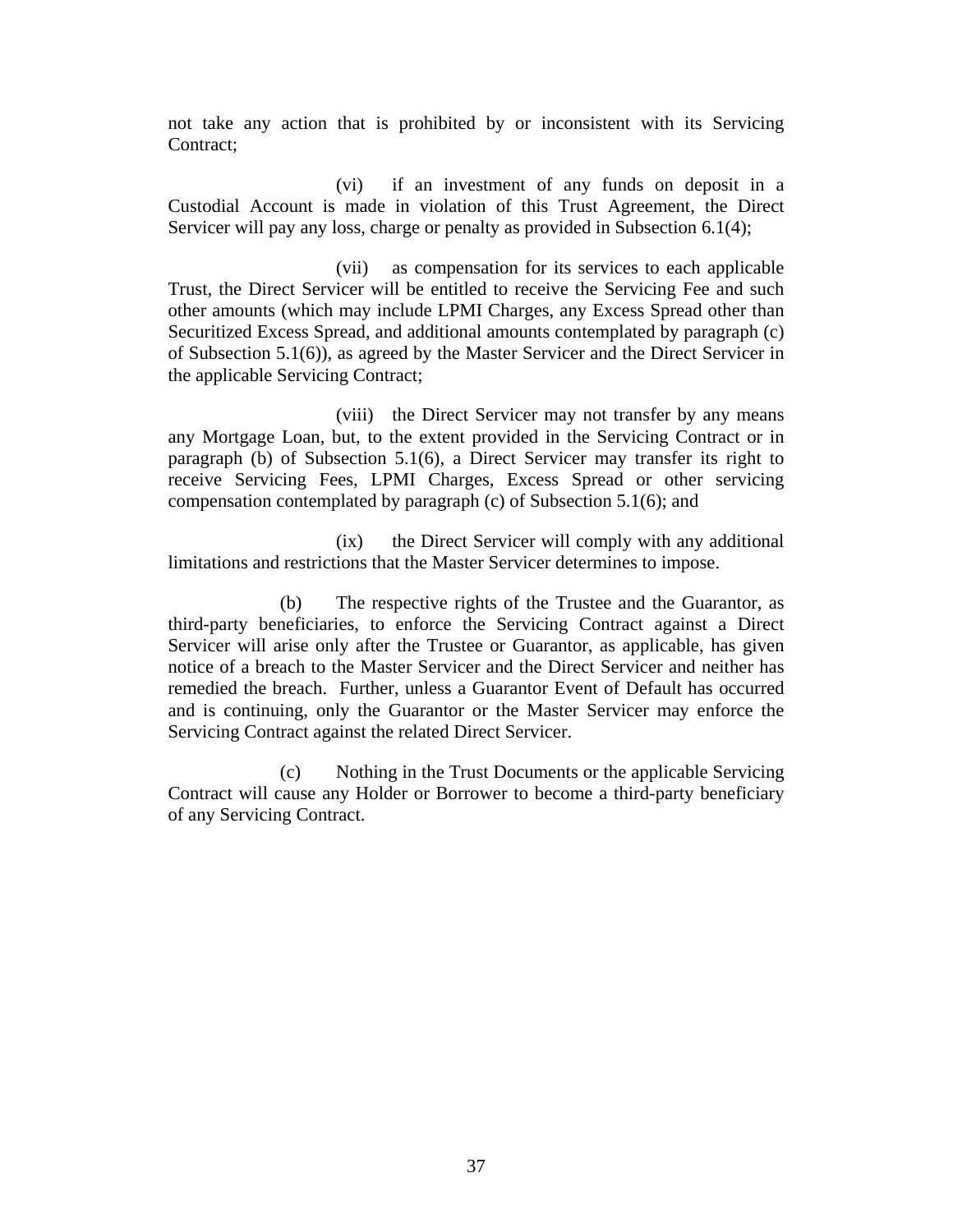5.1(5) *Master Servicer Compensation.* For its services to the Trusts, the Master Servicer will be entitled to the Master Servicer Fee. As long as Fannie Mae is the Master Servicer, it will be entitled to a fee in this capacity equal to the interest or other investment earnings, if any, on amounts in the Certificate Account, less the Trustee Fees and the Issuer Fees, and such fees will be determined in the aggregate for all Trusts under this Trust Agreement. Each successor Master Servicer designated pursuant to Article XI will be entitled to a Master Servicer Fee as agreed between the successor Master Servicer and the Guarantor (or, if a Guarantor Event of Default has occurred and is continuing, the Trustee), provided that such Master Servicer Fee payable from the Trust may not exceed the interest and other investment earnings on amounts in the Certificate Account, minus the Trustee Fees and the Issuer Fees.

# 5.1(6) *Direct Servicer Compensation.*

(a) For its direct servicing activities with respect to the Trusts that include Mortgage Loans serviced by it, each Direct Servicer will be entitled to a Servicing Fee. The Servicing Fee and any LPMI Charges will be determined as provided in the applicable Servicing Contract. If and to the extent provided in the applicable Servicing Contract, the Direct Servicer, in payment for its services to the Trust, will be permitted to retain its Servicing Fee and, if applicable, LPMI Charges, prior to depositing the remaining portion of collections of principal and interest into the Custodial Account. The Master Servicer will not, unless it is also an interim servicer or Direct Servicer, retain a Servicing Fee.

(b) If so provided in the Servicing Contract, a Direct Servicer may be entitled to any Excess Spread (other than Securitized Excess Spread) with respect to the Mortgage Loans serviced by that Direct Servicer, as additional compensation. The Direct Servicer may retain such Excess Spread, other than Securitized Excess Spread, at the same time and in the same manner as the Servicing Fee. To the extent permitted in the Servicing Contract, the Direct Servicer may transfer all or any portion of the Excess Spread with respect to the Mortgage Loans serviced by that Direct Servicer to the Issuer for deposit into a trust for securitization. The transfer of any portion of Excess Spread that has become Securitized Excess Spread is irrevocable. Neither the Direct Servicer nor any successor will have any right to that Securitized Excess Spread as a result of its servicing relationship. The trust through which the Securitized Excess Spread is securitized will continue to receive the Securitized Excess Spread in accordance with the terms of the transfer.

(c) Unless otherwise provided in the Issue Supplement, any additional servicing compensation in the form of assumption fees, late payment charges, prepayment charges and other administrative fees or expenses permitted under the Mortgage Documents will be retained by the Direct Servicer or the Master Servicer as provided in the Servicing Contract.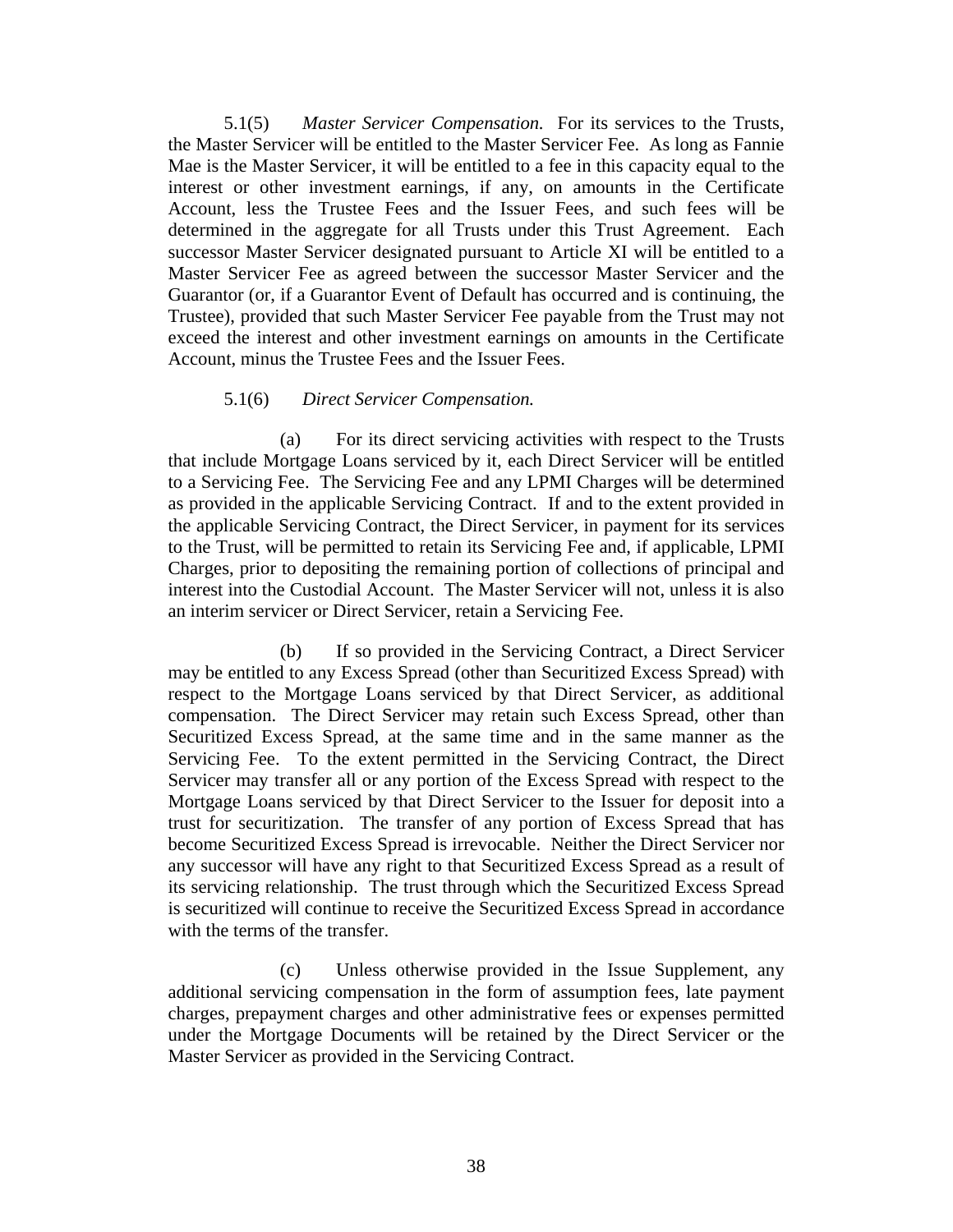5.1(7) *Servicing Terminations and Transfers.* In the event that the Master Servicer terminates a Direct Servicer, or servicing with respect to one or more Mortgage Loans is transferred to another Direct Servicer, the terminated or transferring Direct Servicer will not be entitled to receive Servicing Fees contemplated by paragraph (a) of Subsection 5.1(6), any LPMI Charges, any additional servicing compensation of the types contemplated by paragraph (c) of Subsection 5.1(6) or any portion of any Excess Spread contemplated by paragraph (b) of Subsection 5.1(6) for services after the effective date of the termination or transfer. The Master Servicer will, as soon as practicable, find a replacement Direct Servicer. In its agreement with any replacement Direct Servicer, the Master Servicer may vary the allocation of the Spread for related Mortgage Loans among the Servicing Fee, Excess Spread (other than Securitized Excess Spread), LPMI Charges and (but only with the consent of the Guarantor unless a Guarantor Event of Default has occurred and has not been cured) the Guaranty Fee. Until such time as a permanent replacement can be engaged, the Master Servicer will appoint (or act as) and pay the Person serving as an interim servicer, and may make or authorize such payment out of the available Spread on the Mortgage Loans being serviced. If the Master Servicer collects a payment from a successor Direct Servicer in connection with the appointment of the successor Direct Servicer, the Master Servicer is entitled to keep the payment.

#### Section 5.2 *Servicing Advances.*

5.2(1) *Making and Reimbursement of Servicing Advances.* The Direct Servicer will make Servicing Advances as and to the extent provided in the Servicing Contract. The Master Servicer may, but is not required to, make Servicing Advances. Each of the Direct Servicer and the Master Servicer is entitled to reimbursement of Servicing Advances made by it from collections received from the related Borrower or otherwise with respect to the related Mortgage Loan and Mortgaged Property. Servicing Advances may not be recovered out of Pool Proceeds except from amounts received with respect to the Mortgage Loan as to which such advances were made, or as otherwise permitted under the Servicing Contract. The Master Servicer may provide in the Servicing Contract for reimbursement of Servicing Advances to the Direct Servicer other than out of Pool Proceeds.

5.2(2) *Effect of Servicing Advances on Stated Principal Balance.* Any Servicing Advance will not, for the purpose of calculating monthly distributions to Holders, be added to the Stated Principal Balance of the related Mortgage Loan, even though the terms of the Mortgage Loan may permit increases to the outstanding principal balance of the Mortgage Loan and may permit the Master Servicer or Direct Servicer, as applicable, to pursue recovery of those amounts from the Borrower. This Subsection 5.2(2) does not reduce the Borrower's obligation under the Mortgage Documents.

Section 5.3 *Collection of Mortgage Loan Payments; Limitations on Changes.*  Each Direct Servicer will make reasonable efforts to collect all payments required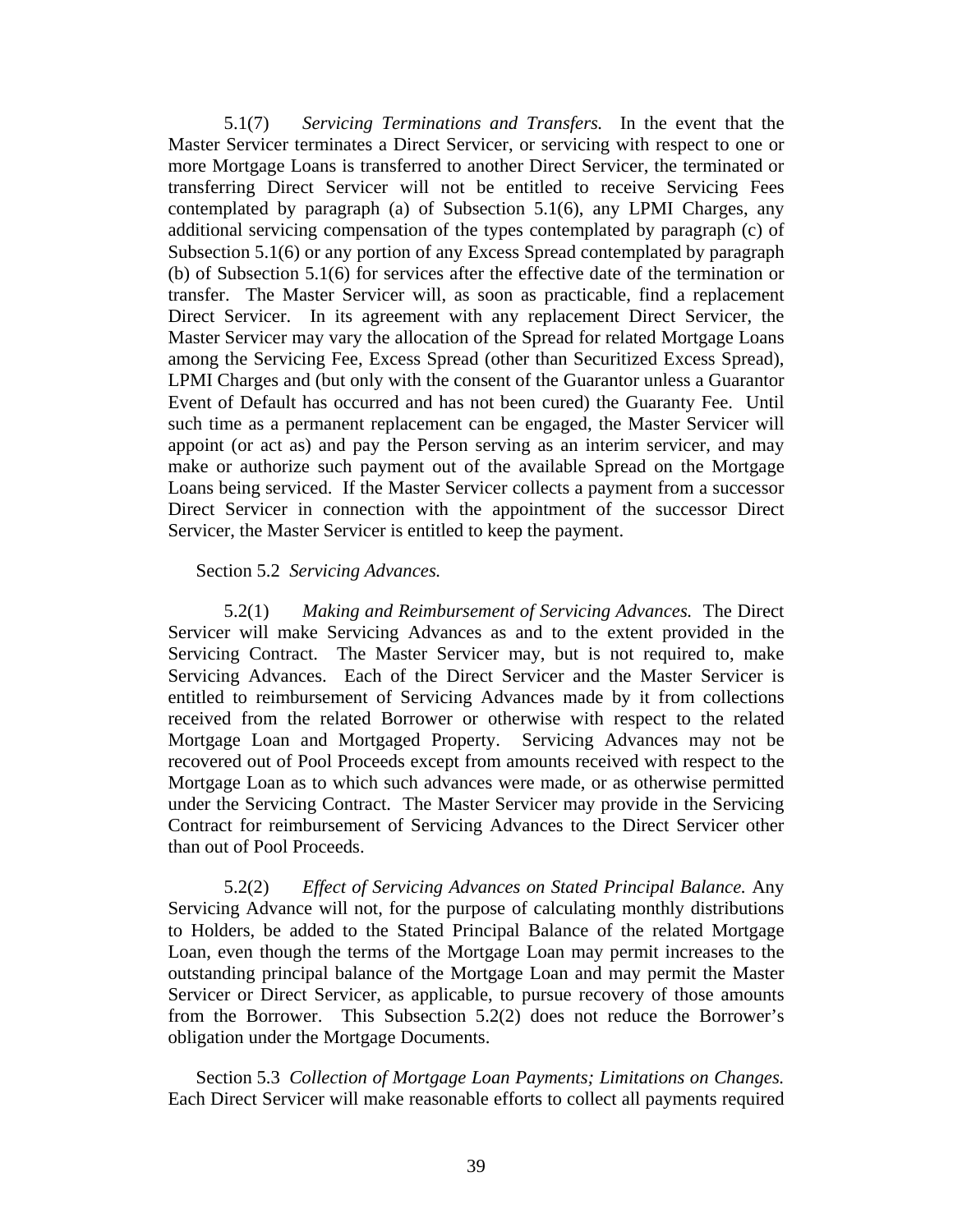under the terms and provisions of the Mortgage Documents, as more particularly provided in this Section. Nothing in the Trust Documents or Accepted Servicing Practices, however, will require the Master Servicer or Direct Servicer to pursue a deficiency judgment.

5.3(1) *Payments of Principal and Interest.* Each Direct Servicer will become obligated to the related Trust to pay to the Trustee any principal and interest (to the extent of the Pass-Through Rate) received from or paid on behalf of a Borrower or otherwise realized on a Mortgage Loan or a Mortgaged Property. Each Direct Servicer will deposit payments of principal and interest received on each Mortgage Loan as provided in Section 6.1. The Direct Servicer will be deemed to have complied with this requirement if its collections and deposits are made in accordance with practices that achieve substantial compliance in all material respects. If the amount received by a Direct Servicer from or on behalf of any Borrower for any payment date is more or less than the amount required to be paid under the applicable Mortgage Documents, then the Direct Servicer will make reasonable efforts to ascertain whether the payment constitutes interest, principal, or escrow amounts under the Mortgage Documents, and until it makes this determination, the Direct Servicer will be authorized temporarily to hold such partial or additional payments as unapplied funds in a Custodial Account, Escrow Account, or Supplemental Account for that Borrower, to the extent consistent with the Mortgage Documents and applicable law.

# 5.3(2) *Escrow and Other Accounts.*

(a) If any Mortgage Loan in a Pool provides for the collection of funds from the Borrower for payments of a Borrower's property taxes and assessments by special assessment districts, ground rents, insurance premiums, and similar expenses, the Direct Servicer will establish with an Eligible Depository (or, for Mortgage Loans to which paragraph (b) of Subsection 6.1(1) applies, a financial institution having insured deposit accounts as described in that paragraph) one or more Escrow Accounts, each of which is either an insured demand deposit account (which for this purpose includes a money market deposit account) or an account through which funds are invested in Eligible Investments. The Direct Servicer will place in Escrow Accounts any funds collected for payments of a Borrower's property taxes and assessments by special assessment districts, ground rents, insurance premiums, condominium or homeowners' association or planned unit development association dues and similar expenses, to the extent that the Mortgage Documents provide for collection of such amounts from (or on behalf of) the Borrower. The Direct Servicer may also place Buydown or Abatement Funds into an Escrow Account. If, however, Buydown or Abatement Funds or other advance payments made by a Borrower are directed for immediate application under the Mortgage Documents, the Direct Servicer may deposit those amounts directly into the Custodial Account. Escrow Account funds may be commingled, but only with the funds of one or more other Escrow Accounts and accounts for the same purposes held for other Trusts, Other Fannie Mae Trusts, and other loans owned by the Issuer, provided that the Direct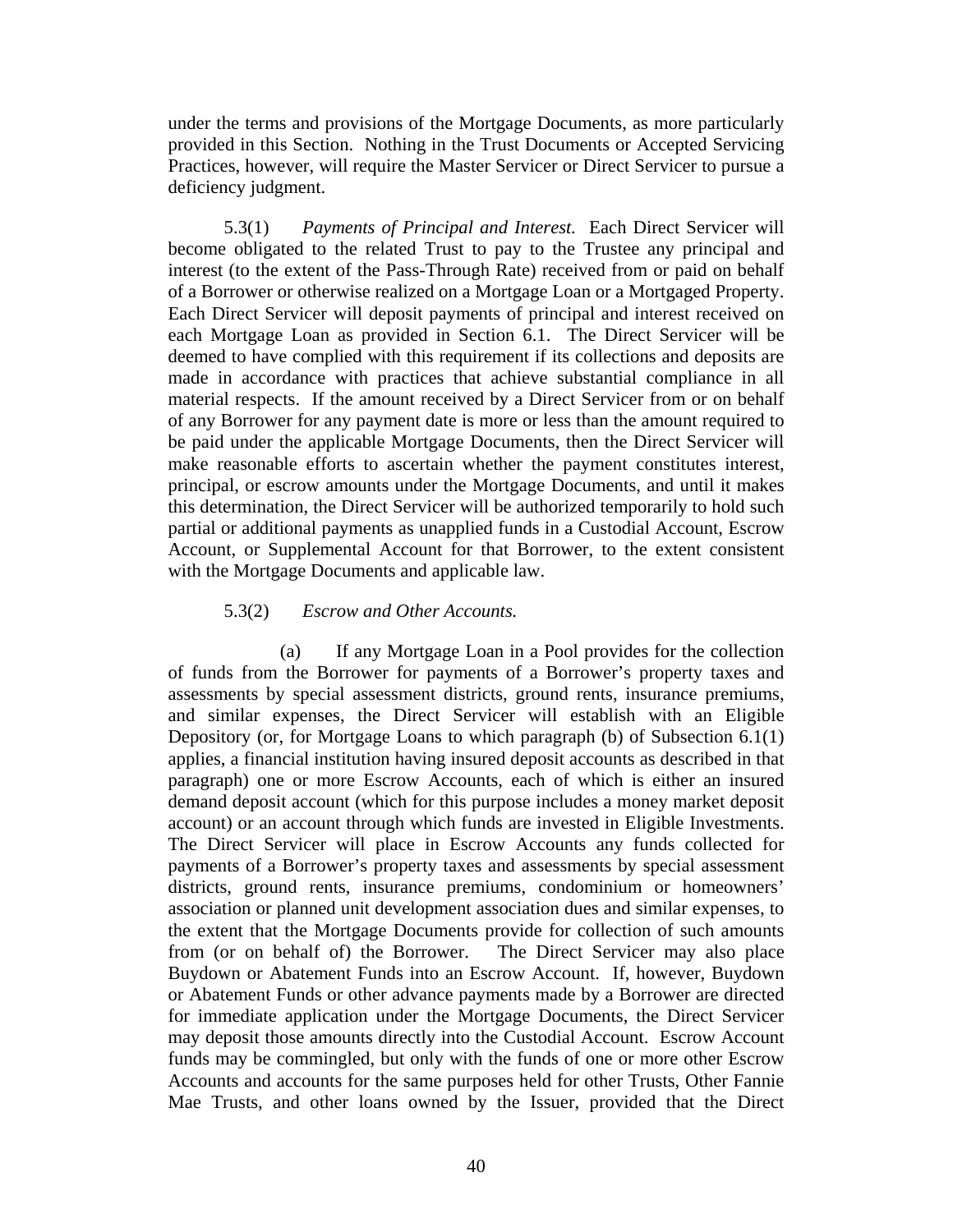Servicer maintains records of the amounts held in the commingled account on a loan-by-loan basis.

(b) Each Direct Servicer will withdraw from the Escrow Accounts funds needed to pay taxes, assessments by special assessment districts, ground rents, insurance premiums, condominium or homeowners' association or planned unit development association dues or comparable items, but only to the extent that amounts were previously collected for such purpose and deposited in the Escrow Accounts, and to reimburse the Borrower for excess amounts previously paid and not required to cover such items, consistent with the Mortgage Documents and the Servicing Contract. Withdrawals may also be made from Escrow Accounts (i) to reimburse the Master Servicer or Direct Servicer out of related collections for any Servicing Advance made by it with respect to these items (but only to the extent of funds received with respect to the same Mortgage Loan for which the Servicing Advance was made), (ii) to pay interest to Borrowers on balances in the Escrow Account, if required by the terms of the related Mortgage Documents, applicable law or otherwise, (iii) in the case of Buydown or Abatement Funds, to apply such funds to the purposes for which they were received, (iv) to withdraw funds deposited in error, (v) if and to the extent permitted under the Mortgage Documents, to the payment of obligations on the Mortgage Loan, including the payment of principal and interest, or (vi) to clear, close or transfer the Escrow Account as permitted by the Servicing Contract.

(c) A Direct Servicer may establish with an Eligible Depository (or, for a Trust to which paragraph (b) of Subsection 6.1(1) applies, a financial institution having insured deposit accounts as described in that paragraph) one or more Supplemental Accounts, in addition to the Custodial Accounts and Escrow Accounts, for different purposes in order to carry out the requirements of the Mortgage Documents. Amounts on deposit in these Supplemental Accounts may include, for example, (i) funds held under a collateral agreement relating to repair, deficit or replacement reserves; (ii) rental income on a Mortgaged Property or REO Property, (iii) insurance proceeds pending use to repair a Mortgaged Property or REO Property or (iv) Buydown or Abatement Funds. Amounts held in any Supplemental Account may not be commingled with amounts in Custodial Accounts or Escrow Accounts, but may be commingled with the funds of other Supplemental Accounts and with the funds of one or more other accounts for the same purposes held for other Trusts, Other Fannie Mae Trusts and other loans owned by the Issuer, provided that the Direct Servicer maintains records of the amounts held in the commingled account on a loan-by-loan basis. Withdrawals may be made from Supplemental Accounts (i) for any intended purpose or to reimburse the Master Servicer or Direct Servicer for any Servicing Advance made by it with respect to those purposes (but only to the extent of funds received with respect to the same Mortgage Loan for which the Servicing Advance was made), (ii) if and to the extent permitted under the Mortgage Documents, to the payment of obligations on the Mortgage Loan, including the payment of principal and interest, or (iii) to clear, close or transfer the Supplemental Account as permitted by the Servicing Contract.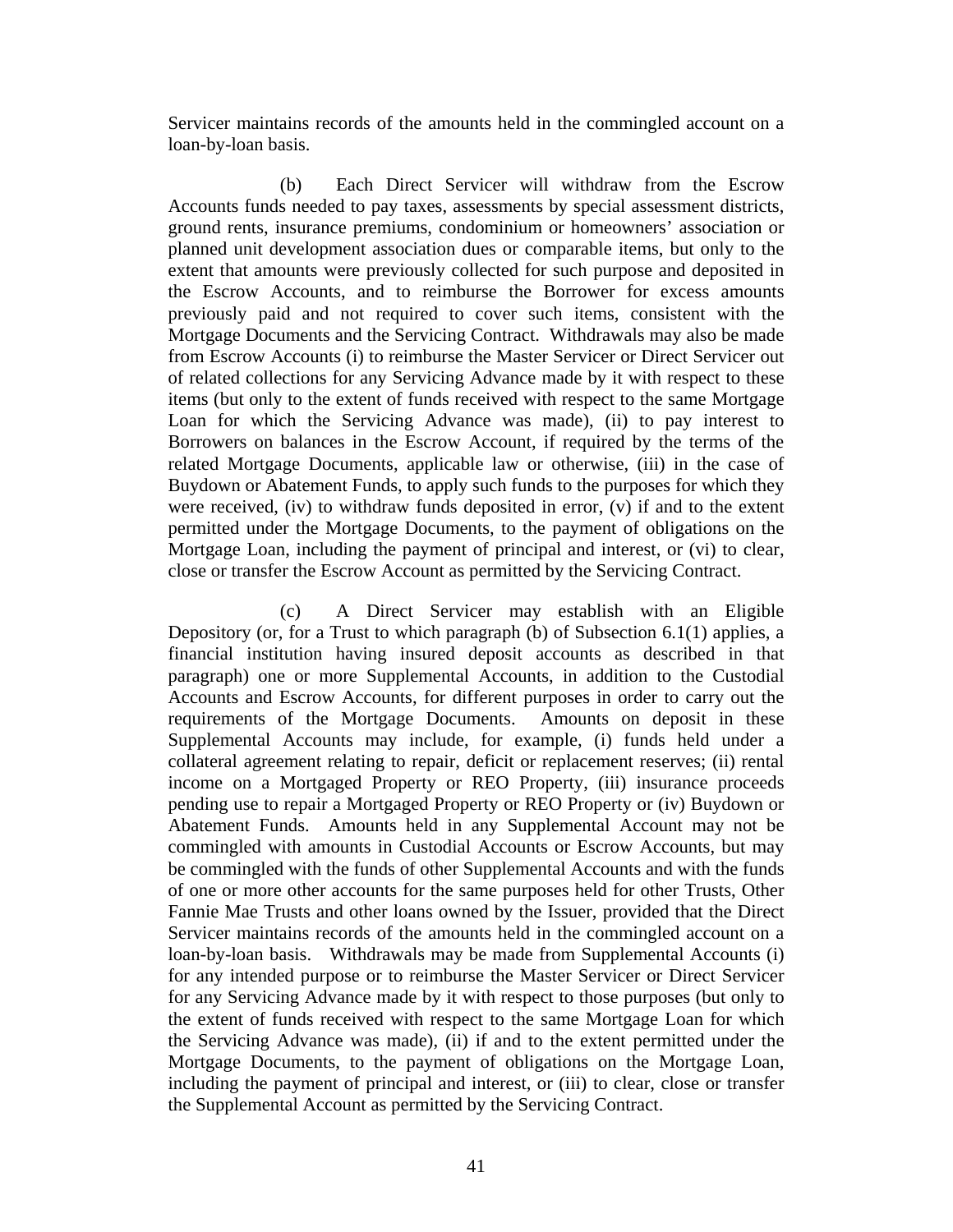5.3(3) *Limited Right to Waive or Forbear.* The Direct Servicer will, to the extent provided in the Servicing Contract, be permitted to (i) waive any prepayment charge, (ii) waive any assumption fee, late payment charge, or other administrative or servicing-related fee permitted by the Mortgage Documents (except as may otherwise be provided in the related Issue Supplement and in Subsection 5.3(5)), (iii) grant a Borrower a temporary indulgence of up to 30 days to enable that Borrower to repay all past due payments, (iv) agree to a Forbearance or enter into a Repayment Plan, (v) eliminate a Borrower's obligation to maintain mortgage insurance when the remaining principal balance of the related Mortgage Loan is less than 80% of the current value of the Mortgaged Property securing the Mortgage Loan, or as otherwise required by law, and (vi) adjust the interest rate or other terms of any Mortgage Loan as required to comply with a Relief Act. The Direct Servicer may agree to a Forbearance or enter into a Repayment Plan as provided in (iv) above only following a delinquency or other default on that Mortgage Loan. In determining its course of action with respect to a defaulted Mortgage Loan, the Direct Servicer will pursue whichever course of action it determines, in its reasonable judgment, to be likely to produce the greatest recovery for the Trust, taking into consideration the time value of money.

5.3(4) *Prohibition of Certain Modifications.* For so long as a Mortgage Loan remains in a Pool, the Mortgage Loan may not be modified if the modification has the effect of changing the principal balance (other than as a result of a payment actually received from or on behalf of the Borrower), changing the Mortgage Interest Rate (other than in accordance with any adjustable rate provisions stated in the Mortgage Documents), or delaying the time of payment beyond the last scheduled payment date of that Mortgage Loan; provided, however, that a modification that is required by a Relief Act or a court is not subject to this limitation on modification. A change in the amortization of a Mortgage Loan that results from a partial Prepayment and is calculated in accordance with the Mortgage Documents as in effect before the partial Prepayment will not be considered a modification and is permitted.

5.3(5) *Limitation on Waiver of Prepayment Charges and Other Ancillary Charges.* If the Issue Supplement provides for any prepayment charge collected on a Mortgage Loan to be passed through to Holders, the Direct Servicer will not waive any portion of a prepayment charge that is to be passed through to Holders unless (i) the Mortgage Loan is in default, and the Direct Servicer determines that the waiver makes it more likely that there will be a recovery of the remaining principal and interest payments due on the Mortgage Loan, or (ii) (A) the enforceability of the prepayment charge is limited (1) by court order, (2) by bankruptcy, insolvency, moratorium, receivership, or other similar law relating to creditors' rights generally or (3) due to acceleration of the Mortgage Loan's maturity in connection with a foreclosure or other involuntary payment, or (B) the Direct Servicer reasonably believes that enforceability is otherwise limited or prohibited by applicable law. The Direct Servicer may waive other ancillary service charges if permitted by the Servicing Contract.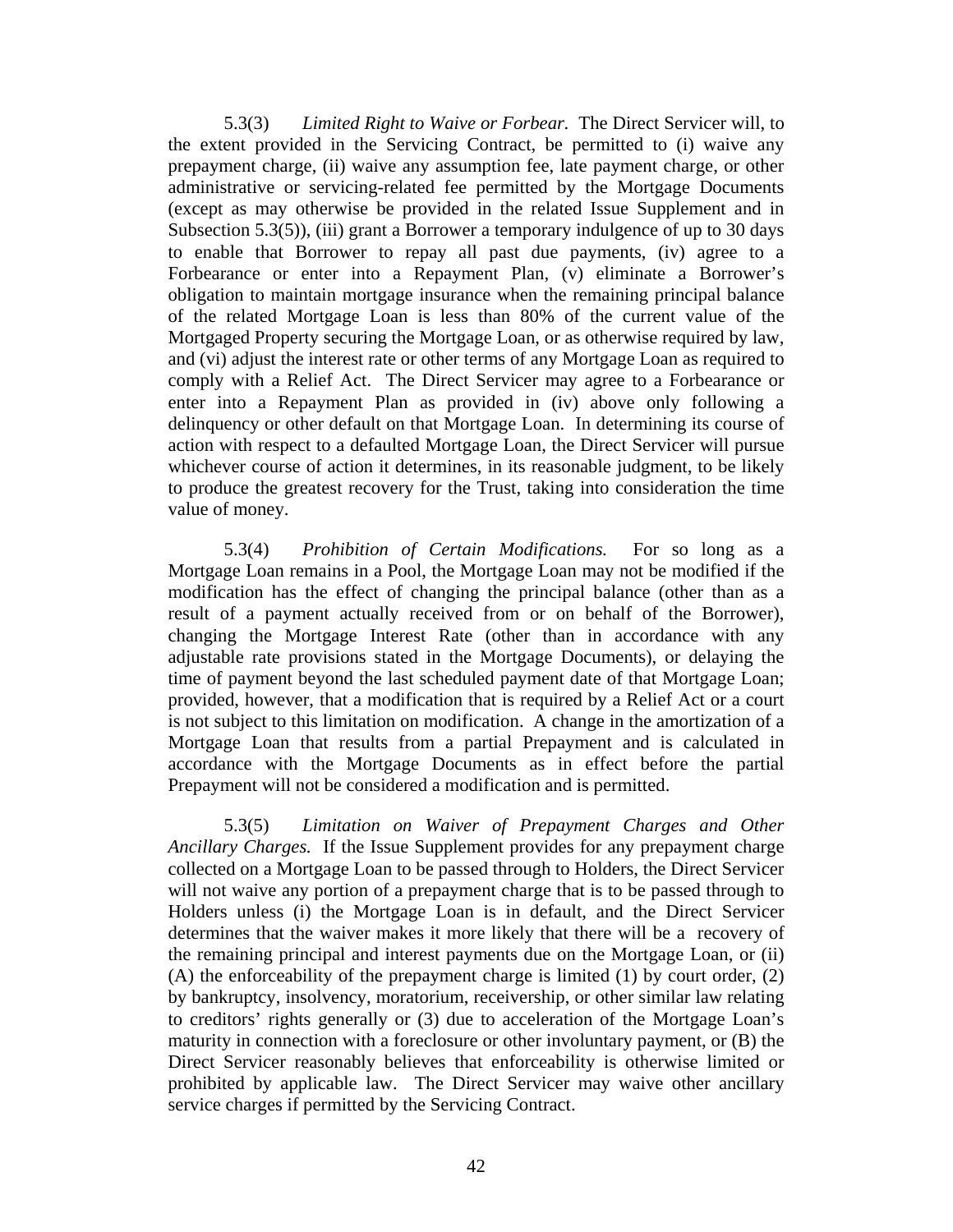5.3(6) *Initiation of Litigation.* None of the Issuer, the Master Servicer, a Direct Servicer or the Trustee will be required to institute or join in litigation with respect to the collection of any payment (whether under a Mortgage Document or otherwise or against any public or governmental authority with respect to a taking or condemnation) if that Person reasonably believes that enforcing any provision of the Mortgage Documents pursuant to which the payment is required is prohibited by applicable law, including any decision or order of a court of competent jurisdiction over a bankruptcy proceeding or other litigation.

# Section 5.4 *Mortgage Files.*

5.4(1) *Release, Satisfaction and Reconveyance.* Upon the payment in full of any Mortgage Loan, the Direct Servicer will be responsible for processing the reconveyance, satisfaction or release appropriate in the applicable jurisdiction and any related documentation in accordance with Section 5.5, including releasing the lien within the time and as required by applicable law.

5.4(2) *Mortgage Registry.* The Direct Servicer will be authorized to cause the deactivation on the applicable Mortgage Registry System of a Mortgage Loan that has been paid in full and to execute and deliver, on behalf of the Trustee, any and all instruments of satisfaction or cancellation or of partial or full release.

5.4(3) *Documents, Records and Funds in Possession of the Direct Servicer or Custodian to Be Held for the Trustee on Behalf of the Trusts.* 

(a) The Direct Servicer will transmit to the related Custodian, or hold in the Direct Servicer's possession, in a file that is clearly identified by electronic or other means as being held for the benefit of the Trustee, all Mortgage Documents coming into its possession from time to time, as provided in Subsection 3.4(1). All Mortgage Documents and funds collected or held by, or under the control of, the Direct Servicer with respect to any Mortgage Loan must be held by the Direct Servicer for and on behalf of the Trust and will be and remain the sole and exclusive property of the Trust, until any release in accordance with Section 5.5.

(b) The Direct Servicer will be required to keep, or cause to be kept, accurate records of (i) collections of principal, interest and other payments received, and of expenses associated with servicing each Mortgage Loan, as the payments are received and expenses incurred, (ii) the payment of taxes, assessments, ground rents, association dues and other charges that, if unpaid, could result in a lien being placed on the Mortgaged Property, and (iii) collection and loss mitigation and foreclosure efforts with respect to Mortgage Loans that become delinquent, in each case contemporaneously with such occurrences, so as to evidence compliance with the requirements of the applicable provisions of this Article V. Each Servicing Contract must require the Direct Servicer to make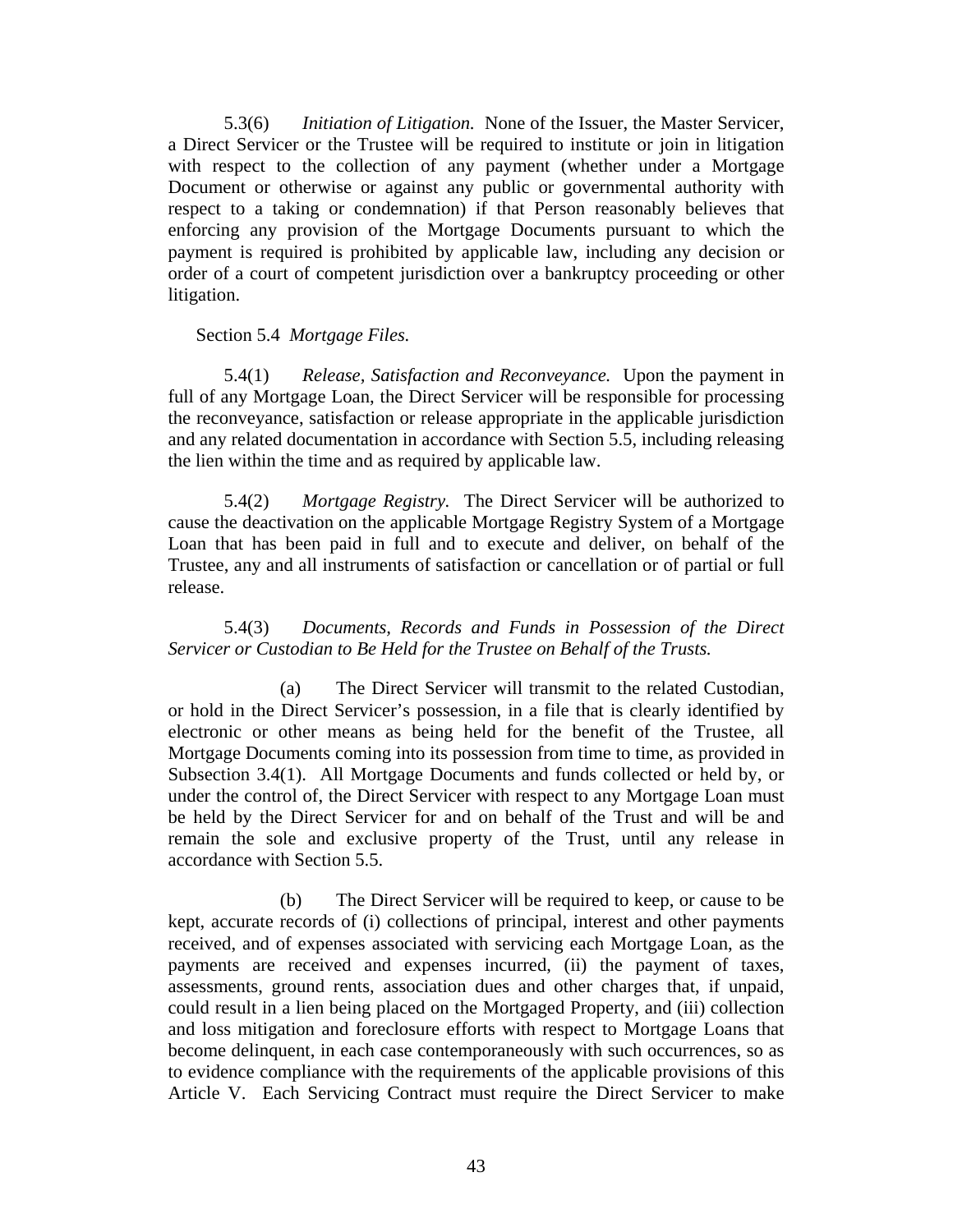these records available to the Issuer, the Master Servicer, the Guarantor and the Trustee at all times. The Issuer, Master Servicer, Guarantor and Trustee will have the right to receive, retain and use all information contained in such records.

## Section 5.5 *Additional Documents and Information.*

5.5(1) *Delivery of Documents*. To the extent provided in the applicable Servicing Contract, the Direct Servicer will execute and deliver any instrument of satisfaction or cancellation or of partial or full release or discharge and all other comparable instruments with respect to the Mortgage Loans and Mortgaged Properties when the Direct Servicer believes it appropriate in its reasonable judgment to do so.

(a) The Direct Servicer will prepare any documents requiring execution by the Direct Servicer, the Master Servicer or the Trustee that are necessary or appropriate to enable the Direct Servicer to service the Mortgage Loans.

(b) The Direct Servicer, on behalf of the Holders and the Trustee, will register or deactivate any Mortgage Loan on the applicable Mortgage Registry System in the Direct Servicer's own name, when the Direct Servicer believes, in its reasonable business judgment, it is appropriate to do so. Each Servicing Contract will authorize the Direct Servicer to execute and deliver, on behalf of the Trustee and the Holders or either of them, any and all instruments of assignment and other comparable instruments with respect to the assignment or re-recording of a Mortgage in the name of a Mortgage Registry System, solely as nominee for the Trustee and its successors and assigns.

5.5(2) *Access to Certain Documentation and Information Regarding the Mortgage Loans.* The Direct Servicer and the Custodian will provide the Master Servicer and the Trustee with access, without charge, to the Mortgage Documents, any other records and documentation regarding the Mortgage Loans, and all accounts, insurance policies and other matters relating to the Mortgage Loans and the Trust.

5.5(3) *Pool Activity Records.* As to each Trust, the Master Servicer or, if required by the Servicing Contract, the Direct Servicer will keep the records necessary to account for the activity on the related Pool, including records of the Pool Proceeds, distributions to Holders, and Prepayments, including purchases, and substitutions of Mortgage Loans. In the case of a discrepancy, the records of the Master Servicer will control.

#### Section 5.6 *Reliance on Direct Servicer.*

5.6(1) *Receipt of Mortgage Loan Payments.* For purposes of calculations under the Trust Documents, the Trust will be deemed to have received any collections, recoveries or payments with respect to the Mortgage Loans that are received by a Direct Servicer, regardless of whether such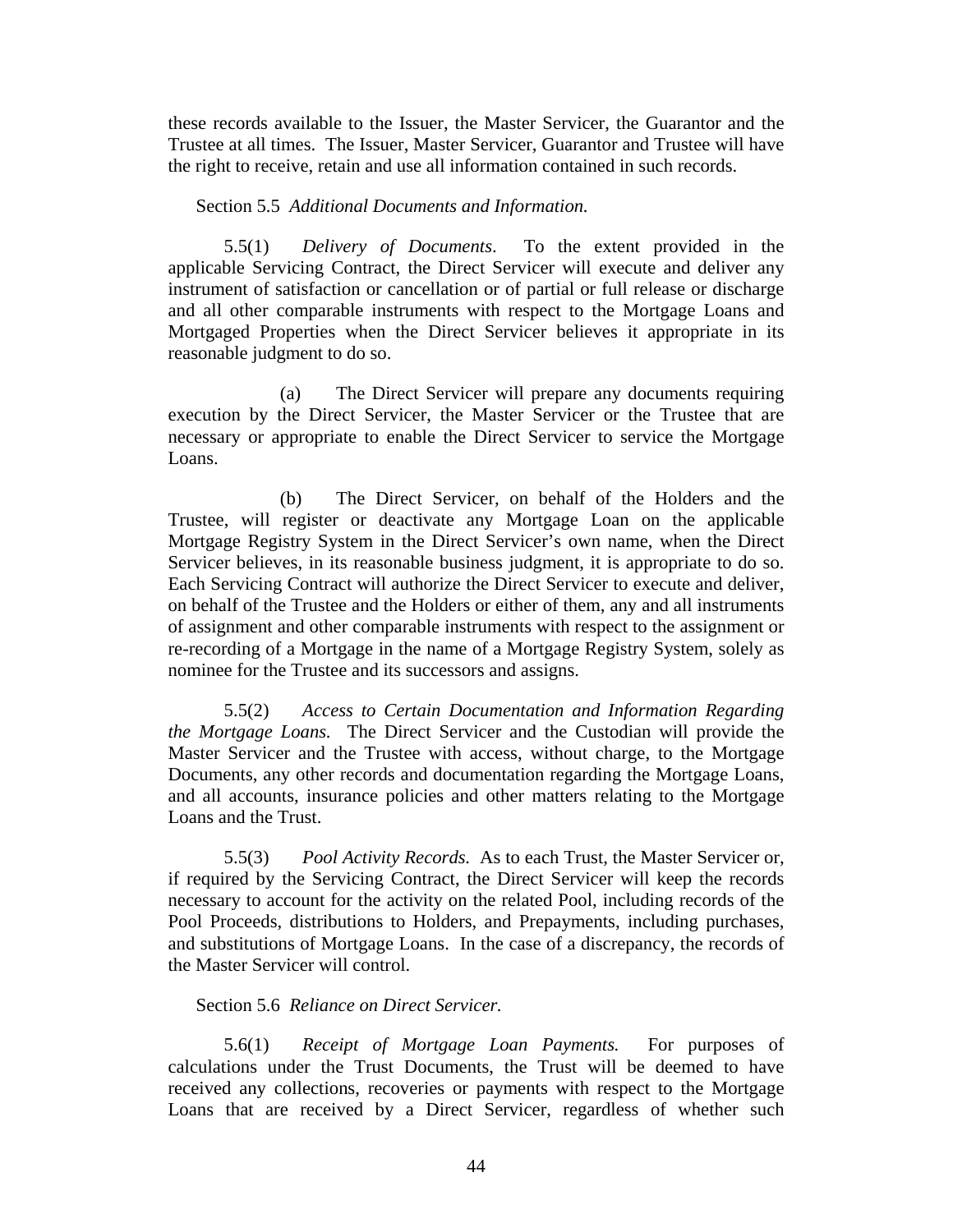collections, recoveries and payments so received are remitted by a Direct Servicer to the Master Servicer or by the Master Servicer to the Trustee.

5.6(2) *Information and Reports.* The Master Servicer and the Trustee may rely on the applicable Direct Servicers' reports of Mortgage Loan activity to calculate the Certificate Distribution Amount. It is understood that there may be delays or errors in processing Mortgage Loan information, such as a Direct Servicer's failure to file an accurate or timely report of its collection of principal or interest or its having filed a report that cannot be processed. If the amount calculated as the Certificate Distribution Amount by the Master Servicer does not reflect actual payments on the related Mortgage Loans, any differences will be reconciled as soon as practicable after the applicable collection report is received or processing error corrected.

# Section 5.7 *Maintenance of Property Insurance.*

5.7(1) *Hazard Insurance.* For each Mortgage Loan that is secured by a first lien, the Direct Servicer will cause hazard insurance, if available and not unreasonably expensive based on a commercially reasonable analysis, to be maintained on the related Mortgaged Property in an amount consistent with the applicable Mortgage Documents, unless no such insurance is required under the applicable Servicing Contract for that Mortgage Loan when it is transferred into the Trust. The insurance may be maintained under individual or blanket policies. If the Mortgage Loan is secured by a first lien, the standard hazard insurance policy will contain or have an accompanying endorsement that contains a standard mortgagee clause. If the Mortgage Loan is secured by a subordinate lien, the Direct Servicer will obtain evidence of appropriate property insurance on the related Mortgaged Property consistent with the Mortgage Documents unless no evidence of insurance is required under the applicable Servicing Contract when that Mortgage Loan is transferred into the Trust. Without limiting the generality of this Subsection, the Direct Servicer will cause insurance premiums for hazard insurance on Mortgaged Property securing any first priority lien Mortgage Loan to be paid from the Escrow Account, or verify that such premiums are otherwise paid, without lapse of coverage. The hazard insurance contemplated by this Subsection 5.7(1) does not include earthquake insurance, unless required under the applicable Servicing Contract.

5.7(2) *Flood Insurance.* To the extent consistent with the applicable Mortgage Documents, and unless no flood insurance is required under the applicable Servicing Contract for that Mortgage Loan when it is transferred into the Trust, if at any time the Mortgaged Property is located in a federally designated special flood hazard area and the area is participating in the national flood insurance program, the Direct Servicer will (a) cause flood insurance, if available and not unreasonably expensive based on a commercially reasonable analysis, to be maintained with respect to the Mortgaged Property, and (b) cause required insurance premiums to be paid or verify that such premiums are paid, without lapse of coverage.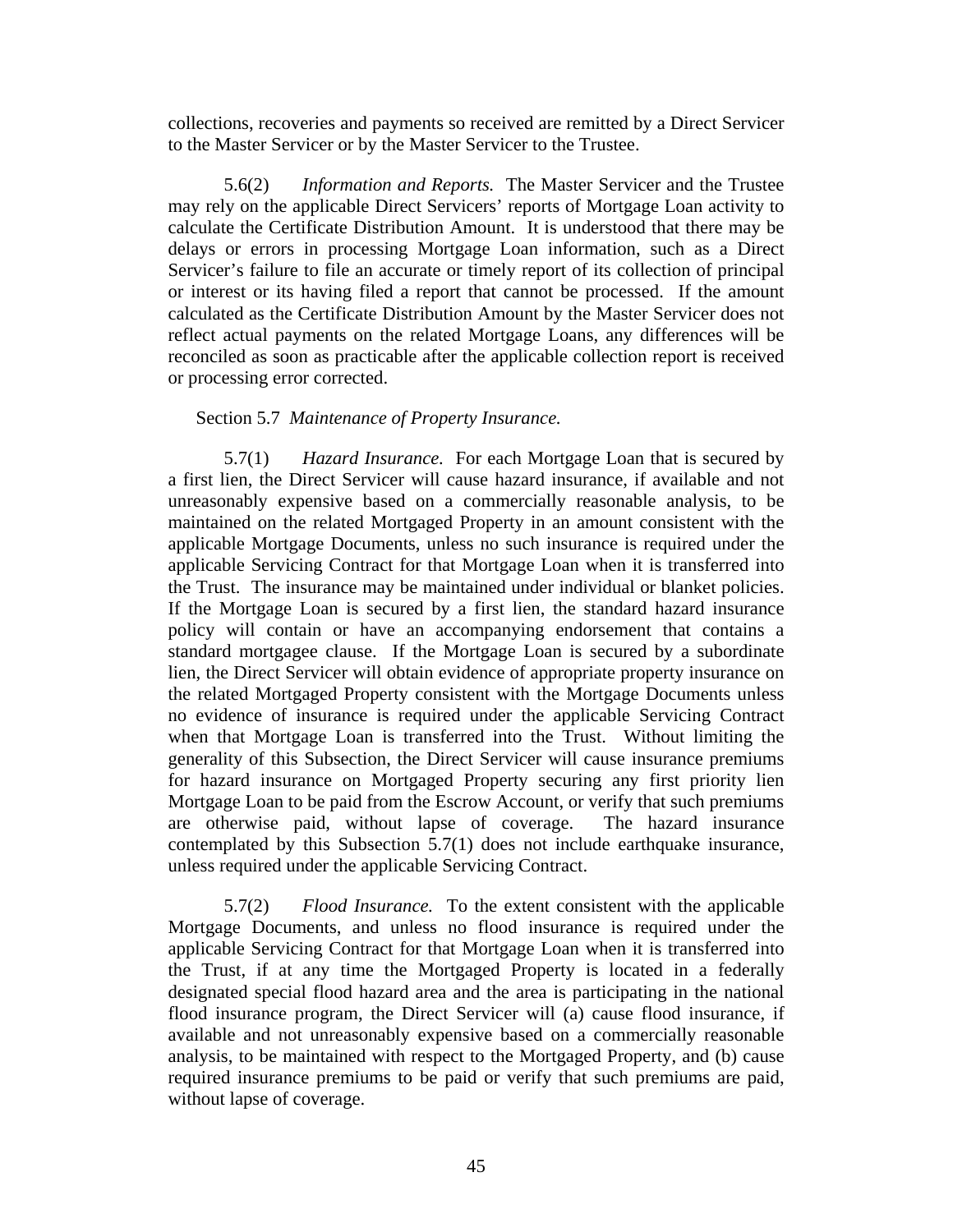5.7(3) *Application of Insurance Proceeds and Condemnation Proceeds.* Any insurance proceeds and any condemnation proceeds (other than, in either case, the amounts to be applied to the restoration or repair of the related Mortgaged Property or amounts released to the Borrower in accordance with the applicable Mortgage Documents, the applicable Servicing Contract or Accepted Servicing Practices) collected by the Direct Servicer will be applied as provided in the applicable Mortgage Documents. If the Mortgage Documents and applicable law do not otherwise require, then such proceeds will be applied (i) first, toward any interest amount then due and not yet paid on the Mortgage Loan; (ii) second, toward any principal then due and not yet paid on the Mortgage Loan; (iii) third, toward any amounts then due and not yet paid under the terms of the Mortgage Loan to cover taxes, assessments and insurance (whether to reimburse Servicing Advances for that Mortgage Loan or to fund an Escrow Account); and (iv) fourth, to reduce principal in the same manner as Prepayments for that Mortgage Loan.

5.7(4) *Cost of Insurance.* Any cost incurred by the Direct Servicer in maintaining any insurance required by this Section 5.7 as a Servicing Advance may be recovered by the Direct Servicer from the related Borrower to the extent provided under the terms of the applicable Mortgage Documents and the Servicing Contract.

# Section 5.8 *Mortgage Insurance and Guarantees.*

5.8(1) *Mortgage Insurance.* If a mortgage insurer insuring a Mortgage Loan is obligated to recognize or deal only with a specified Person (whether that Person is the Master Servicer, a Direct Servicer or another Person) regarding the mortgagee's rights, benefits and obligations under the related insurance contract, the Direct Servicer will be responsible for assisting the applicable Person in dealing with the insurer on behalf of the Trust. If a mortgage insurer exercises an option under an insurance contract to purchase a Mortgage Loan, the proceeds of the purchase, minus any expenses, will be considered to be Pool Proceeds and will be distributed accordingly.

5.8(2) *Government Mortgage Loans.* If a governmental agency or department insuring or guaranteeing a Government Mortgage Loan is obligated to recognize or deal only with a specified Person (whether that Person is the Master Servicer, a Direct Servicer or another Person) with regard to the mortgagee's rights, benefits and obligations under the related insurance or guaranty contract, the Direct Servicer will be responsible for assisting the applicable Person in dealing with the governmental agency or department. If the governmental agency or department has the right to purchase the Government Mortgage Loan and exercises that right, the proceeds of the purchase, minus any expenses, will be considered to be Pool Proceeds and will be distributed accordingly.

5.8(3) *Maintenance of Mortgage Insurance and Guaranties*. If any mortgage insurance or guaranty (other than from a governmental agency or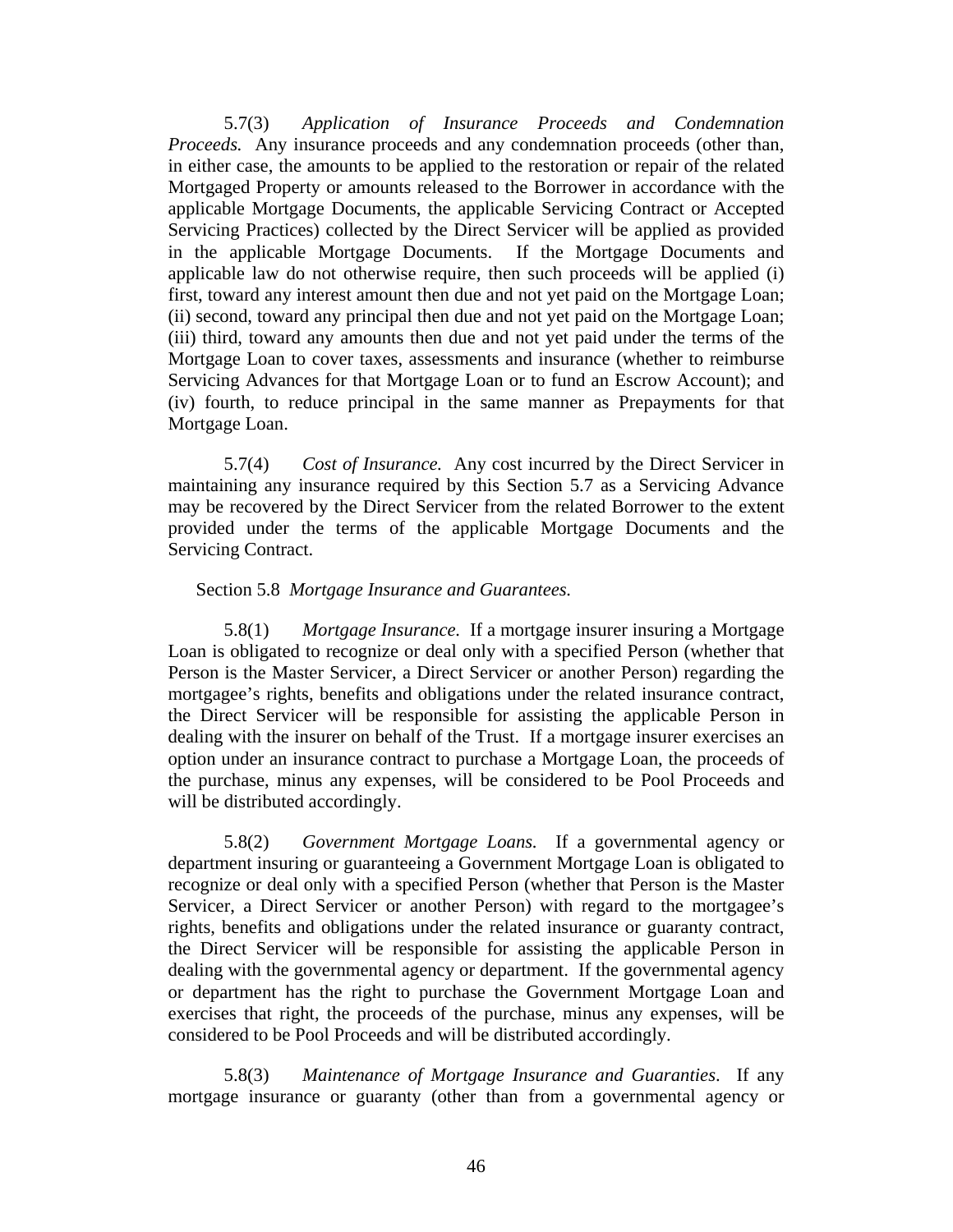department) has been obtained at the expense of the Borrower and is in effect at the time the Mortgage Loan is transferred into the Trust, the Direct Servicer will maintain in full force and effect such mortgage insurance or guaranty with respect to that Mortgage Loan, including compliance with all terms of the insurance or guaranty arrangement, until such time as the remaining principal balance of the Mortgage Loan is less than 80% of the current value of the Mortgaged Property securing the Mortgage Loan, or until otherwise required to be terminated by law or regulation.

5.8(4) *Assignment of Trust Assets.* If a defaulted Mortgage Loan is covered by mortgage insurance or a mortgage guaranty, the Direct Servicer will assign the Mortgage Loan or the related REO Property to the mortgage insurer or guarantor, if such Person so requires, within the time required by the mortgage insurer or guarantor in order to obtain the benefits of the insurance or guaranty. Consistent with Section 2.5, the defaulted Mortgage Loan or related REO Property will be conveyed out of the Trust as soon as practicable by assigning the Mortgage Loan or related REO Property to the mortgage insurer or guarantor.

Section 5.9 *Transfers of Ownership; Enforcement of Due-on-Transfer Provisions.* 

5.9(1) *Duty to Enforce.* The Direct Servicer will enforce any Due-on-Transfer Provision as provided in the Mortgage Documents, to the extent that the Direct Servicer has knowledge that a Mortgaged Property, or an ownership interest in a Person that owns the Mortgaged Property, has been or is about to be conveyed by the Borrower and the Direct Servicer reasonably believes that the Mortgage Documents and applicable law and governmental regulations permit such enforcement, except as otherwise provided in Subsection 5.9(2) and Section 5.10.

5.9(2) *Exceptions.* The Direct Servicer will not be required to enforce a Due-on-Transfer Provision if either (i) Section 5.10 applies, or (ii) the related Mortgaged Property is transferred to a Person other than the Borrower, or an interest in a Person that owns the Mortgaged Property is transferred, and one of the following also applies:

(a) the Mortgage Documents do not contain a Due-on-Transfer Provision that is applicable to the proposed transfer of the related Mortgaged Property, or the contract of sale by which the Issuer acquired the Mortgage Loan from the Seller provides that the Due-on-Transfer Provision contained in the Mortgage Loan will not be enforced;

(b) the Garn-St Germain Depository Institutions Act of 1982 (P.L. 97-320, as in effect from time to time) or any other applicable federal, state or local law prohibits enforcement of the Due-on-Transfer Provision;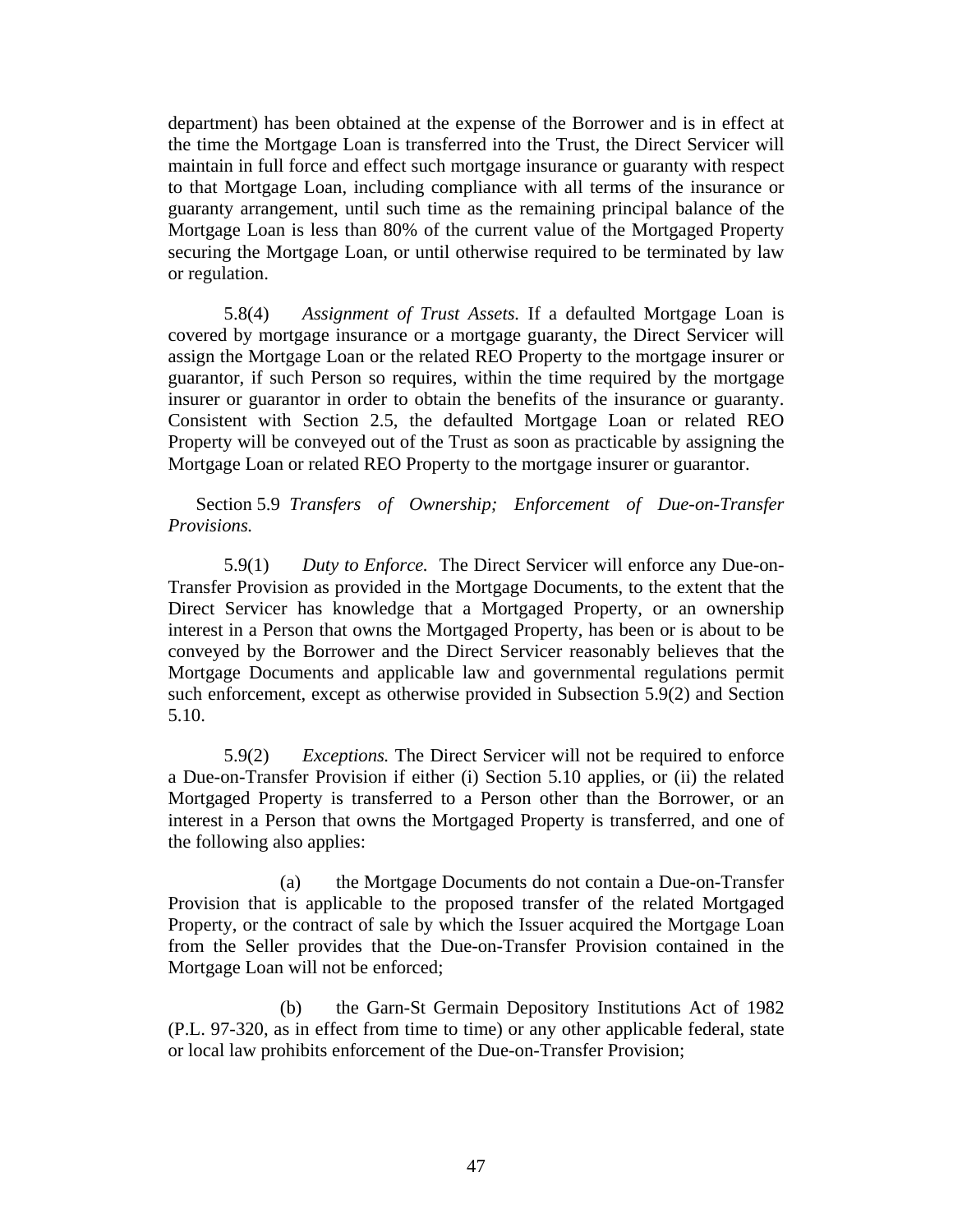(c) coverage under any applicable policy or program of mortgage insurance (including, in the case of a Government Mortgage Loan, the insurance or guaranty of the applicable governmental agency) would be impaired by the enforcement of a Due-on-Transfer Provision;

(d) the transferee is a lienholder that acquired the Mortgaged Property after a default on the loan it held, including by purchase in foreclosure or by deed in lieu of foreclosure;

(e) the transferee is either (i) a relative of the transferor (or of a deceased Borrower) and the transferee will occupy the Mortgaged Property, or (ii) a trust the beneficiary of which is a relative of the transferor (or of a deceased Borrower) and such beneficiary will occupy the Mortgaged Property;

(f) the transferee is an unrelated co-Borrower who will continue to occupy the Mortgaged Property, provided at least twelve months have elapsed since the Mortgage Loan was originated;

(g) the transfer is to an inter vivos trust (or from one trust to another) provided the Borrower or Person who created the trust will be a trust beneficiary and will occupy the Mortgaged Property;

(h) the transfer occurs by operation of law after the death of the Borrower to the surviving joint tenant or tenant by the entirety or to the surviving spouse;

(i) the transferee receives the Mortgaged Property from a spouse or former spouse under a divorce decree or a legal separation agreement or from an incidental property settlement agreement, provided the transferee will occupy the Mortgaged Property;

(j) the Borrower enters into a lease of the Mortgaged Property for a term of three years or less (including any period under any renewal option) and the lessee has no option to purchase;

(k) the Borrower grants a lien on the Mortgaged Property subordinate in priority to that of the Mortgage Loan but does not transfer occupancy rights in the Mortgaged Property;

(l) the Borrower grants a purchase money security interest for household appliances to be installed or otherwise used in the Mortgaged Property; or

(m) the Mortgage Documents include a Due-on-Transfer Provision that has an exception for a transfer to a creditworthy borrower, if the Direct Servicer determines, in accordance with the standards then used by the Issuer for its purchases of loans of the applicable type, that the proposed transferee is a creditworthy borrower.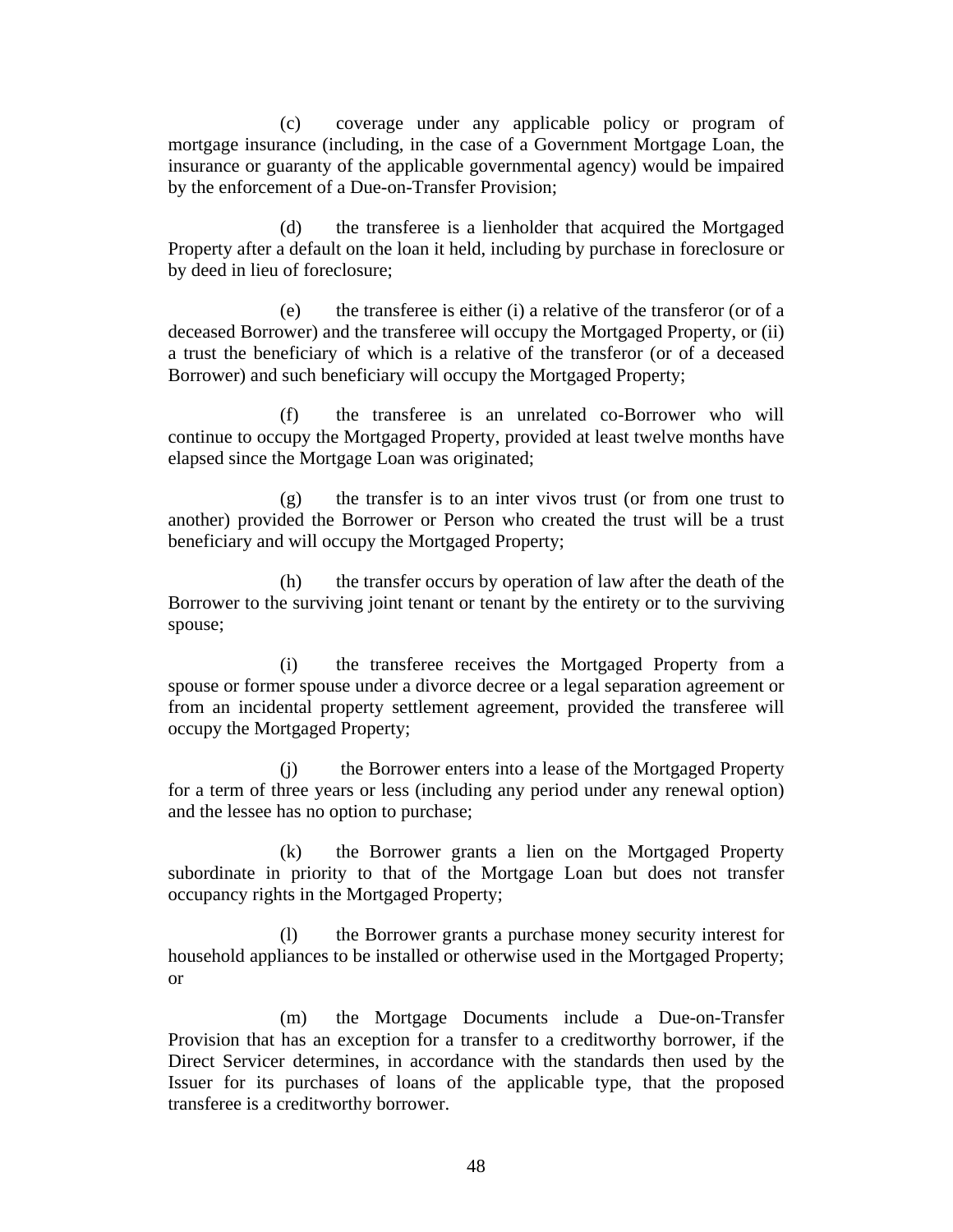Section 5.10 *No Default; No Removal from Pool.* Neither the Master Servicer nor a Direct Servicer will be deemed to be in default, breach or other violation of its obligations under the Trust Documents, and no Mortgage Loan will be required to be purchased from the Trust, by virtue of any transfer or assumption of a Mortgage Loan that occurs (i) by operation of law, (ii) by the terms of the Mortgage Documents or the contract by which the Issuer acquired the Mortgage Loan from the Seller, (iii) due to any assumption that the Master Servicer or the related Direct Servicer cannot prevent because it is restricted by law (or the Master Servicer or Direct Servicer reasonably believes that it is restricted by law or that the Due-on-Transfer Provision would not be enforced by a court of law), or (iv) pursuant to any other exception specified in Subsection 5.9(2). For purposes of Section 5.9 and this Section 5.10, the term "assumption" is deemed to include a sale of Mortgaged Property that is not accompanied by an assumption or substitution of liability agreement.

Section 5.11 *Realization upon Defaulted Mortgage Loans; Determination of Excess Proceeds and Realized Losses.* 

# 5.11(1) *Foreclosure.*

(a) Consistent with the standard of care stated in Subsection 5.1(1), when taking the action required by this Subsection 5.11(1), each Direct Servicer will use commercially reasonable efforts, consistent with the procedures that the Master Servicer or, if permitted by the Servicing Contract, the Direct Servicer, would use for its own account in foreclosing upon or otherwise comparably converting the lien on a residential property located in the same geographical area.

(b) Each Direct Servicer will foreclose upon or otherwise comparably convert the ownership of those Mortgaged Properties securing Mortgage Loans that come into and continue in default and as to which no satisfactory arrangements can be made for collection of delinquent payments, including acceptance of less than the full unpaid principal balance of the Mortgage Loan, consistent with the standard of care stated in paragraph (a) of this Subsection 5.11(1).

(c) Without limiting the generality of this Subsection, each Direct Servicer will be required (i) generally, to begin foreclosure proceedings not later than the time when a Mortgage Loan has been delinquent in whole or in part (even if any payment has been partially paid and without regard to any cure or grace period) for a period of two hundred forty consecutive days or, if later, promptly after the Direct Servicer is first legally permitted to commence such proceedings under applicable law, provided that this period may be extended if Forbearance or a Repayment Plan is in effect, or if another loss mitigation alternative other than foreclosure is being pursued, (ii) concurrently to continue working with the Borrower to bring the Mortgage Loan current, including developing a Repayment Plan or other loss mitigation alternative (such as a deed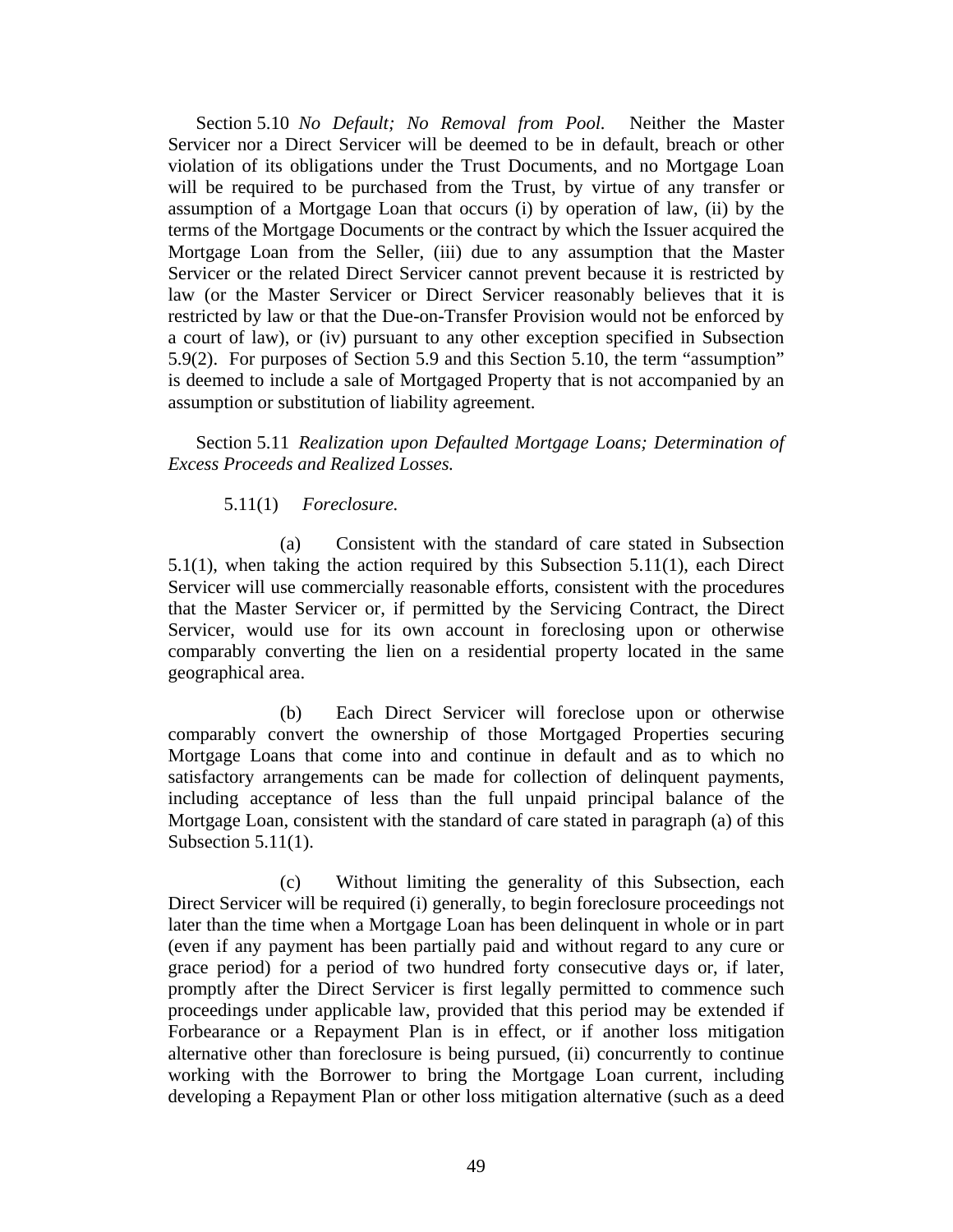in lieu of foreclosure, a preforeclosure sale, a Forbearance or a loan modification, in each case subject to the limitations of Subsections 5.3(3) and 5.3(4)), unless the Direct Servicer determines in its reasonable judgment that there is no feasible prospect for success in such efforts, (iii) to commence or resume collection activities and foreclosure proceedings or other loss mitigation alternative after a Forbearance (unless all delinquent funds have been received or agreement has been reached on a Repayment Plan), which collection activities and foreclosure proceedings or other loss mitigation alternative must be commenced or resumed not later than the end of the month in which the Books and Records reflect that the Forbearance has exceeded six months, except to the extent otherwise required by applicable law, including bankruptcy proceedings, and (iv) to commence or resume foreclosure proceedings or other loss mitigation alternative if a Borrower fails to comply with the terms of a Repayment Plan, except to the extent otherwise required by applicable law, including bankruptcy proceedings. In determining its course of action with respect to a defaulted Mortgage Loan, the Direct Servicer will be required to pursue whichever course of action it determines, in its reasonable judgment, to be likely to produce the greatest recovery for the Trust, taking into consideration the time value of money.

(d) Notwithstanding the provisions of paragraph (c) of this Subsection 5.11(1), if the terms of any applicable mortgage insurance or guaranty require a different timing or procedure, the Direct Servicer will comply with such timing and procedure if it reasonably believes it necessary to do so in order to retain the benefits of the insurance or guaranty for the Trust; provided, however, that if those requirements are less restrictive than those provided in this Article V and following the more restrictive requirements of this Article V would violate the mortgage insurance or guaranty requirements, the action required by clause (f) of Subsection 2.5(1) must be taken.

5.11(2) *Acquisition of REO Property.* With respect to any REO Property, except to the extent otherwise required for Government Mortgage Loans or to comply with any applicable program of mortgage insurance or a guaranty, the deed or certificate of sale will be taken in, or following foreclosure put into, the name of the Trustee for the benefit of Holders (or the Trustee's nominee, which may be the Master Servicer, the related Direct Servicer, or another Person on behalf of Holders). The Trustee's (or its nominee's) name will be placed on the title to the REO Property. The REO Property will be held solely by the Trustee or its nominee in that capacity. Prior to the removal of the REO Property from the Trust pursuant to Section 2.5, the Master Servicer will, either itself or through an agent or independent contractor (which may be the Direct Servicer), manage, conserve, protect and operate the REO Property. In the case of any Government Mortgage Loan or Mortgage Loan that is covered by mortgage insurance or a guaranty, the requirements of the applicable program of mortgage insurance or guaranty must be followed; provided, however, that if those requirements are less restrictive than those provided in this Article V and following the more restrictive requirements of this Article V would violate the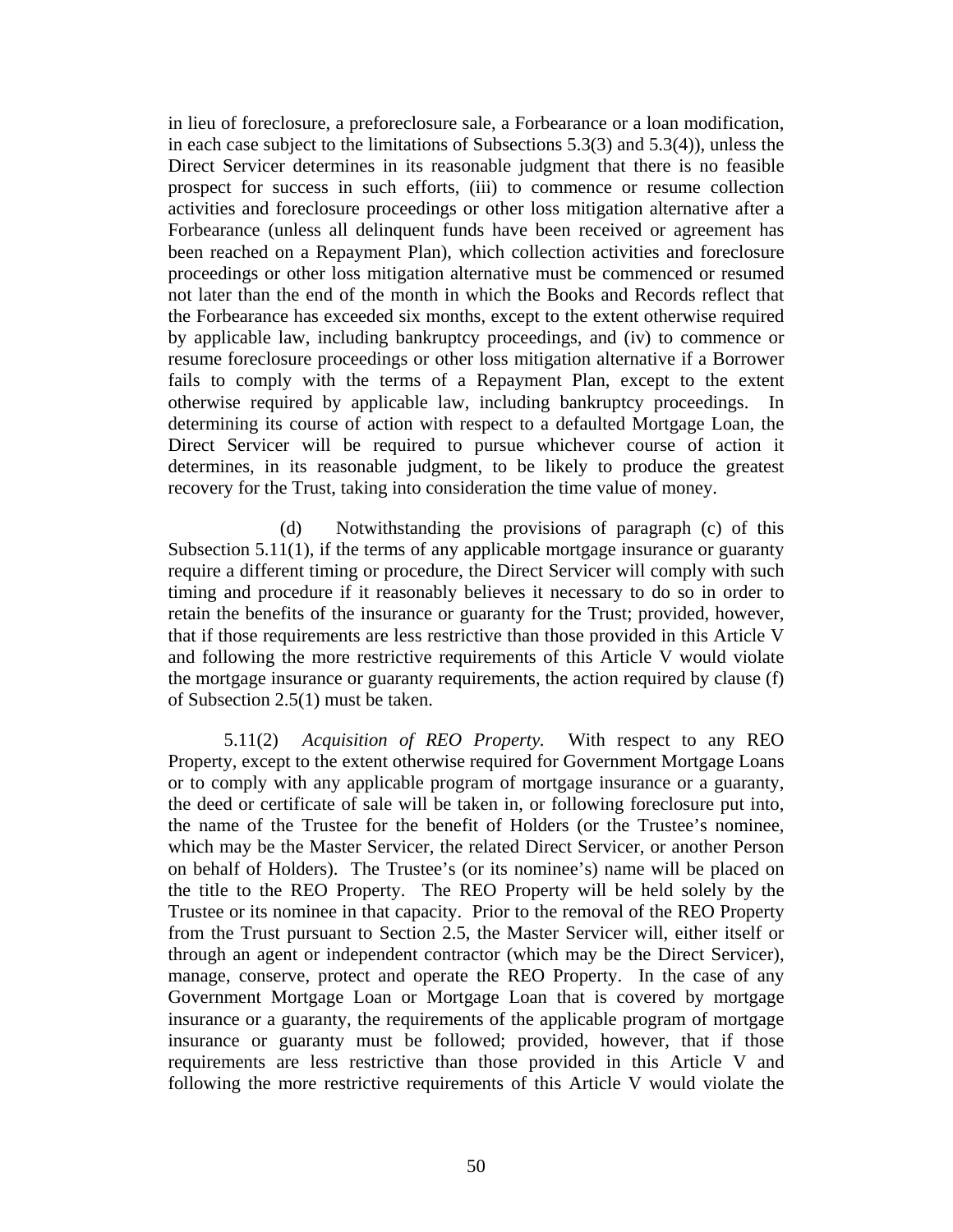mortgage insurance or guaranty requirements, the action required by clause (f) of Subsection 2.5(1) must be taken.

5.11(3) *Dispositions of and Limitations on Acts Relating to REO Property.* The Master Servicer will commence the process of disposition of REO Property immediately after completion of both the acquisition of the REO Property and the resolution of any title issues, including conclusion of any applicable redemption period, has occurred. As provided in clause (i) of Subsection 2.5(2), the Guarantor may purchase any REO Property that is acquired as an asset of the Trust. Beginning on the first Distribution Date that is at least 90 days after the acquisition of the REO Property by the Trust, and continuing until such time as the REO Property is sold, the Master Servicer will not, and will not permit a Direct Servicer to, authorize any new lease of any REO Property, permit construction (except for continuation of construction in process at the time of foreclosure or acquisition of the REO Property by the Trust to the extent necessary to make repairs necessary to make the REO Property habitable and saleable or to protect and preserve the REO Property), or direct operation of the REO Property, except, in each case, to the extent that applicable law requires otherwise. To the extent provided in the applicable Servicing Contract, the Direct Servicer may contract with an independent contractor for all or any portion of the maintenance and disposition of REO Property, provided that any such contractor will be required to conform its actions to the requirements of this Section 5.11.

5.11(4) *Environmental Considerations.* If the Master Servicer or the Direct Servicer has knowledge that a Mortgaged Property that may be acquired on behalf of a Trust through foreclosure, a deed in lieu of foreclosure or otherwise pursuant to this Section 5.11 is located within a one-mile radius of any site with environmental or hazardous waste risks known to the Master Servicer or the Direct Servicer, the Master Servicer or Direct Servicer will consider these risks prior to causing the acquisition of the Mortgaged Property, and take action only in accordance with its established environmental review procedures that are consistent with Accepted Servicing Practices. If applicable law prohibits or delays foreclosure or other realization upon default, the Master Servicer or the Direct Servicer will follow the procedures, consistent with Accepted Servicing Practices, that the Master Servicer or the Direct Servicer would use in realizing for its own account upon other mortgage loans secured by similar property located in the same geographical area, to minimize loss on the Mortgage Loan, to the extent applicable law and such practices permit, with a view toward achieving, in its reasonable judgment, the greatest recovery for the Trust, taking into consideration the time value of money.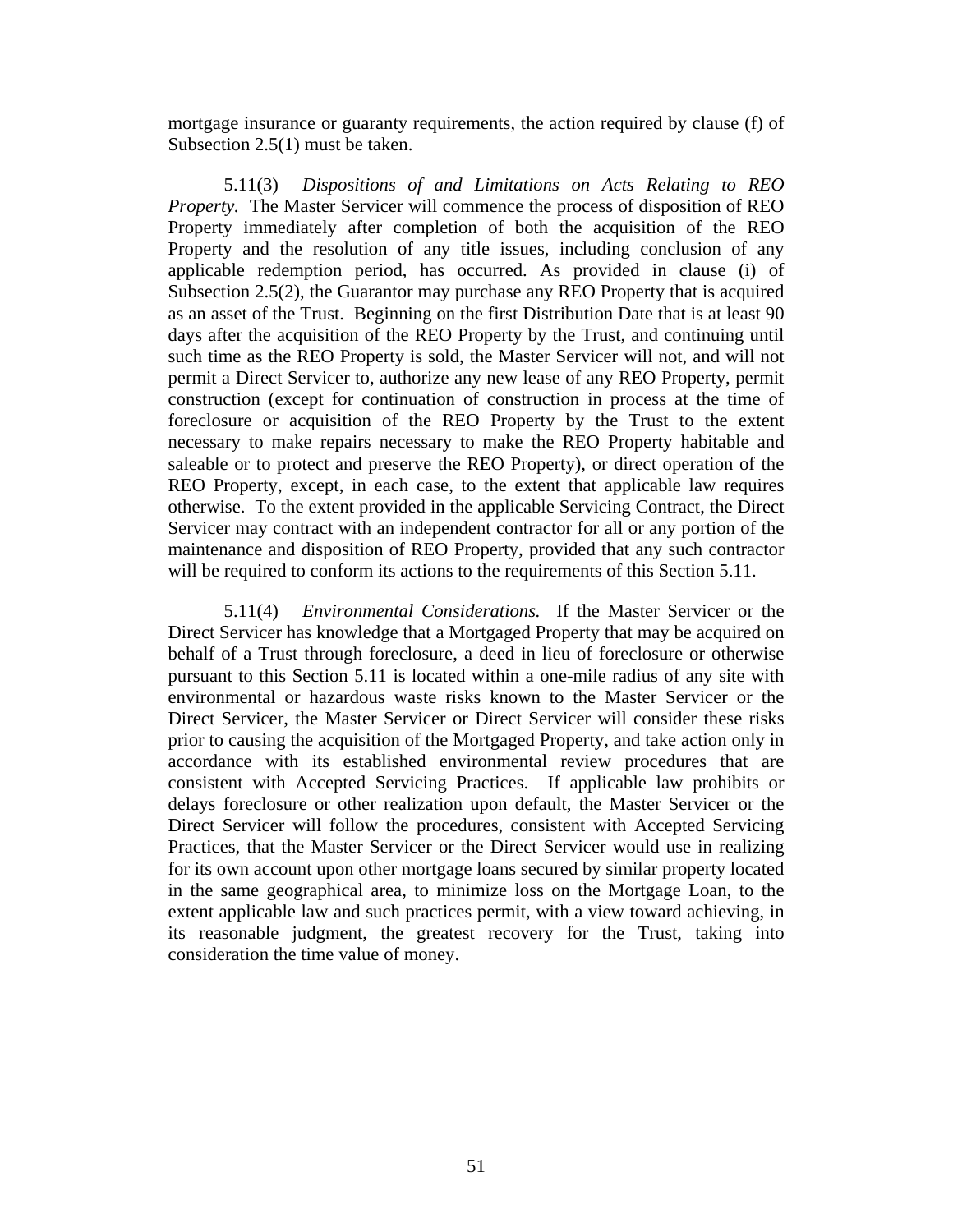## **ARTICLE VI**

### **COLLECTIONS**

Section 6.1 *Custodial Accounts.* 

#### 6.1(1) *Establishment and Maintenance of Custodial Accounts.*

(a) Each Direct Servicer, directly or indirectly, will establish and maintain one or more Custodial Accounts (which may be the Custodial Account for one or more Trusts and Other Fannie Mae Trusts, except as provided in paragraph (b) of this Subsection  $6.1(1)$ ). Any Custodial Account will be established with an Eligible Depository, except as provided in paragraph (b) of this Subsection 6.1(1), and may either be an insured demand deposit account (which for this purpose includes a money market deposit account) or an account through which funds are invested in Eligible Investments. The Custodial Account will be established in the name of the Master Servicer (or in the name of the Direct Servicer as agent, trustee, and/or bailee for the Master Servicer) and/or payments of various mortgagors and/or various owners of interests in mortgagebacked securities, and identified to the Eligible Depository as a Custodial Account.

(b) For PFP Loans, the Custodial Account (i) may also include funds that are principal and interest payments on other loans owned by the Issuer (and not held in trust) and serviced by that Direct Servicer, and (ii) will be held at an Eligible Depository except that, if the Custodial Account is an insured demand deposit account from which the Master Servicer has the right to withdraw at any time all funds that exceed \$2,500, the Custodial Account may be held at an Eligible Depository or be established in a financial institution that has its accounts insured by the Federal Deposit Insurance Corporation, the National Credit Union Share Insurance Fund or another governmental insurer or guarantor that is acceptable to the Guarantor.

(c) Each Direct Servicer will maintain or cause to be maintained detailed records, on a loan-by-loan basis, that will enable it to identify at any time the amount of funds in the Custodial Account that are attributable to each Pool.

6.1(2) *Deposit to Custodial Account.* The following payments and collections will be deposited into the Custodial Account:

(a) As soon as practicable, but not later than the second Business Day after receipt by the Direct Servicer, all payments from or on behalf of Borrowers of principal and interest, other than the Servicing Fee, LPMI Charges and Excess Spread to the extent permitted to be retained by the Direct Servicer as provided in Subsections 5.1(6) and 5.1(7), and any amounts used to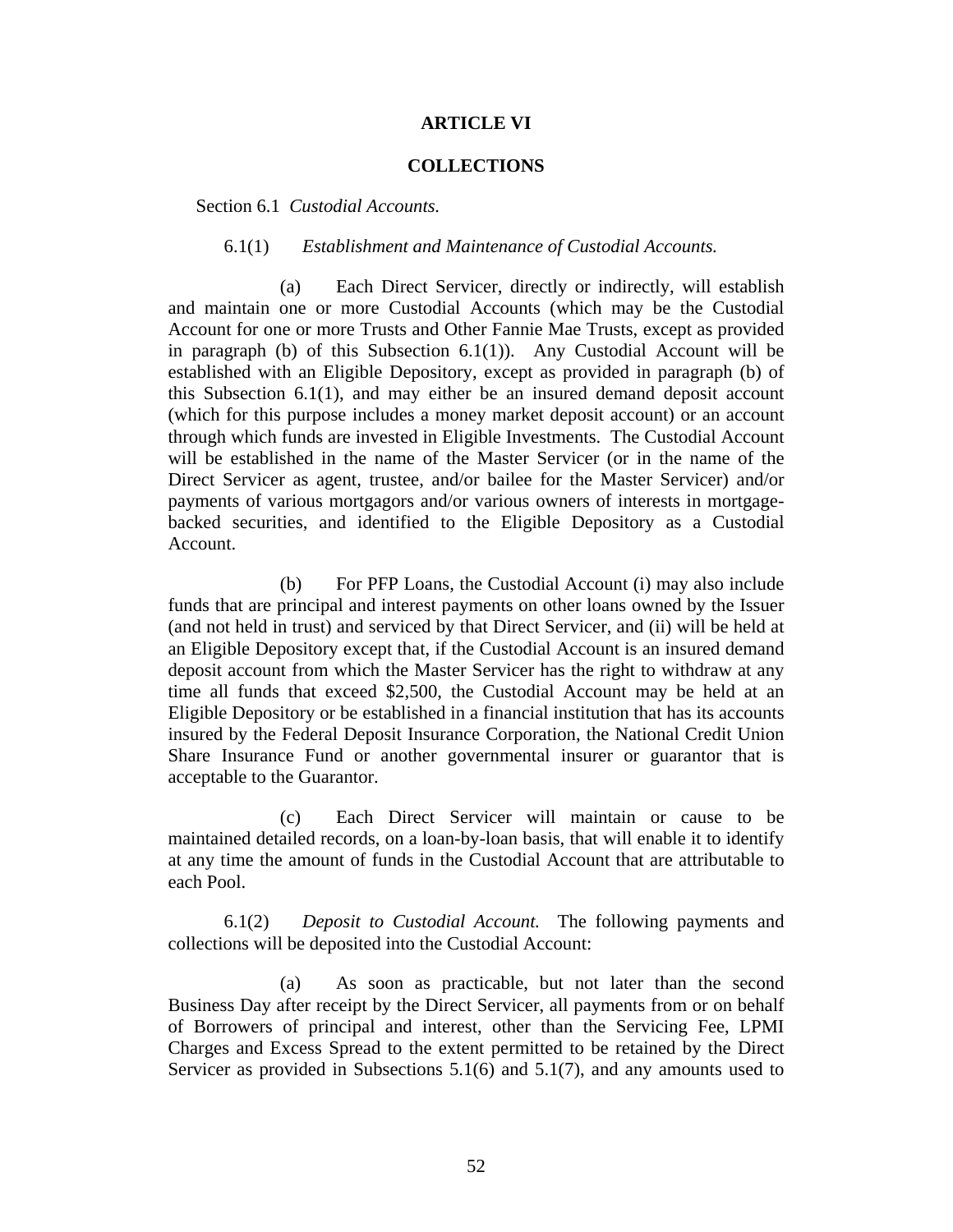reimburse Delinquency Advances of the Direct Servicer to the extent permitted by the Servicing Contract;

(b) On or before the Custodial Account Remittance Date, Delinquency Advances and any purchase price for Mortgage Loans purchased from a Trust pursuant to Section 2.5, in either case if and to the extent made by a Direct Servicer;

(c) As soon as practicable, but not later than the second Business Day after receipt by the Direct Servicer, all Prepayments (except as provided in clause (b) of this Subsection 6.1(2) or in Subsection 7.2(3)) and other amounts received on any of the Mortgage Loans (other than any portion of insurance proceeds, condemnation proceeds and similar amounts that are to be used for renovation and repair of the Mortgaged Property, or for the reimbursement of any insurance premiums advanced, to the extent not previously reimbursed from other sources); and

(d) Any other amounts specified in a related Issue Supplement that are required to be deposited in the Custodial Account.

The requirements in this Subsection  $6.1(2)$  will be exclusive. Without limiting the generality of this Subsection 6.1(2), payments on the Mortgage Loans that are not expressly identified in clauses (a) through (d) of this Subsection (including payments of principal and interest on the Mortgage Loans due on or before the Issue Date, prepayment charges that are not to be passed through to Holders, late payment charges or assumption fees and other ancillary charges) are not required to be deposited in the Custodial Account, and if so deposited may be withdrawn at any time. If the Direct Servicer holds funds in an Escrow Account or Supplemental Account that are not yet due to be applied against Mortgage Loan obligations or that are received in connection with a loss mitigation arrangement, this Subsection 6.1(2) will apply to those funds only when they are so applied.

6.1(3) *Segregation of Funds.* The amounts set forth in Subsection 6.1(2) will be held in the Custodial Account. To the extent permitted by the Servicing Contract, and except as provided in clause (b) of Subsection 6.1(1), the Direct Servicer may commingle such funds only with collections on other mortgage loans that are not part of that Trust but are held for other Trusts or Other Fannie Mae Trusts. Temporarily, however, prior to depositing such funds as contemplated by Subsection 6.1(2), a Direct Servicer may hold such funds in a clearing account that is either in an Eligible Depository or is a deposit account insured by the Federal Deposit Insurance Corporation, the National Credit Union Share Insurance Fund or another governmental insurer or guarantor that is acceptable to the Guarantor, and that in any case may include collections on other mortgage loans without regard to their ownership. In addition, for a period no longer than one Business Day preceding a Custodial Account Remittance Date, such funds may be held in a consolidated drafting account that is a Custodial Account but that may hold funds owed to Fannie Mae, as well as funds of other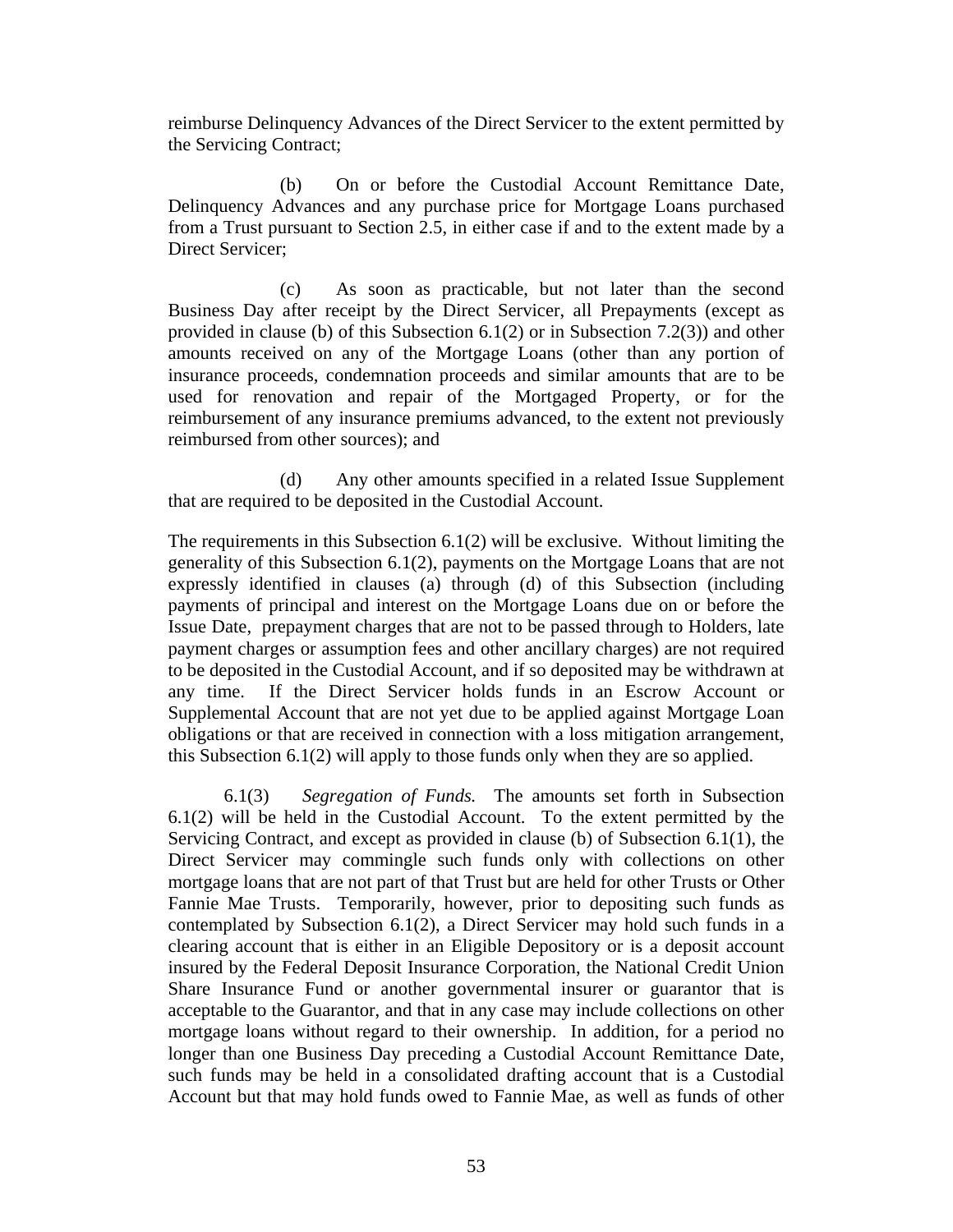Trusts or Other Fannie Mae Trusts. The Direct Servicer must maintain records on a loan-by-loan basis regarding the sources of the commingled funds.

6.1(4) *Investments.* Unless prohibited by applicable law, all amounts held in a Custodial Account must be either available on demand (funds in a money market deposit account being considered so available) or invested in investments that, at the time of their acquisition, are Eligible Investments maturing on or before the Custodial Account Remittance Date applicable to the funds so invested. Amounts held by a Direct Servicer in a Custodial Account are also subject to any additional limitations under the Servicing Contract, including the Direct Servicer's responsibility for any fees or penalties for withdrawals. Holders will have no right to interest or other investment earnings on amounts in any Custodial Account.

6.1(5) *Limitations on Permitted Sales.* If, with respect to any investment held in the Custodial Account, the rating accorded by the applicable rating agency to the applicable issuer or to the investment declines by two rating levels after acquisition of the investment (and, as a result of the decline, the investment ceases to be an Eligible Investment), then the Direct Servicer is required to cause that nonconforming investment to be sold as soon as practicable. Otherwise, except for correction of investments made in violation of this Trust Agreement, no investment may be sold while in the Custodial Account prior to its maturity.

Section 6.2 *Permitted Withdrawals from the Custodial Account*. The Master Servicer may, from time to time, make withdrawals or permit a Direct Servicer or a Subservicer to make withdrawals from a Custodial Account for the following purposes:

(i) to reimburse the Master Servicer or the Direct Servicer for previously unreimbursed Delinquency Advances;

(ii) to withdraw and retain earnings from investments made in accordance with Subsection 6.1(4);

(iii) to pay to the Direct Servicer the Servicing Fee, LPMI Charges, and any Excess Spread other than Securitized Excess Spread (unless previously withheld for these purposes pursuant to the Servicing Contract);

(iv) to pay any Securitized Excess Spread to the trustee of the trust that holds the Securitized Excess Spread;

(v) to withdraw from the Custodial Account any amount that was not required to be deposited in the Custodial Account, as described in Subsection 6.1(2);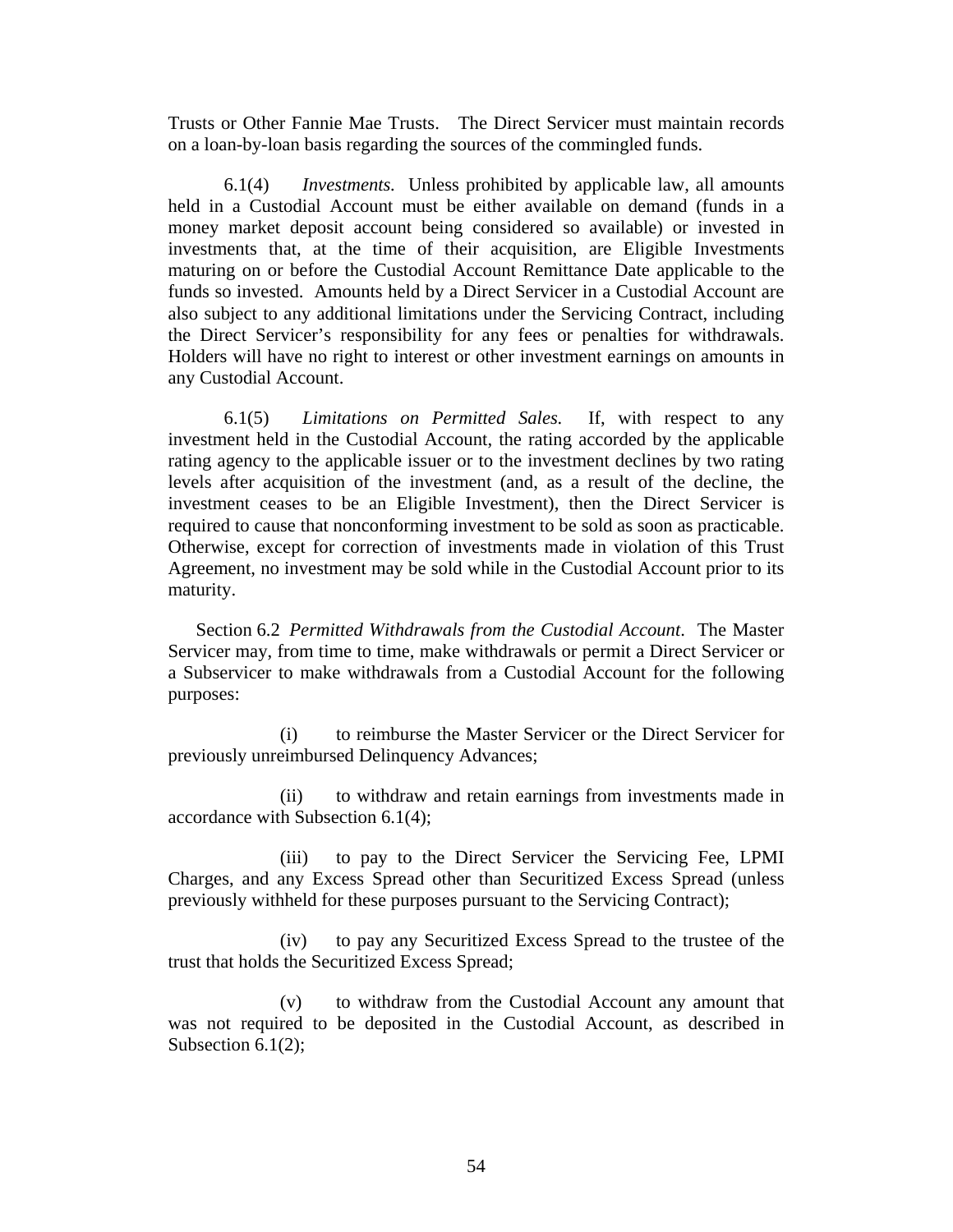(vi) to transfer the amounts described in Section 6.3, and any other amounts that are permitted to be deposited in the Certificate Account, for deposit in the Certificate Account;

(vii) to pay the Guarantor the Guaranty Fee, unless the Direct Servicer has received notice from the Trustee that a Guarantor Event of Default of the type described in clause (a) of Section 12.1 has occurred, and has not received a subsequent notice from the Trustee that such Guarantor Event of Default has been cured;

(viii) to withdraw such other amounts for such other purposes as may be specified in the related Issue Supplement or as permitted by the Servicing Contract; and

(ix) to clear or close the Custodial Account or transfer to one or more other Custodial Accounts (which may be the Custodial Account for one or more Trusts and Other Fannie Mae Trusts, except as provided in paragraph (b) of Subsection 6.1(1)), each as permitted by the Servicing Contract.

Section 6.3 *Custodial Account Remittance Date.* On or before each Custodial Account Remittance Date, the Master Servicer must transfer or cause to be transferred for deposit to the Certificate Account (directly or through a clearing account as provided in Subsection 7.2(3)) funds held in the applicable Custodial Account or Accounts in an amount equal to all payments of principal and interest (with interest calculated at the Net Rate applicable to payment dates in the related Due Period, and reduced by any Deferred Interest on a Negative Amortization Mortgage Loan) to be included in the Certificate Distribution Amount for the related Distribution Date, including any required Delinquency Advances, for each Mortgage Loan in a Trust that is serviced by that Direct Servicer. If the funds available are less than such amounts, then the Master Servicer will transfer as much as is available.

# **ARTICLE VII**

# **CERTIFICATE ACCOUNT; DISTRIBUTION; GUARANTY**

Section 7.1 *Payments.* Payments of the Certificate Distribution Amount will be made on each Distribution Date, beginning on the Distribution Date in the first month after the month that includes the Issue Date, unless otherwise provided in the related Issue Supplement.

Section 7.2 *Certificate Account*.

7.2(1) *Establishment and Maintenance of Certificate Account; Records*. The Master Servicer or the Trustee will open with an Eligible Depository one or more accounts in the name of the Trustee (or its designee) to hold funds for the benefit of the Holders under one or more Trusts. The Certificate Account may also contain funds that the Trustee holds in trust for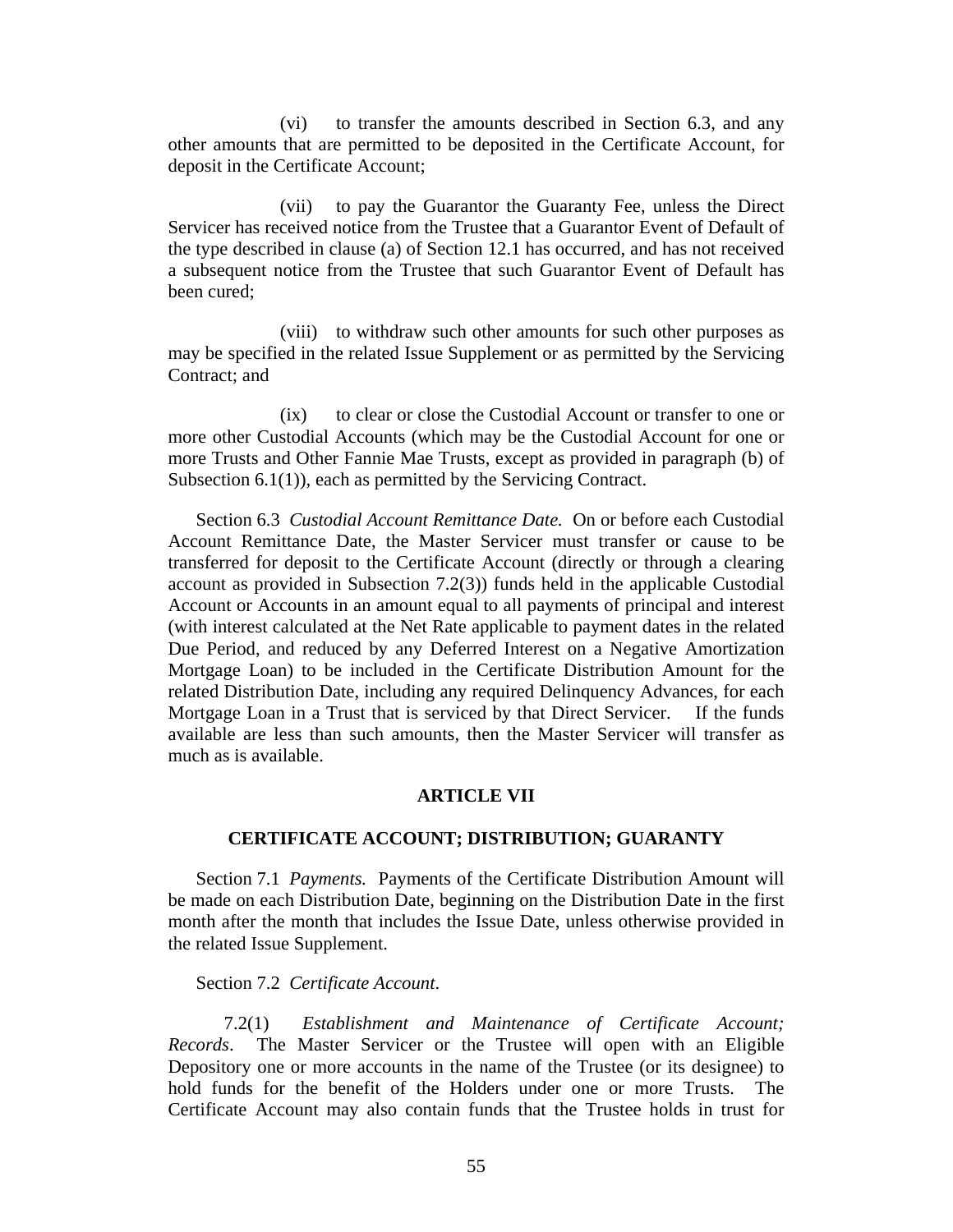Other Fannie Mae Trusts, provided that the Trustee keeps, or causes to be kept, separate records of funds held with respect to each Trust.

7.2(2) *Changes to Certificate Account.* The manner in which the Certificate Account is maintained may at any time be changed without notice to, or the approval of, Holders, so long as (a) the Certificate Account is maintained with an Eligible Depository and (b) funds held in the Certificate Account by, or for the account of, the Trustee of the related Trust are at all times identified.

7.2(3) *Transfers of Funds*. On each Custodial Account Remittance Date preceding each related Distribution Date, the Master Servicer will confirm that, pursuant to Section 6.3, funds have been transferred from the Custodial Accounts to the Certificate Account or a clearing account at an Eligible Depository, such clearing account to exist for the purpose of receiving funds held in trust. If and to the extent funds have been transferred to such a clearing account, the Master Servicer or the Trustee will promptly cause such funds to be transferred from the clearing account to the Certificate Account. Any Delinquency Advances, Estimated Funding, Guaranty payments and payment of the purchase price for any Mortgage Loans purchased from a Trust pursuant to Section 2.5 also may be deposited in the Certificate Account. All amounts deposited in the Certificate Account, and all investments made with such funds, excluding all investment earnings, will be held in trust in the Certificate Account, subject to withdrawal by the Trustee for the purposes set forth in Section 7.4.

7.2(4) *Investment*. All or a portion of amounts on deposit in the Certificate Account may be invested and reinvested in one or more investments that, at the time of their acquisition, are Eligible Investments maturing not later than the applicable Distribution Date. Holders will have no right to interest or other earnings on such amounts, and such earnings will not be part of the Trust Fund. Earnings on the investments in the Certificate Account will be applied to the payment of the Master Servicer Fees, Trustee Fees and Issuer Fees.

7.2(5) *Limitations on Permitted Sales.* If, with respect to any investment held in the Certificate Account, the rating accorded by the applicable rating agency to the issuer of an investment or to the investment declines by two rating levels after acquisition of the investment (and, as a result of the decline, the investment ceases to be an Eligible Investment), then the Trustee must cause that nonconforming investment to be sold as soon as practicable. Otherwise, except for correction of investments made in violation of this Trust Agreement, no investment may be sold while in the Certificate Account prior to its maturity.

# Section 7.3 *Calculation of Certificate Distribution Amount or Other Amounts*.

The Master Servicer will calculate or cause to be calculated the Certificate Distribution Amount, if any, for each Pool for each Distribution Date, and unless the Master Servicer and Trustee are the same Person, will advise the Trustee of that amount prior to that Distribution Date. On or before the Distribution Date,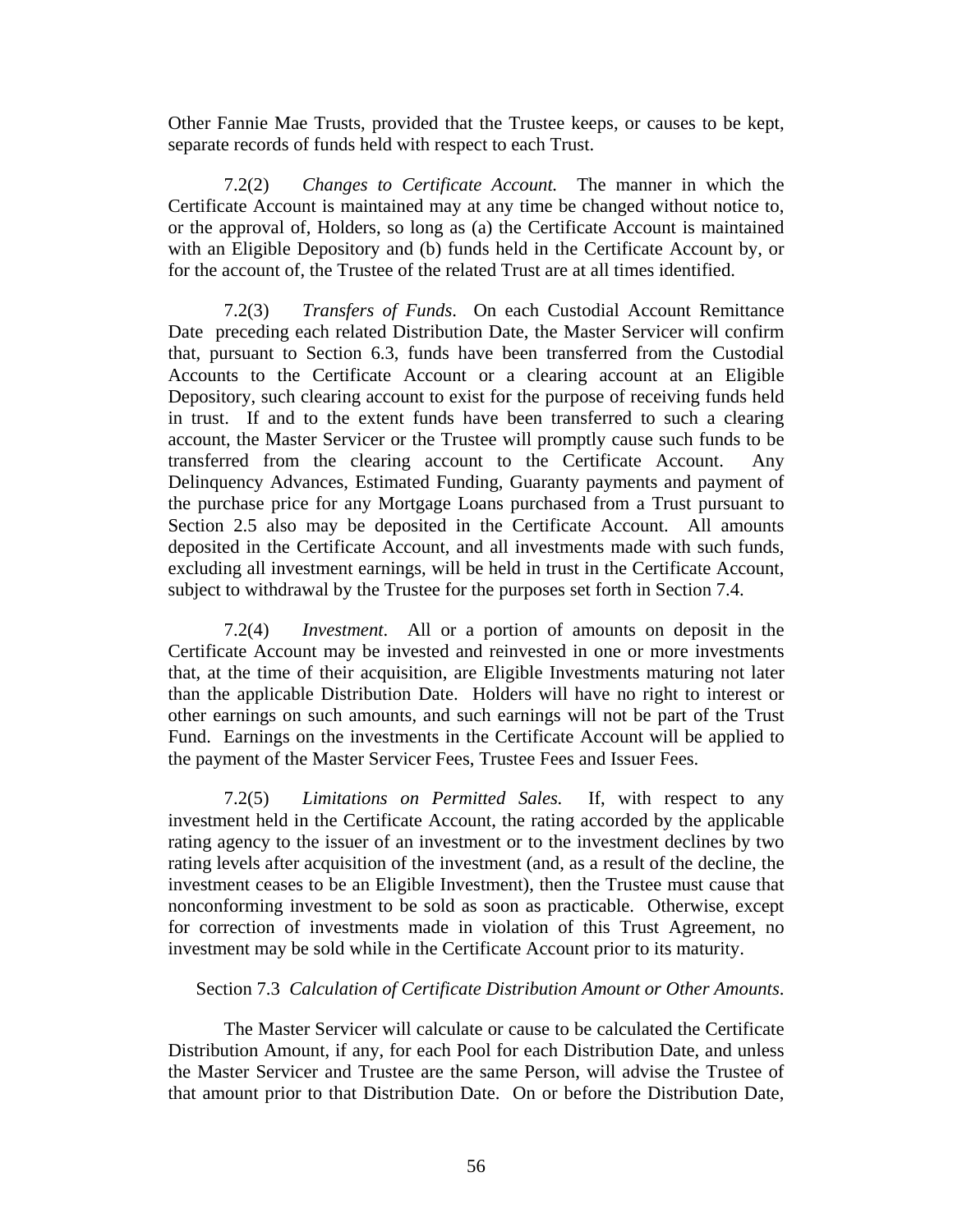the Trustee will notify the Paying Agent, or cause the Paying Agent to be notified, of the Certificate Distribution Amount for that Distribution Date.

## Section 7.4 *Payment from the Certificate Account.*

7.4(1) *Transfer to Paying Agent.* No later than each Distribution Date, the Trustee will withdraw and deliver to the Paying Agent, or cause to be withdrawn and so delivered, funds from the Certificate Account in the amount of the Certificate Distribution Amount for a Trust (or if sufficient funds for a Trust are not then available in the Certificate Account, as much as is available).

7.4(2) *Receipt of Guaranty Payments.* To the extent the amount distributed from the Certificate Account to the Paying Agent is insufficient to pay the Certificate Distribution Amount for a Trust, the Paying Agent will receive funds pursuant to the Guaranty as described in Section 7.5.

7.4(3) *Instruction to Paying Agent.* With respect to each Distribution Date, the Trustee will instruct the Paying Agent to distribute to Holders as of the immediately preceding Record Date, in immediately available funds, the Certificate Distribution Amount (or if sufficient funds are not available, as much as is available), in accordance with the respective Undivided Beneficial Interests of the Holders.

7.4(4) *Payments from Certificate Account.* At any time, the Trustee is authorized to withdraw or direct the withdrawal from the Certificate Account, and pay the following (in each case, to the extent not previously paid or retained):

(a) to the Guarantor, (A) amounts to reimburse the Guarantor for funding or payments made by it with respect to amounts that are subsequently recovered by the Trust and transferred to the Certificate Account but are not required for payment to Holders, and (B) unless a Guarantor Event of Default of the type described in clause (a) of Section 12.1 has occurred and is continuing, the Guaranty Fee;

(b) to the extent of investment earnings on the Certificate Account, to the Trustee, the Master Servicer and the Issuer, respectively, the Trustee Fee, the Master Servicer Fee and the Issuer Fee;

(c) to the Trustee, any Other Trust Expenses that are then due and payable;

(d) to the extent not withheld pursuant to Subsection  $5.1(6)$ , to the Direct Servicer the Servicing Fee, LPMI Charges and any Excess Spread other than Securitized Excess Spread;

(e) to the extent of any Securitized Excess Spread, to the trustee of the trust that holds the Securitized Excess Spread;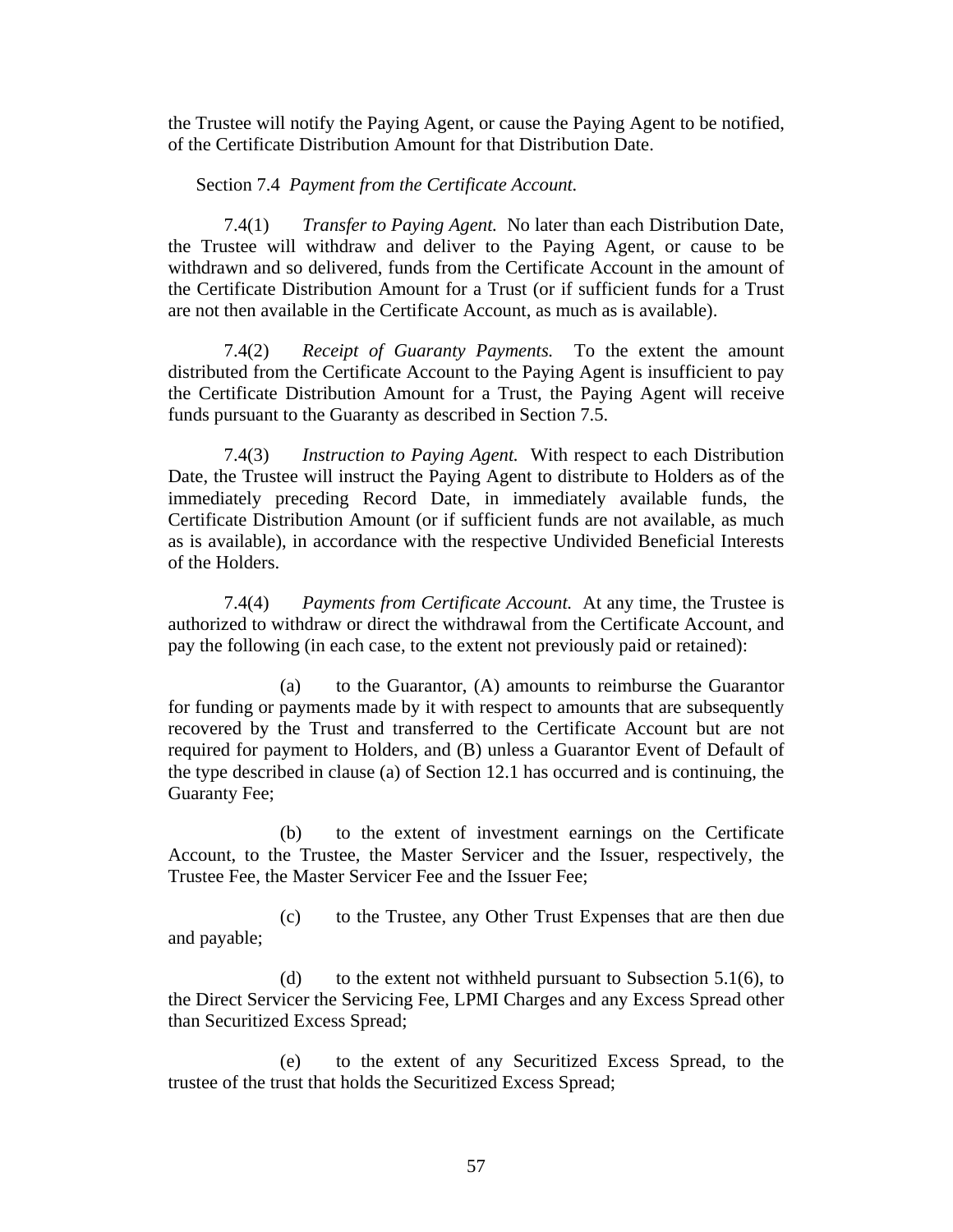(f) first to the Master Servicer and then to each Direct Servicer as reimbursement of any unreimbursed Delinquency Advances, but only to the extent that payments of principal and interest have been received (including through liquidation proceeds);

(g) to remove amounts deposited in error and any excess Estimated Funding; and

(h) after all other distributions have been made on the Final Distribution Date for a Trust, to the extent of any remaining amounts in the Certificate Account attributable to that Trust, first to reimburse the Master Servicer and then to reimburse each Direct Servicer for any remaining unreimbursed Delinquency Advances and Servicing Advances to the extent provided in the applicable Servicing Contract, and if any funds remain after all other payments, to the Guarantor.

7.4(5) *Priority of Distribution.* If the funds available in the Certificate Account with respect to each Trust on any Distribution Date (after any payments are made under Section 7.5) are insufficient to pay all amounts then due, the available funds will be applied in the following order, in each case to the extent then due and payable with respect to that Trust: (i) Trustee Fees and other amounts due to the Trustee; (ii) the Master Servicer Fee; (iii) Securitized Excess Spread, and, to the extent provided in the applicable Servicing Contract, Servicing Fees, LPMI Charges and Excess Spread (other than Securitized Excess Spread, which is no longer available to pay servicing fees and expenses); (iv) reimbursement of Delinquency Advances; (v) the Certificate Interest Distribution Amount; and (vi) the Certificate Principal Distribution Amount.

#### Section 7.5 *Fannie Mae Guaranty*.

7.5(1) *Limited Guaranty*. To the extent necessary with respect to each Trust, the Guarantor unconditionally and irrevocably agrees to pay to the related Trust the following amounts not otherwise available from funds in the Certificate Account pursuant to Section 7.4:

(a) on each Distribution Date, an amount equal to the Certificate Distribution Amount for that Trust on such Distribution Date; and

(b) on the Final Distribution Date for that Trust, after giving effect to payments under clause (a) of this Subsection 7.5(1), the full and final payment of any previously unpaid Certificate Principal Balance.

After the Guarantor is notified by the Master Servicer, the Trustee or Paying Agent of the insufficiency of funds in the Certificate Account to cover all such amounts, the Guarantor will transfer any such amounts to the Certificate Account or directly to the Paying Agent in immediately available funds on or before the applicable Distribution Date for payment to each related Trust. The Guaranty is limited to the payment of the amounts specified in this Subsection 7.5(1); such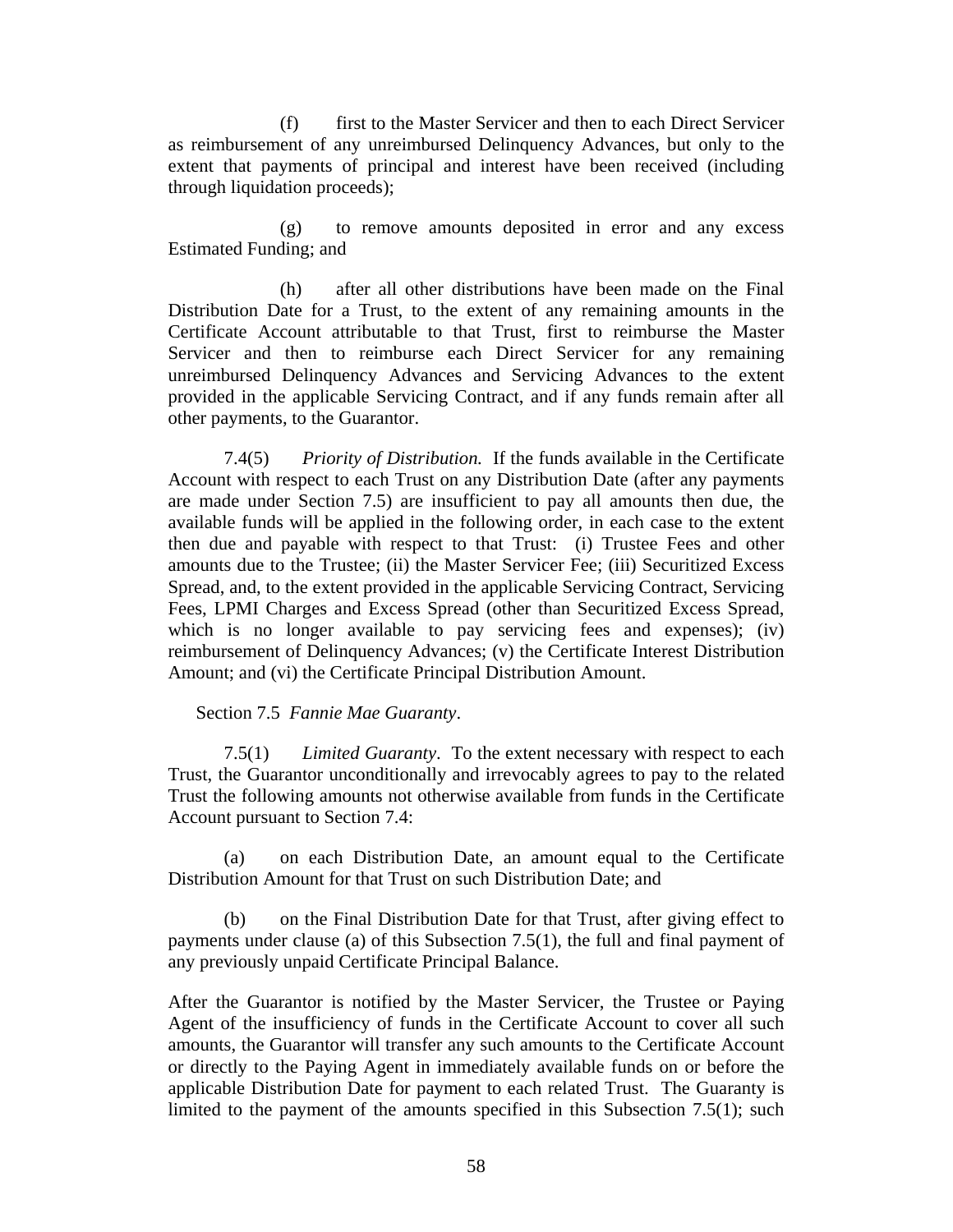payments will be based on Mortgage Loan data reported to the Master Servicer by Direct Servicers in connection with that Distribution Date. Adjustments may be made in subsequent payments as provided in the definitions of Certificate Interest Distribution Amount and Certificate Principal Distribution Amount. In lieu of continuing to make payments of principal and interest with respect to a delinquent Mortgage Loan, the Guarantor may purchase that Mortgage Loan out of the Pool pursuant to the provisions of Section 2.5. Upon completing any such purchase at the purchase price specified in Subsection 2.5(3), the Guarantor will be considered to have satisfied its Guaranty obligation with respect to that Mortgage Loan.

7.5(2) *Enforcement; Unconditional Obligation*. The Guaranty obligations pursuant to this Section 7.5 will inure to the benefit of each Trust, and will be enforceable by the Trustee of that Trust, only as provided in this Trust Agreement. The Guarantor agrees that its obligation to pay on each Distribution Date the amounts guaranteed by it under Subsection 7.5(1) will be unconditional, regardless of: (i) the validity, legality or enforceability of, or any change in or amendment to, the Trust Documents; (ii) the failure of any Person to pay any Guaranty Fee; (iii) the absence of any action to enforce the payment obligation; (iv) the waiver or consent by the requisite vote of the Holders or by the Trustee with respect to any provisions of the Trust Documents, except pursuant to Section 14.4; or (v) any action to enforce, or other circumstance that might otherwise constitute, a legal or equitable discharge or defense of a guarantor. Except as expressly provided in Subsection 7.5(1) or Section 12.1, the Guarantor waives diligence, presentment, demands of payment or otherwise, protest or notice with respect to each Certificate or the interest represented by such Certificate, and all demands whatsoever, and covenants that this Guaranty will not be discharged except upon complete and irrevocable payment of the amounts described in Subsection 7.5(1).

7.5(3) *Subrogation*. The Guarantor will be subrogated to all rights of Holders of Certificates in the related Trust with respect to amounts paid pursuant to the Guaranty. Nothing in this Subsection 7.5(3) will impair Fannie Mae's right to receive distributions in its capacity as a Holder, if it is a Holder of any Certificates.

7.5(4) *Estimated Funding.* From time to time, the Master Servicer or Guarantor may deposit Estimated Funding in the Certificate Account, determined on the basis of expected collections of principal and interest payments on the Mortgage Loans (including Delinquency Advances) and anticipated payments to be made to Holders on the following Distribution Date, which may be an estimated amount pending reconciliation and allocation of amounts owed to Holders. Any Estimated Funding amounts in excess of funds required to be distributed to Holders on a Distribution Date will, upon request of the Master Servicer or Guarantor, be reimbursed to the Master Servicer or Guarantor after reconciliation of funds actually collected and distributed from the Trust to Holders.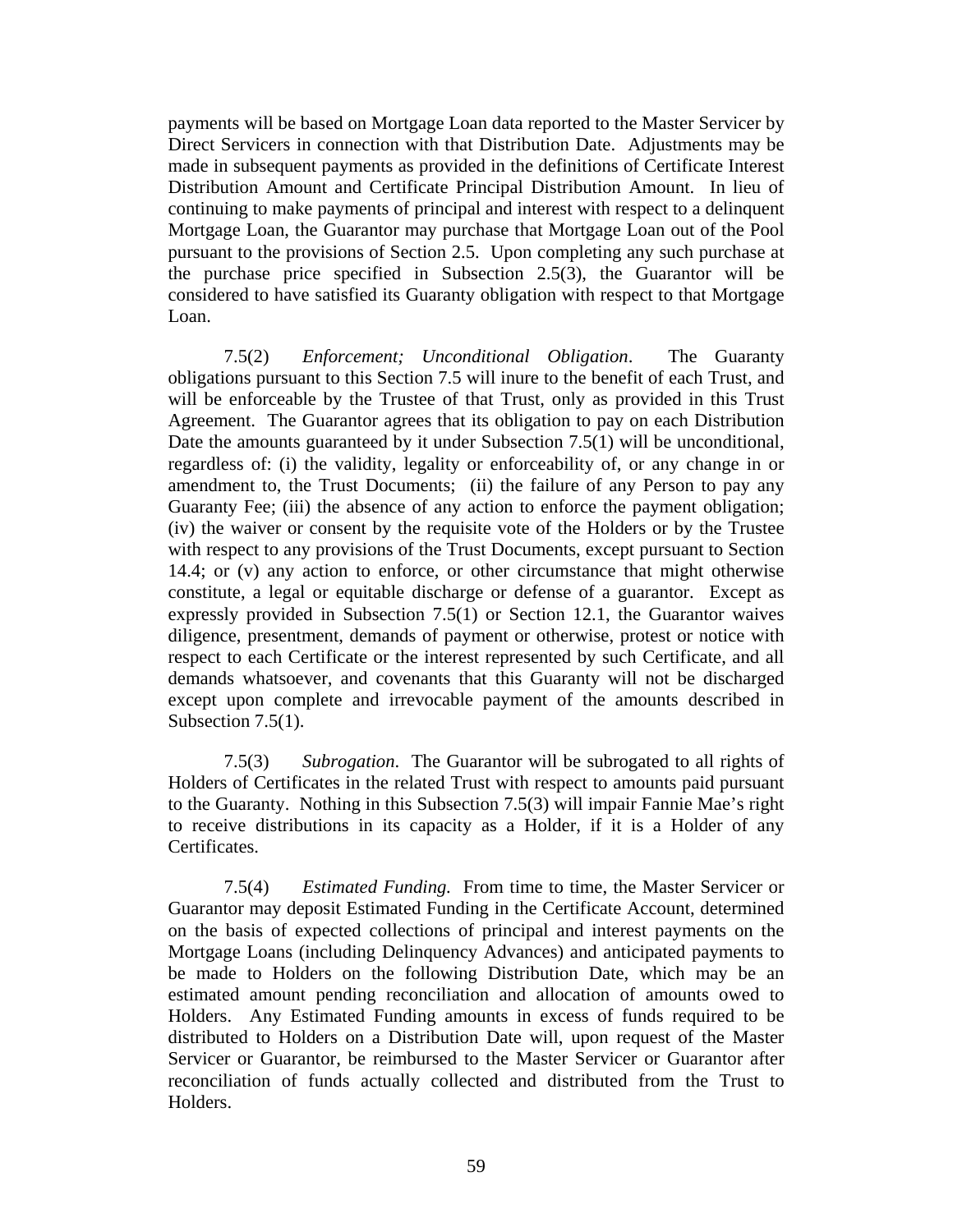7.5(5) *No United States Guaranty*. The Guaranty is solely a corporate obligation of Fannie Mae. Neither the Certificates nor payments of principal and interest on the Certificates are guaranteed by the United States and neither constitutes a debt or obligation of the United States or any other agency or instrumentality of the United States.

Section 7.6 *Reports.* 

7.6(1) *Monthly Reports.* The Master Servicer will provide or cause to be provided to Holders of Certificates of each Trust access (consistent with Section 15.4) to monthly reports relating to the monthly distributions on the Certificates of that Trust as of each Distribution Date.

7.6(2) *Annual Reports.* Within a reasonable time after the end of each calendar year during any portion of which a Certificate is outstanding, the Master Servicer will either (i) furnish or cause to be furnished to each Holder listed on the records of the Fiscal Agent at any time during that year a statement containing the relevant information required under federal income tax laws, or (ii) disseminate in a manner consistent with Section 15.4 information from which such relevant information can be calculated.

Section 7.7 *Paying Agent*. Any payment obligations of any Person other than the Paying Agent to Holders will be fully satisfied upon transmittal of payment to the Paying Agent of the Certificate Distribution Amount on or before the related Distribution Date.

# **ARTICLE VIII**

# **LIMITATION OF LIABILITY**

Section 8.1 *General Limitation*. The liability of the Issuer, Master Servicer, Guarantor and Trustee and any successor extends only to its performance in good faith of the duties and responsibilities specifically imposed by the terms of the Trust Documents. No other duties or responsibilities will be implied.

Section 8.2 *Measure of Liability*.

8.2(1) *Good Faith*. None of the Issuer, Master Servicer, Guarantor or Trustee or any successor to any of them, or any of their respective directors, officers, employees or agents, will be liable for any action taken, or for refraining from taking any action, in good faith pursuant to the terms of the Trust Documents, or for errors in judgment; provided, however, that this provision will not protect the Issuer, Master Servicer, Guarantor or Trustee or any such other Person against any liability for action or inaction resulting from willful misfeasance, bad faith, gross negligence, or willful disregard of its obligations and duties under the Trust Documents.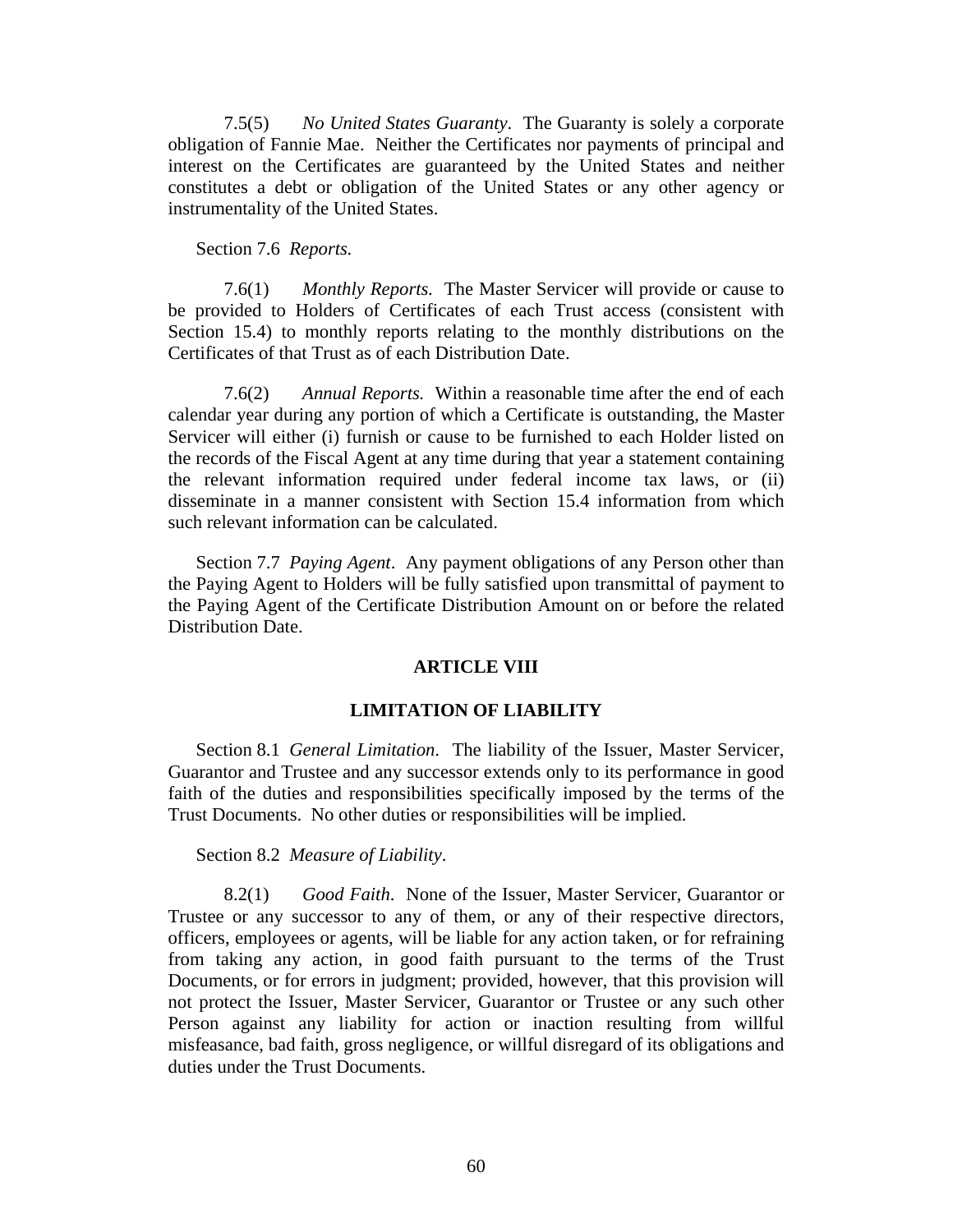8.2(2) *Standard of Care.* In performing their duties and exercising their rights, the Issuer, Master Servicer and Guarantor are obligated to act in good faith, as described in Subsection 8.2(1). The Trustee's standard of care is as described in Section 10.1 In ascertaining whether a Mortgage Loan is to be purchased from a Pool as described in Section 2.5, none of the Master Servicer, the applicable Direct Servicer, the Guarantor or the Trustee will be liable for taking into consideration the administrative costs of the Master Servicer, the Trustee or the Guarantor, as well as the costs of the Direct Servicer, or the Guarantor's possible exposure under the Guaranty.

8.2(3) *Acts of Parties.* In exercising any right under the Trust Documents, none of the Issuer, Master Servicer, or Guarantor will be acting in a fiduciary capacity. Any failure by the Issuer, Master Servicer, Guarantor or Trustee to exercise any right under the Trust Documents in any instance will not be deemed a waiver of such right in any other instance.

# **ARTICLE IX**

## **FANNIE MAE**

Section 9.1 *Merger or Consolidation*. Any corporation or other entity into which Fannie Mae is merged, converted or consolidated, or any corporation or other entity resulting from any merger, conversion or consolidation to which Fannie Mae is a party, or any corporation or other entity succeeding to the business of Fannie Mae, will succeed to and assume all obligations and duties imposed upon Fannie Mae by the terms of the Trust Documents, without the filing of any instrument or the performance of any further act by Fannie Mae or any Holder. Fannie Mae will give notice promptly of such succession to all Holders.

Section 9.2 *Fannie Mae as Holder*. Fannie Mae will have the right to purchase and hold for its own account any Certificate and will have the same rights as any other Holder, except as otherwise set forth in the Trust Documents.

#### **ARTICLE X**

#### **TRUSTEE**

Section 10.1 *Duties of Trustee.* 

10.1(1) *In the Absence of a Guarantor Event of Default*. For so long as there is no Guarantor Event of Default, the duties and obligations of the Trustee will be determined solely by the express provisions of the Trust Documents. The Trustee will be responsible only for the performance of the duties and obligations specifically set forth in the Trust Documents; no implied covenants or obligations of the Trustee will be read into the Trust Documents. Any permissive right of the Trustee contained in the Trust Documents will not be construed as a duty.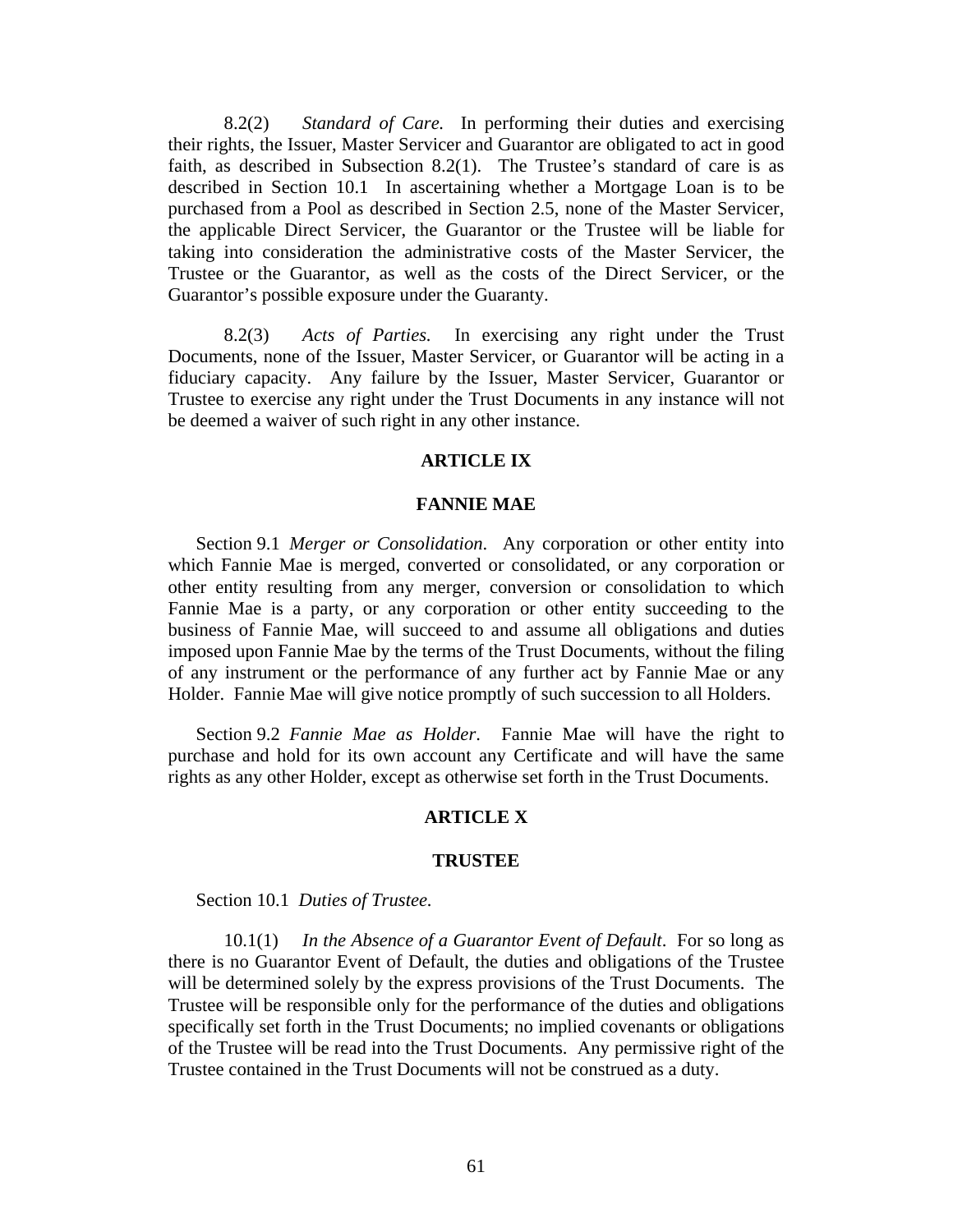10.1(2) *When a Guarantor Event of Default Exists.* While a Guarantor Event of Default exists, the Trustee will exercise the rights and powers vested in it by the Trust Documents and use the same degree of care and skill in their exercise as a prudent investor would exercise or use under the circumstances in the conduct of its own affairs.

10.1(3) *Liability*. No provision of the Trust Documents will be construed to relieve the Trustee from liability for its own negligent action, its own negligent failure to act or its own misconduct; provided, however, that:

(a) As provided in Subsection 8.2(1), the Trustee will not be personally liable for an error of judgment made in good faith by any authorized officer of the Trustee, unless it is proven that the Trustee was negligent in ascertaining the pertinent facts;

(b) The Trustee will not be personally liable with respect to any action taken, permitted or omitted to be taken by it in good faith in accordance with the direction of Holders representing at least 5% of the Voting Rights of the related Trust (determined in accordance with Section 14.1) as to the time, method and place of conducting any proceeding for any remedy available to the Trustee, or for exercising any trust or power conferred upon the Trustee, under the Trust Documents;

(c) For all purposes of the Trust Documents, unless the Trustee and the Guarantor are the same Person, the Trustee will not be deemed to have knowledge of any Guarantor Event of Default or event that, with notice or lapse of time, or both, would become a Guarantor Event of Default, unless an authorized officer of the Trustee has received written notice of the event from the Master Servicer, or an authorized officer of the Trustee has actual knowledge of the event. In the absence of such written notice or actual knowledge, no provision of the Trust Documents requiring the Trustee to take any action or to assume any duty or responsibility following the occurrence of any Guarantor Event of Default or event that, with notice or lapse of time, or both, would become a Guarantor Event of Default, will be effective as to the Trustee; and

(d) For purposes of this Article X, references to the Trustee include its directors, officers, employees and agents.

Section 10.2 *Certain Matters Affecting the Trustee.* 

10.2(1) *Reliance; Limitation of Duties*. Except as otherwise provided in Section 10.1:

(a) Unless a Guarantor Event of Default has occurred and has not been cured, the Trustee is entitled to rely on any direction rendered to it by any of the Issuer, Master Servicer (unless there is then a Servicing Event of Default that has not been cured) or Guarantor in exercise of its rights pursuant to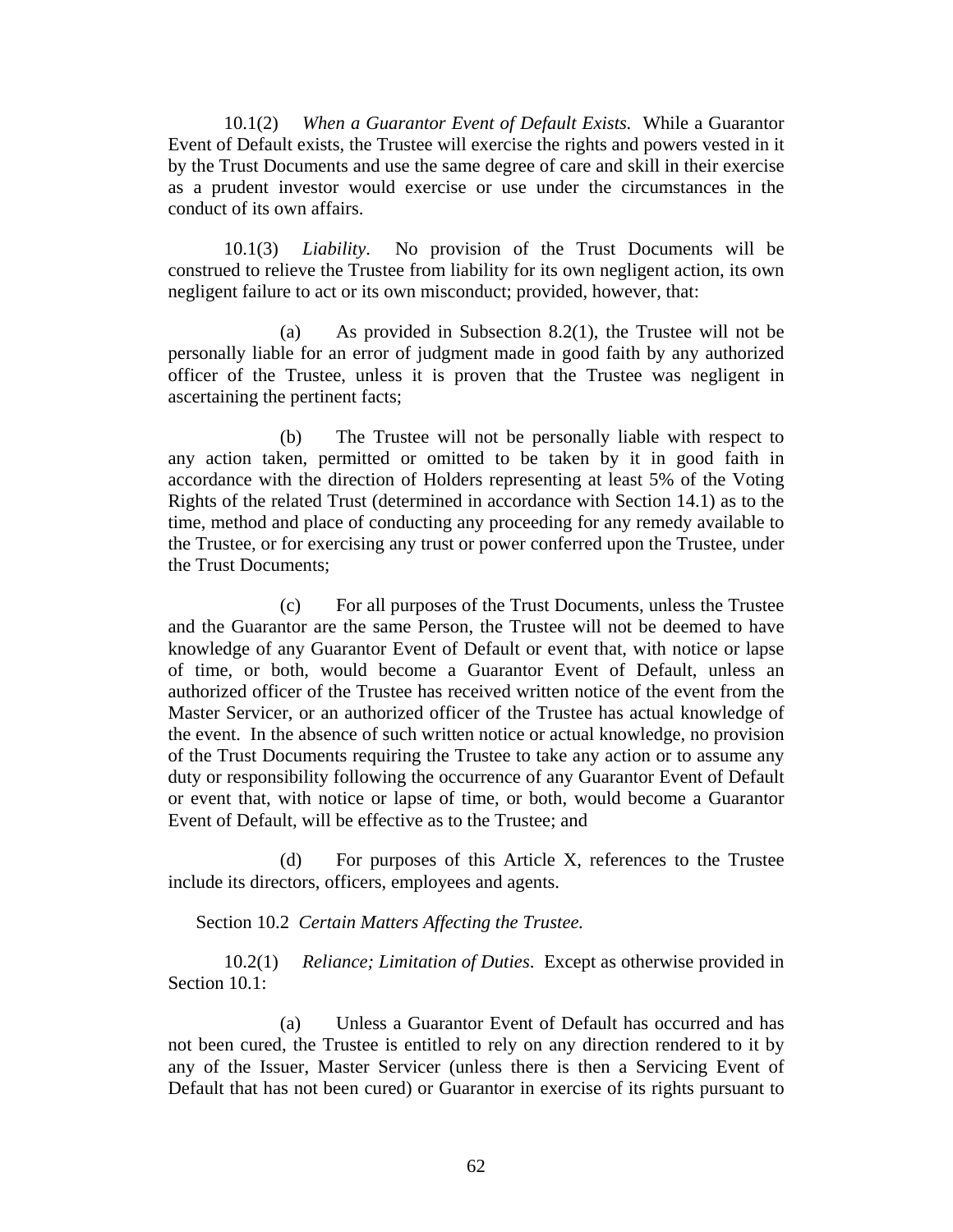the terms of the Trust Documents without inquiry as to the propriety or validity of the direction, and will be protected in acting on such direction;

(b) The Trustee, upon receipt of all resolutions, certificates, statements, opinions, reports, documents, orders or other instruments furnished to the Trustee that are specifically required to be furnished pursuant to any provision of the Trust Documents, will examine them to determine whether they appear to conform *prima facie* to the requirements of the Trust Documents. If any such instrument is found not to conform *prima facie* to the requirements of the Trust Documents in any material respect, the Trustee will take whatever action it deems appropriate to have the instrument corrected in all material respects to the Trustee's satisfaction. Unless the Trustee has actual knowledge to the contrary, the Trustee will be entitled to rely, without further inquiry, on the apparent authority of the signer of any document, and upon the representation of the Person submitting documents to it (including the Issuer, the Master Servicer, the Guarantor, any Seller, any Direct Servicer, any Subservicer, any Custodian and any attorney or accounting professional or other adviser (including an attorney, accounting professional or adviser employed by the Issuer, Master Servicer, Guarantor or Trustee)) that the document is genuine, which representation will be deemed given by the process of submitting the documents to the Trustee in the ordinary course of business. If the Trustee is acting in good faith, the Trustee may conclusively rely as to the truth of the statements and the correctness of the opinions or advice expressed in any certificates or opinions furnished to the Trustee and that conform to the requirements of the Trust Documents. Except if there is a pending request to investigate as provided in paragraph (e) of this Subsection 10.2(1), the Trustee may request and if acting in good faith rely upon, and will be protected in acting or refraining from acting upon, any resolution, officers' certificate, certificate of auditors or any other certificate, statement, instrument, opinion, report, notice, request, consent, order, appraisal, bond or other paper or document *prima facie* in proper form and believed by it to be genuine and to have been signed or presented by the proper party;

(c) The Trustee may consult with attorneys, accounting professionals and other advisers (including attorneys, accounting professionals and advisers employed or retained by the Issuer, the Master Servicer, the Guarantor or the Trustee) with respect to any action taken or allowed to occur or omitted by it under the Trust Documents in good faith. If the Trustee is acting in good faith, any advice received from attorneys, accounting professionals or other advisers (including from attorneys, accounting professionals or other advisers employed or retained by the Issuer, the Master Servicer, the Guarantor or the Trustee) will be full and complete authorization and protection from liability as to any act or omission in accordance with such advice;

(d) The Trustee will not be obligated to exercise any of the trusts or powers vested in it by the Trust Documents or to institute, conduct or defend any litigation under or in relation to the Trust Documents at the request, order or direction of any Holder or, if the Trustee is someone other than the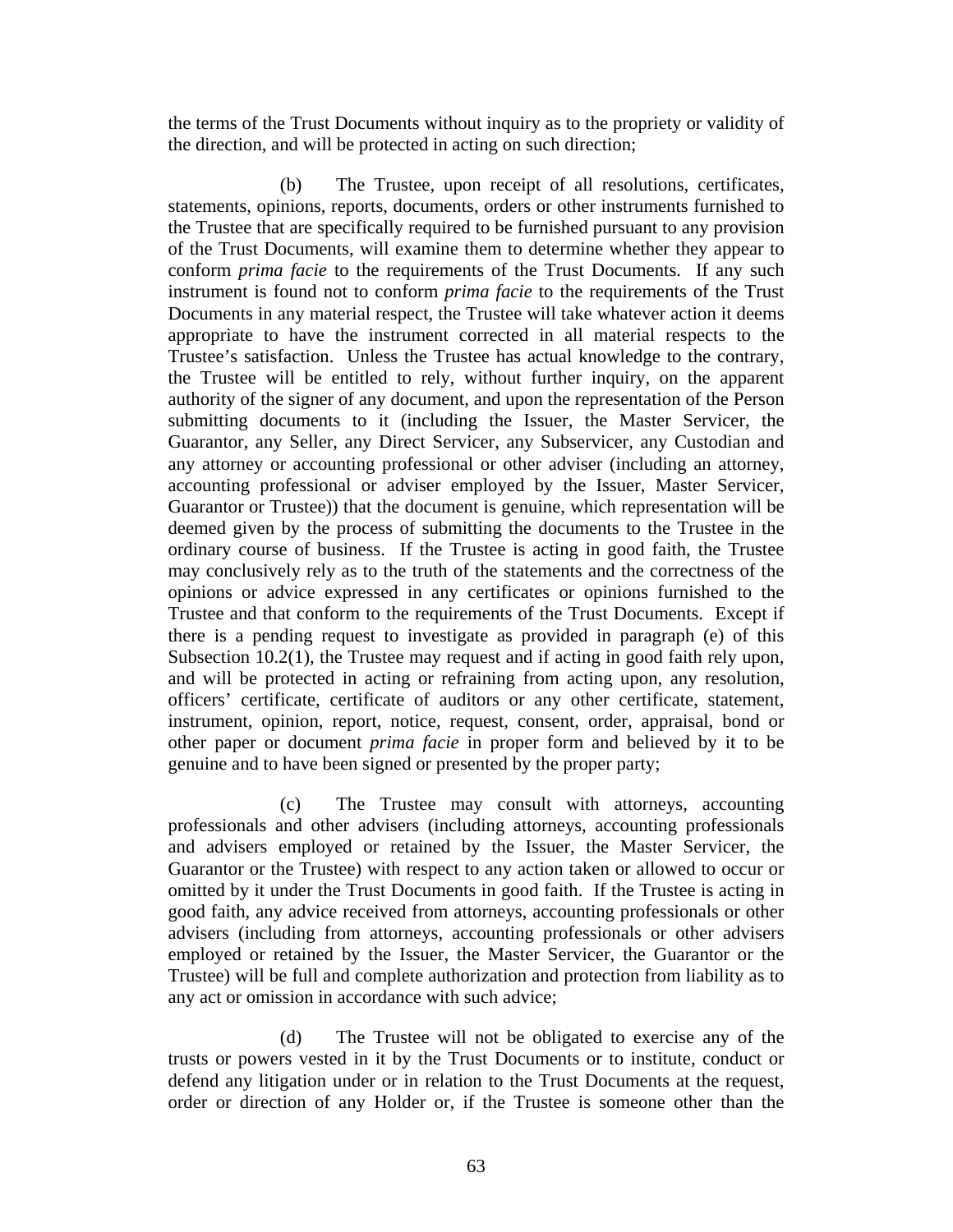Guarantor, at the request, order or direction of the Guarantor, pursuant to the provisions of the Trust Documents, unless such Holders or the Guarantor, as the case may be, have offered to the Trustee reasonable security or indemnity against the costs, expenses and liabilities that it may incur; and

(e) Prior to the occurrence of a Guarantor Event of Default and after all previously existing Guarantor Events of Default have been cured, the Trustee will not be bound to make any investigation into the facts or matters stated in any resolution, certificate, statement, instrument, opinion, report, notice, request, consent, order, approval, bond or other paper or document, as permitted by the Trust Documents, unless requested in writing so to do by (i) the Guarantor or (ii) Holders representing at least 25% of the Voting Rights of the related Trust (determined in accordance with Section 14.1); provided, however, that in either case, within a reasonable time the Guarantor or such Holders, as the case may be, have provided the Trustee with reasonable indemnification for costs, expenses or liabilities likely to be incurred by it in the making of such investigation if, in the opinion of the Trustee, the Trustee is not reasonably assured by the security afforded to it otherwise by the terms of the Trust Documents.

# 10.2(2) *No Obligation to Incur Liability; Indemnification of the Trustee.*

(a) No provision of the Trust Documents will require the Trustee, in its capacity as Trustee, to expend or risk its own funds or otherwise incur any financial or other liability in the performance of any of its duties, or in the exercise of any of its rights or powers, if it has reasonable grounds to believe that repayment of such funds or adequate indemnity against such risk or liability is not reasonably assured to it; and

(b) Each Trust will indemnify the Trustee in its personal capacity and as Trustee and any director, officer, employee or agent of the Trustee in its personal capacity and as Trustee (each of them, an "indemnified party") for, and hold each of them harmless against, any loss or liability incurred by any of them without negligence or bad faith on the part of the indemnified party arising out of or in connection with the acceptance or administration of the Trusts created pursuant to the Trust Documents, including any legal action described in Subsection 10.2(3). The amounts indemnified include the costs and expenses of defending the indemnified parties against any claim or liability incurred by any of them in connection with the exercise or performance of any of the powers or duties under the Trust Agreement, but not including any expenses incurred in the ordinary course of performing the Trustee's duties as set forth in the Trust Documents.

10.2(3) *Legal Action*. The Trustee in its discretion may, but is not obligated to, undertake any legal action that it deems necessary or desirable in the interests of Holders. If the Trustee determines to undertake any such legal action, it will be entitled to be provided security or indemnity to its satisfaction for any expense or liability as described in Subsection 10.2(2) or to reimbursement from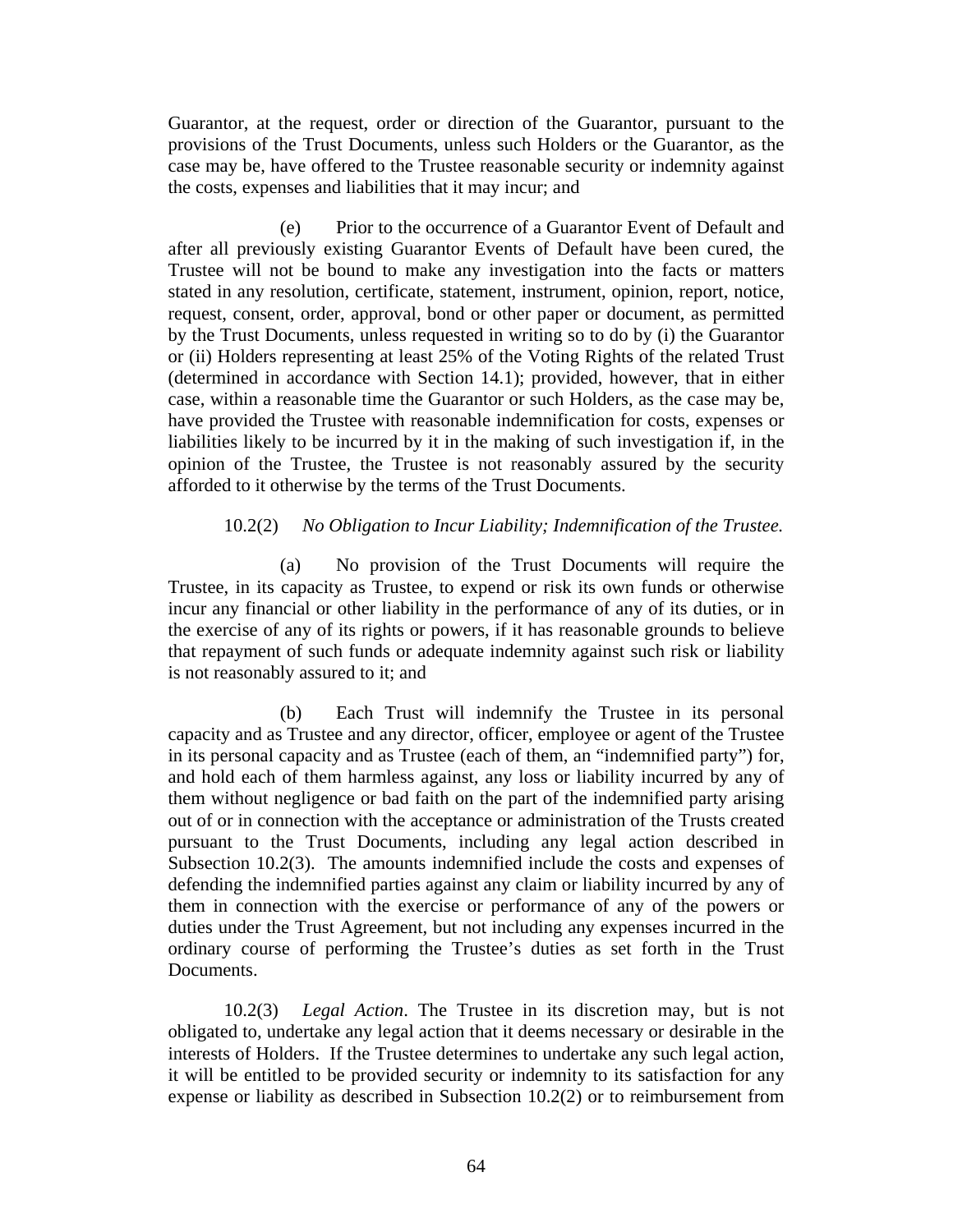the related Trust Fund for the expenses it incurs in undertaking the action. In determining whether to undertake legal action, the Trustee will be entitled to rely conclusively on the advice of legal counsel as to the reasonableness of such action and, consequently, the Trustee's entitlement to such reimbursement will be deemed due.

10.2(4) *Authority to Delegate.* The Trustee may execute any of the trusts or powers, perform any duties under the Trust Documents, and carry out any or all of its functions under this Trust Agreement either directly or by or through one or more delegates, agents or attorneys engaged by it to act on its behalf.

10.2(5) *Authority to Commingle.* The Trustee may commingle Pool Proceeds and investment earnings with respect to two or more Trusts, and also may commingle Pool Proceeds and investment earnings with respect to any Trust with other proceeds and earnings held by the Trustee in trust, including assets of Other Fannie Mae Trusts, provided that records are maintained by which the separate interests of each Trust can be ascertained.

10.2(6) *Execution of Documents.* The Trustee is authorized to execute and deliver such documents as it determines to be necessary or appropriate to carry out the terms of the Trust Documents, including documents prepared by the Direct Servicer or a Subservicer as described in Subsection 5.5(1) that are necessary or appropriate to enable the Direct Servicer or a Subservicer to service the Mortgage Loans. The Trustee is authorized to rely on instructions received from the Direct Servicer or Subservicer as to the form and substance of such documents.

Section 10.3 *Trustee Not Liable*. Except as otherwise expressly provided in the Trust Documents, the Trustee will not be liable for the use or application by the Master Servicer or any Direct Servicer of any funds paid to the Master Servicer or any Direct Servicer in respect of the Mortgage Loans, or deposited in, or withdrawn from, the Custodial Account, or the calculation of the amount transferred to the Certificate Account by the Master Servicer or by any Direct Servicer or transferred to the Paying Agent. The Trustee makes no representations or warranties as to the validity or sufficiency of the Mortgage Documents.

Section 10.4 *Trustee May Own Certificates*. The Trustee in its personal or any other capacity may become the owner or pledgee of Certificates of any Trust with the same rights it would have if it were not Trustee.

Section 10.5 *Eligibility Requirements for Trustee*. Fannie Mae is eligible to act as the Trustee, and is initially the Trustee for Trusts created under this Trust Agreement. Any successor to Fannie Mae as Trustee must be a corporation or association acceptable to the Issuer and the Guarantor and organized and doing business under the laws of the applicable state or the United States, authorized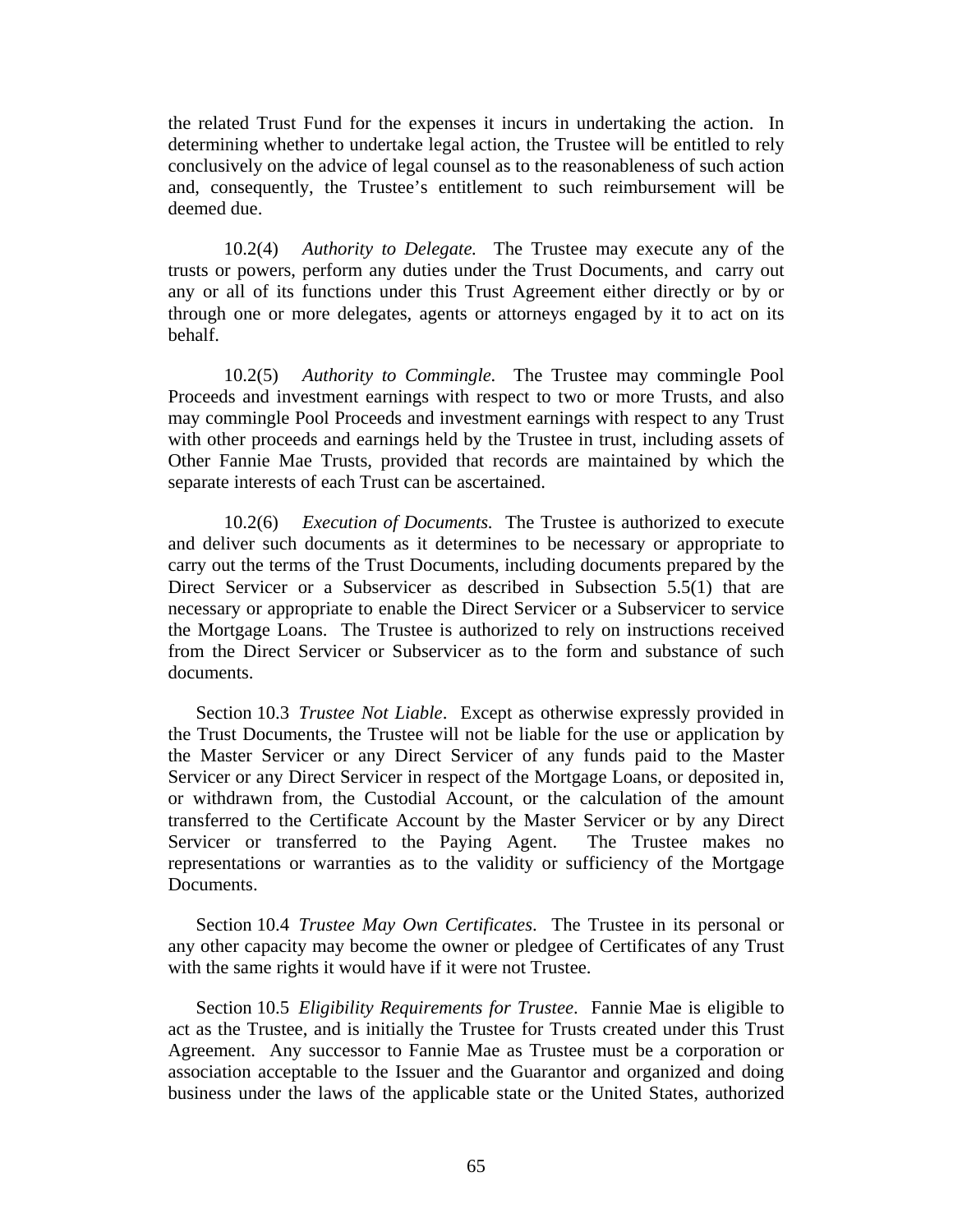under such laws to exercise corporate trust powers, having combined capital and surplus of at least \$50,000,000 and subject to supervision or examination by federal or state financial regulatory authorities. If such other corporation or association publishes reports of condition at least annually pursuant to law or to the requirements of the supervising or examining authority, then for the purposes of this Section 10.5 the combined capital and surplus will be deemed to be its combined capital and surplus as set forth in its most recent report of condition so published. If any such successor Trustee ceases to be eligible under this Section 10.5 at any time, that successor Trustee will resign immediately in the manner and with the effect specified in Section 10.6.

#### Section 10.6 *Resignation and Removal of Trustee.*

10.6(1) *Resignation by Trustee.* The Trustee may resign at any time. Any successor Trustee will resign if it ceases to be eligible in accordance with the provisions of Section 10.5. In either case, the resignation of the Trustee will be effective, and the resigning Trustee will be discharged from the Trusts created by the Trust Documents, only by giving 90 days' written notice of the resignation to the Guarantor and upon the effectiveness of an appointment of a successor Trustee, which may be as of a date prior to the end of the 90-day period. Upon receiving such notice of resignation, the Guarantor (or if a Guarantor Event of Default has occurred and is continuing, the Master Servicer) will promptly appoint one or more successor Trustees by written instrument, one copy of which is delivered to the resigning Trustee and one copy of which is delivered to the successor Trustee. The successor Trustee need not be identical for all Trusts. If no successor Trustee has been appointed for a Trust, or one that has been appointed has not accepted the appointment within 90 days after giving such notice of resignation, the resigning Trustee may petition any court of competent jurisdiction for the appointment of a successor Trustee.

# 10.6(2) *Removal of Trustee for Cause.*

(a) Prior to a Guarantor Event of Default or if a Guarantor Event of Default has occurred and has been cured with respect to a Trust, Fannie Mae cannot be removed as Trustee with respect to that Trust. If a Guarantor Event of Default has occurred and is continuing while Fannie Mae is the Trustee, at the direction of Holders representing at least 51% of the Voting Rights of the related Trust (determined in accordance with Section 14.1), Fannie Mae will resign or be removed as the Trustee, and, to the extent permitted by law, all of the rights and obligations of the Trustee with respect to the related Trust only will be terminated by notifying the Trustee in writing. Holders representing at least 51% of the Voting Rights of the related Trust will then be authorized to name and appoint one or more successor Trustees. Notwithstanding the termination of the Trustee, its liability under the Trust Documents arising prior to such termination will survive such termination.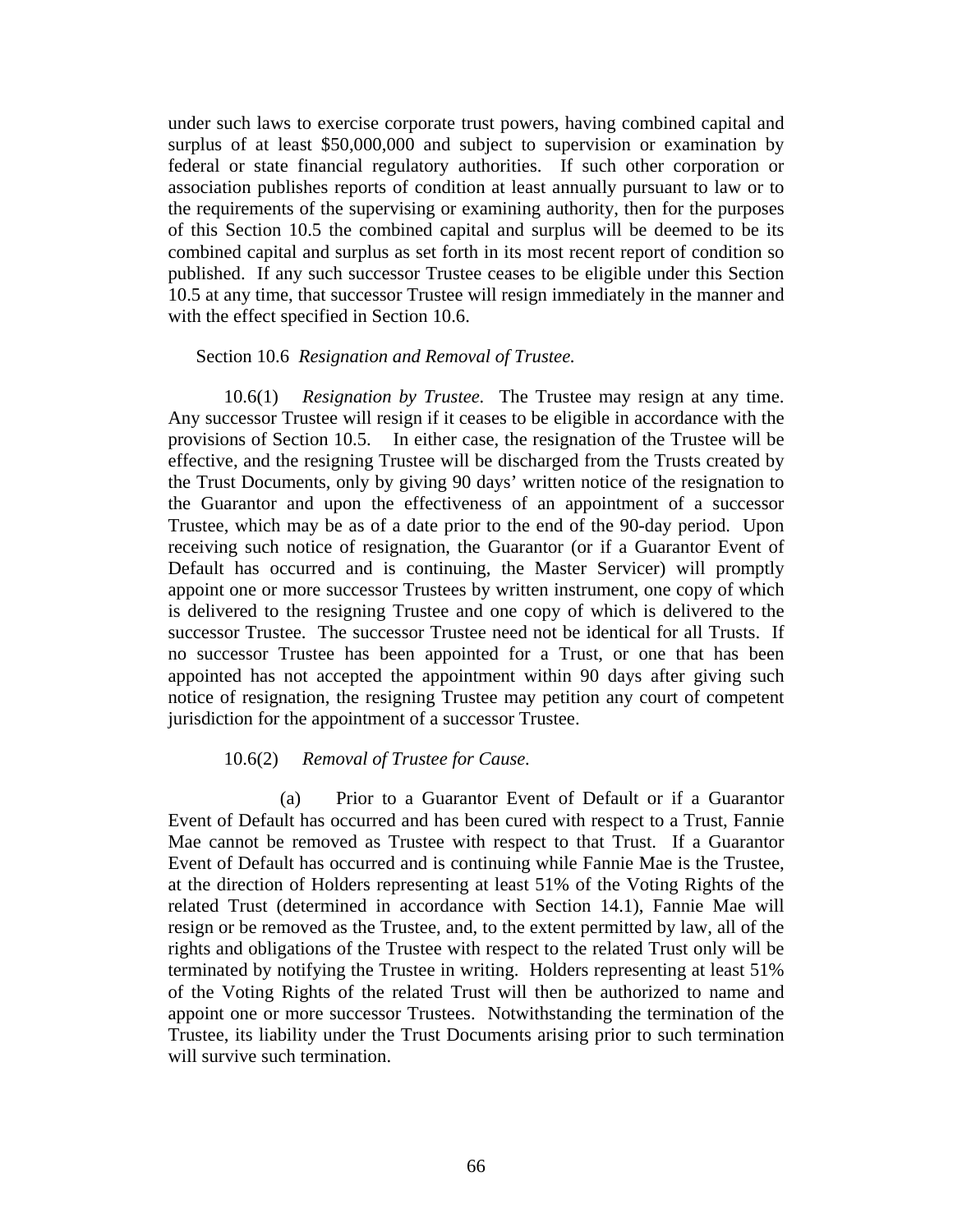(b) If a successor Trustee is serving as the Trustee, the following events are "Trustee Events of Default":

(i) with respect to a Trust, solely to the extent the applicable funds actually are received by the Trustee, any failure by the Trustee to withdraw and deliver to the Paying Agent (or cause to be withdrawn and delivered to the Paying Agent) any distribution required to be made under the terms of the Trust Documents, if such failure continues unremedied for a period of fifteen days after the date on which written notice of such failure and a demand to remedy that failure is given to the Trustee by either the Guarantor (except when a Guarantor Event of Default has occurred and is continuing) or the Holders of Certificates representing at least 5% of the Voting Rights of that Trust;

(ii) with respect to a Trust, failure on the part of the Trustee duly to observe or perform any other material covenant or agreement on the part of the Trustee set forth in the Trust Documents, if such failure continues unremedied for a period of 60 days after the date on which written notice of such failure and a demand to remedy that failure is given to the Trustee by either the Guarantor (except when a Guarantor Event of Default has occurred and is continuing) or the Holders of Certificates representing at least 25% of the Voting Rights of that Trust;

(iii) the Trustee ceases to be eligible in accordance with the provisions of Section 10.5 and fails to resign;

(iv) the Trustee becomes substantially incapable of acting, or has been determined to be unable under applicable law and regulation to remain as Trustee by (i) the governmental unit or regulatory entity that has primary supervisory authority for it or (ii) a court of competent jurisdiction;

(v) a decree or order of a court or agency or supervisory authority having jurisdiction in the premises for the appointment of a conservator, receiver or liquidator in any insolvency, readjustment of debt, marshalling of assets and liabilities or similar proceedings, or for the winding-up or liquidation of its affairs, entered against the Trustee and such decree or order remains in force undischarged or unstayed for a period of 60 days;

(vi) the Trustee consents to the appointment of a conservator, receiver or liquidator in any insolvency, readjustment of debt, marshalling of assets and liabilities or similar proceeding relating to the Trustee or to all or substantially all of its property; or

(vii) the Trustee admits in writing its inability to pay its debts generally as they become due, files a petition to invoke any applicable insolvency or reorganization statute, makes an assignment for the benefit of its creditors, or voluntarily suspends payment of its obligations.

If at any time a Trustee Event of Default has occurred and is continuing, in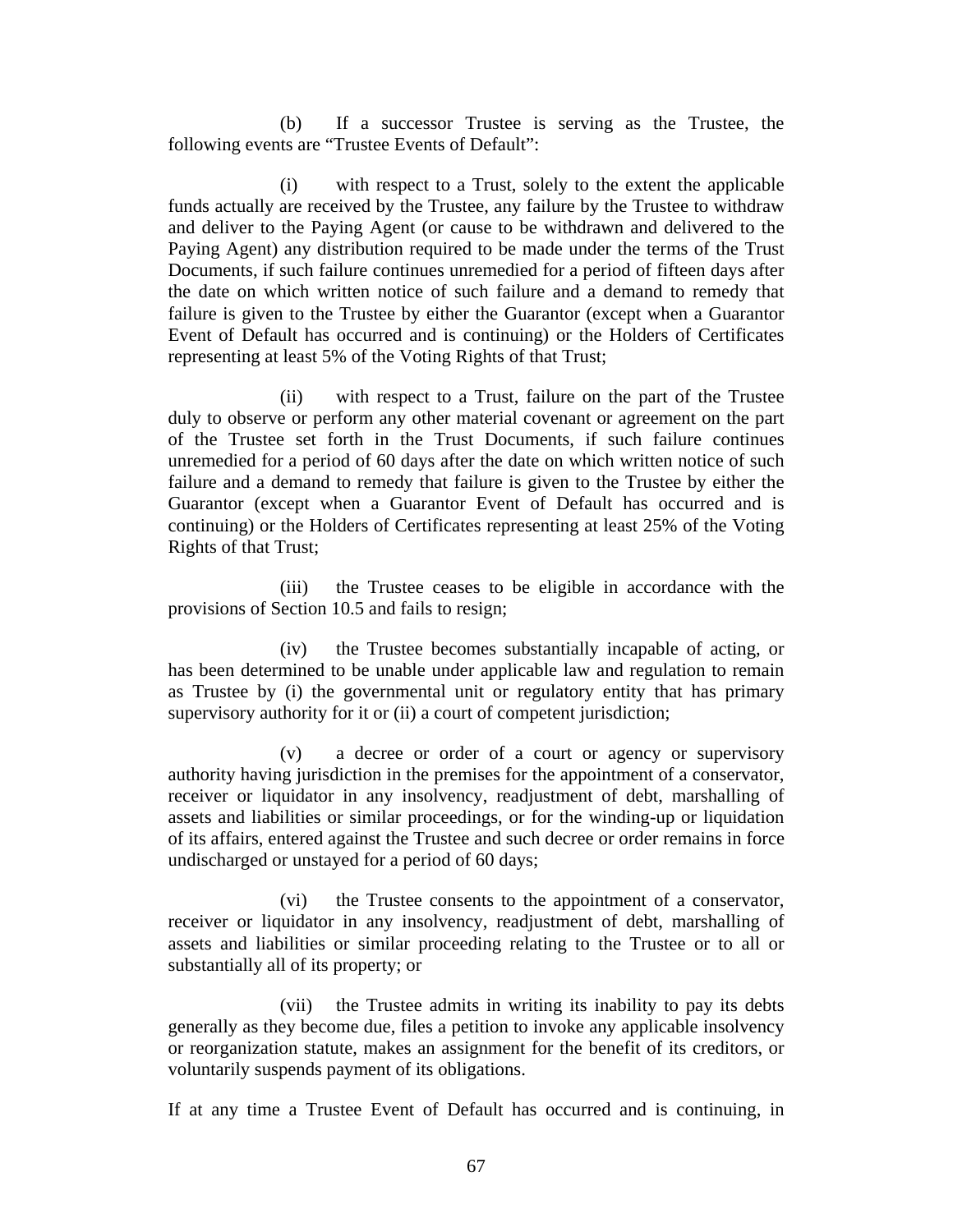addition to any rights of removal under Subsection 10.6(3), the Guarantor (or if a Guarantor Event of Default has occurred and is continuing, the Master Servicer) may, and if directed by Holders representing at least 51% of the Voting Rights of the related Trust, will, remove the Trustee as to one or more Trusts and appoint a successor Trustee by written instrument, one copy of which will be delivered to the Trustee so removed and one copy of which will be delivered to the successor Trustee, and the Guarantor (or if a Guarantor Event of Default has occurred and is continuing, the Master Servicer) will give written notice of the successor Trustee to any Master Servicer, any Direct Servicer and Holders affected by the succession. Notwithstanding the termination of the Trustee, its liability under the Trust Documents arising prior to such termination will survive such termination.

10.6(3) *Removal of Trustee Without Cause.* Except when a Guarantor Event of Default has occurred and is continuing, the Guarantor may remove a successor Trustee for any reason or no reason, solely pursuant to the Trust Documents, and appoint another successor Trustee by written instrument within 90 days after the date notice is given to such predecessor Trustee of its removal. If no successor Trustee has been appointed and has accepted appointment within 90 days after the giving of such notice of removal, the predecessor Trustee may petition any court of competent jurisdiction for the appointment of a successor Trustee.

10.6(4) *Time of Effectiveness.* Any resignation or removal of the Trustee and appointment of a successor Trustee pursuant to any of the provisions of this Article X will become effective upon acceptance of appointment by the successor Trustee as provided in Section 10.7, and in no event will such resignation or removal become effective until a successor Trustee has been appointed and has accepted the duties of the Trustee.

Section 10.7 *Acceptance of Appointment by Successor Trustee.* Any successor Trustee appointed as provided in Section 10.6 will execute, acknowledge and deliver to the Guarantor and to its predecessor Trustee an instrument accepting such appointment under the Trust Documents. The successor Trustee may, at its own expense, secure an Opinion of Counsel to the effect that, or as to the extent to which, a Trust is exempt from federal income taxation, as well as state and local taxation in the jurisdiction where the successor Trustee is located, and qualifies as a fixed investment trust for federal tax purposes. The resignation or removal of the predecessor Trustee will become effective and the successor Trustee, without any further act, deed or conveyance, will become fully vested with all the rights, powers, duties and obligations of its predecessor Trustee, with the effect as if the successor Trustee had been originally named as Trustee under the Trust Documents. The predecessor Trustee will execute and deliver such instruments and do such other things as may reasonably be required to vest fully and confirm the successor Trustee in all such rights, powers, duties and obligations. The documentation for the succession of the successor Trustee, including any fee arrangement with such successor Trustee, is not considered an Amendment requiring approval pursuant to Article XIV.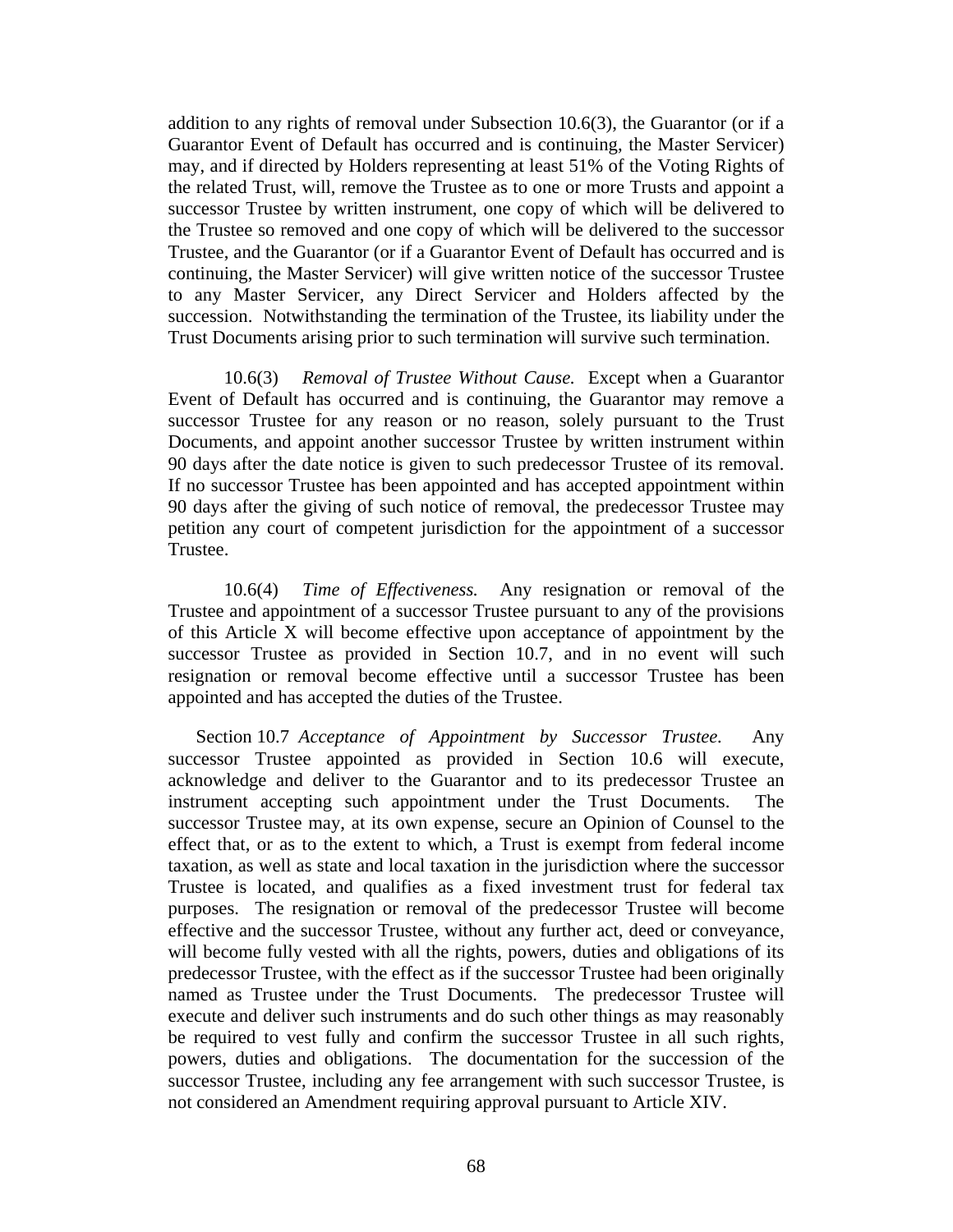Section 10.8 *Merger or Consolidation of Trustee*. Notwithstanding any provision in the Trust Documents to the contrary, any corporation or association into which the Trustee may be merged or converted or with which it may be consolidated or any corporation resulting from any merger, conversion or consolidation to which the Trustee will be a party, or any corporation succeeding to the business of the Trustee, will be the successor Trustee under the Trust Documents, without the execution or filing of any paper or any further act on the part of any of the parties to the Trust Documents, provided, in the case of a Trustee other than Fannie Mae, that such corporation or association is eligible under the provisions of Section 10.5.

#### Section 10.9 *Appointment of Co-Trustee or Separate Trustee.*

10.9(1) *Authority to Appoint.* For the purpose of meeting any legal requirements of any jurisdiction in which any part of the Trust Fund or property securing it may at the time be located, the Guarantor and the Trustee acting jointly (or, if a Guarantor Event of Default has occurred and is continuing, the Trustee acting alone) will have the power to execute and deliver all instruments necessary to appoint a Person approved by the Trustee to act jointly with the Trustee as cotrustee, or to appoint a separate trustee for any part of the related Trust Fund, and to vest in that Person, in its trustee capacity, legal title to that part of the Trust Fund, and those powers, duties, obligations, rights and trusts as the Guarantor and the Trustee (or if a Guarantor Event of Default has occurred and is continuing, the Trustee alone) consider necessary or desirable, subject to the other provisions of this Section 10.9 and consistent with the Trust Documents. No co-trustee or separate trustee will be required, however, to meet the terms of eligibility as a successor Trustee under Section 10.5. Except as specifically provided in the first sentence of this Subsection 10.9(1), the Trustee will have no other right to appoint a co-trustee.

10.9(2) *Authority Granted.* In the case of any appointment of a cotrustee or separate trustee pursuant to this Section 10.9, all rights, powers, duties and obligations conferred or imposed upon the Trustee will be conferred or imposed upon, and exercised or performed by the Trustee and such separate trustee or co-trustee jointly, except to the extent that under any law of any jurisdiction in which any particular act is to be performed, the Trustee is incompetent or unqualified to perform such act, in which event such rights, powers, duties and obligations (including the holding of title to all or any part of the related Trust Fund in any such jurisdiction) will be exercised and performed by that separate trustee or co-trustee at the direction of the Trustee.

10.9(3) *Notices.* Any notice, request or other writing given to the Trustee will be deemed to have been given to each separate trustee or co-trustee appointed under this Section 10.9, as effectively as if given to each of them. Every instrument appointing any separate trustee and co-trustee will refer to the Trust Documents and the conditions of this Article X.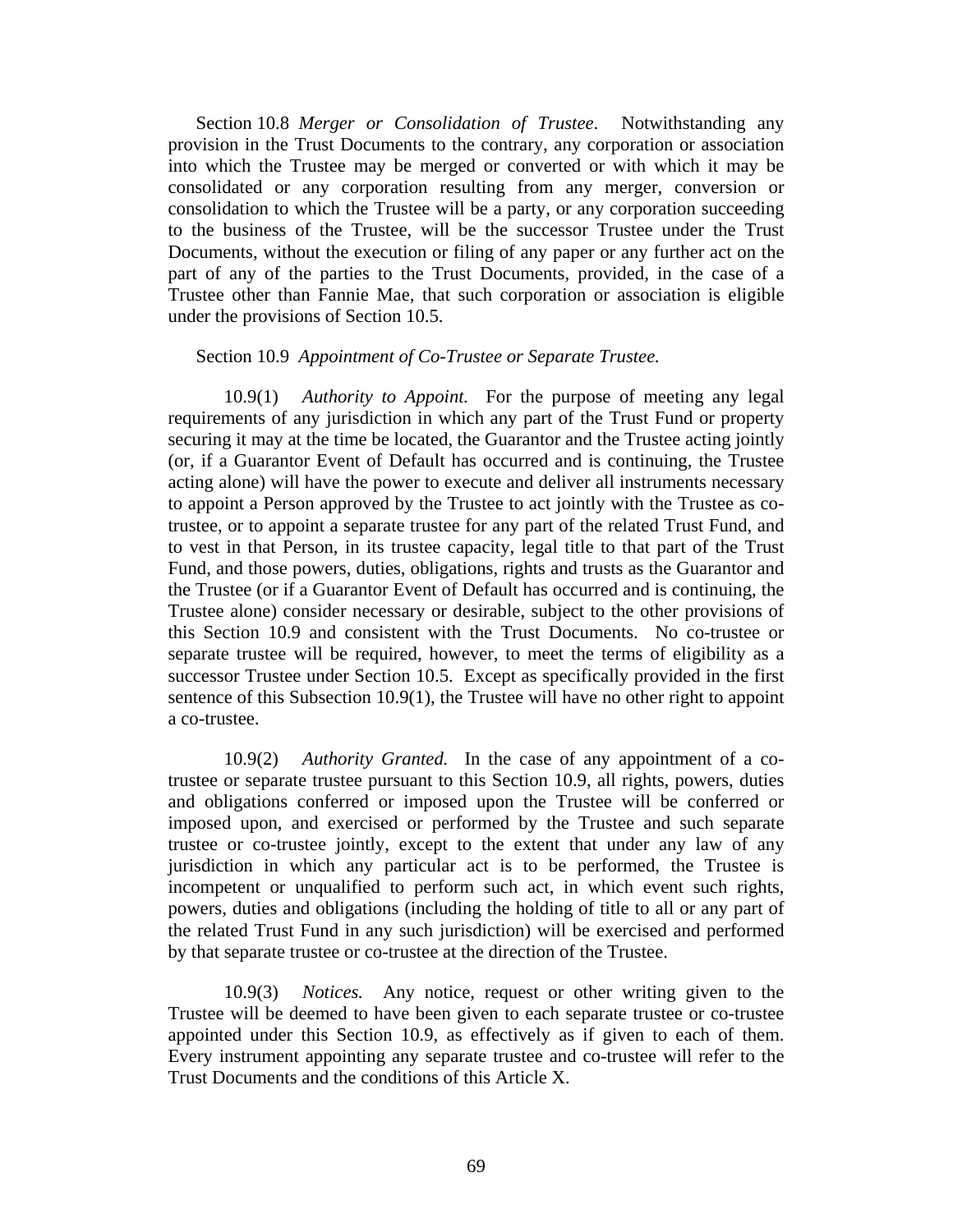10.9(4) *Agency Role.* Any separate trustee and co-trustee may appoint the Trustee as its agent or attorney-in-fact, with full power and authority, to the extent not prohibited by law, to do any lawful act under or in respect of the Trust Documents on its behalf and in its name. If any separate trustee or co-trustee dies, becomes incapable of acting, resigns or is removed, all of its estates, properties, rights, remedies and trusts will vest in and be exercised by the Trustee, without the appointment of a new or successor Trustee, to the extent permitted by law.

Section 10.10 *Trustee Fees*. The Trustee will be entitled to receive a Trustee Fee as compensation for its services under the Trust Documents. The Trustee's compensation will not be limited by any law on compensation of a trustee of an express trust. The Trustee Fee will be payable monthly and will be 2% of the interest or other investment earnings, if any, on amounts in the Certificate Account, after payment of the Issuer Fee; provided that if a successor Trustee is appointed, the Trustee Fee may be such other amount as is agreed between the successor Trustee and the Guarantor (or Master Servicer, if a Guarantor Event of Default has occurred and is continuing). As long as Fannie Mae is the Trustee, the Trustee Fee for all Trusts under this Trust Agreement will be determined in the aggregate, and not for each Trust separately.

## **ARTICLE XI**

# **MASTER SERVICER**

#### Section 11.1 *Termination and Resignation of Master Servicer*.

11.1(1) *In the Absence of a Guarantor Default*. Prior to a Guarantor Event of Default or if a Guarantor Event of Default has occurred and has been cured with respect to a Trust, Fannie Mae cannot be removed as Master Servicer with respect to that Trust. A successor to Fannie Mae as Master Servicer (if Fannie Mae has resigned pursuant to Subsection 11.1(2)) may be removed by the Guarantor (or, if a Guarantor Event of Default has occurred and has not been cured, by the Trustee) upon not less than 60 days' written notice to that successor Master Servicer.

11.1(2) *Voluntary Resignation.* The Master Servicer may resign at any time, by giving 120 days' written notice of the resignation to the Trustee and the Guarantor.

11.1(3) *Servicing Events of Default.* If a successor Master Servicer is serving as such, the following events are "Servicing Events of Default" with respect to a Trust:

(a) any failure by the successor Master Servicer to remit, or cause the Direct Servicer to remit, funds for deposit to the Certificate Account on the Custodial Account Remittance Date for payment to Holders, as required by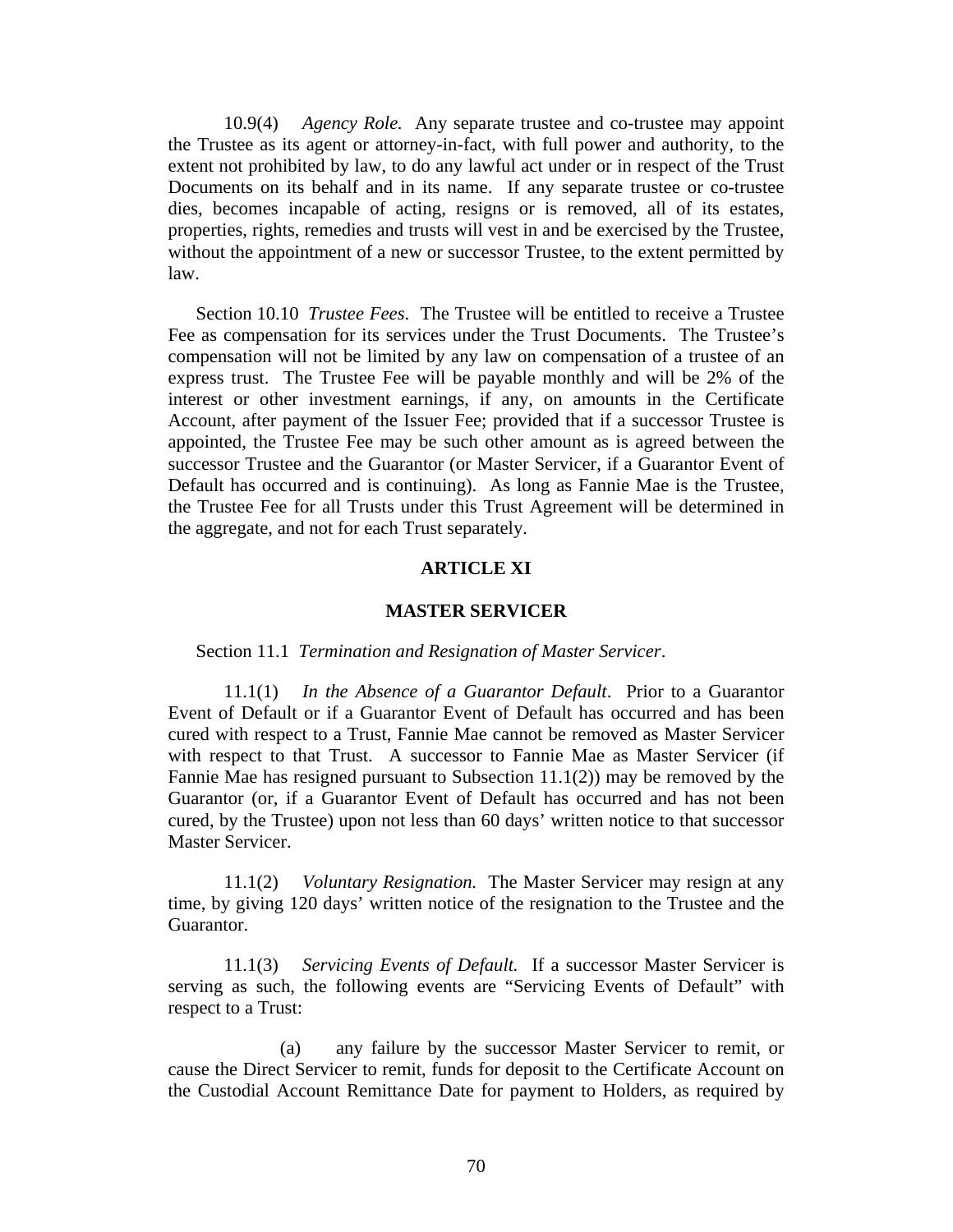Section 6.3, which failure continues uncured for one Business Day following written notice of such failure to the successor Master Servicer by the Trustee or by Holders representing at least 25% of the Voting Rights of the related Trust (determined in accordance with Section 14.1);

(b) except as otherwise provided in clause (a) of this Subsection 11.1(3), any failure by the successor Master Servicer to perform in any material respect any of its covenants or agreements, which failure continues uncured for a period of 60 days following the earlier of written notice of the failure to the successor Master Servicer by the Trustee or by the Holders representing at least 25% of the Voting Rights of the related Trust (determined in accordance with Section 14.1);

(c) entry of a decree or order of a court or agency or supervisory authority having jurisdiction in a voluntary or involuntary case under any present or future federal or state bankruptcy, insolvency or similar law or the appointment of a conservator or receiver or liquidator in any insolvency, readjustment of debt, marshaling of assets and liabilities or similar proceeding, or for the winding-up or liquidation of its affairs against the successor Master Servicer, and which remains in force undischarged or unstayed for a period of 60 days, if such proceeding is not being contested by that successor Master Servicer in good faith, or results in the entry of an order for relief or any such adjudication or appointment;

(d) consent by the successor Master Servicer to the appointment of a conservator or receiver or liquidator in any insolvency, readjustment of debt, marshaling of assets and liabilities or similar proceedings of or relating to the successor Master Servicer or of or relating to all or substantially all of its property;

(e) admission by the successor Master Servicer in writing of its inability to pay its debts generally as they become due, filing a petition to take advantage of any applicable insolvency or reorganization statute, making an assignment for the benefit of its creditors, or voluntarily suspending payment of its obligations; or

(f) failure of the successor Master Servicer to meet the standard of eligibility set forth in Subsection 11.2(3).

# 11.1(4) *Termination for Cause.*

(a) If a Guarantor Event of Default has occurred and is continuing while Fannie Mae is the Master Servicer, the Trustee may, or, at the direction of Holders representing at least 51% of the Voting Rights of the related Trust (determined in accordance with Section 14.1), the Trustee will, to the extent permitted by law, terminate all of the rights and obligations of the Master Servicer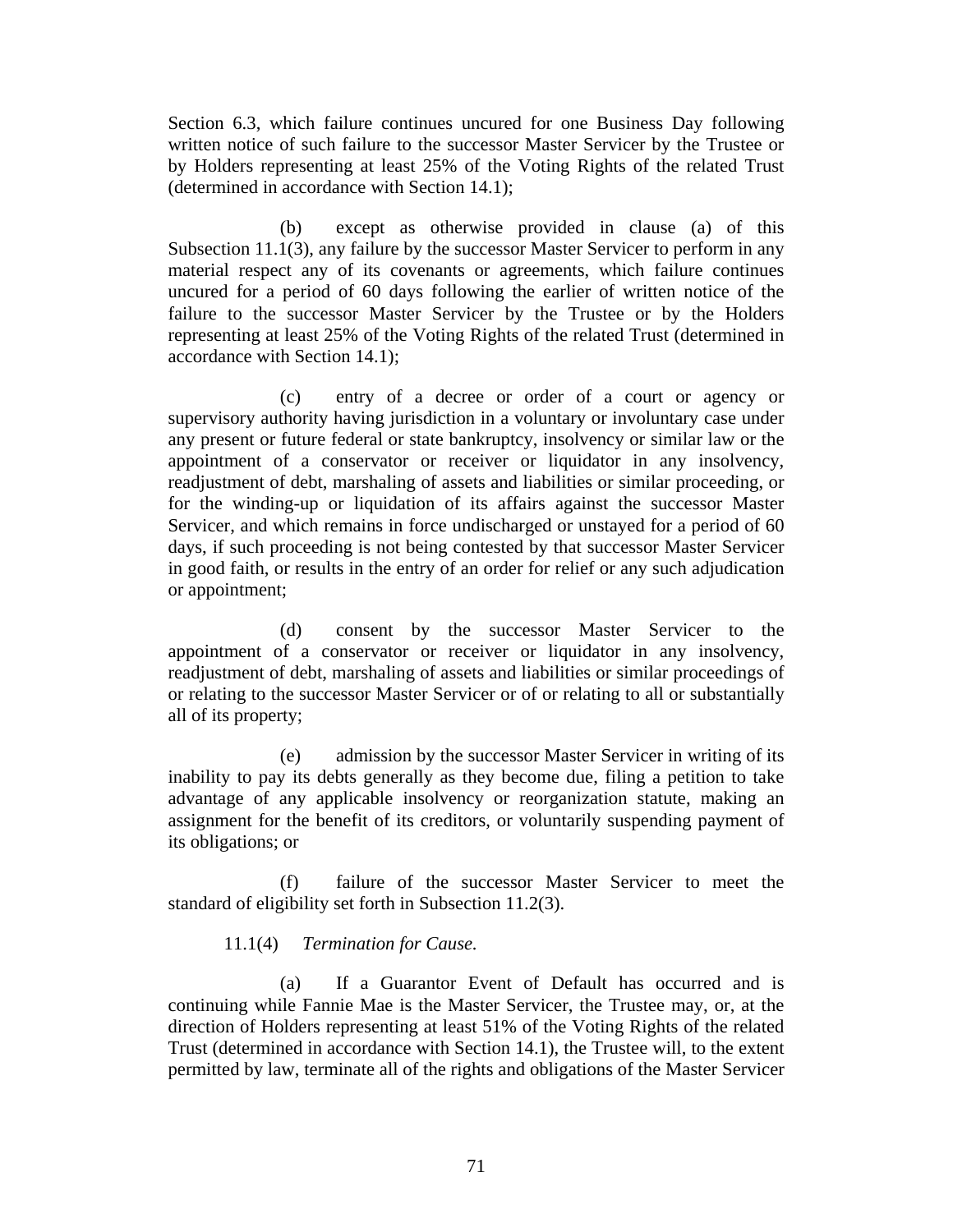with respect to the related Trust only, and in and to the related Mortgage Loans and their proceeds, by notifying the Master Servicer in writing.

(b) If a Servicing Event of Default has occurred and is continuing, the Trustee may, or, at the direction of Holders representing at least 51% of the Voting Rights of the related Trust (determined in accordance with Section 14.1), the Trustee will, to the extent permitted by law, by notice in writing to the successor Master Servicer, terminate all of the rights and obligations of the successor Master Servicer with respect to the related Trust only, and in and to the related Mortgage Loans and their proceeds.

11.1(5) *Trustee to Succeed.* On or after the effective date of the Master Servicer's written termination or resignation notice, and until such time as a successor Master Servicer is appointed pursuant to Subsection 11.2, all authority and power of the Master Servicer under this Trust Agreement will pass to and be vested in the Trustee as provided in Subsection 11.2(2). The Trustee is authorized and empowered, as attorney-in-fact or otherwise, to execute and deliver on behalf of and at the expense of the terminated Master Servicer, any and all documents and other instruments, and to do or accomplish all other acts or things necessary or appropriate to effect the purposes of such notice of termination promptly, including actions necessary to complete the transfer and endorsement or assignment of the Mortgage Loans and related Mortgage Documents, or otherwise.

11.1(6) *Cooperation; Transfer of Documents and Records.* The Master Servicer agrees, at its sole cost and expense (and in any event no later than ten Business Days after notice of its termination), to provide the Trustee with all documents and records requested by it to enable it (or its designee, or the successor Master Servicer when appointed) to assume the Master Servicer's functions under this Trust Agreement, and to cooperate with the Trustee in effecting the termination of its responsibilities and rights under this Trust Agreement in the capacity of Master Servicer, including the transfer within one Business Day to the Trustee for administration by it of any Trust assets that may be held by or on behalf of the terminated Master Servicer. The terminated or resigning Master Servicer will not be entitled to receive Master Servicer Fees for services after the effective date of the termination. The terminated or resigning Master Servicer will, however, continue to be entitled to receive all amounts accrued or owing to it (in its capacity as Master Servicer) under the Trust Documents on or prior to the date of such termination, whether in respect of Delinquency Advances or otherwise.

11.1(7) *Duty to Reimburse.* The terminated or resigning Master Servicer will reimburse the Trustee (or the Trustee will be reimbursed from the Trust Fund as Other Trust Expenses if the Master Servicer is unable to fulfill its obligations as such under the Trust Documents) for all costs associated with the transfer of servicing, including any costs or expenses associated with the complete transfer of all servicing data and the completion or correction of such servicing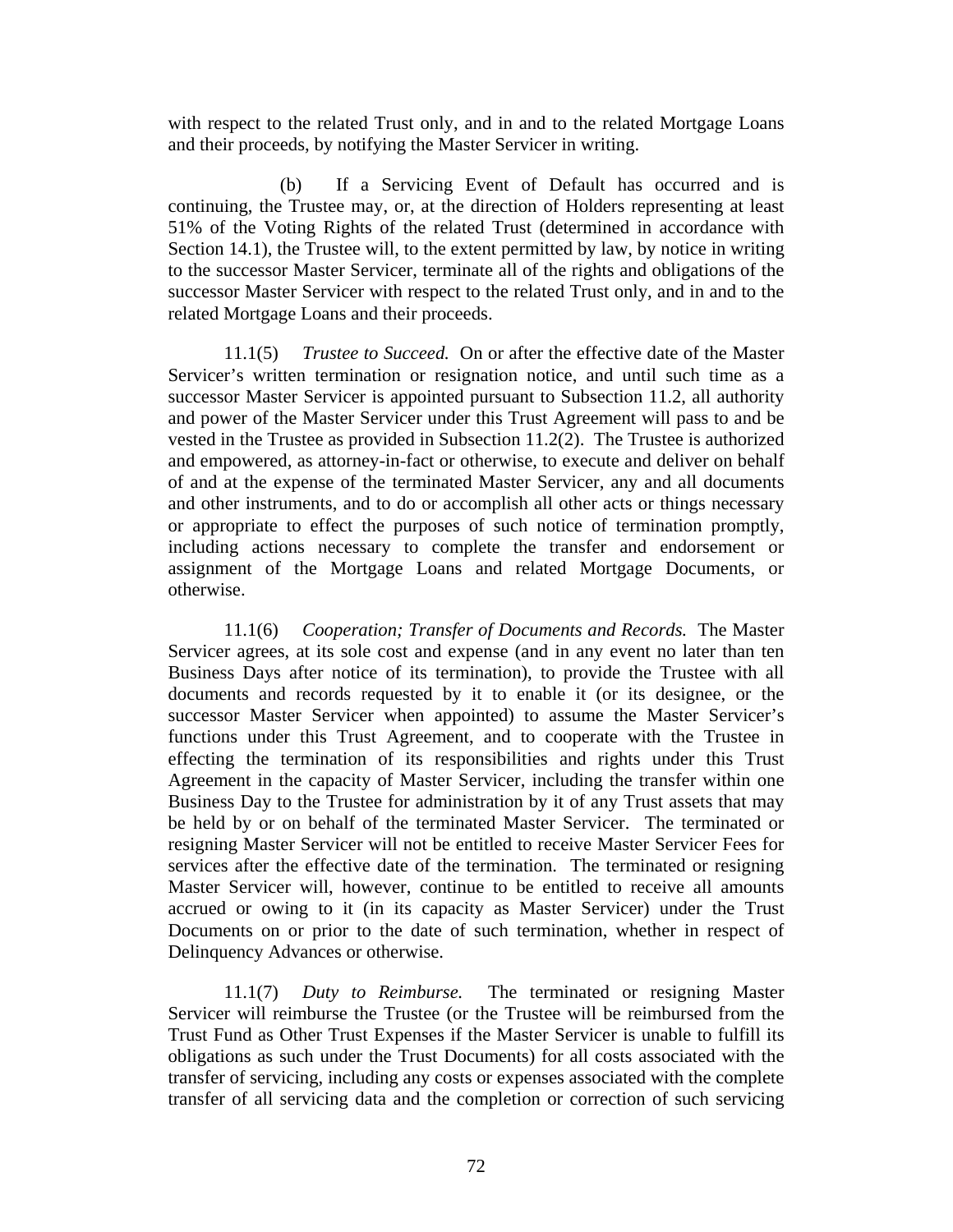information as may be required by the Trustee to rectify any errors or insufficiencies in the servicing information or to enable the Trustee to service the Mortgage Loans properly and effectively.

11.1(8) *Limitation of Liability.* The Master Servicer will have no liability to any Holder other than for direct damages resulting from its failure or the failure of a Direct Servicer to service in accordance with the Trust Documents, the applicable Servicing Contract and Accepted Servicing Practices, or due to a Servicing Event of Default. The Master Servicer will have no liability for consequential damages. Nothing in this Section 11.1 modifies or affects the Guarantor's obligations under the Guaranty.

## Section 11.2 *Appointment of Successor Master Servicer.*

11.2(1) *Trustee to Appoint.* As soon as practicable after receipt of notification that the Master Servicer has resigned or has been terminated in such capacity, the Trustee will undertake the procedure described in Subsection 11.2(4) to appoint a successor Master Servicer satisfying the requirements set forth in Subsection 11.2(3) and acceptable to the Guarantor (unless a Guarantor Event of Default has occurred and is continuing, in which case the Guarantor's acceptance is not required). The successor Master Servicer need not be identical for all Trusts.

11.2(2) *Temporary Service by Trustee.* If the Trustee cannot appoint a successor Master Servicer prior to the effective time of the resignation or removal of the previous Master Servicer, and until the appointment of a successor Master Servicer, the Trustee will be the successor in all respects to the Master Servicer, as provided in Subsection 11.1(5), subject to all the responsibilities, duties and liabilities placed on the Master Servicer to the extent permitted by applicable laws and regulations. If the Trustee is prohibited by law or regulation from obligating itself to make Delinquency Advances or Servicing Advances, then the Trustee will not be obligated to make Delinquency Advances or Servicing Advances, as the case may be. In addition, any failure of the Trustee to perform such duties or responsibilities caused by the predecessor Master Servicer's failure to provide information required by Article V will not be considered a default by the Trustee as successor to the Master Servicer. As compensation for services rendered by it, effective upon assumption of the Master Servicer's obligations and for the period of time when it performs those obligations, the Trustee will be entitled to receive a fee on the same basis and in the same manner as if it were a successor Master Servicer as provided in this Trust Agreement. Notwithstanding Subsection 11.2(1) and subject to Subsection 11.2(4), if no Person is appointed who is willing and able to act as Master Servicer and Holders representing 51% of the Voting Rights of the related Trust (determined in accordance with Section 14.1) request in writing that the Trustee do so, the Trustee will petition a court of competent jurisdiction to appoint a successor Master Servicer.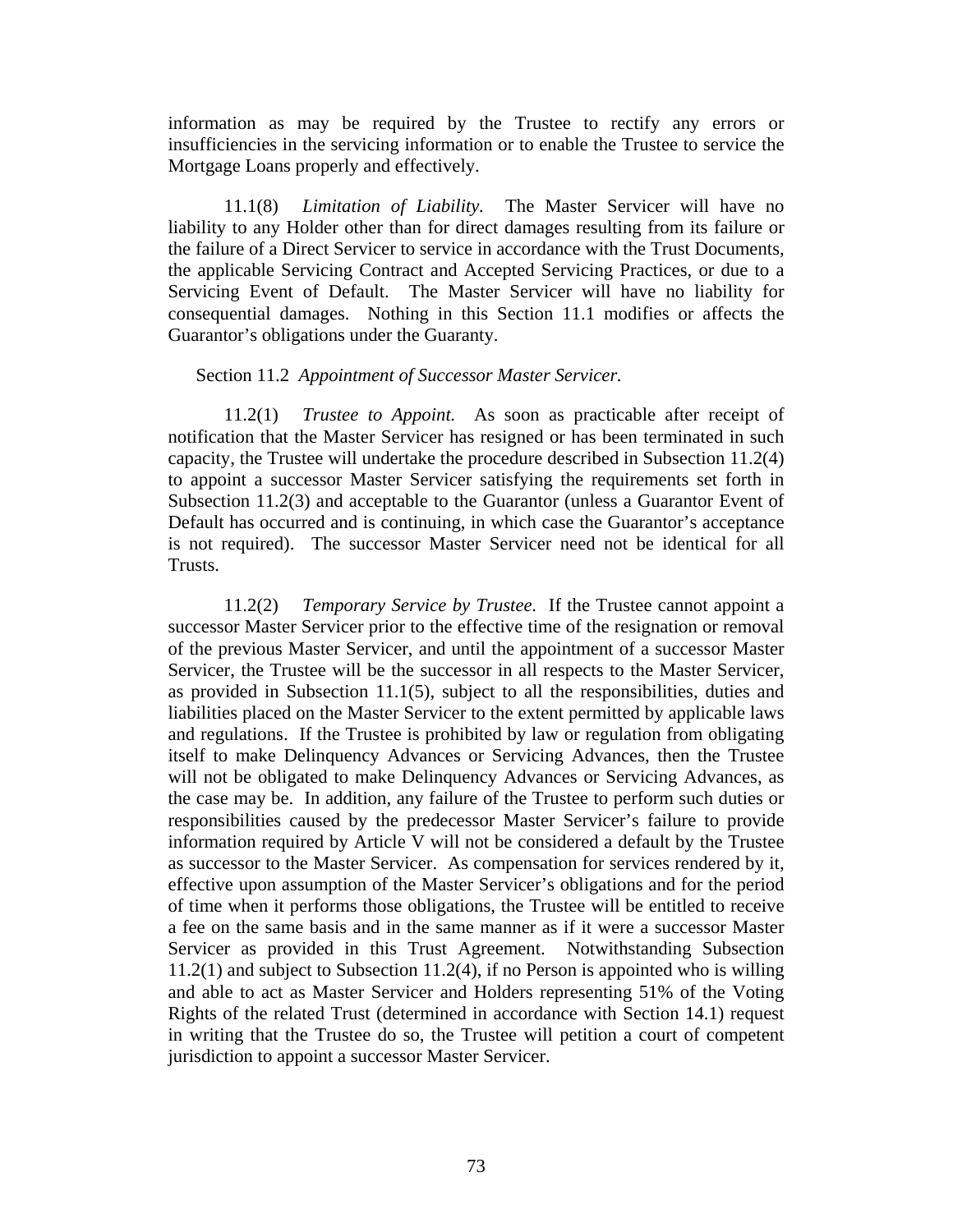11.2(3) *Eligibility Requirements for Master Servicer*. Fannie Mae is eligible to act as the Master Servicer and is initially the Master Servicer under this Trust Agreement. Any successor to Fannie Mae as Master Servicer must be a corporation or association acceptable to the Issuer and, unless a Guarantor Event of Default has occurred and has not been cured, the Guarantor, that is authorized under applicable law to purchase, sell and service residential mortgage loans, with experience in the monitoring and supervision of servicing of such loans, and having net worth of at least \$15,000,000. If such other corporation or association publishes reports of condition at least annually pursuant to law or to the requirements of a supervising or examining authority, then for the purposes of this Subsection 11.2(3) its net worth will be deemed to be its combined capital and surplus as set forth in its most recent report of condition so published. If any such successor Master Servicer ceases to be eligible under this Subsection 11.2(3) at any time, that successor Master Servicer will resign immediately in the manner and with the effect specified in Sections 11.1 and 11.2.

11.2(4) *Bid Procedure for Appointment.* Upon the resignation or removal of the Master Servicer and unless otherwise directed by the Guarantor (except if a Guarantor Event of Default has occurred and is continuing), the Trustee will solicit at least three bids from qualified housing and home finance institutions, banks and mortgage servicing institutions that satisfy the requirements of Subsection 11.2(3) (which may include the Trustee or any of its affiliates). Within 30 days after the solicitation, the Trustee will negotiate in good faith and effect the sale, transfer and assignment of all rights and responsibilities of the Master Servicer to the qualified party submitting the most satisfactory bid. The compensation paid by the successful bidder will be paid to the predecessor Master Servicer, after deducting amounts sufficient to reimburse the Trustee for its expenses in conducting the bid procedure.

11.2(5) *Acceptance of Appointment.* No appointment of a successor Master Servicer will be effective until the assumption by the successor Master Servicer of all of the Master Servicer's responsibilities, duties and liabilities under this Trust Agreement. In connection with the appointment and assumption of a successor Master Servicer, the Trustee, subject to approval of the Guarantor (unless a Guarantor Event of Default has occurred and is continuing) may make such arrangements for the compensation of the successor Master Servicer as it and the successor Master Servicer may agree. No such compensation, however, that is payable from the Trust will exceed the Spread minus the sum of (i) any Securitized Excess Spread, (ii) the Servicing Fee, (iii) any LPMI Charges, and (iv) the Guaranty Fee. The Trustee and the successor Master Servicer will take such action as necessary to effectuate any succession. The documentation for the succession of the successor Master Servicer is not considered an Amendment requiring approval pursuant to Article XIV.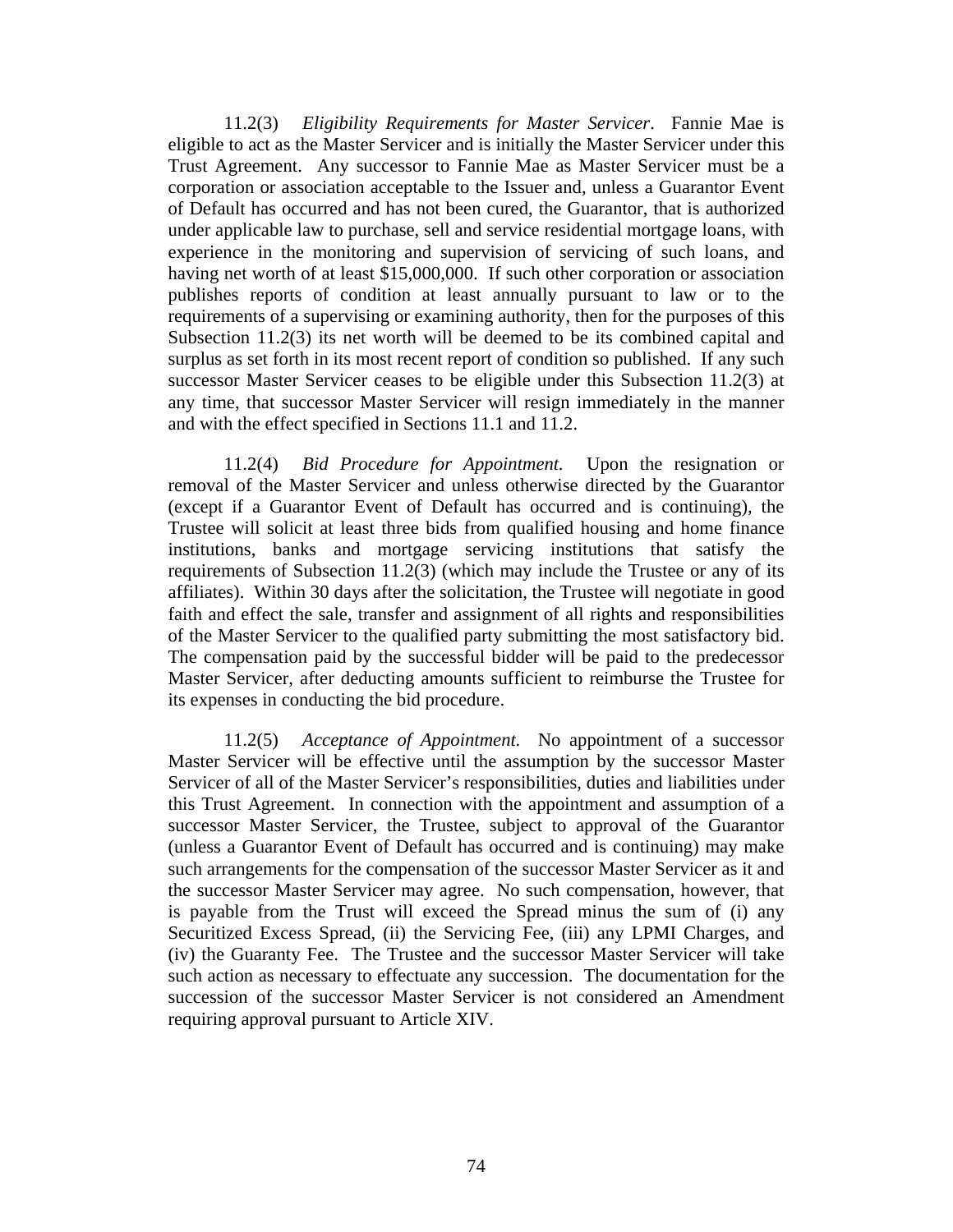# 11.2(6) *Successor Master Servicer.*

(a) Any successor Master Servicer will succeed to the rights and obligations of the Master Servicer in all respects under this Article XI and Article V, relating to the servicing and administration of the Mortgage Loans, except that its fee will be as agreed between the Guarantor (or if a Guarantor Event of Default has occurred and is continuing, the Trustee) and such successor Master Servicer. The successor Master Servicer will not succeed to Fannie Mae's obligations under its Guaranty, the right (in the absence of a Guarantor Event of Default) to appoint a Paying Agent or successor Trustee, the right to amend or participate in the amendment of this Trust Agreement to the extent provided in Article XIV, or in any other respect, except as expressly provided above in this paragraph (a).

(b) Any successor Master Servicer will deliver to the Guarantor and the Trustee such periodic reports as are required by applicable laws or regulations, and as may be agreed in connection with the appointment of the successor Master Servicer.

11.2(7) *Concerning Reimbursement for Delinquency Advances, Servicing Advances and Guaranty Reimbursement Amounts.* If Fannie Mae is terminated or resigns as Master Servicer pursuant to Section 11.1, the successor Master Servicer will not be permitted to reimburse itself directly or indirectly for Delinquency Advances until the Guarantor has been fully paid all Guaranty Reimbursement Amounts. Instead, the successor Master Servicer will include all amounts collected from Borrowers in respect of delinquent payments in the applicable remittance to the Certificate Account, to the extent of amounts on deposit in the Custodial Account, on the related Custodial Account Remittance Date. After paying all Guaranty Reimbursement Amounts, the Trustee is authorized to pay to the Issuer (as the prior Master Servicer) and the successor Master Servicer, as applicable, reimbursements for Delinquency Advances and Servicing Advances to the same extent that each of them would otherwise have been entitled to reimbursement for their respective Delinquency Advances and Servicing Advances.

Section 11.3 *Notification to Holders upon Termination.* The Trustee will give prompt notice to Holders and the Guarantor upon any termination or resignation of the Master Servicer, or any appointment of a successor Master Servicer pursuant to Section 11.2.

# **ARTICLE XII**

## **GUARANTOR EVENTS OF DEFAULT**

Section 12.1 *Guarantor Events of Default*. With respect to any Trust, each of the following events will constitute a Guarantor Event of Default: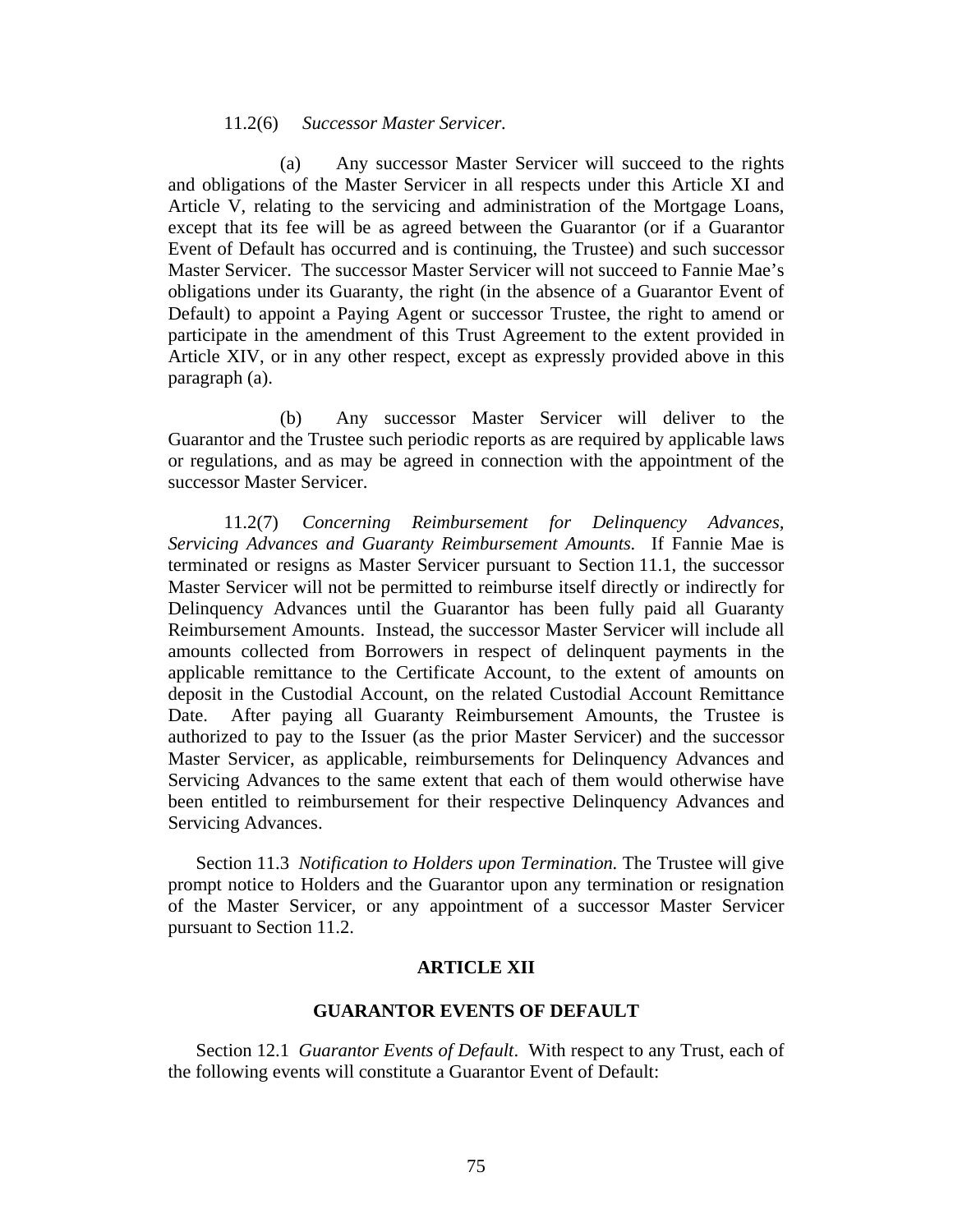(a) any failure by the Guarantor to make Guaranty payments, which continues uncured for a period of fifteen days after receipt by the Guarantor and the Trustee of written notice from Holders representing at least 5% of the Voting Rights of the related Trust (determined in accordance with Section 14.1) of the failure and a demand that it be cured;

(b) any failure by the Guarantor to perform in any material respect any other covenant made by the Guarantor in the Trust Documents that continues unremedied for a period of 60 days after receipt by the Guarantor of written notice from Holders representing at least 25% of the Voting Rights of the related Trust (determined in accordance with Section 14.1) of such failure and a demand that it be cured;

(c) a decree or order of a court, agency or supervisory authority having jurisdiction in the premises for the appointment of a conservator, receiver or liquidator in any insolvency, readjustment of debt, marshaling of assets and liabilities or similar proceedings, or for the winding-up or liquidation of its affairs, has been entered against the Guarantor and such decree or order has remained in force undischarged or unstayed for a period of 60 days;

(d) the Guarantor consents to the appointment of a conservator, receiver or liquidator in any insolvency, readjustment of debt, marshalling of assets and liabilities or similar proceedings relating to the Guarantor or to all or substantially all of its property; or

(e) the Guarantor admits in writing its inability to pay its debts generally as they become due, files a petition to invoke any applicable insolvency or reorganization statute, makes an assignment for the benefit of its creditors, or voluntarily suspends payment of its obligations.

# **ARTICLE XIII**

# **TRUST TERMINATION**

Section 13.1 *Termination.* Each Trust is irrevocable, and will terminate only in accordance with the terms of the Trust Documents. The obligations and responsibilities of the Issuer, the Master Servicer, the Guarantor, the Trustee, and of any successor Trustee or Master Servicer, will terminate as to a Trust and its Holders upon the distribution to Holders of all amounts required to be distributed under the related Trust Documents, including any amounts distributed pursuant to the Guaranty; provided, however, that in no event will any Trust created by the Trust Documents continue beyond the last day of the sixtieth year following the Issue Date for that Trust.

Section 13.2 *Notice of Termination*. In connection with any termination described in Section 13.1, the Trustee will notify Holders of record in the related Trust that the final distribution will be made on the Distribution Date specified in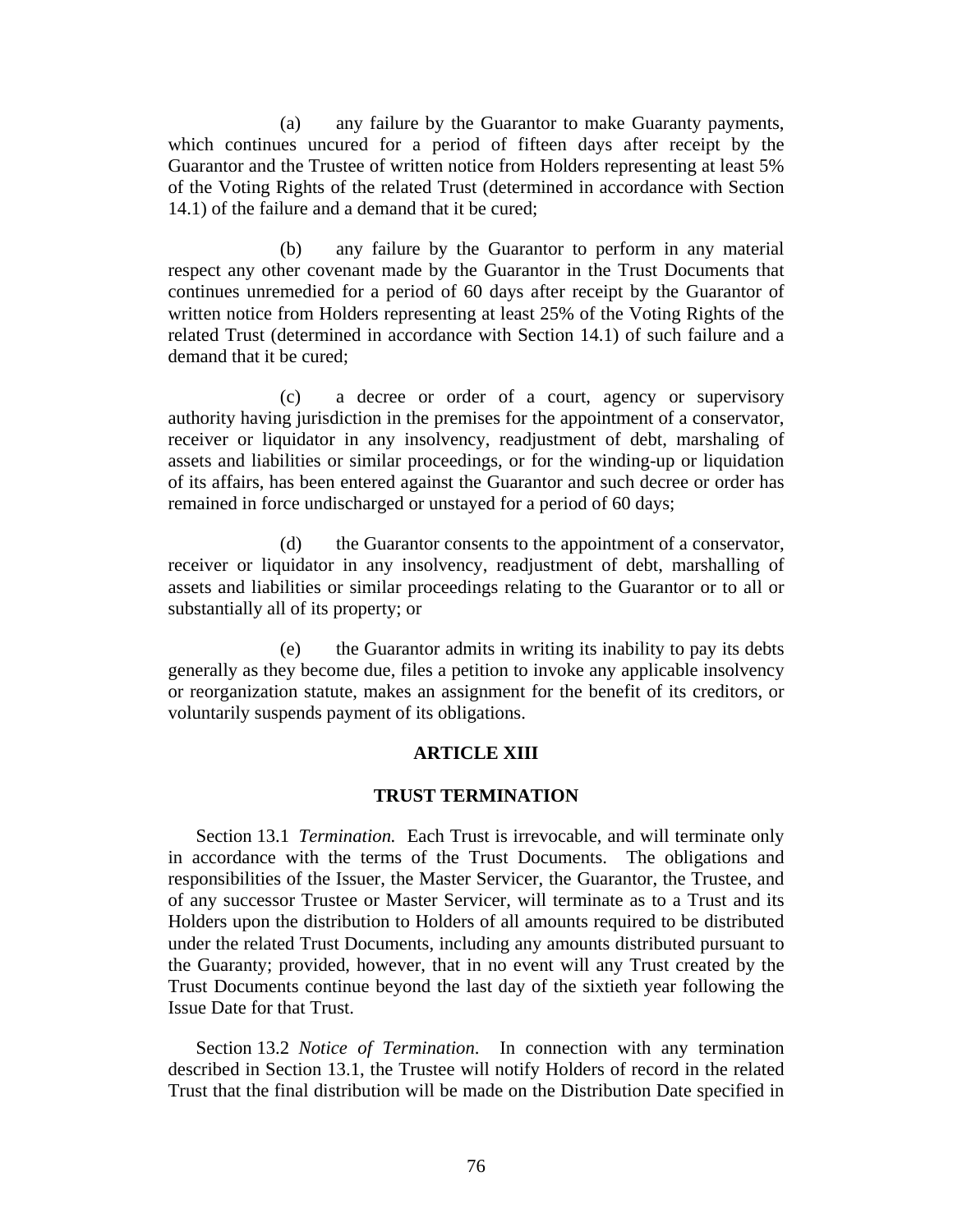the notice. This requirement of notice will be deemed satisfied if the Issuer or the Trustee publishes the fact that the remaining Certificate Principal Balance is zero in the manner that it customarily uses for publishing the fraction of the original Certificate Principal Balance that remains outstanding.

# **ARTICLE XIV**

#### **AMENDMENTS**

# Section 14.1 *Voting Rights.*

14.1(1) *Transferor, Affiliates and Agents.* Except as otherwise provided in Subsection 14.1(2), in determining whether Holders of the requisite amount of Certificates of a related Trust have given any request, demand, authorization, direction, notice, consent or waiver requested or permitted under this Trust Agreement, any Certificate beneficially held by a Transferor of Mortgage Loans in that Trust, or the affiliates or agents of a Transferor, will be disregarded and deemed not to be outstanding.

14.1(2) *Exceptions.* Subsection 14.1(1) above will not apply when determining whether Holders of the requisite amount of Certificates of a related Trust have given any request, demand, authorization, direction, notice, consent or waiver under this Trust Agreement (i) in respect of any matter regarding a Guarantor Event of Default or succession upon a Guarantor Event of Default or (ii) in accordance with the consent requirements in Subsection 14.4(2) of this Trust Agreement. In addition, if a Transferor beneficially owns 100% of the Certificates of a Trust, then those Certificates may be voted by the Transferor to the same extent as Certificates held by any other Holder.

14.1(3) *Guarantor as Holder.* Certificates of a Trust that are beneficially held by the Guarantor will be disregarded and deemed not to be outstanding for purposes of determining whether a Guarantor Event of Default has occurred and is continuing or whether to remove the Master Servicer or the Trustee when a Guarantor Event of Default has occurred and is continuing. In all other matters with respect to a Trust, Certificates of that Trust that are beneficially owned by the Guarantor will be deemed outstanding and may be voted by the Guarantor to the same extent as Certificates held by any other Holder, unless the Guarantor is also a Transferor with respect to that Trust. If, however, the Guarantor beneficially owns 100% of the Certificates of a Trust, the Certificates owned by the Guarantor will be deemed outstanding and may be voted by the Guarantor, even if it is a Transferor.

Section 14.2 *Amendments to Trust Documents.* This Trust Agreement and any other Trust Documents may be amended under the circumstances and in the manner described in this Article XIV. Upon satisfying the requirements set forth below, any such amendment (by waiver, modification or otherwise) will become part of the Trust Documents upon the effective date of such amendment. An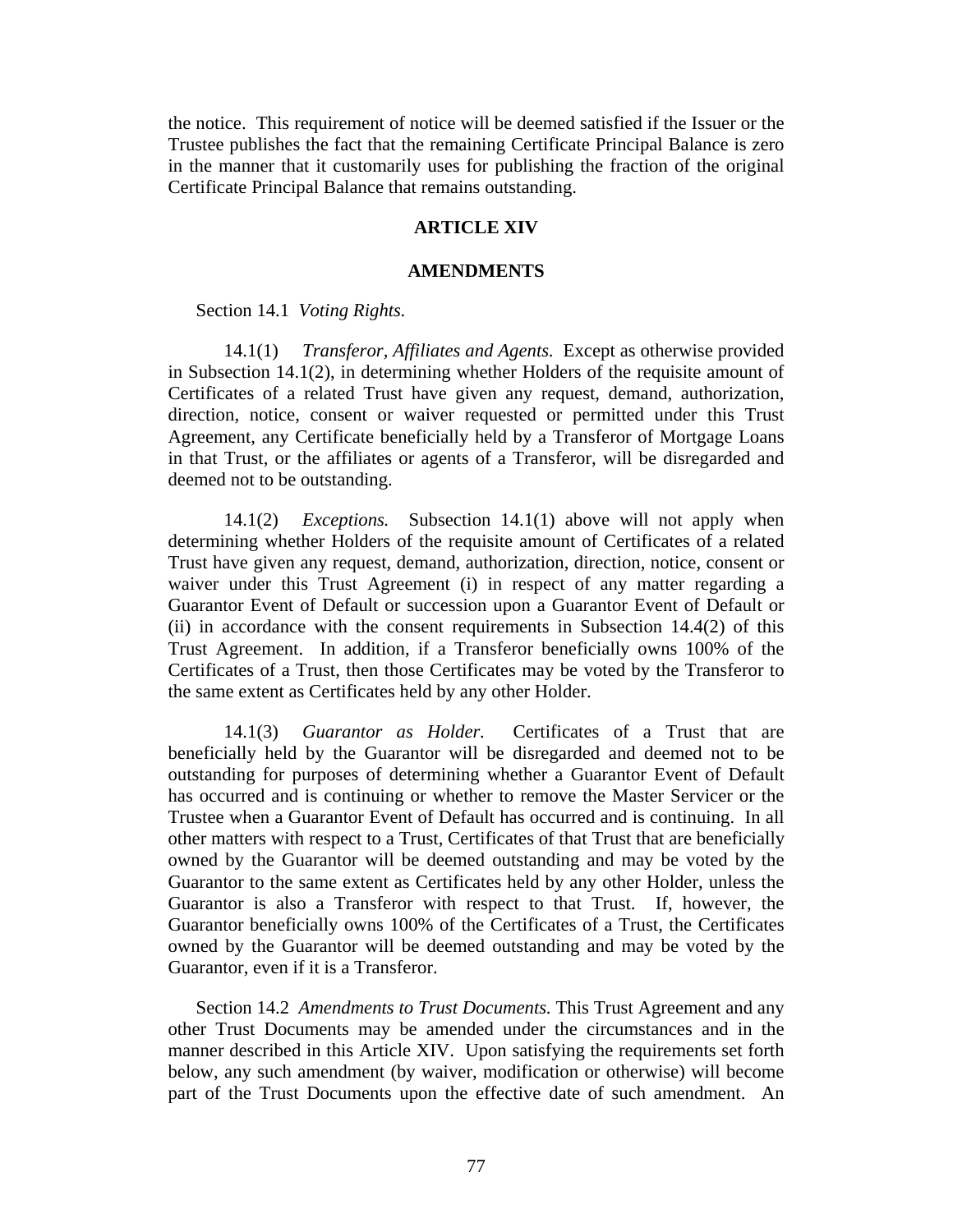Amendment may be effective to amend the Trust Documents as they relate to one or more Trusts, provided that no Amendment will be effective with respect to a Trust created prior to the date of the Amendment unless it has been approved by the Persons specified in Sections 14.3 or 14.4, as applicable.

Section 14.3 *Permissible without Action by Holders.* Subject to Section 14.5, the Issuer and the Trustee, from time to time and at any time, may, without the consent of or notice to any Holder, enter into an Amendment or other instrument supplemental to the Trust Documents, for any one or more of the following purposes:

(a) (i) to correct an error, (ii) to correct, modify or supplement any provision in the Trust Documents that is inconsistent with any other provision of the Trust Documents or the Prospectus, or (iii) to cure an ambiguity or supplement a provision of the Trust Documents, provided that such cure of an ambiguity or supplement of a provision is not otherwise inconsistent with the provisions of the Trust Documents; or

(b) to modify, eliminate or add to the provisions of the Trust Documents to the extent necessary to maintain the qualification of any Trust as a fixed investment trust under the Internal Revenue Code, as it may then be in effect, as evidenced by an Opinion of Counsel satisfactory to the Trustee;

provided that no Amendment may be made pursuant to clause (a)(iii) or (b) of this Section 14.3 that otherwise would require consent of Holders pursuant to Subsection 14.4(2) without first obtaining such consent.

# Section 14.4 *Waivers and Amendments with Consent of Holders*.

14.4(1) *With 51% Holder Consent.* With the consent of the Holders of Certificates having Certificate Principal Balances aggregating not less than 51% of the aggregate Certificate Principal Balance of the related Trust, the Issuer and the Trustee may enter into any Amendment for any purpose or waive any provision of the Trust Documents, other than any change to which Subsection 14.4(2) applies.

14.4(2) *With 100% Holder Consent.* Without the consent of all Holders of the Certificates of the related Trust, the Issuer and the Trustee may not enter into any Amendment, or otherwise engage in any activity, that will:

(a) reduce in any manner the amount of, or delay the timing of, distributions which are required to be made on any Certificate;

(b) (i) terminate or modify the Guaranty or (ii) reduce the percentage of Voting Rights required to consent to any waiver or any Amendment;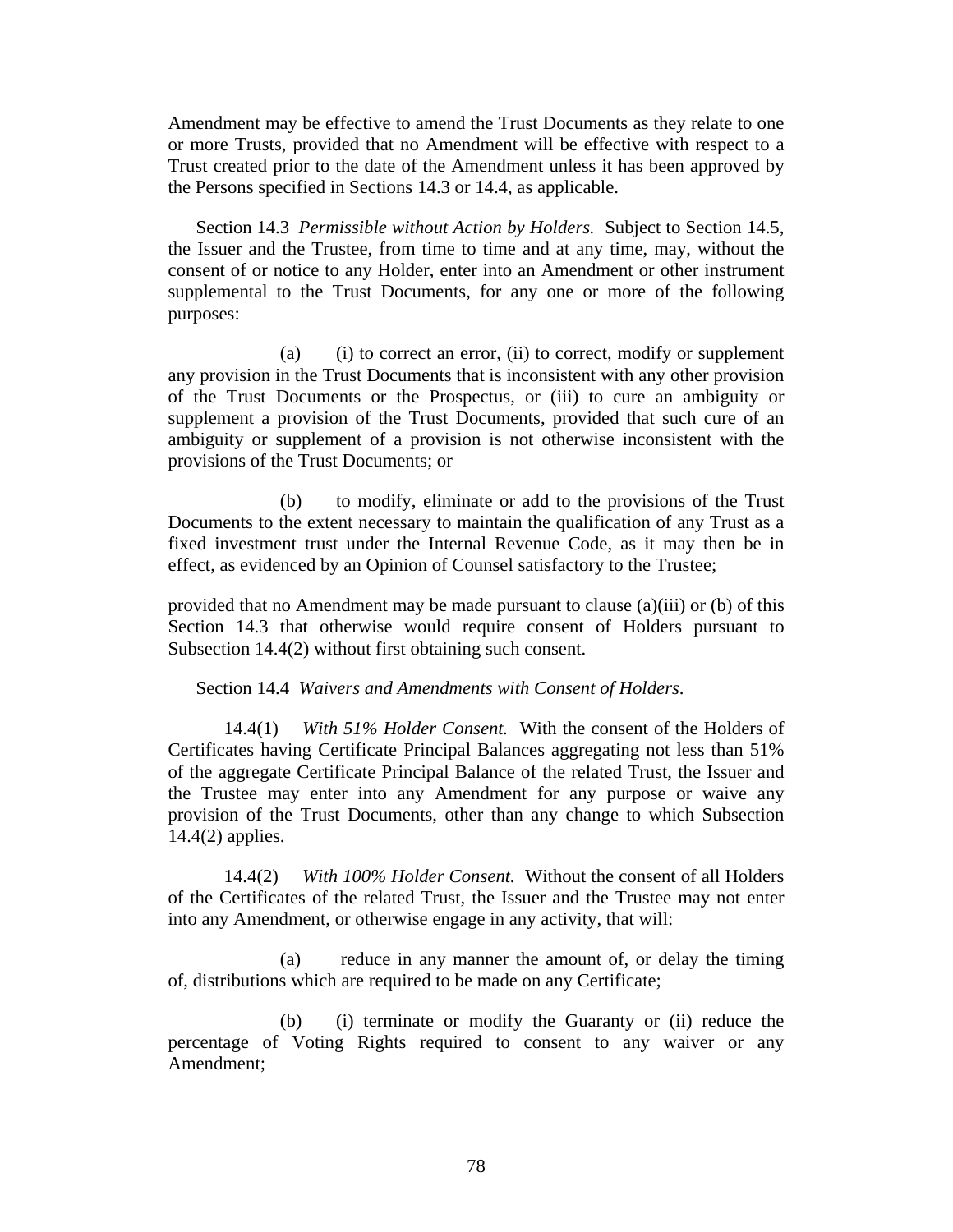(c) affect the status of the Trust as a fixed investment trust for federal tax purposes, or otherwise have the effect of materially increasing taxes payable in respect of that Trust; or

(d) result in a Significant Change to a Permitted Activity.

Section 14.5 *Documentation of Amendment.*

14.5(1) *Form of Amendment.* It will not be necessary for Holders of an affected Trust to approve the particular form of any proposed Amendment or waiver requiring Holder consent, but it is sufficient if Holders approve the substance of such proposed Amendment or waiver.

14.5(2) *Notice of Amendment.* Promptly after the execution of any waiver or Amendment pursuant to Section 14.4, the Trustee will give written notice to Holders of Certificates affected by the Amendment. Any failure of the Trustee to give such notice, or any defect in the notification, will not in any way impair or affect the validity of the waiver or Amendment.

## **ARTICLE XV**

#### **MISCELLANEOUS**

Section 15.1 *Holders*.

15.1(1) *Death or Incapacity*. The death or incapacity of any Holder will not operate to terminate any of the Trust Documents nor entitle such Holder's legal representative or heirs to claim an accounting or to take any action or proceeding in any court for a partition or winding up of the affairs of the related Trust, nor otherwise affect the rights, duties and obligations of any of the parties to the Trust Documents.

15.1(2) *No Right to Participate*. No Holder will have any right to control or to participate in the control and administration of any Trust or the related Trust Fund, nor will any of the terms of the Trust Documents be construed to constitute the Holders and Fannie Mae (in any capacity) as partners or members of an association, nor will any Holder have any duty or liability to any third person by reason of any action taken by the parties to the Trust Documents or pursuant to the provisions of the Trust Documents or Servicing Contracts.

15.1(3) *No Right to Act*. No Holder will have any right by virtue of any provision of the Trust Documents to institute any suit, action or proceeding in equity or at law unless a Guarantor Event of Default has occurred and is continuing. In addition, if a Guarantor Event of Default has occurred and is continuing, no Holder may institute any suit, action or proceeding in equity or at law against the Guarantor unless Holders of Certificates representing at least 25% of the Voting Rights of the related Trust have first requested in writing that the Trustee undertake enforcement efforts to collect under the Guaranty, and the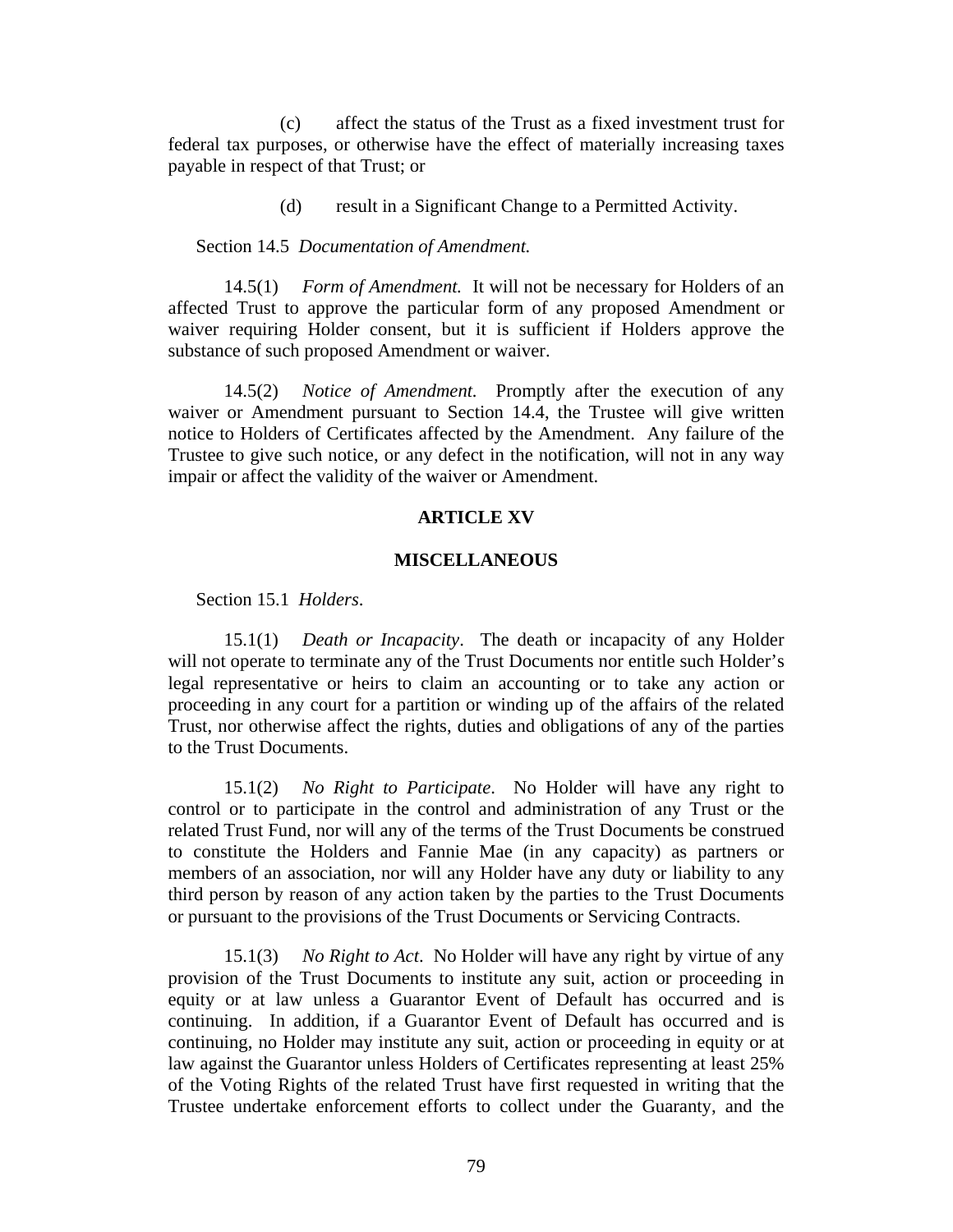Trustee has not undertaken any such action within 120 days after receiving such written request together with reasonable security or indemnity against the costs, expenses and liabilities that it may incur as required by paragraph (d) of Subsection 10.2(1). By accepting and purchasing the Certificates, each Holder is deemed to acknowledge and agree, and expressly to covenant with every other Holder and the Trustee, that no Holder will have any right by virtue of any provision of the Trust Documents to affect, disturb or prejudice the rights of any other Holder, to obtain or seek to obtain priority over or preference to any other Holder, or to enforce any right under the Trust Documents (except as expressly provided in this Trust Agreement), except for the equal, ratable and common benefit of all Holders. For the protection and enforcement of the provisions of this Section 15.1, each and every Holder and the Trustee will be entitled to such relief as can be given either at law or in equity.

Section 15.2 *Governing Law*. The terms of the Trust Documents will be construed in accordance with the laws of the District of Columbia (without giving effect to conflicts of laws principles).

Section 15.3 *Assignment.* This Trust Agreement will be binding upon and inure to the benefit of the parties and their respective successors and permitted assigns. This Trust Agreement is for the sole benefit of the parties, the Holders and their respective successors, assigns and legal representatives and is not intended, nor shall be construed, to give any Person, other than the parties to this Trust Agreement, the Holders, and their respective successors, assigns and legal representatives, any legal or equitable right, remedy or claim under this Trust Agreement.

Section 15.4 *Demands, Notices and Communications*. All formal demands, notices and communications by and between (i) the Issuer, Guarantor, Master Servicer or Trustee, and (ii) any Holder must be in writing (which may include an electronic message, communication over the internet or other technological method that becomes available for the transfer of information) and delivered in person or by first class mail, postage prepaid, or by facsimile or electronic transmission (which transmission will be deemed received only upon telephonic or electronic confirmation of receipt, except in the case of a communication by means of posting on an internet site or other technological method by which the information is made available for access by the party to whom the communication is being given): (a) if to the Issuer, Master Servicer or Guarantor, to the General Counsel, Attention: Securitization Counsel, Fannie Mae, 3900 Wisconsin Avenue, N.W., Washington, D.C. 20016, or to such other address as will be set forth in a notification to Holders, (b) if to the Trustee, to the attention of the Office of the Trustee, Fannie Mae, 3900 Wisconsin Avenue, N.W., Washington, D.C. 20016, or to such other address as will be set forth in a notification to Holders, (c) if to a Holder, to the appropriate Fiscal Agent at the address (electronic or otherwise) provided to the Trustee by such Fiscal Agent, or in any other public manner as Fannie Mae uses to make its financial information available, including posting such information on the Fannie Mae Web site. Any notice that is mailed or sent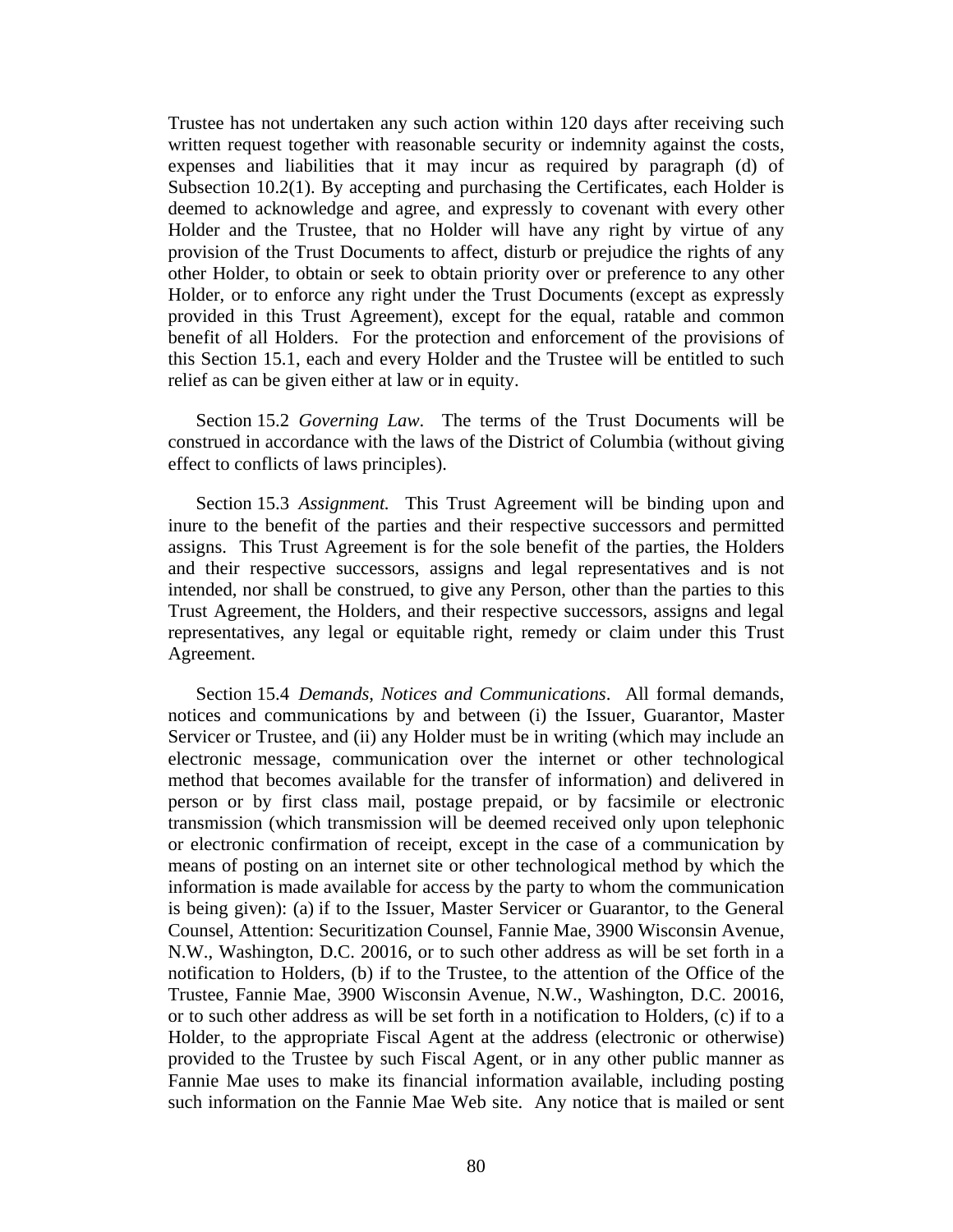electronically pursuant to clause (c) or posted within the time prescribed in the Trust Documents will be presumed conclusively to have been duly given, whether or not the Holder receives the notice. In the case of voting or consent of Holders, the communication may be through the use of a survey or voting procedure on the Fannie Mae Web site or other medium, provided the results are tallied in a manner that is secure and results in a report that can be and is maintained as part of the records of the Trust.

Section 15.5 *Severability of Provisions*.If any covenant, agreement, provision or term of the Trust Documents is for any reason whatsoever held invalid, then such covenant, agreement, provision or term will be deemed severable from the remaining covenants, agreements, provisions or terms of the Trust Documents and will in no way affect the validity or enforceability of the other provisions of the Trust Documents, the Certificates or the rights of the Holders.

Section 15.6 *Recordation*. The Issuer will have the right, in its discretion and at its own cost and expense, to record any of the Trust Documents in all appropriate public offices for real property records in any county or comparable jurisdiction in which any Mortgaged Property is situated, and in any other appropriate public recording office or elsewhere. For the purpose of facilitating any recording or for other purposes, the parties may execute the Trust Documents, in any number of counterparts, and each such counterpart will be deemed to be an original and all such counterparts will constitute but one and the same instrument. The cost and expense of any such recording will be borne by the Issuer.

Section 15.7 *Authorized Officers and Signatures*. The manual, facsimile or electronic signature of any individual appearing on any document designated as the signature of an authorized officer of the Issuer, Master Servicer and Guarantor or the Trustee (or any successor to any of them) will constitute conclusive evidence that such individual is, in fact, authorized to execute such document, notwithstanding that such authorization may have lapsed prior to or subsequent to the effective date of the document or its delivery.

IN WITNESS WHEREOF, the parties execute this Trust Agreement as of the Effective Date.

| FANNIE MAE, in its corporate            | FANNIE MAE, in its capacity as |
|-----------------------------------------|--------------------------------|
| capacity as Issuer, Master Servicer and | Trustee                        |
| Guarantor                               |                                |

By  $\sqrt{s}$  MERCY JIMENEZ Mercy Jimenez Senior Vice President By \_\_/s/ G. SCOTT LESMES\_\_\_\_

 G. Scott Lesmes Senior Vice President and Deputy General Counsel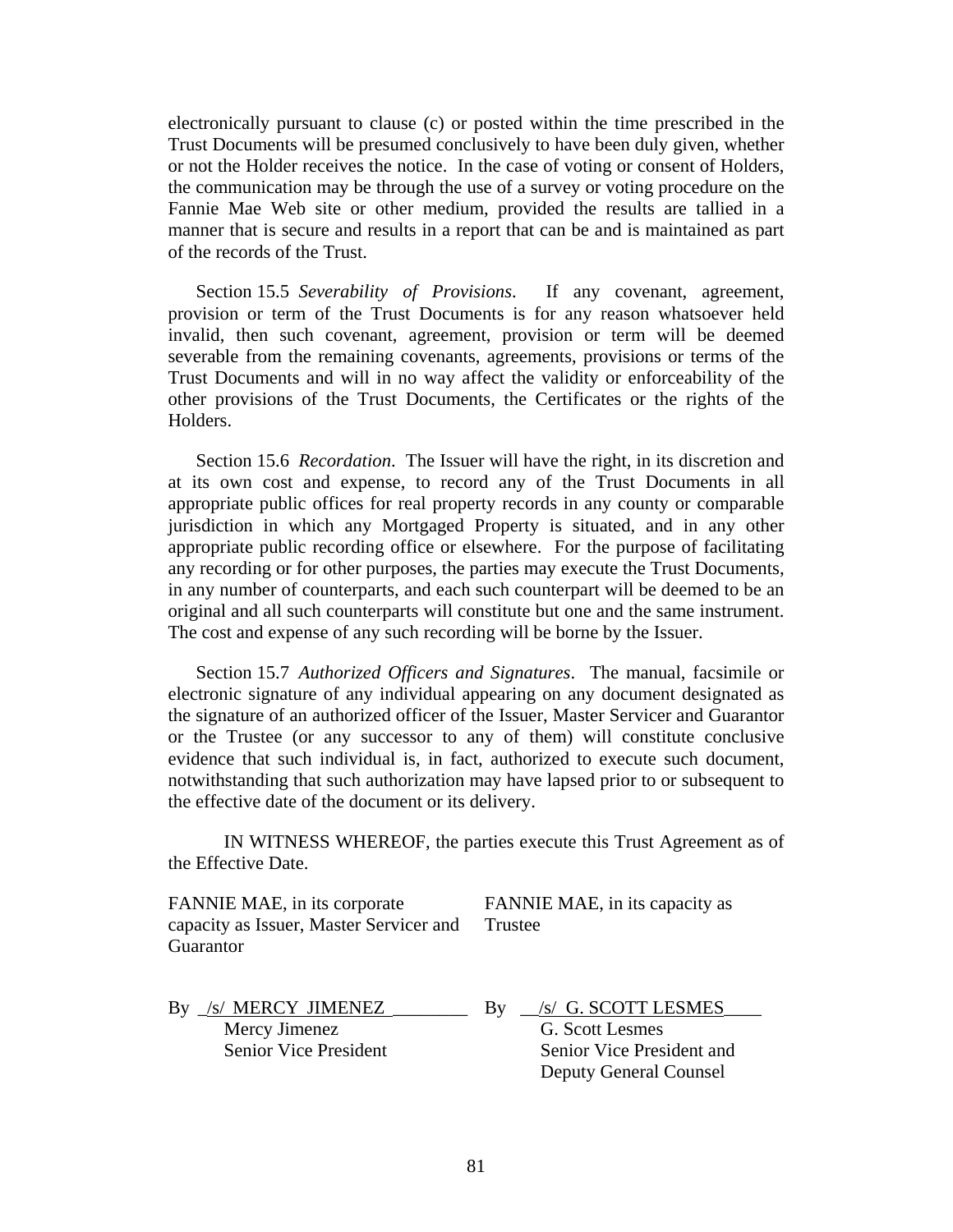# DISTRICT OF COLUMBIA

THIS instrument was acknowledged before me on this \_29th\_ day of May\_\_\_\_\_\_\_\_\_, 2007, by Mercy Jimenez as Senior Vice President of Fannie Mae.

\_\_\_\_\_/s/\_NAYO LAWRENCE\_\_\_\_\_\_\_\_\_\_\_\_ Notary Public My commission expires:  $\_\frac{4}{14/2010}$ 

# DISTRICT OF COLUMBIA

THIS instrument was acknowledged before me on this \_29th\_ day of \_\_\_\_May\_\_\_\_\_\_\_\_\_\_\_\_, 2007, by G. Scott Lesmes, as Senior Vice President of Fannie Mae.

\_\_\_\_\_/s/\_NAYO LAWRENCE\_\_\_\_\_\_\_\_\_\_\_\_ Notary Public My commission expires:  $\frac{4/14/2010}{4/14}$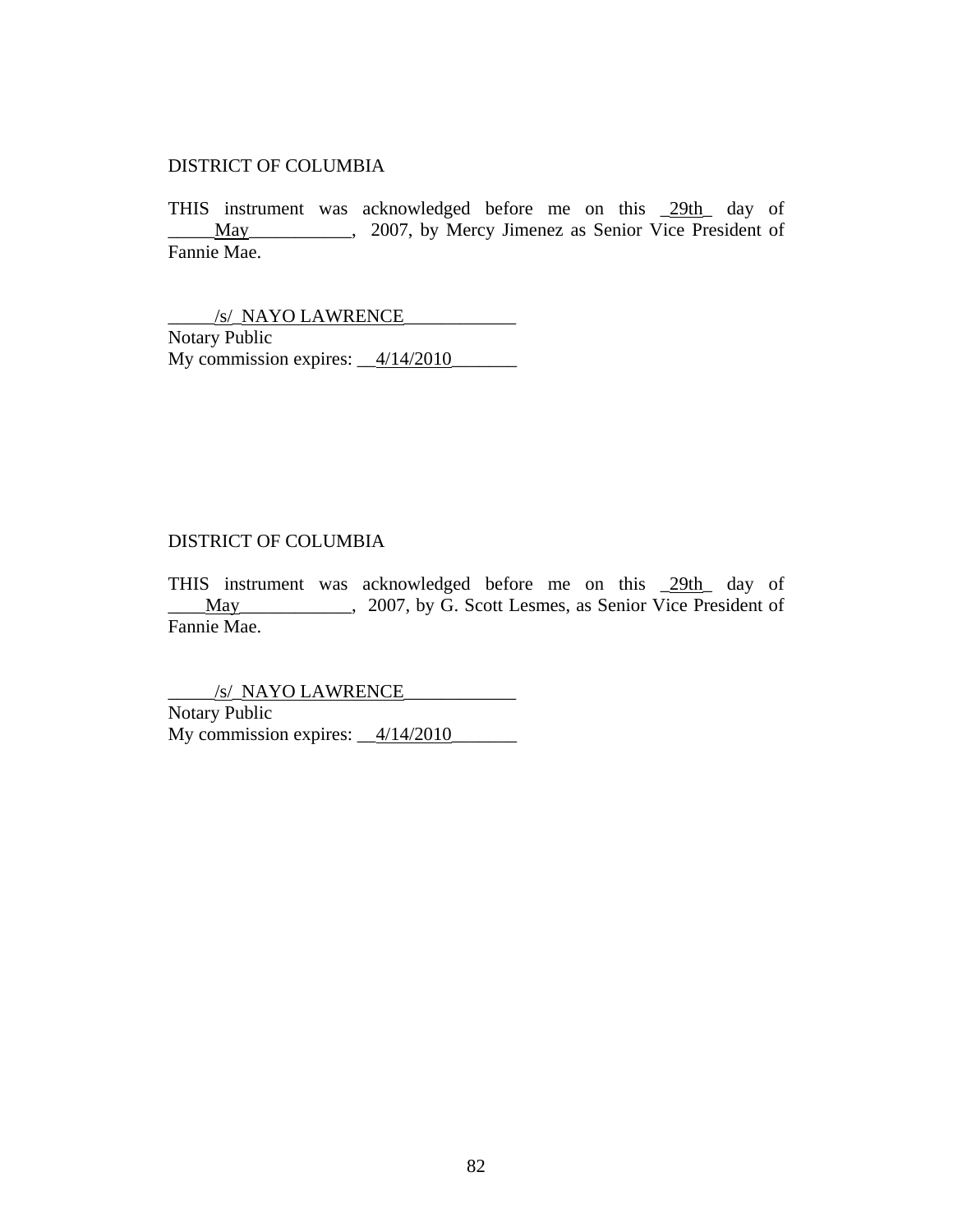# **EXHIBIT A**

# **ISSUE SUPPLEMENT TO SINGLE-FAMILY MASTER TRUST AGREEMENT**

#### **Effective June 1, 2007**

# **FANNIE MAE (Fixed-Rate Single-Family Mortgage Loans)**

| Fannie Mae Pool Number:      | <b>Issue Date Pool Balance:</b><br>\$ |
|------------------------------|---------------------------------------|
| Pass-Through Rate:           | <b>Issue Date:</b>                    |
| <b>Security Description:</b> | <b>CUSIP:</b>                         |

THIS IS AN ISSUE SUPPLEMENT under the Single-Family Master Trust Agreement, effective June 1, 2007, by the Federal National Mortgage Association ("Fannie Mae"). Capitalized terms in this Issue Supplement have the meanings given to them in such Single-Family Master Trust Agreement.

The collective terms of the Single-Family Master Trust Agreement and this Issue Supplement govern the composition of the Pool identified by the Pool Number appearing above, the servicing of the Mortgage Loans, the issuance and administration of Certificates related to such Pool, and all matters related to the related Trust, and have no applicability to any other Pool or Trust.

The Issue Date Pool Balance, Issue Date and Pass-Through Rate are stated above.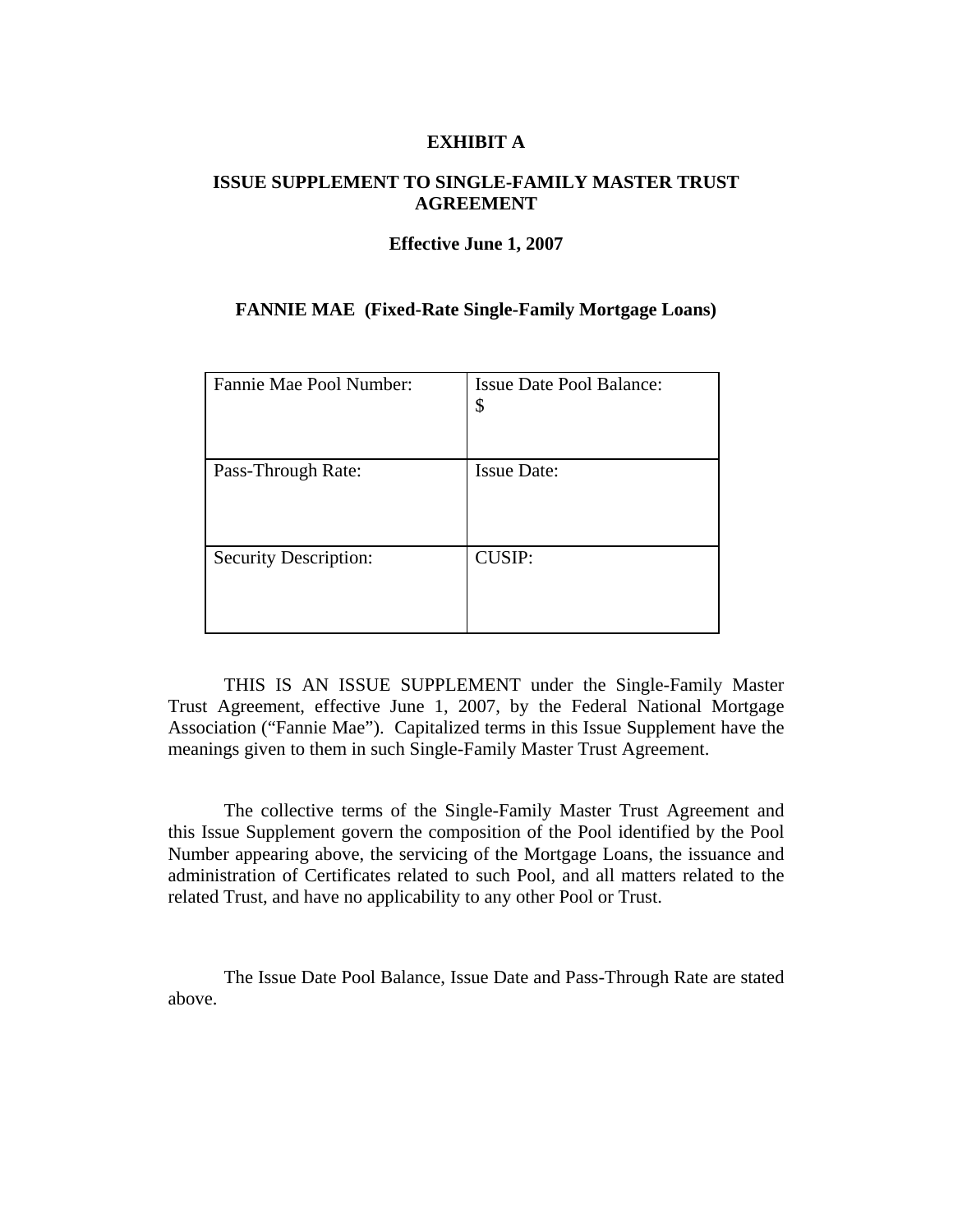## **EXHIBIT B**

# **ISSUE SUPPLEMENT TO SINGLE-FAMILY MASTER TRUST AGREEMENT**

## **Effective June 1, 2007**

## **FANNIE MAJORS®1 (Fixed-Rate Single-Family Mortgage Loans)**

| Fannie Mae Pool Number:                                                          | <b>Issue Date Pool Balance:</b><br>$\int To$ be inserted on the<br>Settlement Date] |
|----------------------------------------------------------------------------------|-------------------------------------------------------------------------------------|
| Pass-Through Rate:                                                               | <b>Issue Date:</b>                                                                  |
| <b>Security Description:</b><br>$\int To$ be inserted on the<br>Settlement Date] | CUSIP:                                                                              |

THIS IS AN ISSUE SUPPLEMENT under the Single-Family Master Trust Agreement, effective June 1, 2007, by the Federal National Mortgage Association ("Fannie Mae"). Capitalized terms in this Issue Supplement have the meanings given to them in such Single-Family Master Trust Agreement.

The collective terms of the Trust Agreement and this Single-Family Master Issue Supplement govern the composition of the Pool identified by the Pool Number appearing above, the servicing of the Mortgage Loans, the issuance and administration of Certificates related to such Pool, and all matters related to the related Trust, and have no applicability to any other Pool or Trust.

The Issue Date Pool Balance, Issue Date and Pass-Through Rate are stated above.

<sup>1</sup> This issue supplement for a Fannie Majors® pool can provide for multiple deliveries of Mortgage Loans and therefore includes (i) an updated Issue Date Pool Balance and (ii) an updated Mortgage Loan Schedule upon each delivery of Mortgage Loans from the time of the first Mortgage Loan delivery until the last Business Day of the month in which the Issue Date occurs.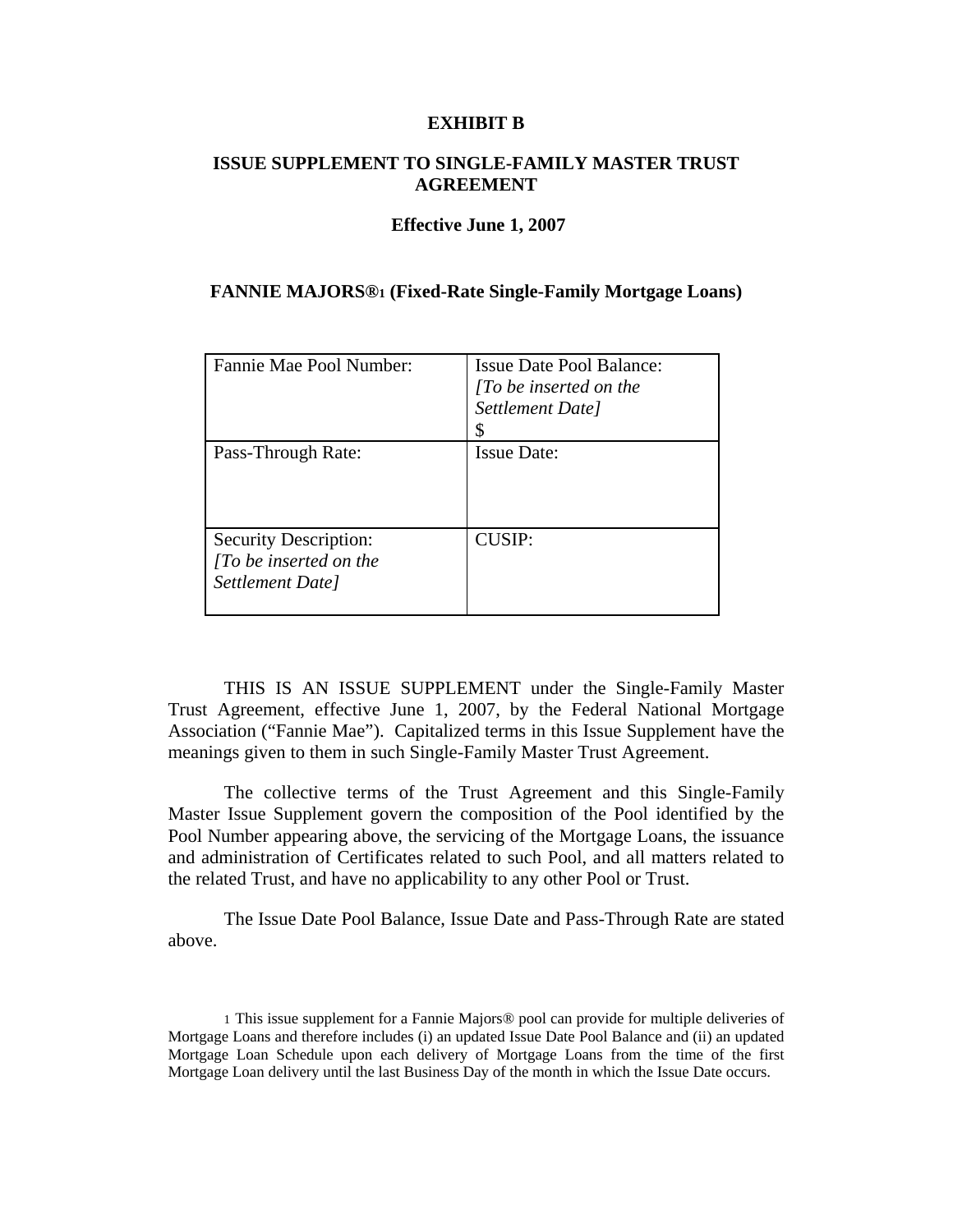## **EXHIBIT C**

# **ISSUE SUPPLEMENT TO SINGLE-FAMILY MASTER TRUST AGREEMENT**

### **Effective June 1, 2007**

## **FANNIE MAJORS® (Fixed-Rate Single-Family Mortgage Loans)**

| Fannie Mae Pool Number:      | <b>Issue Date Pool Balance:</b><br>\$ |
|------------------------------|---------------------------------------|
| Pass-Through Rate:           | <b>Issue Date:</b>                    |
| <b>Security Description:</b> | <b>CUSIP:</b>                         |

THIS IS AN ISSUE SUPPLEMENT under the Single-Family Master Trust Agreement, effective June 1, 2007, by the Federal National Mortgage Association ("Fannie Mae"). Capitalized terms in this Issue Supplement have the meanings given to them in such Single-Family Master Trust Agreement.

The collective terms of the Single-Family Master Trust Agreement and this Issue Supplement govern the composition of the Pool identified by the Pool Number appearing above, the servicing of the Mortgage Loans, the issuance and administration of Certificates related to such Pool, and all matters related to the related Trust, and have no applicability to any other Pool or Trust.

The Issue Date Pool Balance, Issue Date and Pass-Through Rate are stated above.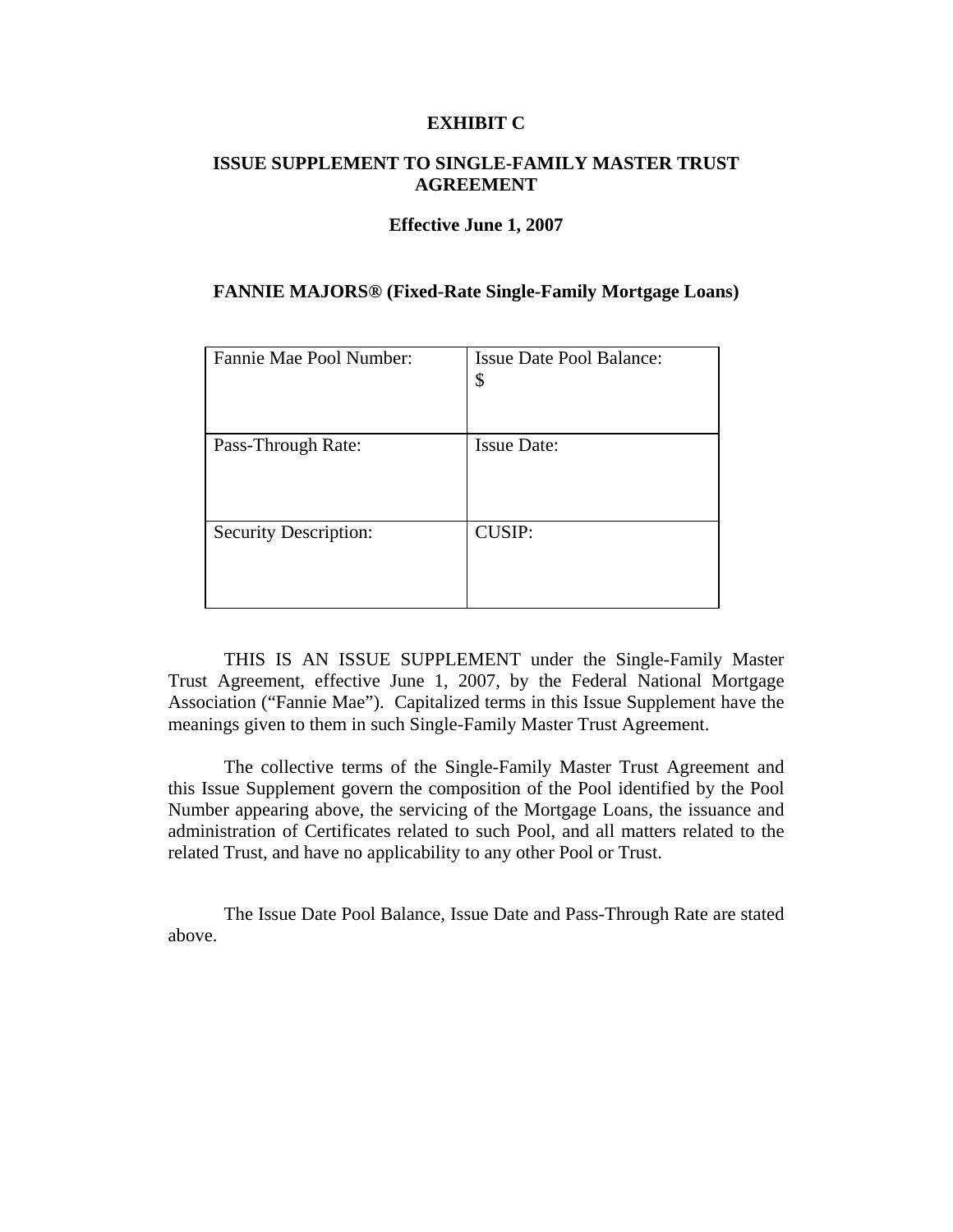## **EXHIBIT D**

# **ISSUE SUPPLEMENT TO SINGLE-FAMILY MASTER TRUST AGREEMENT**

#### **Effective June 1, 2007**

## **FANNIE MAE (Adjustable-Rate Single-Family Mortgage Loans)**

| Fannie Mae Pool Number:      | <b>Issue Date Pool Balance:</b><br>\$ |
|------------------------------|---------------------------------------|
| Initial Pass-Through Rate %: | <b>Issue Date:</b>                    |
| <b>Security Description:</b> | <b>CUSIP:</b>                         |

THIS IS AN ISSUE SUPPLEMENT under the Single-Family Master Trust Agreement, effective June 1, 2007, by the Federal National Mortgage Association ("Fannie Mae"). Capitalized terms in this Issue Supplement have the meanings given to them in such Single-Family Master Trust Agreement.

The collective terms of the Single-Family Master Trust Agreement and this Issue Supplement govern the composition of the Pool identified by the Pool Number appearing above, the servicing of the Mortgage Loans, the issuance and administration of Certificates related to such Pool, and all matters related to the related Trust, and have no applicability to any other Pool or Trust.

The Issue Date Pool Balance, Issue Date and Initial Pass-Through Rate are stated above. The Spread Rate for each Mortgage Loan is stated in the attached Mortgage Loan Schedule.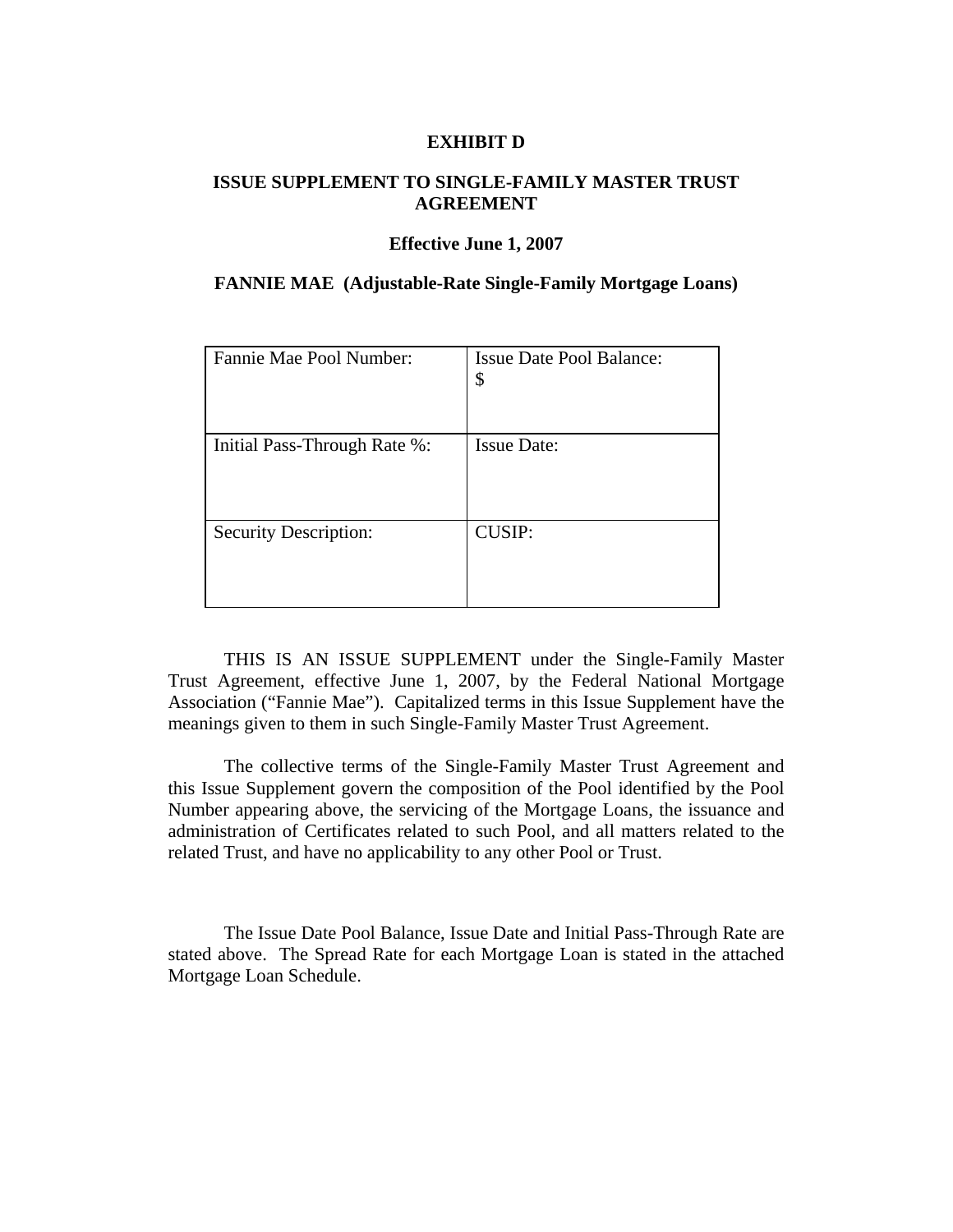## **EXHIBIT E**

# **ISSUE SUPPLEMENT TO SINGLE-FAMILY MASTER TRUST AGREEMENT**

#### **Effective June 1, 2007**

## **FANNIE MAJORS®1 (Adjustable-Rate Single-Family Mortgage Loans)**

| Fannie Mae Pool Number:                                                          | Issue Date Pool Balance: [To<br>be inserted on the Settlement<br>Date |
|----------------------------------------------------------------------------------|-----------------------------------------------------------------------|
| Initial Pass-Through Rate %:                                                     | <b>Issue Date:</b>                                                    |
| <b>Security Description:</b><br>$\int$ To be inserted on the<br>Settlement Date] | CUSIP:                                                                |

THIS IS AN ISSUE SUPPLEMENT under the Single-Family Master Trust Agreement, effective June 1, 2007, by the Federal National Mortgage Association ("Fannie Mae"). Capitalized terms in this Issue Supplement have the meanings given to them in such Single-Family Master Trust Agreement.

The collective terms of the Single-Family Master Trust Agreement and this Issue Supplement govern the composition of the Pool identified by the Pool Number appearing above, the servicing of the Mortgage Loans, the issuance and administration of Certificates related to such Pool, and all matters related to the related Trust, and have no applicability to any other Pool or Trust.

The Issue Date Pool Balance, Issue Date and Initial Pass-Through Rate are stated above. The Spread Rate for each Mortgage Loan is stated in the attached Mortgage Loan Schedule.

<sup>1</sup> This issue supplement for a Fannie Majors® pool can provide for multiple deliveries of Mortgage Loans and therefore includes (i) an updated Issue Date Pool Balance and (ii) an updated Mortgage Loan Schedule upon each delivery of Mortgage Loans from the time of the first Mortgage Loan delivery until the last Business Day of the month in which the Issue Date occurs.